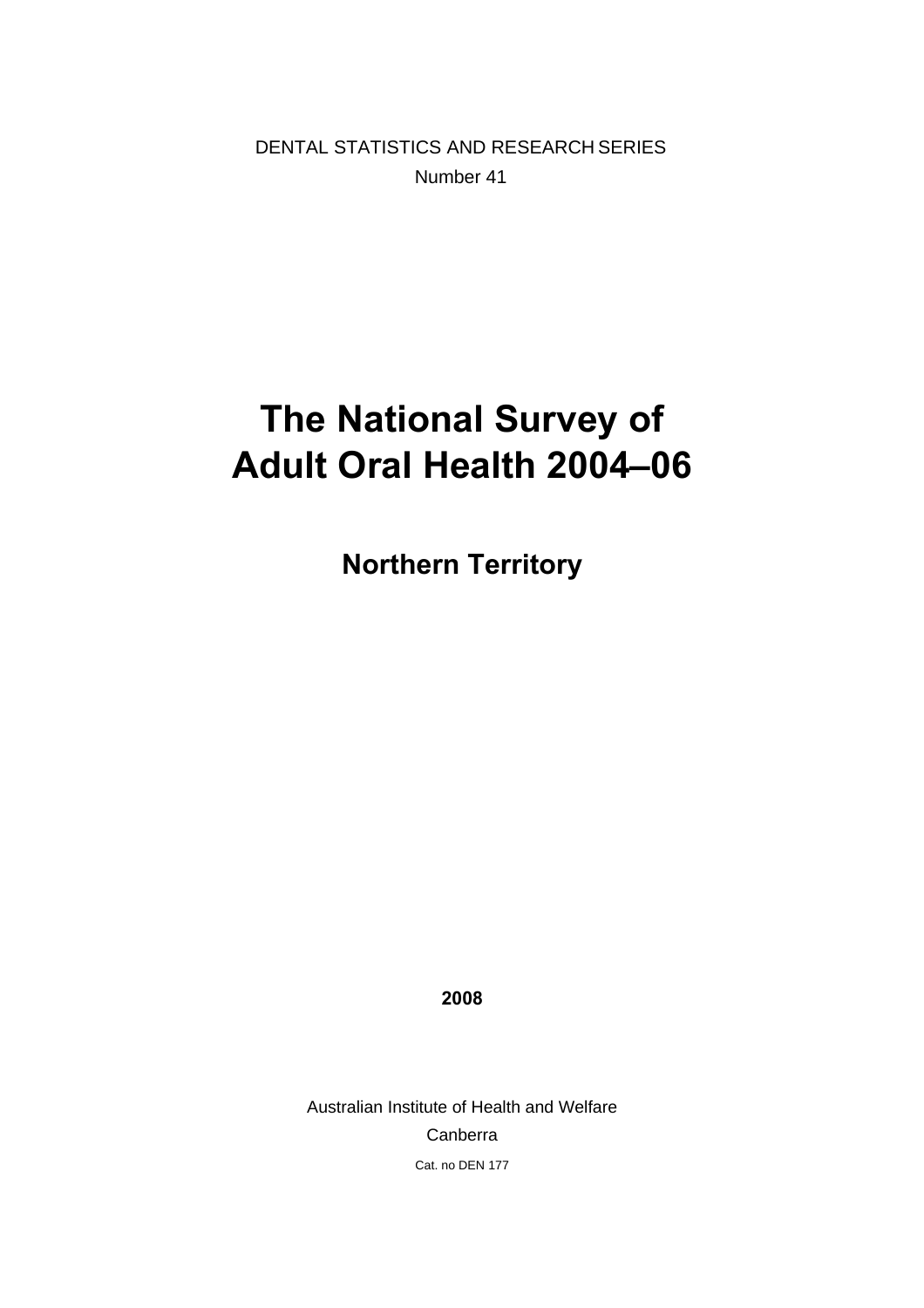© Australian Institute of Health and Welfare 2008

This work is copyright. Apart from any use as permitted under the *Copyright Act 1968*, no part may be reproduced without prior written permission from the Australian Institute of Health and Welfare. Requests and enquiries concerning reproduction and rights should be directed to the Head, Media and Communications Unit, Australian Institute of Health and Welfare, GPO Box 570, Canberra ACT 2601.

This publication is part of the Australian Institute of Health and Welfare's Dental statistics and research series. A complete list of the Institute's publications is available from the Institute's website <www.aihw.gov.au>.

ISSN 1321-0254 ISBN 978 1 74024 783 2

#### **Suggested citation**

AIHW Dental Statistics and Research Unit 2008. The National Survey of Adult Oral Health 2004–06: Northern Territory. Cat. no. DEN 177. Dental Statistics and Research Series no. 41. Canberra: Australian Institute of Health and Welfare.

#### **Australian Institute of Health and Welfare**

**Board Chair**  Hon. Peter Collins, AM, QC

#### **Director**

Penny Allbon

Published by the Australian Institute of Health and Welfare Printed by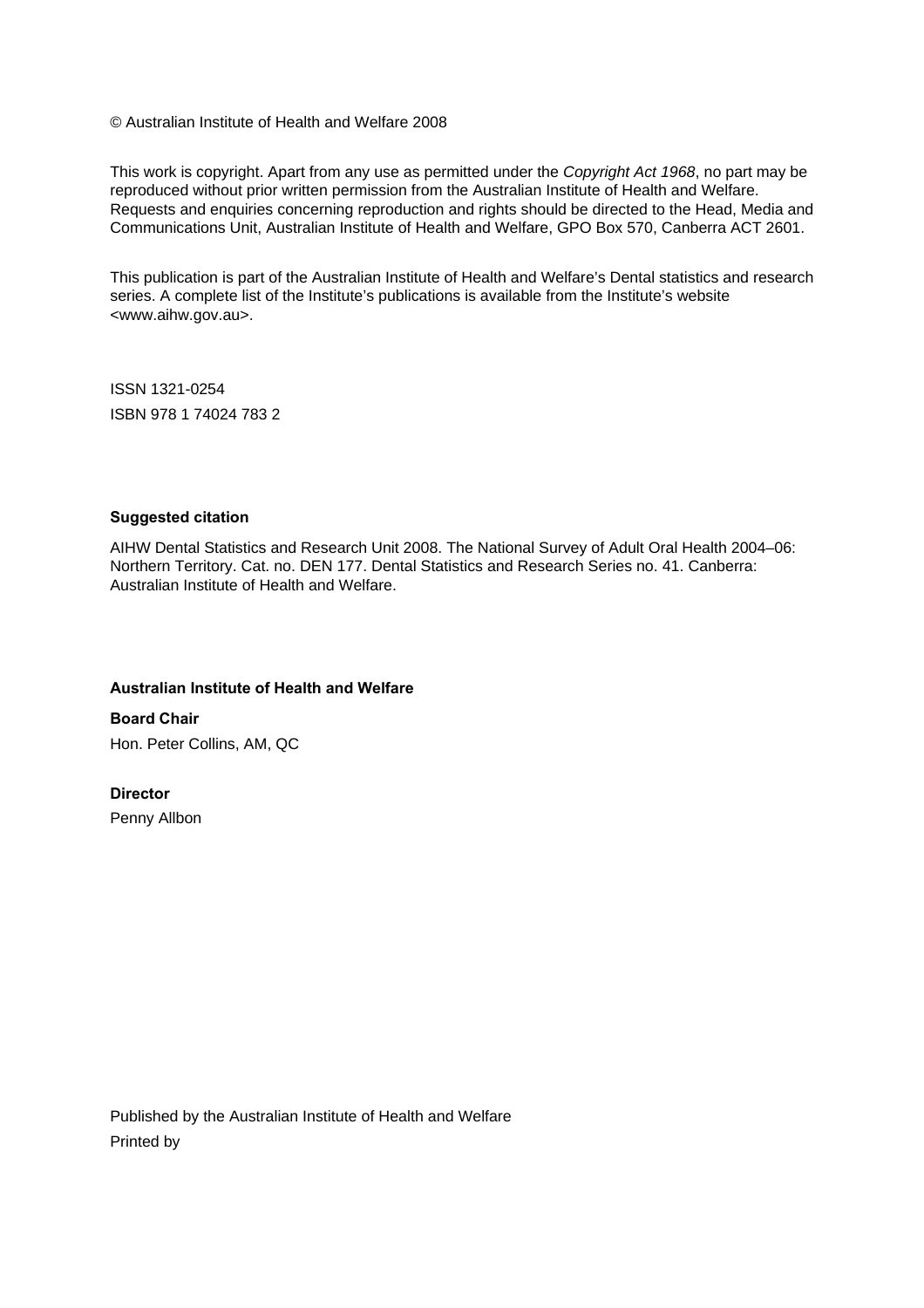# **Contents**

| 1              |                                                                                   |  |
|----------------|-----------------------------------------------------------------------------------|--|
|                |                                                                                   |  |
|                |                                                                                   |  |
|                | Aspects of oral health and dental care relevant to the National Oral Health Plan5 |  |
| $\overline{2}$ |                                                                                   |  |
|                |                                                                                   |  |
|                |                                                                                   |  |
|                |                                                                                   |  |
|                |                                                                                   |  |
|                |                                                                                   |  |
|                |                                                                                   |  |
|                |                                                                                   |  |
|                |                                                                                   |  |
|                |                                                                                   |  |
|                | Distribution of sociodemographic and dental access characteristics15              |  |
| 3              |                                                                                   |  |
|                |                                                                                   |  |
|                |                                                                                   |  |
|                |                                                                                   |  |
|                |                                                                                   |  |
|                |                                                                                   |  |
|                |                                                                                   |  |
|                |                                                                                   |  |
|                |                                                                                   |  |
|                |                                                                                   |  |
|                |                                                                                   |  |
|                |                                                                                   |  |
|                |                                                                                   |  |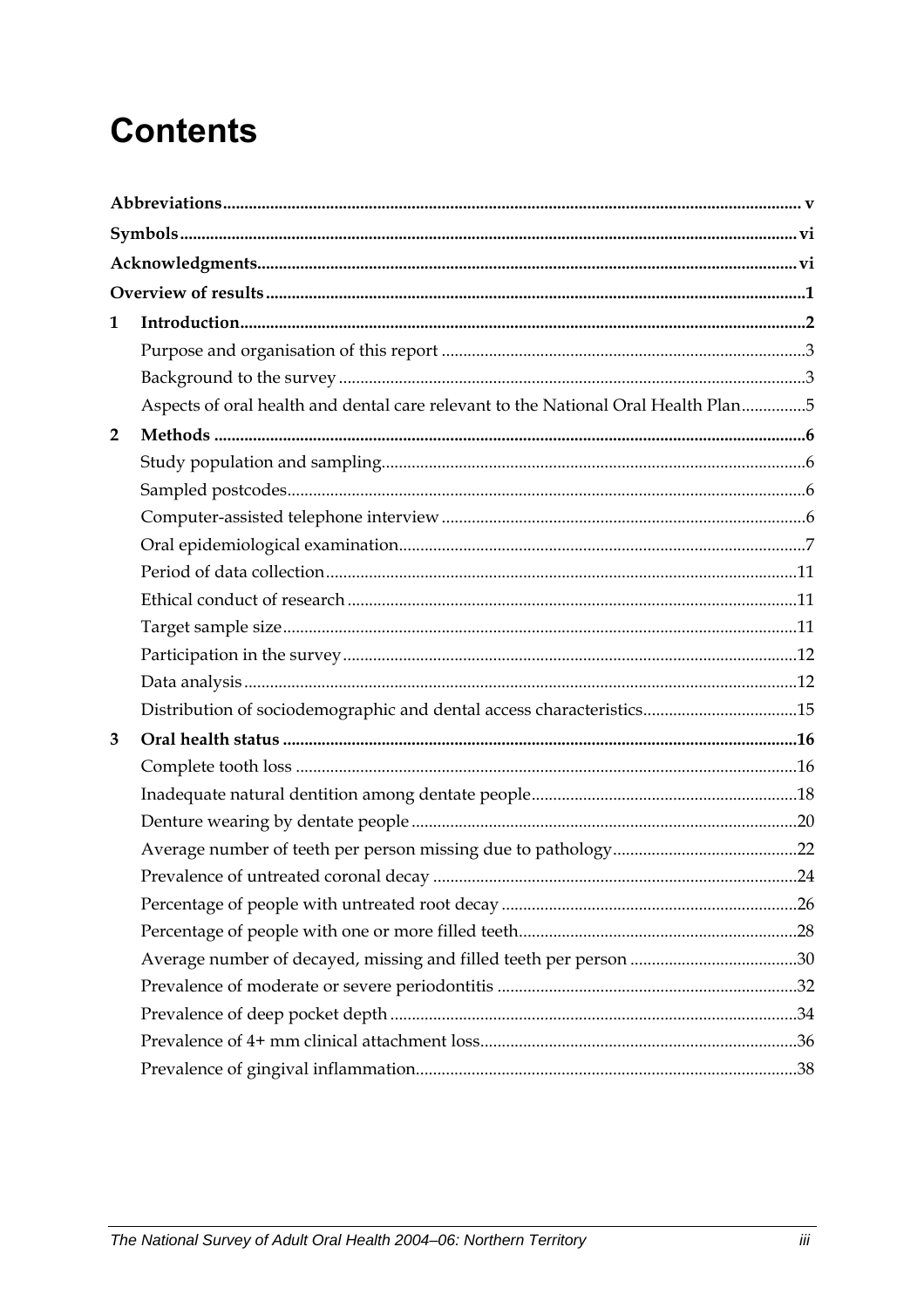| 4 |                                                                              |  |
|---|------------------------------------------------------------------------------|--|
|   |                                                                              |  |
|   |                                                                              |  |
|   |                                                                              |  |
|   |                                                                              |  |
|   |                                                                              |  |
|   |                                                                              |  |
|   |                                                                              |  |
|   |                                                                              |  |
|   |                                                                              |  |
|   |                                                                              |  |
|   |                                                                              |  |
| 5 |                                                                              |  |
|   |                                                                              |  |
|   |                                                                              |  |
|   |                                                                              |  |
|   |                                                                              |  |
|   |                                                                              |  |
|   |                                                                              |  |
|   |                                                                              |  |
|   | Age-standardised comparison between government health cardholders and        |  |
|   | Age-standardised comparison between the dentally insured and the uninsured78 |  |
|   |                                                                              |  |
|   |                                                                              |  |
|   |                                                                              |  |
|   |                                                                              |  |
|   |                                                                              |  |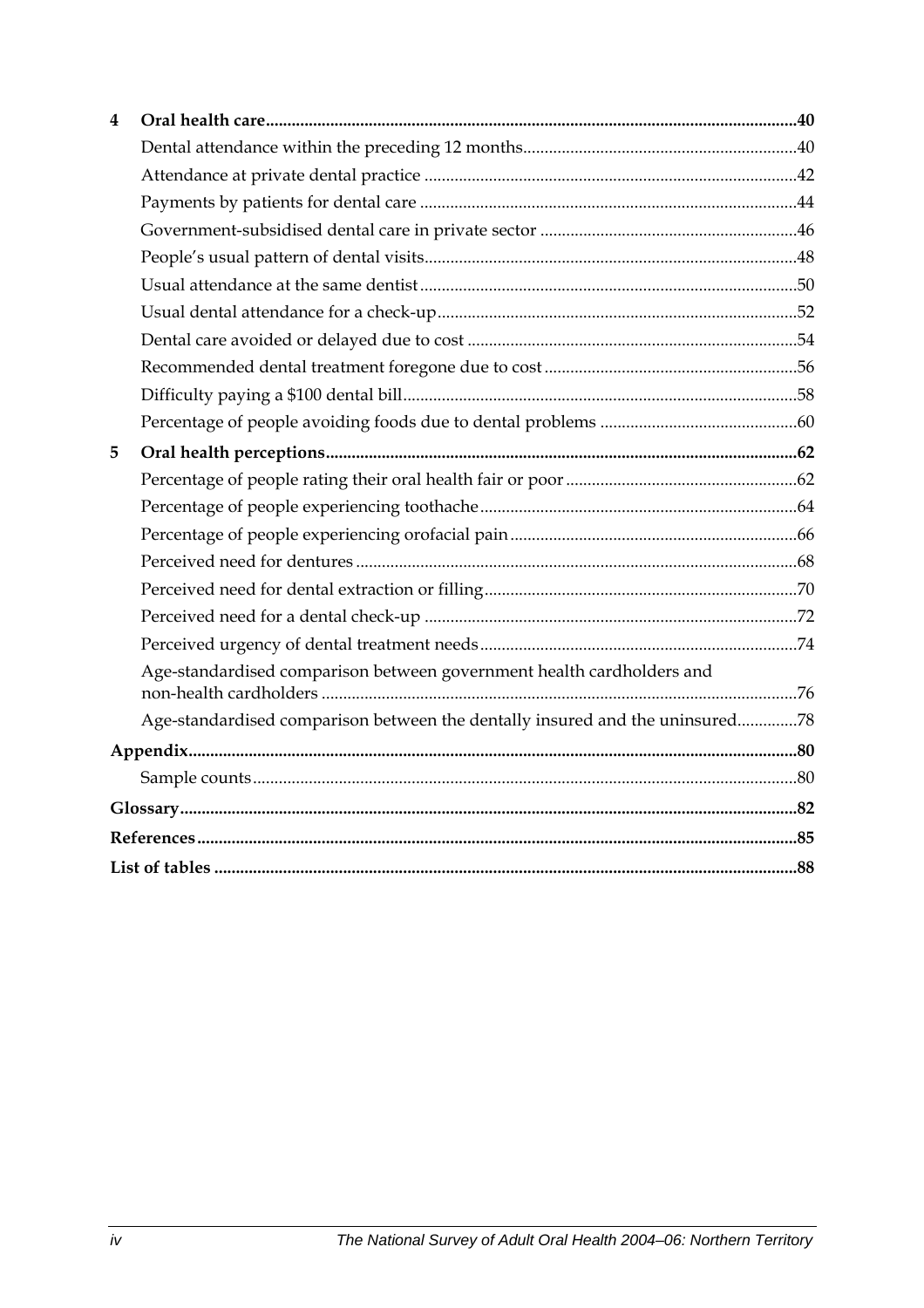# <span id="page-4-0"></span>**Abbreviations**

| AAP           | American Academy of Periodontology                     |
|---------------|--------------------------------------------------------|
| <b>AHMAC</b>  | Australian Health Ministers' Advisory Council          |
| <b>AIHW</b>   | Australian Institute of Health and Welfare             |
| <b>ARCPOH</b> | Australian Research Centre for Population Oral Health  |
| CAL           | clinical attachment loss                               |
| <b>CATI</b>   | computer-assisted telephone interview                  |
| <b>CDC</b>    | US Centers for Disease Control and Prevention          |
| <b>CEI</b>    | cemento-enamel junction                                |
| <b>DMFT</b>   | number of decayed, missing and filled permanent teeth  |
| <b>DSRU</b>   | Dental Statistics and Research Unit                    |
| <b>IRSAD</b>  | Index of Relative Socioeconomic Advantage/Disadvantage |
| <b>NCHS</b>   | US National Center for Health Statistics               |
| <b>NHANES</b> | US National Health and Nutrition Examination Survey    |
| <b>NHMRC</b>  | National Health and Medical Research Council           |
| <b>NOHSA</b>  | National Oral Health Survey of Australia               |
| <b>NSAOH</b>  | National Survey of Adult Oral Health                   |
| <b>SEIFA</b>  | Socioeconomic Indices for Areas                        |

### **Place abbreviations**

| ACT        | <b>Australian Capital Territory</b> |
|------------|-------------------------------------|
| <b>NSW</b> | New South Wales                     |
| NT         | Northern Territory                  |
| Qld        | Queensland                          |
| <b>SA</b>  | South Australia                     |
| <b>Tas</b> | Tasmania                            |
| UK         | United Kingdom                      |
| US         | <b>United States</b>                |
| Vic        | Victoria                            |
| <b>WA</b>  | Western Australia                   |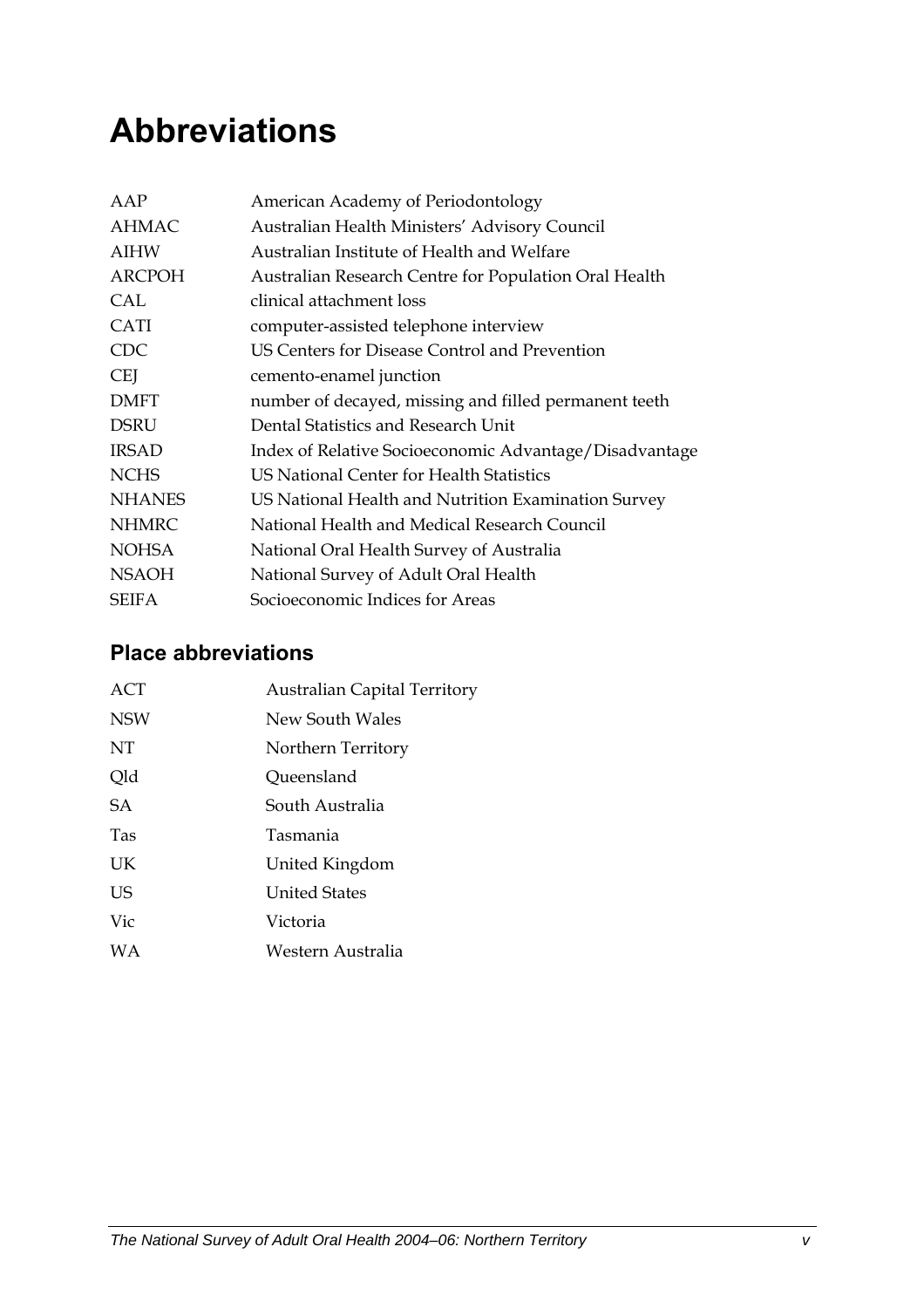# <span id="page-5-0"></span>**Symbols**

- \$ Australian dollars
- % per cent
- . . not applicable
- nil
- > greater than
- < less than
- ≥ greater than or equal to
- ≤ less than or equal to
- <0 estimate is less than zero

# **Acknowledgments**

This publication was prepared by the following authors at the Australian Research Centre for Population Oral Health (ARCPOH):

### **Authors**

Loc Do Anne Ellershaw Jane Harford Liana Luzzi Kaye Roberts-Thomson Gary Slade John Spencer

### **Editorial team**

Alison McLean and Lorna Lucas (ARCPOH) contributed to the editing of this publication and proofreading was by Jo Mason. All three worked to improve the consistency, layout and readability of the text.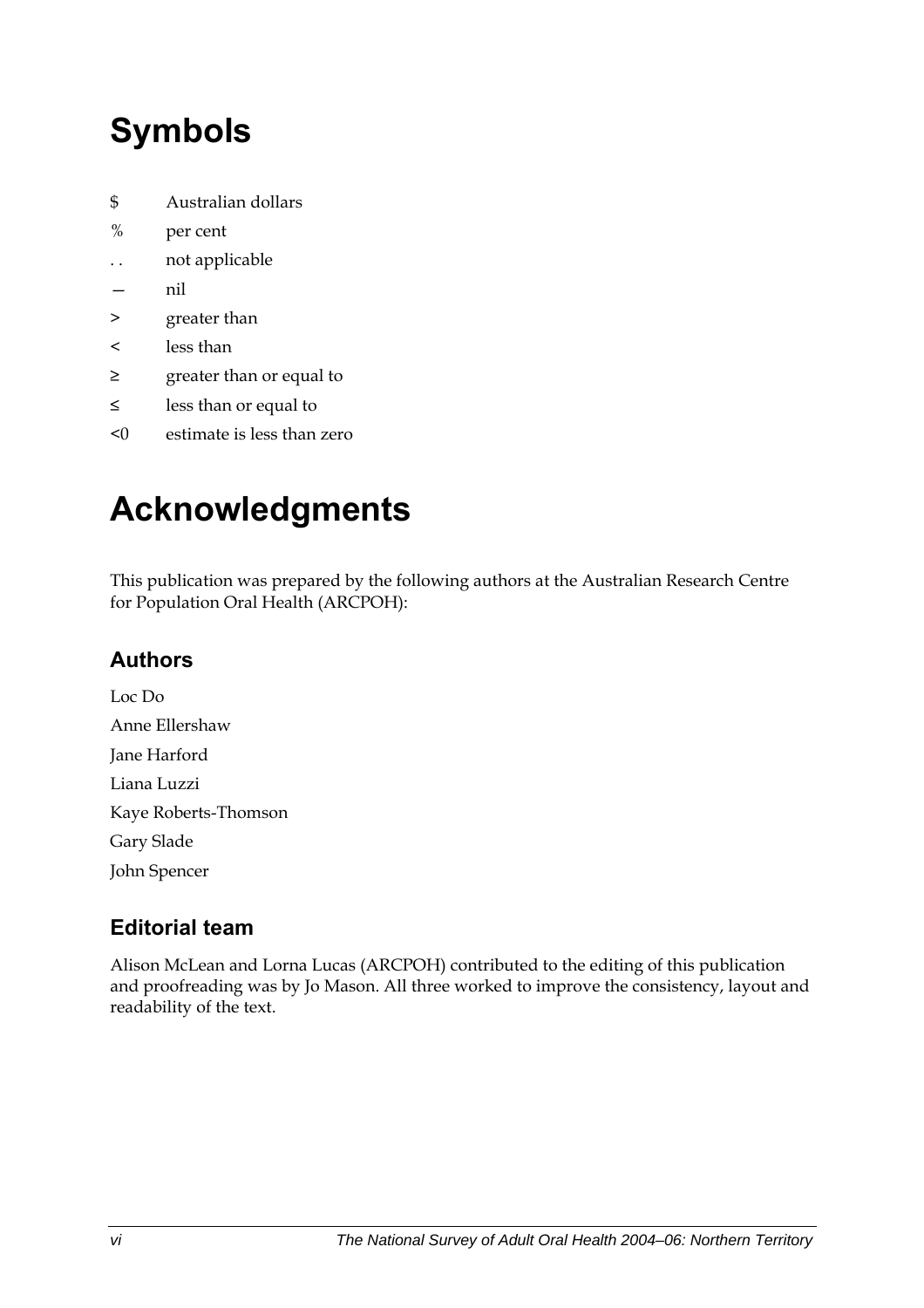#### **NT Survey personnel**

| Survey manager           | Dr Jill Davis                                          |
|--------------------------|--------------------------------------------------------|
| Appointment coordinators | Ms Vera McMahon, Ms Caroline Villafor, Ms Tracey Watts |
| Dentist examiners        | Dr Jean Cohen, Dr Andrew Lee, Dr Vivian Mascarenh      |
| Dental recorders         | Ms Sue Maitland, Ms Belinda Matthews, Ms Lisa Thompson |

#### **Scientific Advisory Committee members**

Dr Peter Barnard, Australian Dental Association Professor Mike Morgan, The University of Melbourne Mr Gary Niedorfer, Australian Bureau of Statistics Professor Brian Oldenburg, Monash University Professor Eric Reynolds, The University of Melbourne Dr Ken Tallis, Australian Institute of Health and Welfare

#### **Community and Professional Advisory Committee members**

Dr Louise Brown, Australian and New Zealand Academy of Periodontists Ms Samantha Edmonds, Council of Social Service of NSW (NCOSS) Mr Errol Evans, Oral Health Unit, Queensland Health (alternate Dr Paul Wood) Ms Chris Morris, South Australian Dental Service Dr David Neesham, Dental Health Services, Western Australia (alternate Dr Martin Glick) Dr Bill O'Reilly, Australian Dental Association Federal Executive Ms Lindsay Simmons, Council of the Ageing Ms Tracey Slater, Department of Human Services, Victoria

#### **Funding sources for the 2004–06 National Survey of Adult Oral Health**

National Health and Medical Research Council, Project Grant #299060 National Health and Medical Research Council, Project Grant #349514 National Health and Medical Research Council, Capacity Building Grant #349537 Australian Government Department of Health and Ageing, Population Health Division Australian Institute of Health and Welfare Colgate Oral Care Australian Dental Association US Centers for Disease Control and Prevention, Research Participation Program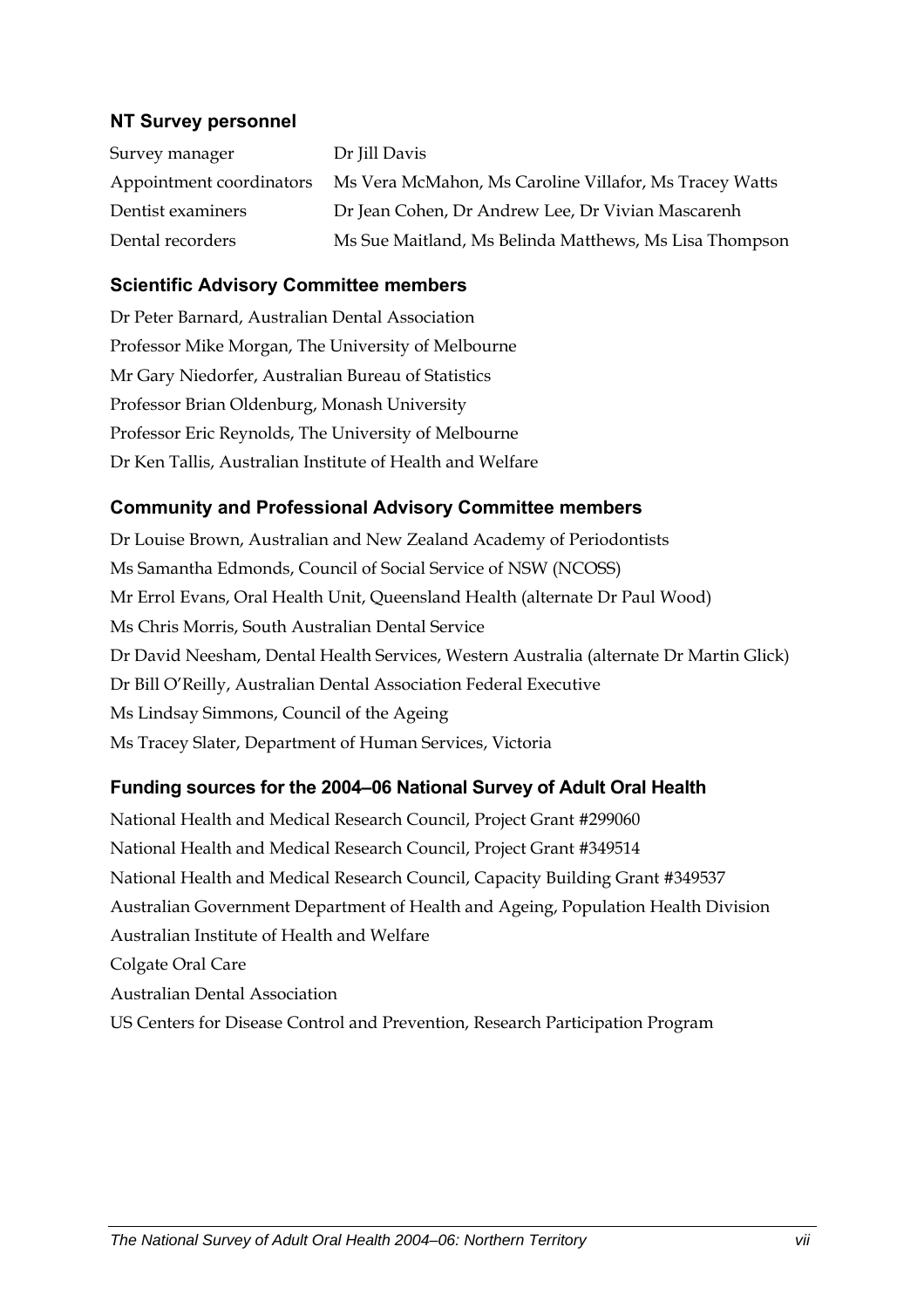### **ARCPOH interviewers**

| CATI supervisors         | Scott Crowley, Meredith Morgan                                                                                                                                                                                                                                                                                                                                                                                       |
|--------------------------|----------------------------------------------------------------------------------------------------------------------------------------------------------------------------------------------------------------------------------------------------------------------------------------------------------------------------------------------------------------------------------------------------------------------|
| <b>CATI</b> interviewers | Jan Anderson, Olivia Baker, Jenny Cates, Debra Flack,<br>Susie Garner, Alex Holland, Jessica Holder, Dora Jankumas,<br>Claire Leske, Peter Monaghan, Patricia Moyle, Grant Noble,<br>Alison Packer, Mary Porter, Jenny Proeve, Verity Proeve,<br>Edmund Redgrove, Joanne Rogers, Joy Simmons,<br>Kaye Sparrow, Lachlan Spencer, Michelle Storan, Sue Tanner,<br>Zoe Taylor, Theodora Trovas, Jenny Venn, Tammy White |
|                          |                                                                                                                                                                                                                                                                                                                                                                                                                      |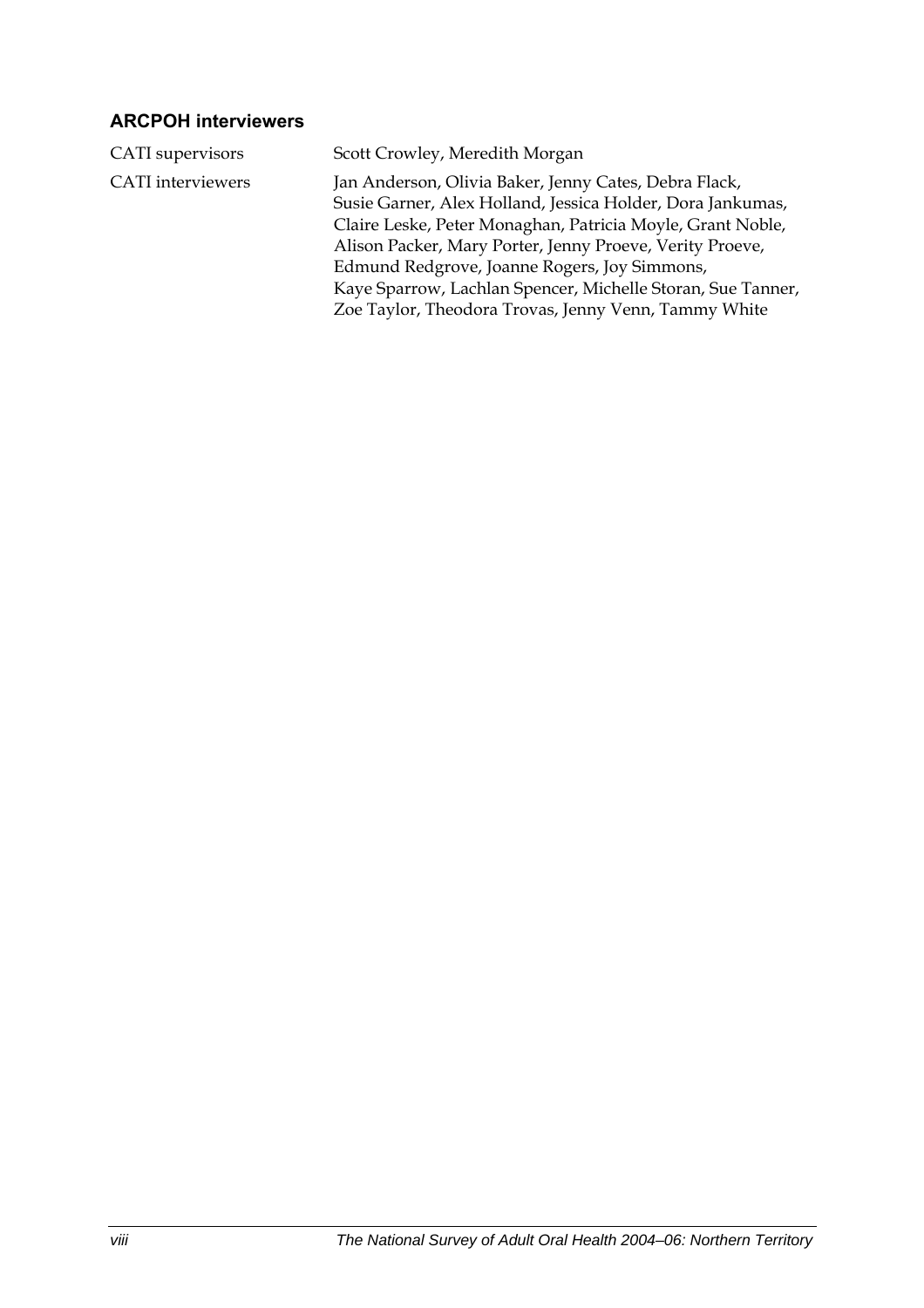# <span id="page-8-0"></span>**Overview of results**

This report describes levels of oral health in the adult population of the Northern Territory (NT) at the beginning of the twenty-first century. The findings are from the 2004–06 National Survey of Adult Oral Health (NSAOH). In NT, 1,082 people were interviewed and 517 people were dentally examined for the survey. This report presents percentages and means for 30 oral health indicators in tables that compare three age groups and classify people according to five sociodemographic characteristics: sex, residential locality, socioeconomic status of residential postcode, government health card status, and dental insurance status.

### **Oral health status**

- 2.4% of people had no natural teeth and among dentate people, an average of 3.4 teeth per person were missing. These and two other indicators of tooth loss were more frequent among government health cardholders compared with non-cardholders.
- 34.9% of people had untreated dental decay and an average of 10.7 teeth per person were decayed, missing or filled. There was relatively little variation among sociodemographic groups in indicators of dental decay experience.
- 18.0% of people had inflamed gums and one-quarter had moderate or severe gum disease. Two indicators of gum disease occurred more frequently outside Darwin than in the capital city.

### **Oral health care**

- 49.1% of people had visited a dentist within the preceding 12 months, and 39.6% said they usually did so. These and two other measures of dental attendance varied according to government health card status and dental insurance status.
- 73.4% of people had a dentist that they usually attended, although 34.4% said that they avoided or delayed dental care due to its cost. Barriers to dental care were most strongly associated with a lack of dental insurance.

### **Oral health perceptions**

- 17.7% of people said they had avoided some foods due to dental problems, and 19.9% had experienced toothache, in the preceding 12 months. Perceptions of poor oral health were more likely among females than males and among government health cardholders than non-cardholders.
- 36.0% of people felt they needed an extraction or filling, although only 3.9% said they needed dentures. There was little variation in perceived dental treatment needs among sociodemographic groups.

Age-standardised analysis revealed that government health cardholders had poorer outcomes for 14 of the 29 indicators reported, while the uninsured had poorer outcomes for 12 of the 30 indicators.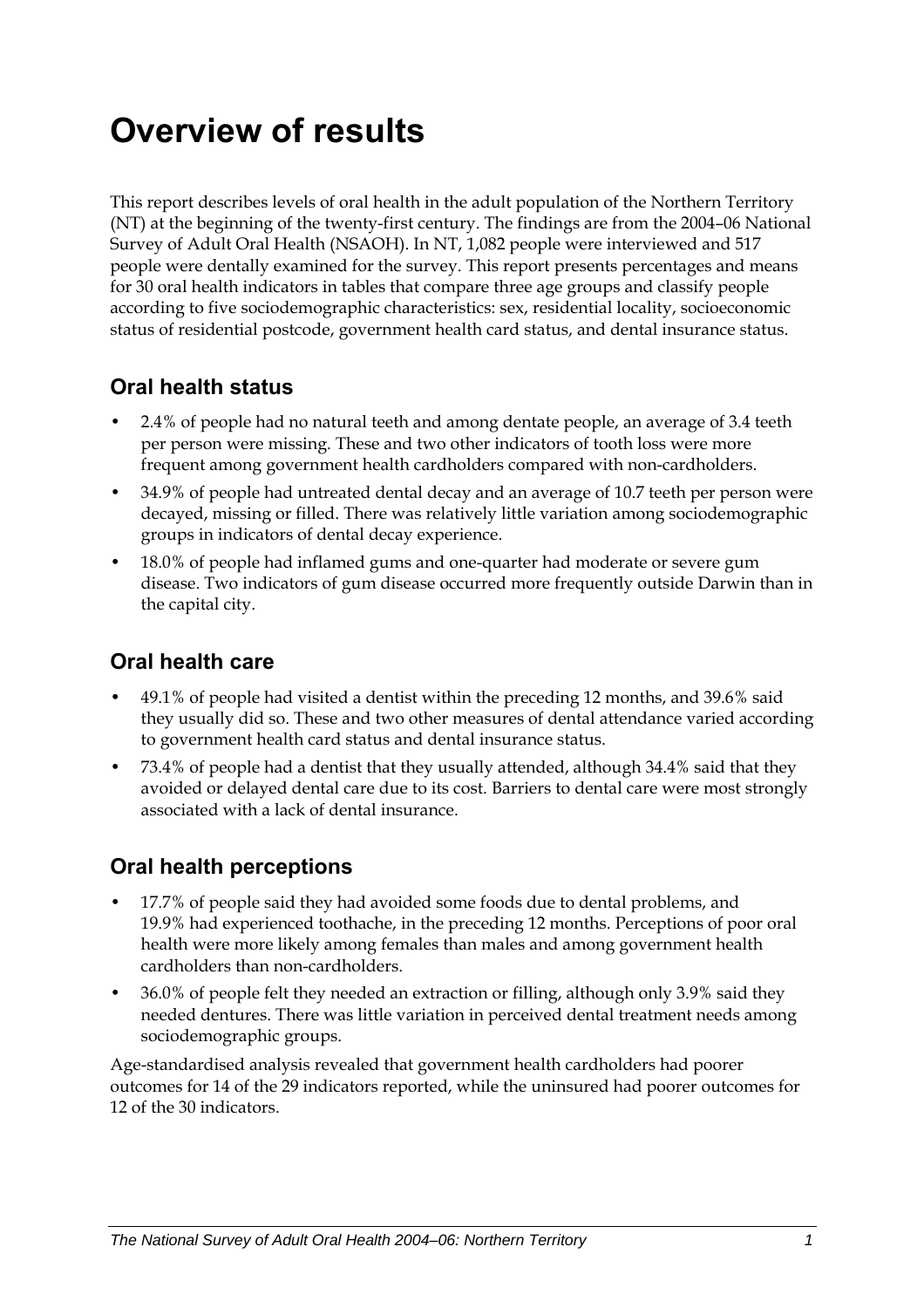# <span id="page-9-0"></span>**1 Introduction**

<span id="page-9-1"></span>This report presents findings from the NT component of the 2004–06 National Survey of Adult Oral Health (NSAOH). Information was collected using interviews and standardised dental examinations that were conducted among a random sample of NT residents aged 15 years or more. Three major themes are reported in 30 tables describing oral health status, oral health care and perceptions of oral health. Statistics summarising those themes are tabulated for the [NT](#page-9-1) adult population and for three age groups that are further classified according to: sex, residential locality, socioeconomic status of the area in which they live, government health cardholder status and dental insurance.

The 2004–06 NSAOH took place 17 years after the first oral examination survey of Australians conducted in the six states and the Australian Capital Territory (Barnard 1993). State/territory reports from that 1987-88 National Oral Health Survey of Australia (NOHSA) highlighted variations among age groups, between the sexes and between people living in or outside capital cities. The major findings reported from the survey were:

- children's dental decay rates were low by historical standards and when compared internationally
- nearly one-half (48%) of adults had made a dental visit within the preceding year, the majority of them to a private dental practice (88%)
- however, 44% of adults were found to need one or more dental fillings
- the percentage of Australians with complete tooth loss had reduced compared with earlier interview surveys, although 50% of people aged 65 years or more had no natural teeth and
- one of the four national oral health targets had been achieved, and it was expected that the remaining three targets would be achieved by 2000.

However, the first survey did not collect information about government health cardholder status or socioeconomic status, and results were not contrasted between insured and uninsured.

In the 17-year period since the NOHSA, there has been substantial growth in public sector dental care and dental insurance. Increasingly, national and state/territory health goals call for reductions in socioeconomic inequalities in health, including oral health. For those reasons, this report includes a focus on the relationship between oral health and indicators of socioeconomic status and access to dental care, as well as the traditional demographic markers of age, sex and residential location.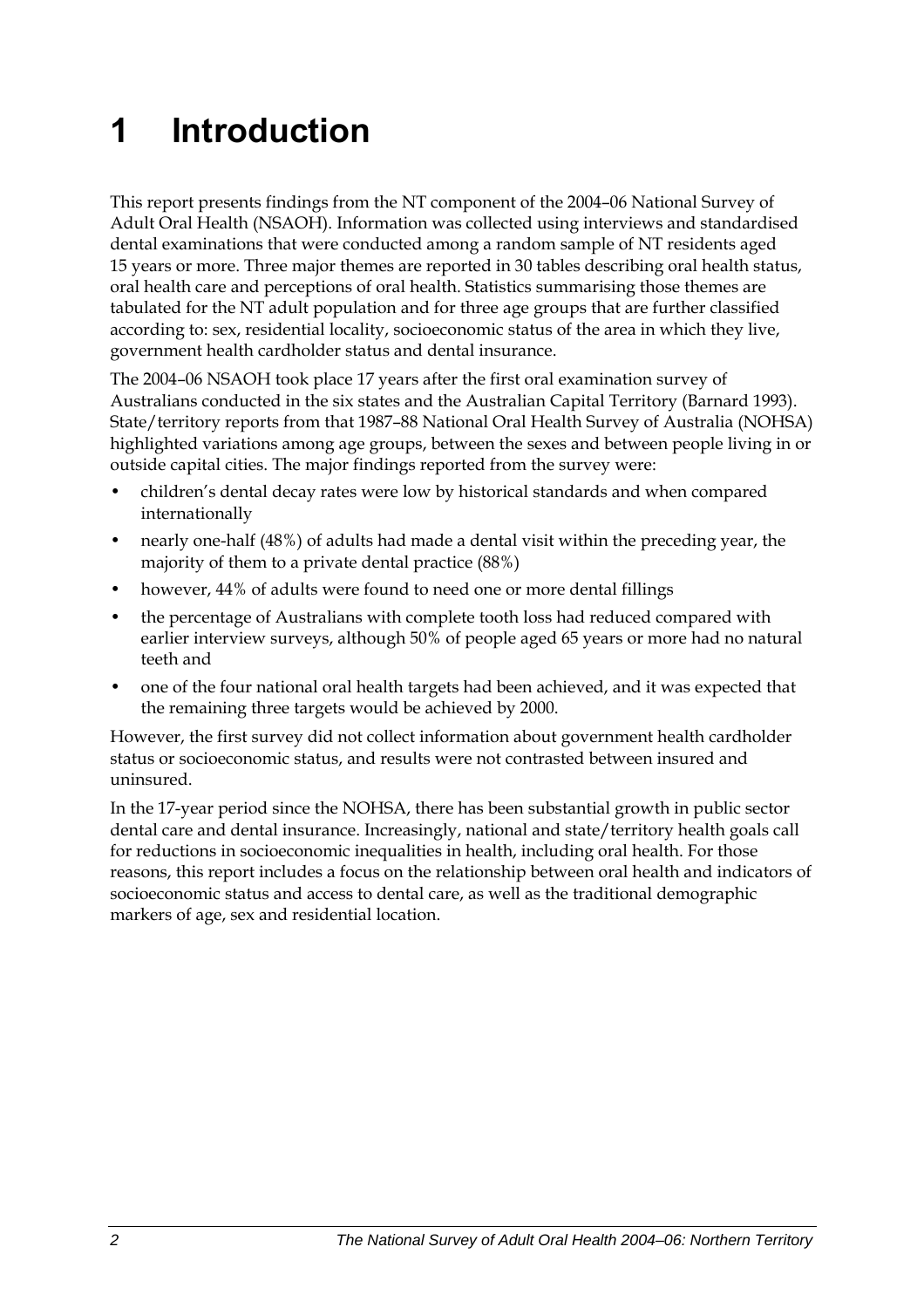# <span id="page-10-0"></span>**Purpose and organisation of this report**

The purpose of this report is to provide a descriptive 'snapshot' of oral health in the adult population of the [NT.](#page-9-1) The findings are intended to provide up-to-date evidence that can contribute to the development of oral health policies and programs in NT.

This introductory chapter outlines the motives for undertaking the survey. Chapter 2 reviews the survey's methods and describes the population distribution of sociodemographic and dental access characteristics presented in later tables. Statistical findings regarding oral health status are tabulated and described in Chapter 3, followed by statistical findings regarding oral health care (Chapter 4) and perceptions of oral health (Chapter 5). The Appendix contains additional tables of oral health statistics for conventional 10-year age groups. These are narrower than the age ranges reported in the chapters, and are presented to permit comparisons with surveys conducted at other places and other times.

The national report of the survey's findings (Slade et al. 2007) provides additional details about the survey, including participation rates and analysis of potential biases due to non-participation. The national report also presents qualitative findings from 'oral histories' conducted with a small number of survey participants to document historical influences on the nation's oral health. Further appendix material is available at:

<http://www.arcpoh.adelaide.edu.au/project/distribution/NSAOH.html>.

# **Background to the survey**

Up-to-date information about population oral health is important because oral diseases have broad implications for the health of the public. Dental problems are ranked among the most frequently reported illness episodes by Australians (AIHW 2000), and provision of dental care accounts for 6.6% of recurrent health expenditure in 2005–06 (AIHW 2007). In the United States the Surgeon General characterised oral disease as a 'silent epidemic' (Surgeon General 2000).

In the 17 years following the 1987–88 NOHSA, no state-wide oral examination surveys of adults have been conducted. Instead, published oral examination surveys were restricted to special groups of the adult population and often they were conducted within selected locations in states. They included studies of oral health in:

- military recruits (Dawson & Smales 1994; Hopcraft & Morgan 2003a,b, 2005, 2006; Morgan et al. 1992)
- adults in Melbourne (Wright et al. 1994)
- community-dwelling elderly people (Bergman et al. 1991; Chalmers, Carter & Spencer 2002; Slade et al. 1993; Slade & Spencer 1995, 1997; Thomson et al. 1995)
- elderly people living in nursing homes or hostels (Chalmers, Carter, Fuss et al. 2002; Chalmers, Hodge et al. 2002; Chalmers et al. 2005; Saub & Evans 2001)
- Aboriginals and Torres Strait Islanders (Endean et al. 2004; Smith et al. 2007)
- immigrants (Marino et al. 2001, 2007) or refugees (Kingsford Smith & Szuster 2000)
- prisoners (Osborn et al. 2003)
- patients receiving dental care in public dental services (Brennan et al. 2000, 2001, 2007; Brennan & Spencer 2004) and
- patients with selected medical conditions (Coates et al. 1996, 2000).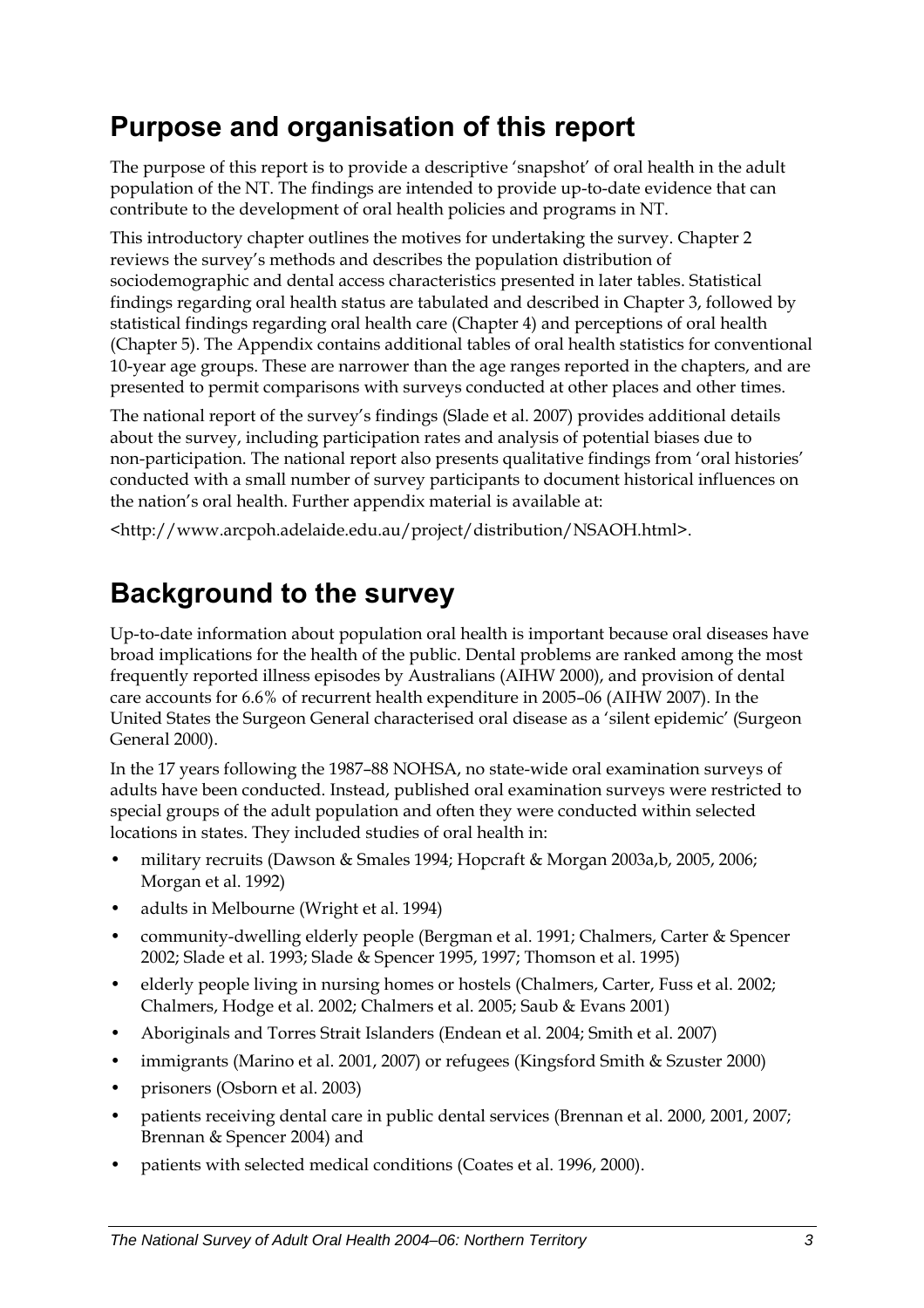By the late 1990s, several collaborative efforts among federal and state/territory stakeholders attempted to secure support for a second national oral health survey, although none were funded. Renewed impetus for a national survey began with the work of the National Advisory Committee on Oral Health (AHMAC 2001). The committee formulated a National Oral Health Plan for the period 2004–13 comprising seven action areas:

- promotion of oral health across the population
- children and adolescents
- older people
- people with low income and social disadvantage
- people with special needs
- Aboriginal and Torres Strait Islander people and
- workforce development.

One of four short-term goals listed for the plan's first action area was the conduct of a national survey of adult oral health. Fulfilment of that goal became possible in 2003 when researchers at the Australian Research Centre for Population Oral Health (ARCPOH) in The University of Adelaide sought project grant funding from the National Health and Medical Research Council (NHMRC). The proposal was for funding to support a collaborative project that pooled resources already committed or promised from the following sources: funding from the Australian Government Department of Health and Ageing to the Dental Statistics and Research Unit (DSRU) within ARCPOH to undertake a telephone interview survey; commitment of staff from oral health sections within state and territory health departments to conduct oral epidemiological examinations; and core funding from the Australian Institute of Health and Welfare (AIHW) to DSRU. Following peer review, the NHMRC awarded a project grant to ARCPOH in November 2003.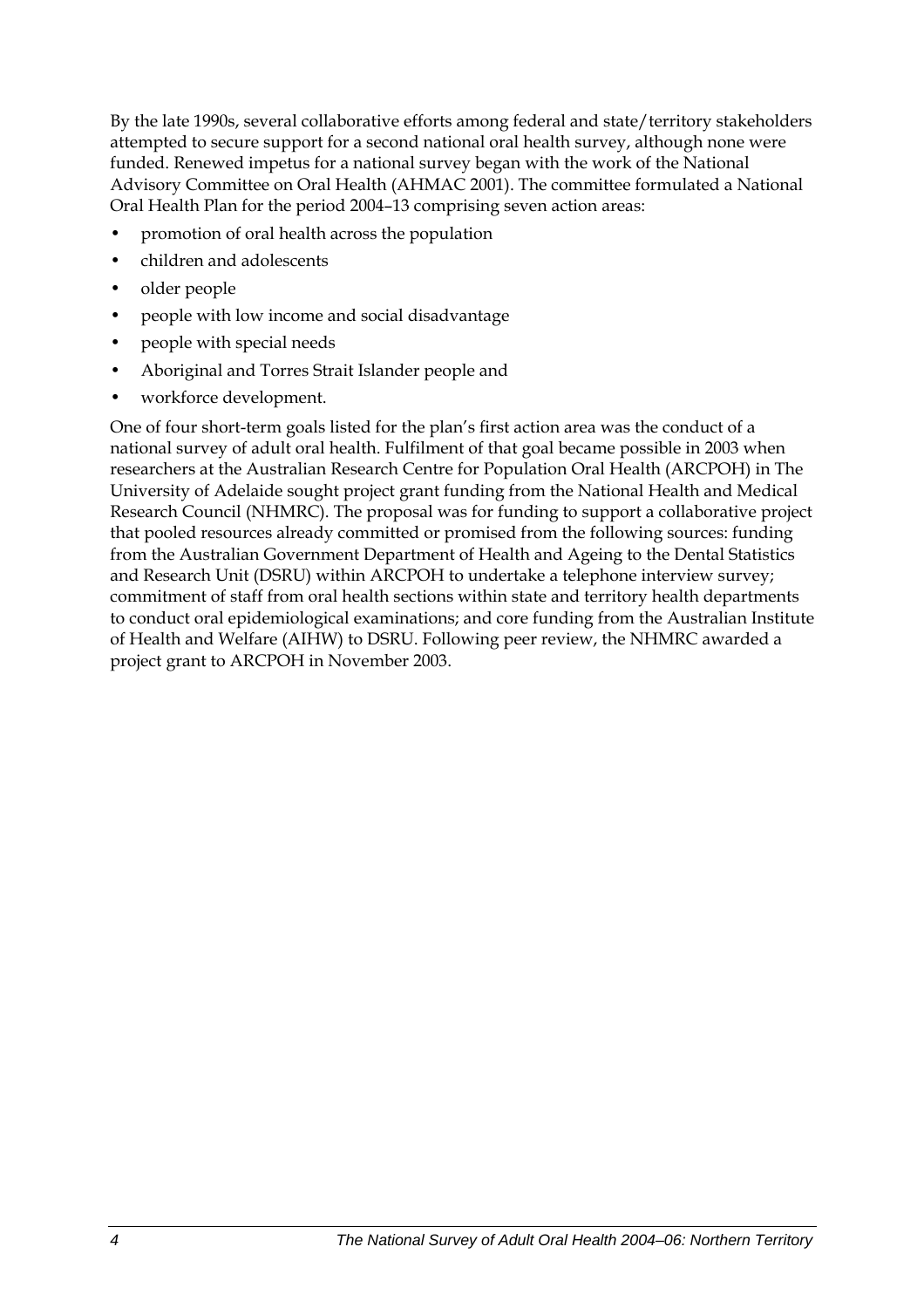# <span id="page-12-0"></span>**Aspects of oral health and dental care relevant to the National Oral Health Plan**

The National Oral Health Plan outlined nine population indicators that were informative in developing the plan and that are cited as key performance indicators to evaluate the outcomes of the plan. This survey reports findings that relate to six of those key performance indicators:

- The percentage of the dentate population reporting a social impact (for example toothache, difficulty chewing, concerned about appearance) because of problems with teeth, mouth or gums in the last 12 months, by age group, living circumstance, government health cardholder status, Indigenous identity and special needs.
- The percentage of the population with untreated decay, by age group, living circumstance, government health cardholder status and Indigenous identity.
- The proportion of the dentate population with a maximum periodontal pocketing of 3.5 mm and 5.5 mm, by age group.
- The mean number of missing teeth and proportion of existing teeth with untreated decay, by age group, living circumstance, government health cardholder status and card status, and Indigenous identity.
- The percentage of the dentate population who visited a dental practitioner in the last 2 years, by age group, living circumstance, government health cardholder status and Indigenous identity.
- The percentage of the dentate population whose reason for visiting a dental practitioner in the last 12 months was for a check-up, by age group, living circumstance, government health cardholder status and Indigenous identity.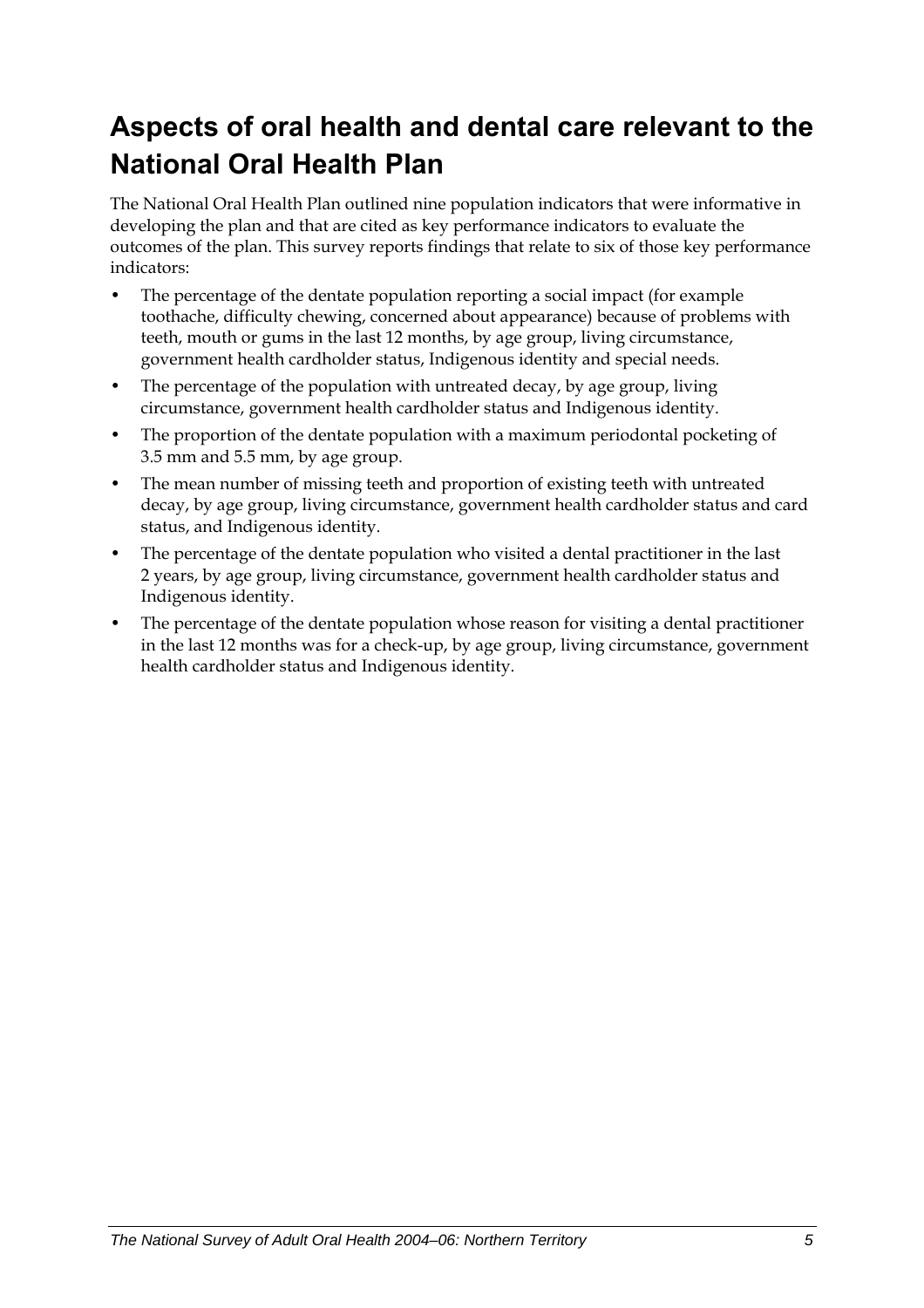# <span id="page-13-0"></span>**2 Methods**

Full details of the survey's methods have been described in Chapter 2 of the national report (Slade et al. 2007). The following summary highlights the main methodological features of the survey.

# **Study population and sampling**

A three-stage, stratified clustered sampling design was used to select people from the target population of Australian residents aged 15 years or more:

- Postcodes were sampled at random from capital city and non-capital city strata in six states and the Northern Territory, and from a single stratum in the Australian Capital Territory. Postcodes represented the geographic clustering in the design and were selected with probability proportional to size, where size was defined as the number of households listed in the 'electronic white pages' in each postcode.
- A systematic sample of households listed in the 'electronic white pages' was selected for each sampled postcode. Thirty households per metropolitan stratum and 40 households per ex-metropolitan stratum were selected.
- One person aged 15 years or more was randomly selected per household. In households with only one person aged 15 years or more, that person was selected. In other households telephone interviewers asked for the name of the person aged ≥15 years who most recently had had a birthday and the name of the person aged ≥15 years who would next have a birthday. A computer algorithm then selected one of those two people at random.

# **Sampled postcodes**

In NT the following postcodes were sampled: 0800, 0810, 0812, 0813, 0820, 0822, 0828, 0830, 0832, 0835, 0836, 0837, 0850, 0860, 0870, 0880.

## **Computer-assisted telephone interview**

Self-reported information about oral health and characteristics associated with it was obtained though telephone interviews. Interviewers read questions from a computer screen and recorded answers directly onto the computer. They were conducted from a dedicated computer-assisted telephone interview (CATI) suite at University of Adelaide research offices. The methods were based on those advocated by Dillman (2000), including the mailing of a letter to households prior to telephoning, a protocol for contacting each household and standardised procedures for asking questions and recording answers. Interviews were conducted by 29 interviewers, each of whom was trained in the survey methods. Every effort was made to interview the target person although, in certain circumstances, the questions were answered by another adult in the form of a proxy interview.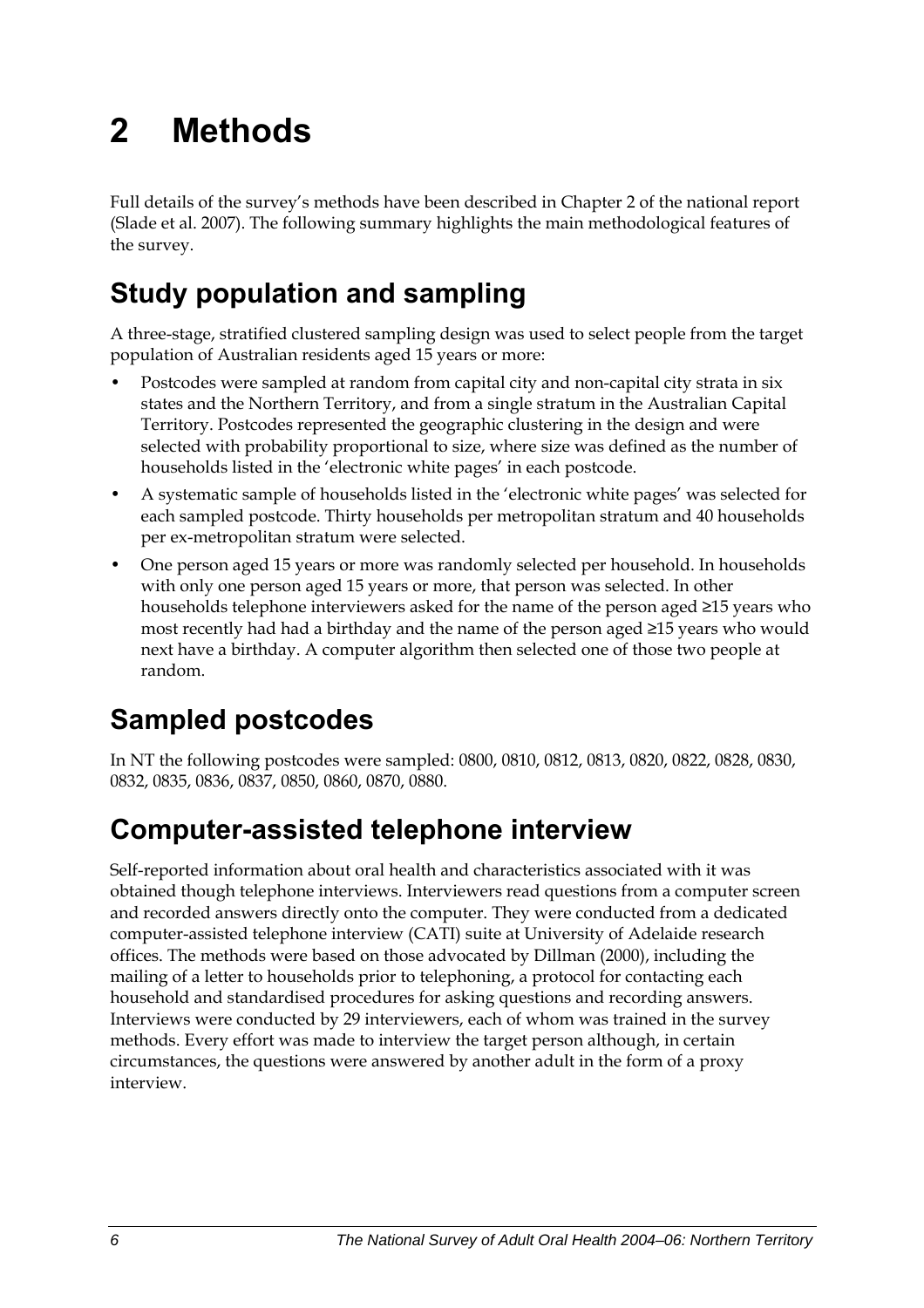<span id="page-14-0"></span>The interview consisted of 79 questions, several with multiple response categories. A copy of the questions used is included in an Appendix available online:

<http://www.arcpoh.adelaide.edu.au/project/distribution/NSAOH.html>.

# **Oral epidemiological examination**

Information about clinical oral status was collected during standardised dental examinations conducted by dentists who undertook training in the survey procedures. Examinations were limited to people who reported having some or all of their own natural teeth at the time of the interview. Examining dentists followed a standardised protocol to record levels of tooth loss, dental decay experience, tooth wear and—for subjects with no medical contraindications to periodontal probing—signs of gum disease. During data collection, replicate examinations were conducted for approximately five study participants per examiner to evaluate the consistency of their findings when judged against the principal survey examiner.

There were 30 examiners nationwide ([Table 1\)](#page-14-1). Prior to their work on the survey, they undertook a 2-day training and calibration session at The University of Adelaide. Separate training sessions were held for the examination teams from each state and territory. Prior to the scheduled training session, each examiner was sent a 50-page manual and a DVD detailing the survey protocol, including the criteria and coding for the examination.

|                   |                     |                           |                | No. of examinations per examiner |      |
|-------------------|---------------------|---------------------------|----------------|----------------------------------|------|
| <b>State</b>      | No. of<br>examiners | No. of people<br>examined | <b>Minimum</b> | <b>Maximum</b>                   | Mean |
| <b>NSW</b>        | 11                  | 1,113                     | 32             | 164                              | 101  |
| Vic               | 3                   | 1,181                     | 267            | 585                              | 394  |
| Qld               | 3                   | 824                       | 217            | 305                              | 275  |
| <b>SA</b>         | 2                   | 629                       | 241            | 388                              | 315  |
| <b>WA</b>         | 3                   | 470                       | 134            | 196                              | 157  |
| Tas               | 3                   | 385                       | 49             | 186                              | 128  |
| <b>ACT</b>        | 2                   | 386                       | 125            | 261                              | 193  |
| NT                | 3                   | 517                       | 154            | 203                              | 172  |
| <b>All states</b> | 30                  | 5,505                     | 32             | 585                              | 184  |

<span id="page-14-1"></span>**Table 1: Distribution of examiners and examinations among states and territories**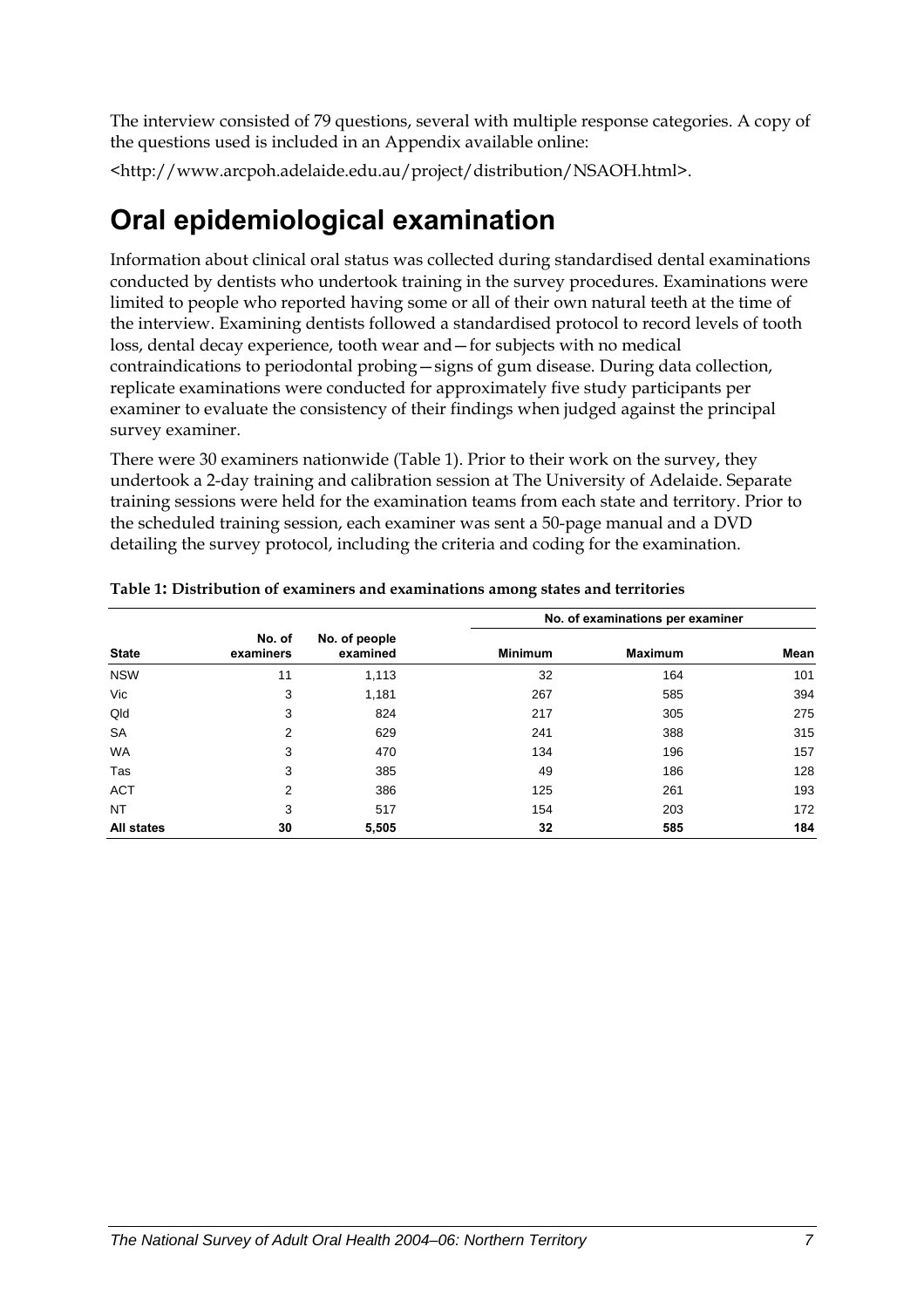### **Scope of examination**

Survey participants were examined in a supine position in standard dental chairs with illumination provided by the chair's overhead dental light. Examiners used an intra-oral mirror that additionally had its own battery-powered light source. A periodontal probe with 2-mm markings was used to record distances, for example when assessing periodontal destruction (described further below); however, sharp explorers were not used and no radiographs were taken. Full details of the examination protocol are provided online:

<http://www.arcpoh.adelaide.edu.au/project/distribution/NSAOH.html>.

The following overview summarises criteria used to assess the main oral health variables reported in this volume.

#### **Tooth loss**

For people aged less than 45 years, examiners distinguished between missing teeth that had been extracted due to decay or periodontal disease and teeth that were absent for any other reason (that is, congenitally missing; unerupted; or extracted for orthodontics, trauma or impaction). For people aged 45 years or more, no such distinction was made, so that an extracted or otherwise absent tooth was recorded as missing. Dental implants, root fragments and deciduous teeth were coded separately and not counted as missing or absent teeth.

#### **Replacement teeth**

All lost teeth were further classified as replaced or not replaced by a fixed bridge or a removable denture that was worn to the examination.

#### **Decay experience of coronal tooth surfaces**

All teeth present were subdivided into five tooth surfaces: mesial, buccal, distal, lingual, and either occlusal (for premolars or molars) or incisal (for incisors and canines). Each coronal surface was assessed and categorised using visual criteria (no explorer was used) and one of the following codes was assigned:

- decay: cavitation of enamel or dentinal involvement or both are present
- recurrent caries: visible caries that is contiguous with a restoration
- filled unsatisfactorily: a filling placed for any reason in a surface that requires replacement but that has none of the above conditions
- filling to treat decay: a filling placed to treat decay in a surface that had none of the above conditions
- filling placed for reasons other than decay: in a surface that has none of the above conditions (incisors and canines only)
- fissure sealant: where none of the above conditions were found
- sound: when none of the above conditions was found.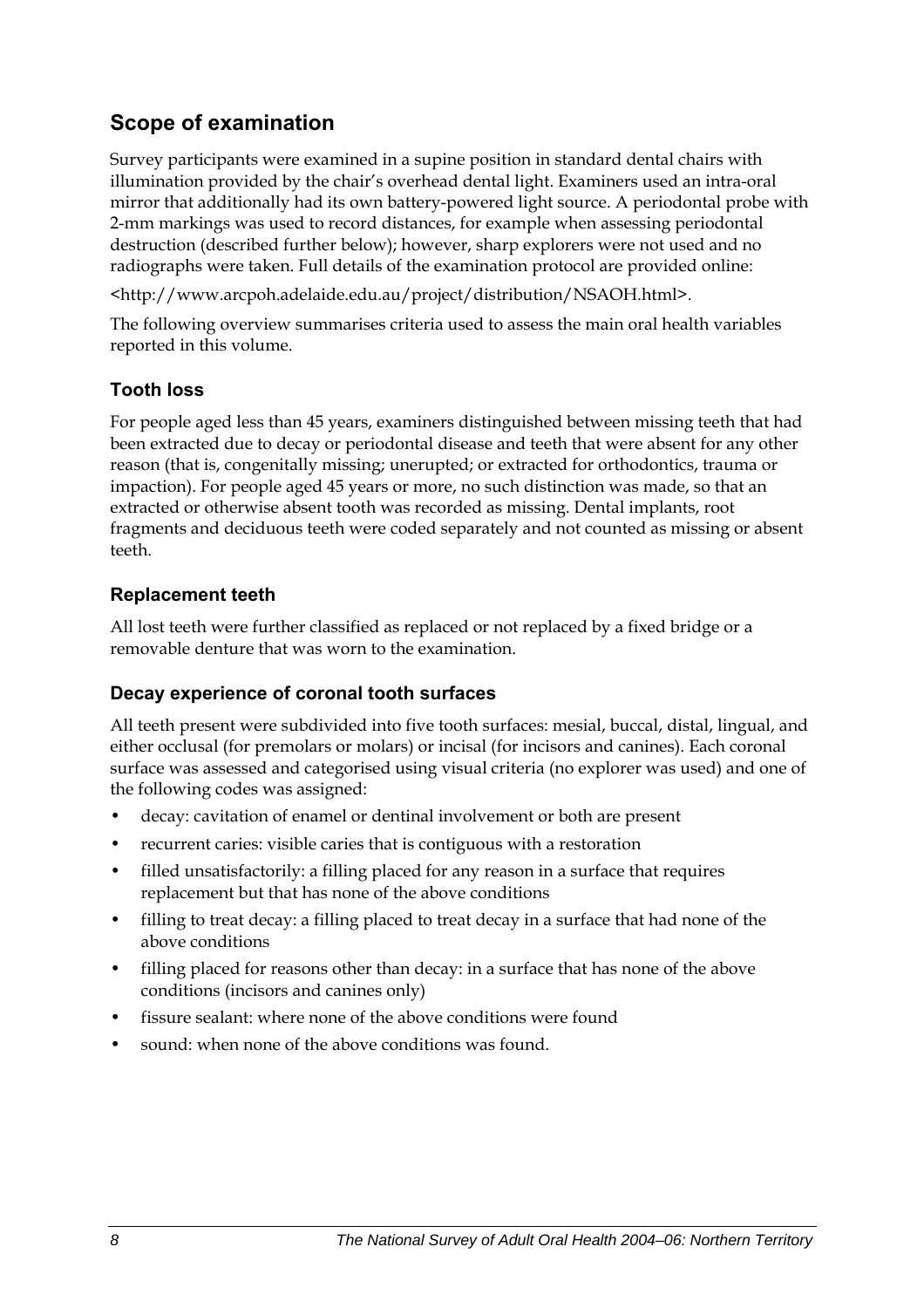#### **Decay experience of tooth root surfaces**

All teeth present were subdivided into four root surfaces: medial, buccal, distal and lingual. Each root surface was assessed visually and, if necessary, using a ball-ended periodontal probe. One of the following codes was assigned:

- decay: a discrete, well-defined or discoloured lesion on the root surface that is soft to exploration using the periodontal probe
- recurrent caries: detectable caries that is contiguous with a restoration
- filled unsatisfactorily: a filling placed for any reason in a surface that has unacceptable defects but meeting none of the above conditions
- filled root surface: one or more permanent restorations placed for any reason but none of the above conditions
- wear of 2 mm or more: recorded only on buccal surfaces with none of the above conditions
- sound root surface: when none of the above conditions was found
- no visible root surface.

#### **Periodontal tissue destruction**

The assessment of periodontal tissue destruction was based on methods used in the US National Health and Nutrition Examination Survey (NHANES 2005). Assessments were made of probing pocket depth and gingival recession, both recorded in millimetres using a periodontal probe that had 2-mm markings. Measurements were made at the mesio-buccal, mid-buccal and disto-buccal aspects of all teeth present, except for third molars. All fractional millimetre measurements were rounded down to the lowest whole millimetre before calling the number. For recession, the cemento-enamel junction (CEJ) was identified or its position was estimated (for example, if a filling obscured its position), and the distance from the CEJ to the free gingival margin was recorded in millimetres. When the CEJ was subgingival, the number called was negative; otherwise it was positive. For probing pocket depth, the distance from the free gingival margin to the bottom of the periodontal crevice/pocket was called.

Examiners did not make a direct measurement of clinical attachment loss; instead, it was computed during data analysis.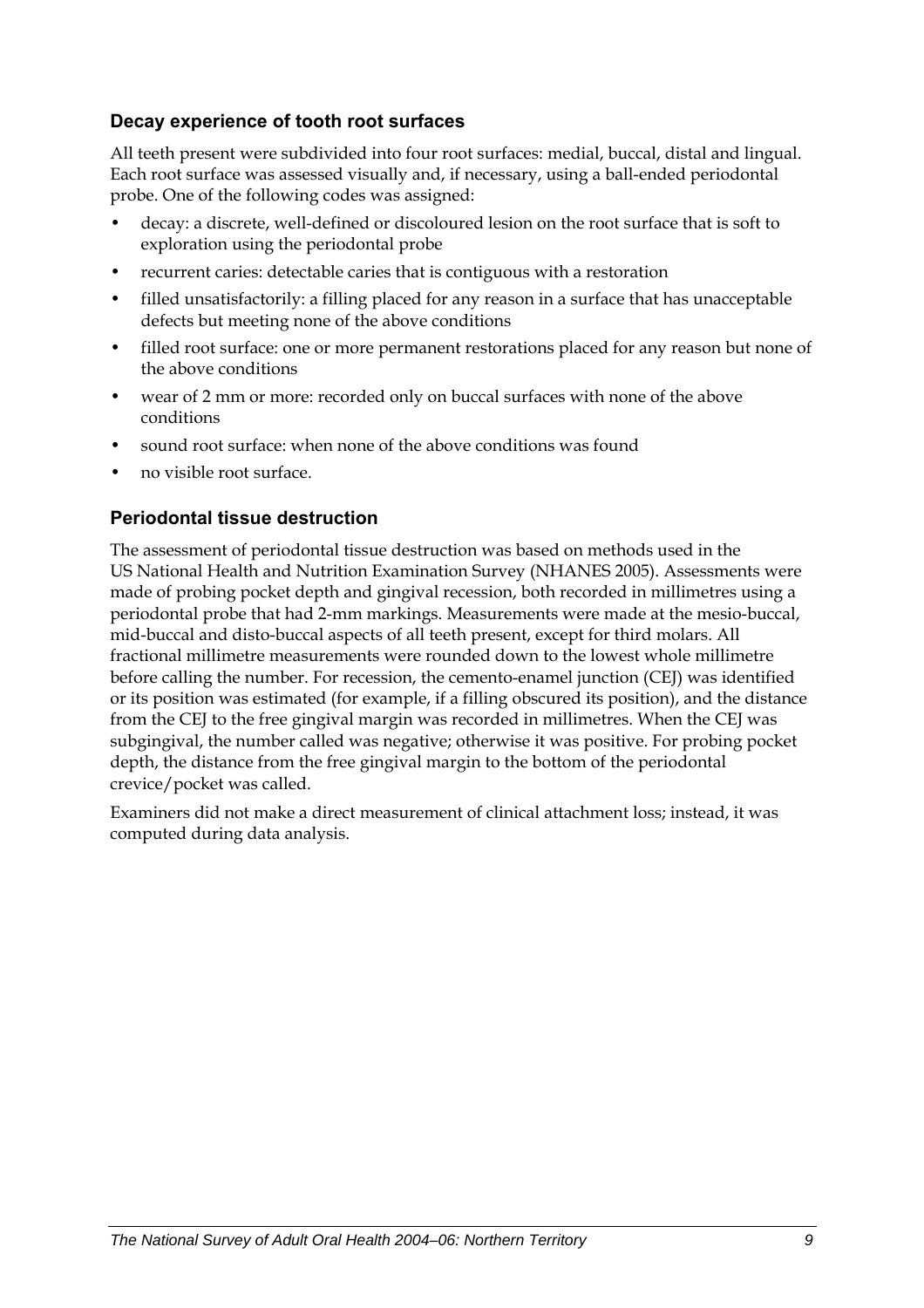#### **Gingival inflammation around six index teeth**

The Loe and Silness (1963) gingival index was used to assess inflammation of the marginal gingival tissues around six index teeth (if present)—the most anterior molar in each dental quadrant (up to four teeth), the right maxillary central incisor and the left mandibular central incisor. Pressure was applied to the free gingival margin on the buccal aspect of the tooth by swiping with the side of a periodontal probe that was held at approximately 90 degrees to the long axis of the tooth. One of the following codes was assigned:

- severe inflammation: marked redness and oedema, ulceration or tendency to spontaneous bleeding
- moderate inflammation: redness, oedema, glazing or bleeding after applying pressure with the probe
- mild inflammation: slight change in colour or slight oedema but no bleeding after applying pressure with the probe
- none of the above.

### **Data recording for examinations**

Each code called by an examiner was recorded directly onto a laptop computer by state/territory staff who had experience in clinical dental procedures. They were trained in use of the software during the 2-day training session for examination teams held at The University of Adelaide.

### **Assessment of inter-examiner reliability**

In order to measure inter-examiner reliability, the principal survey examiner attended examination sessions for all but one examiner to conduct masked replicate examinations of survey participants. The remaining examiner withdrew from the survey after completing 32 examinations. Replicate examination entailed assessments of tooth presence, periodontal assessment of teeth in one jaw, and assessment of caries experience in both crowns and roots of teeth. The observed levels of agreement for most oral health indicators were equivalent to benchmarks reported for national oral health surveys conducted in the United Kingdom and the United States.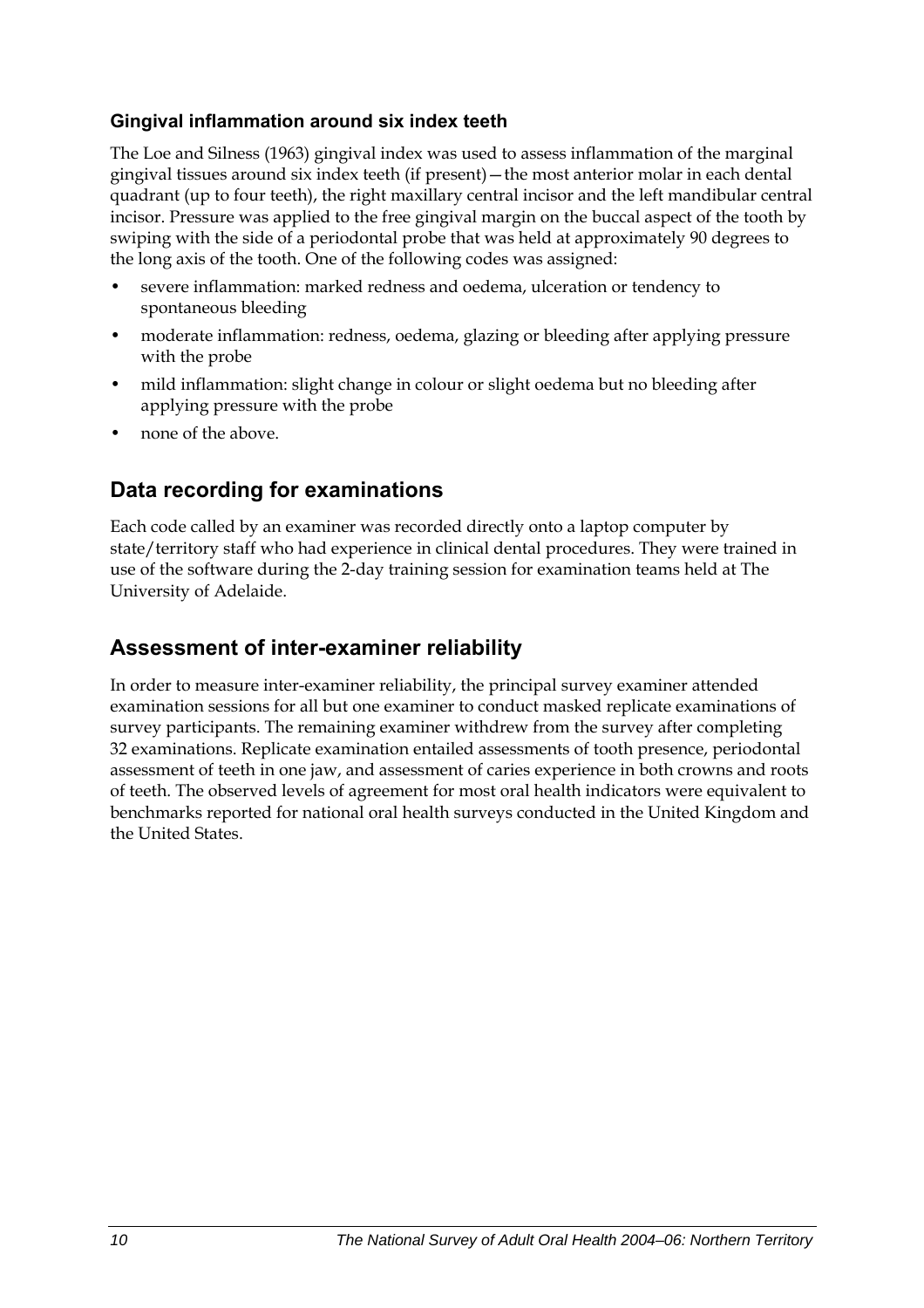# <span id="page-18-0"></span>**Period of data collection**

Data collection began in July 2004 and was completed in September 2006 (Table 2). Interviews were timed to begin approximately 1 month prior to the planned start of examinations in each jurisdiction.

|                        | Dates of interviews |                |                  | Dates of examinations |  |
|------------------------|---------------------|----------------|------------------|-----------------------|--|
| <b>State/territory</b> | <b>Beginning</b>    | End            | <b>Beginning</b> | End                   |  |
| <b>ACT</b>             | <b>July 2004</b>    | October 2004   | <b>July 2004</b> | October 2004          |  |
| <b>SA</b>              | September 2004      | December 2004  | September 2004   | May 2005              |  |
| <b>WA</b>              | October 2004        | March 2005     | November 2004    | May 2005              |  |
| Vic                    | January 2005        | September 2005 | February 2005    | September 2005        |  |
| <b>NSW</b>             | May 2005            | November 2005  | <b>June 2005</b> | <b>July 2006</b>      |  |
| <b>NT</b>              | August 2005         | October 2005   | September 2005   | <b>March 2006</b>     |  |
| Tas                    | January 2006        | May 2006       | March 2006       | September 2006        |  |
| Qld                    | March 2006          | September 2006 | <b>June 2006</b> | September 2006        |  |
| Australia              | <b>July 2004</b>    | September 2006 | <b>July 2004</b> | September 2006        |  |

**Table 2: Periods of data collection in states and territories** 

## **Ethical conduct of research**

This project was reviewed and approved by The University of Adelaide's Human Research Ethics Committee. Interviewed subjects provided verbal consent prior to answering questions. All examined subjects provided signed, informed consent prior to the examination.

# **Target sample size**

Sample size requirements were calculated for a range of key outcome variables to be reported nationally. One outcome, the capacity to detect a 25% or greater reduction in national age-specific estimates of mean number of decayed teeth since 1987–88, was nominated as the critical threshold that should be detectable with standard statistical power of 80%. Another outcome was a capacity to detect a 10% or greater reduction in national age-specific mean DMFT. This identified a need for 7,500 examinations and 13,560 interviews, assuming a 65% participation rate in the examination. The sample size within each state and territory was planned to be approximately proportional to the population of the jurisdiction.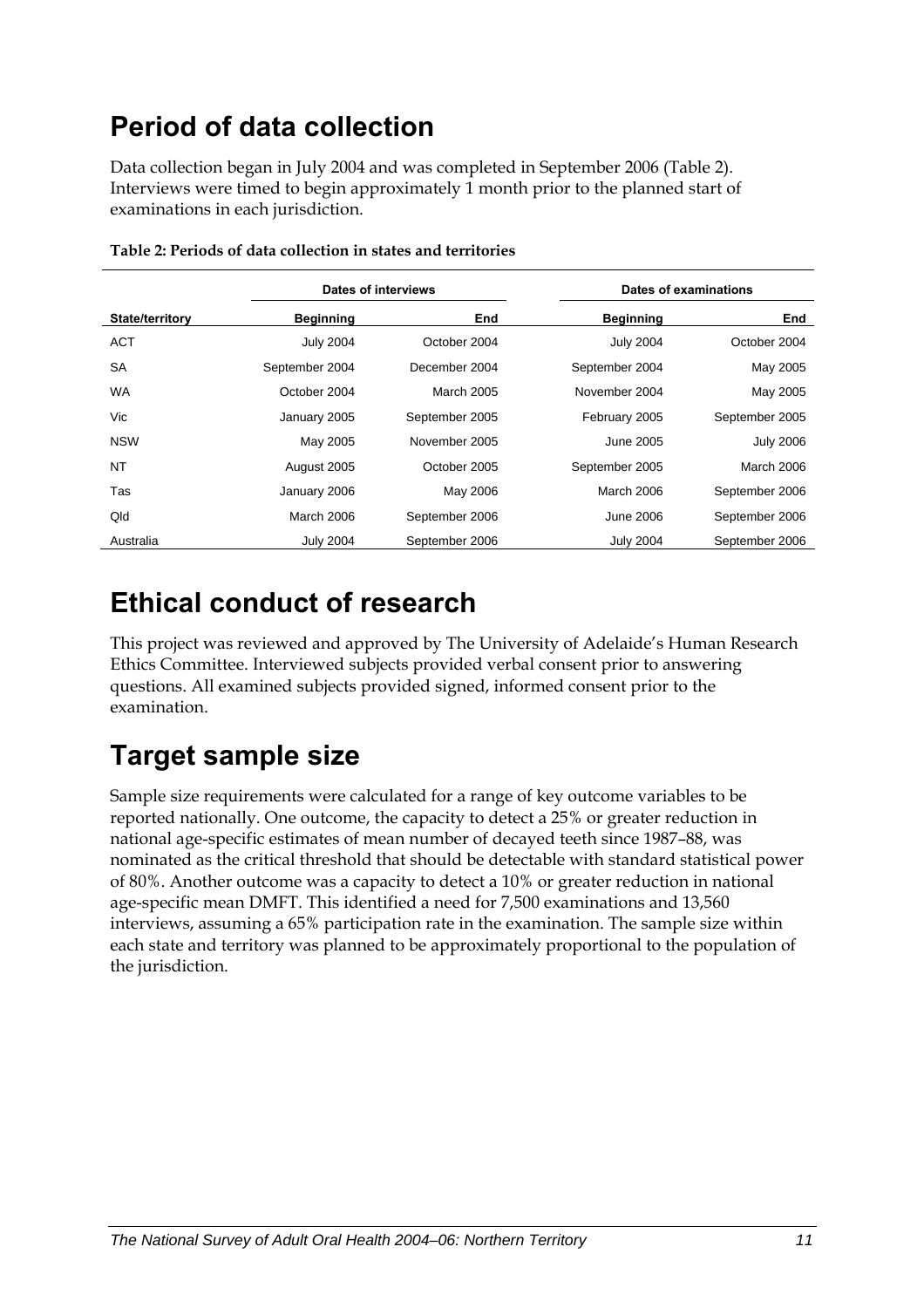# <span id="page-19-0"></span>**Participation in the survey**

National participation rates were lower than intended, both in the interview, where 49.0% of sampled people participated, and the examination, where 43.7% of those eligible took part. Interview participation rates varied from 43.9% in NSW to 61.8% in SA. Examination rates varied from 33.2% in NSW to 57.5% in SA [\(Table 3](#page-19-1)).

<span id="page-19-1"></span>

|                        | No. of<br>people<br>sampled | No. of<br>people<br>interviewed | Per cent<br>of sampled<br>people<br>interviewed | No. of<br>people<br>eligible<br>for exam | No. of<br>people<br>examined | Per cent<br>of eligible<br>people<br>examined |
|------------------------|-----------------------------|---------------------------------|-------------------------------------------------|------------------------------------------|------------------------------|-----------------------------------------------|
| Australia              | 28,812                      | 14,123                          | 49.0                                            | 12,606                                   | 5,505                        | 43.7                                          |
| <b>State/territory</b> |                             |                                 |                                                 |                                          |                              |                                               |
| <b>NSW</b>             | 8,270                       | 3,630                           | 43.9                                            | 3,310                                    | 1,099                        | 33.2                                          |
| Vic                    | 6,013                       | 2,667                           | 44.4                                            | 2,360                                    | 1,181                        | 50.0                                          |
| Qld                    | 4,219                       | 2,052                           | 48.6                                            | 1,841                                    | 824                          | 44.8                                          |
| <b>SA</b>              | 2,159                       | 1,335                           | 61.8                                            | 1,093                                    | 629                          | 57.5                                          |
| <b>WA</b>              | 2,365                       | 1,290                           | 54.5                                            | 1,109                                    | 470                          | 42.4                                          |
| Tas                    | 1,745                       | 1,042                           | 59.7                                            | 873                                      | 385                          | 44.1                                          |
| <b>ACT</b>             | 1,892                       | 1,025                           | 54.2                                            | 981                                      | 400                          | 40.8                                          |
| <b>NT</b>              | 2,149                       | 1,082                           | 50.3                                            | 1,039                                    | 517                          | 49.8                                          |

**Table 3: Number and percentage of people sampled, interviewed and examined(a)** 

(a) Unweighted data.

# **Data analysis**

The aim of the data analysis was to generate summary statistics describing oral health for the [NT](#page-9-1) population. With the exception of data regarding participation rates, results in this report have been weighted to compensate for individuals' different probabilities of selection and survey participation rates. For the telephone interview survey, weights were adjusted to ensure survey estimates were consistent with the 2005 Australian Bureau of Statistics Estimated Residential Population data. For the oral examination survey, which was restricted to dentate people aged 15 years or more; estimates of the dentate population were derived from the telephone interview survey and used to derive examination weights. This means that results can be generalised to the [NT](#page-9-1) population.

Tables 35 and 36 contain age-standardised estimates for each indicator presented in preceding tables. Age standardisation is a statistical procedure that aims to remove any effects of age that might account for differences in each oral health indicator between the two comparison groups: health cardholders versus non-health cardholders (Table 35) and insured versus non-insured people (Table 36). For these tables, percentages and means were standardised using the direct method. The reference population was the 2005 Australian Estimated Residential Population classified into 14 five-year age categories within the range 15–84 years and a fifteenth category aged 85 years of more.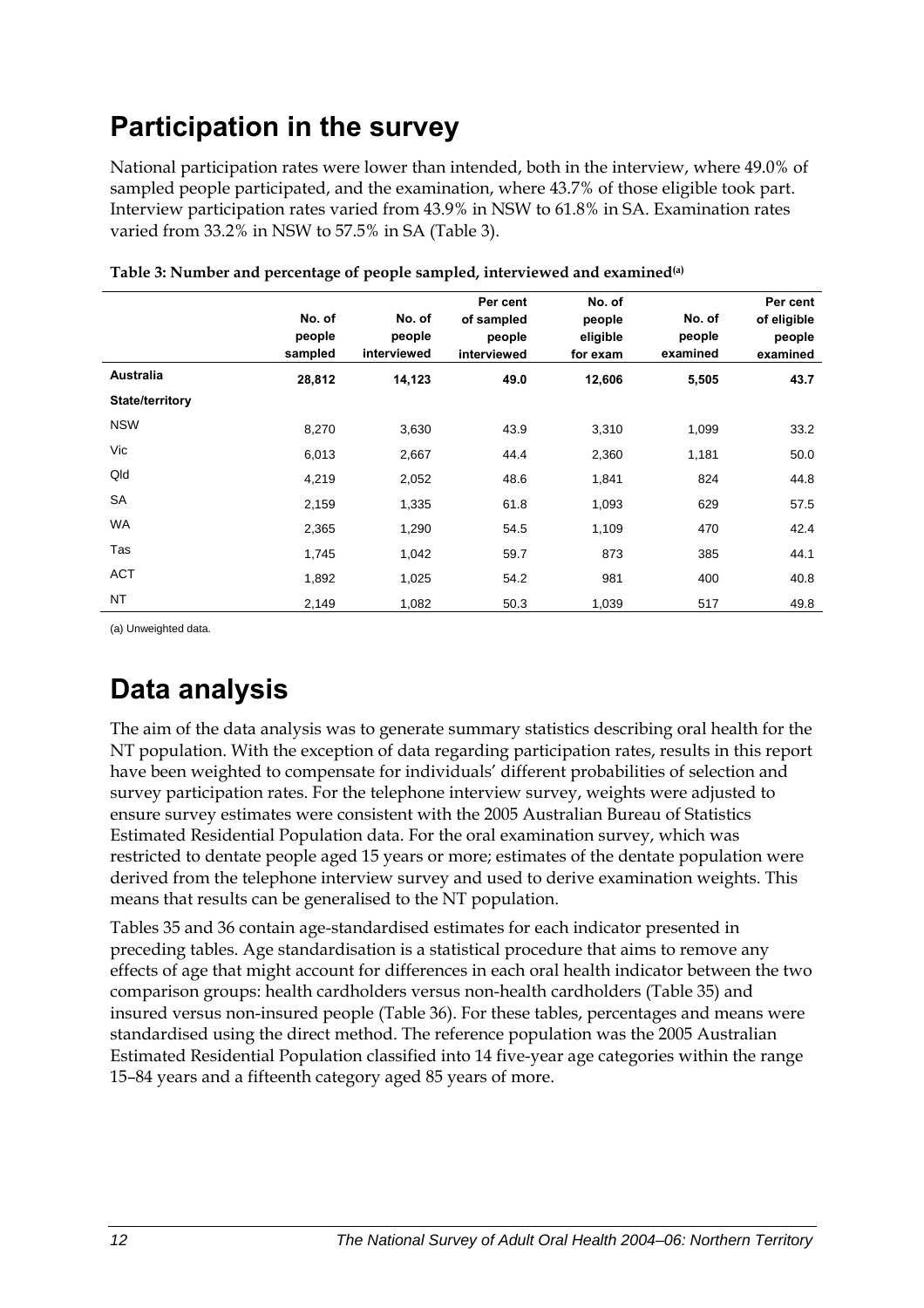### **Presentation of results**

Oral health measures are tabulated for each of three age groups representing the survey participant's age reported in the telephone interview, plus an 'all ages' summary. The three age groups are: 15–34 years, 35–54 years and ≥55 years. The tables report estimates for mutually exclusive subgroups of people created for each of six characteristics based on responses to the telephone interview questions. The subgroups and unweighted number of respondents are listed in the Appendix to this volume and the six characteristics are described below:

**Sex** was classified as 'Male' or 'Female' recorded during the interview.

**Residential location** was classified as 'Capital city' or 'Other places' based on the sampling postcode used in selection of households.

**Postcode socioeconomic status** was used to classify individuals according to the Index of Relative Socioeconomic Advantage/Disadvantage (IRSAD) of the postcode in which they lived. The IRSAD is an aggregate measure of a postcode's socioeconomic status based on characteristics of its residents recorded in the 2001 Population Census. A postcode that has a relatively high proportion of people with high incomes or a skilled labour force is assigned a relatively higher value on this index. Conversely, a low score on the index indicates that an area has a higher proportion of individuals with low incomes and more people who work in unskilled occupations. Postcodes were classified into three groups of ascending socioeconomic status, each group comprising approximately one-third of the NT population. This type of analysis is said to be 'ecological' because it is not based on individuals' own socioeconomic status, but on the socioeconomic status of the area in which they live. Hence, care should be taken in the interpretation of results—because Socioeconomic Indices for Areas (SEIFA) scores refer to areas, not individuals, results are not interpretable at the level of the individual.

**Government health card** status identified whether or not people were covered either by a pensioner concession card or health care card. Both cards are issued according to a means test administered by Centrelink, an agency of the Australian Government's Family Assistance Office. People with either card and their dependents are eligible for public-sector dental care in most states and territories.

**Place of last dental visit** further disaggregated health cardholders according to the location of their last dental visit. The latter was established during the interview by asking people 'Where did you make your last dental visit?'. Health cardholders who responded 'Government dental clinic' or 'School dental service' were classified as 'Cardholder/Public'. Otherwise, eligible people were classified as 'Cardholder/Non-public' if they reported any of the other locations: Private dental practice (including specialist); Dental technician; Clinic operated by health insurance fund; Armed Services/Defence Force clinic; Other site. People who were not health cardholders were classified as 'Non-cardholder/Non-public' regardless of their reported visit location.

**Dental insurance** coverage was based on responses to the question 'Do you have private insurance cover for dental expenses?'. People were classified as insured if they responded 'yes' and uninsured if they responded 'no'.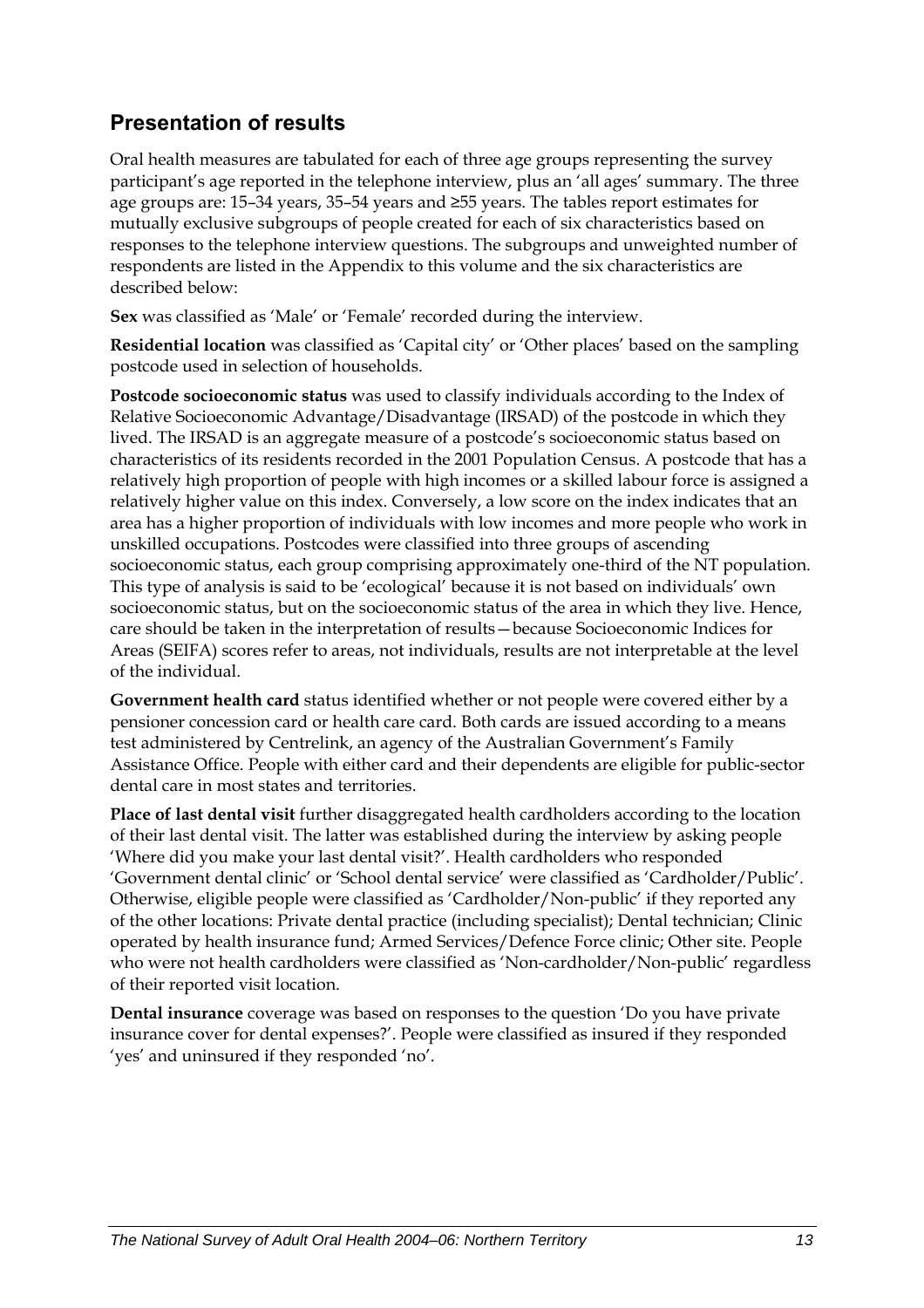### <span id="page-21-0"></span>**Criteria for determining statistical significance**

As with any survey where data are collected from only some of the people in the population, proportions and means in this report are estimates of the true population values. The estimates have some degree of uncertainty, which is expressed in this report using 95% confidence intervals (95% CIs). The 95% CI signifies the likely lower and upper limits of the range of values within which the true population percentage would fall. In this context 'likely' means that there is a 95% probability that the true population value lies between those two values.

In this report 95% CIs are used additionally as a guideline to identify differences between population subgroups that are statistically significant. Specifically, when there is no overlap between 95% CIs for two groups, the difference between the groups is deemed to be statistically significant. This criterion for judging statistical significance is more conservative than the alternative method of calculating P-values. In fact, when 95% CIs do not overlap, it means that a test of statistical significance for the difference between the groups would have a P-value of less than 0.05 (the conventional threshold used in many reports), and it could be as small as less than 0.005. The 'conservative' nature of the criterion used in this report comes about because 95% CIs that overlap to a small degree could, nevertheless, be found to differ to a statistically significant degree (at P<0.05 ) using a hypothesis test.

Data files were managed and summary variables computed using SAS software version 9[.1](#page-21-0).<sup>1</sup> Means and their associated 95% CIs were generated using SUDAAN software release 9.0.0.[2](#page-21-0) The SUDAAN procedures used sampling weights to generate population estimates and calculated 95% CIs that allowed for the complex sampling design used in this survey. To do so, 'with replacement' sampling was specified with two levels of stratification (state and section of state). The subject's sampling postcode was specified as the primary sampling unit, which was used by SUDAAN as the clustering variable.

 $\overline{a}$ 

<sup>1</sup> SAS Institute Inc. 100 SAS Campus Drive, Cary, NC 27513–2414, USA.

<sup>2</sup> Research Triangle Institute. PO Box 12194, Research Triangle Park, NC 27709–2194, USA.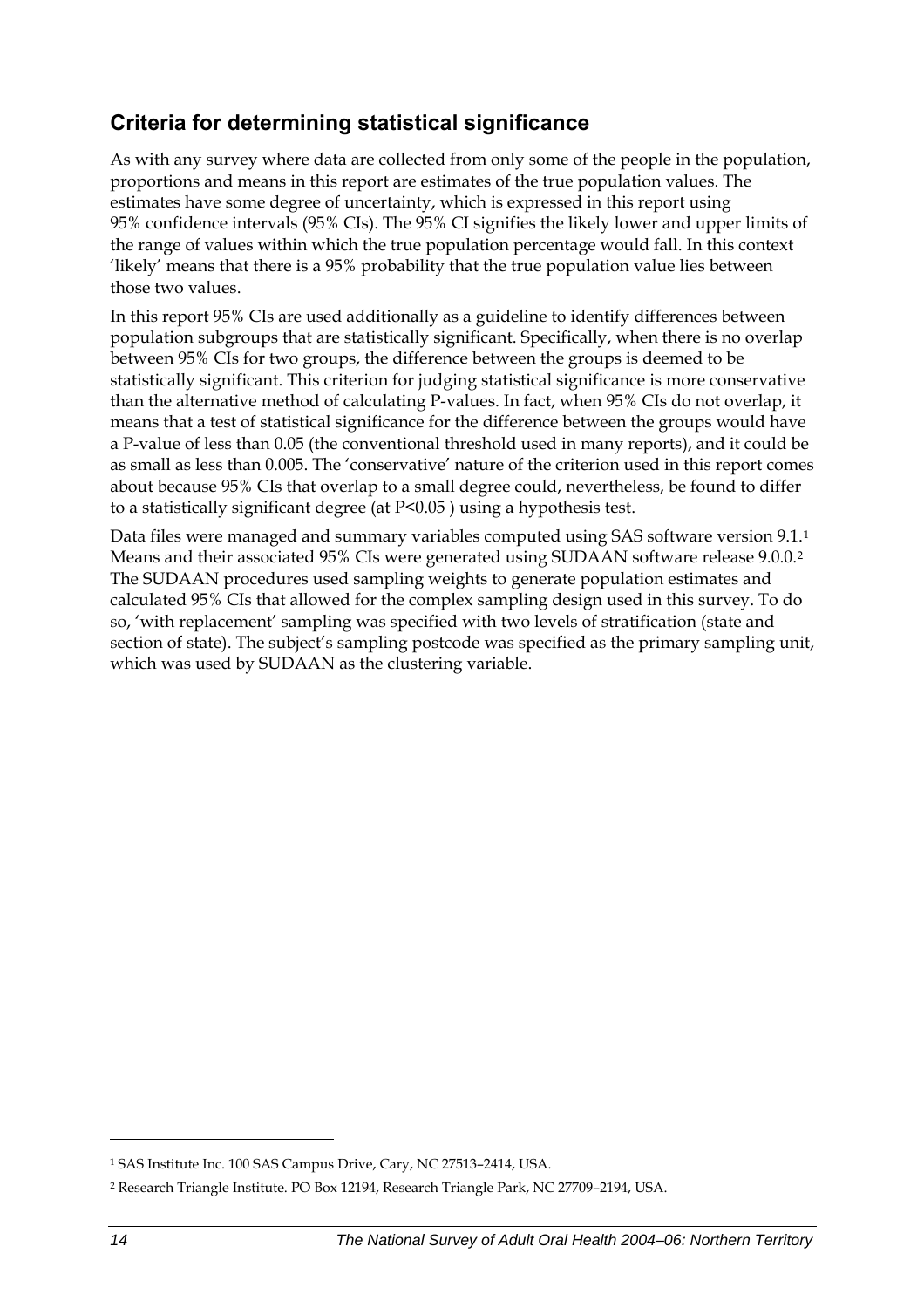# <span id="page-22-0"></span>**Distribution of sociodemographic and dental access characteristics**

Slightly less than one-half of the [NT](#page-9-1) population included in the survey was female, and the percentage dropped to 43.6% in the oldest age group ([Table 4\)](#page-22-1). Just over one-half lived in the capital city, a proportion that was higher in the oldest age group. By design, people of all ages were approximately evenly distributed among tertiles of postcode socioeconomic status. However, older people were more less than younger people to live in areas with lower socioeconomic status. Approximately 15% of the population were government health cardholders, although the percentage was noticeably greater for people aged 55 years or more. Government health cardholders were as likely to have attended either a public dental clinic or another dental care provider for their last dental visit. However, in the oldest age group, there was a tendency towards visiting non-public providers of dental care. Nearly one-half of the [NT](#page-9-1) population had dental insurance; a figure that was lower in the youngest age group and higher in the oldest age group.

|                                               |          | Age group (years) |           |         |
|-----------------------------------------------|----------|-------------------|-----------|---------|
|                                               | All ages | $15 - 34$         | $35 - 54$ | $>= 55$ |
| <b>Sex</b>                                    |          |                   |           |         |
| Males                                         | 53.1     | 52.4              | 52.5      | 56.4    |
| Females                                       | 46.9     | 47.6              | 47.5      | 43.6    |
| <b>Residential location</b>                   |          |                   |           |         |
| Capital city                                  | 56.5     | 53.8              | 57.8      | 60.8    |
| Other places                                  | 43.5     | 46.2              | 42.2      | 39.2    |
| Postcode socioeconomic status                 |          |                   |           |         |
| Lowest                                        | 31.3     | 31.7              | 35.0      | 20.8    |
| Middle                                        | 31.8     | 30.4              | 30.0      | 40.8    |
| Highest                                       | 36.8     | 37.9              | 35.1      | 38.4    |
| Government health card                        |          |                   |           |         |
| Health care card or pensioner concession card | 15.2     | 15.0              | 8.0       | 34.2    |
| Neither card                                  | 84.8     | 85.0              | 92.0      | 65.8    |
| Place of last dental visit                    |          |                   |           |         |
| Cardholder/Public                             | 7.6      | 8.7               | 4.5       | 12.5    |
| Cardholder/Non-public                         | 7.6      | 6.3               | 3.5       | 21.7    |
| Non-cardholder/Non-public                     | 84.8     | 85.0              | 92.0      | 65.8    |
| <b>Dental insurance</b>                       |          |                   |           |         |
| Insured                                       | 46.1     | 36.9              | 52.9      | 53.8    |
| Uninsured                                     | 53.9     | 63.1              | 47.1      | 46.2    |

#### <span id="page-22-1"></span>**Table 4: Percentage of people with selected sociodemographic and dental access characteristics in the [NT](#page-9-1) population and three age groups**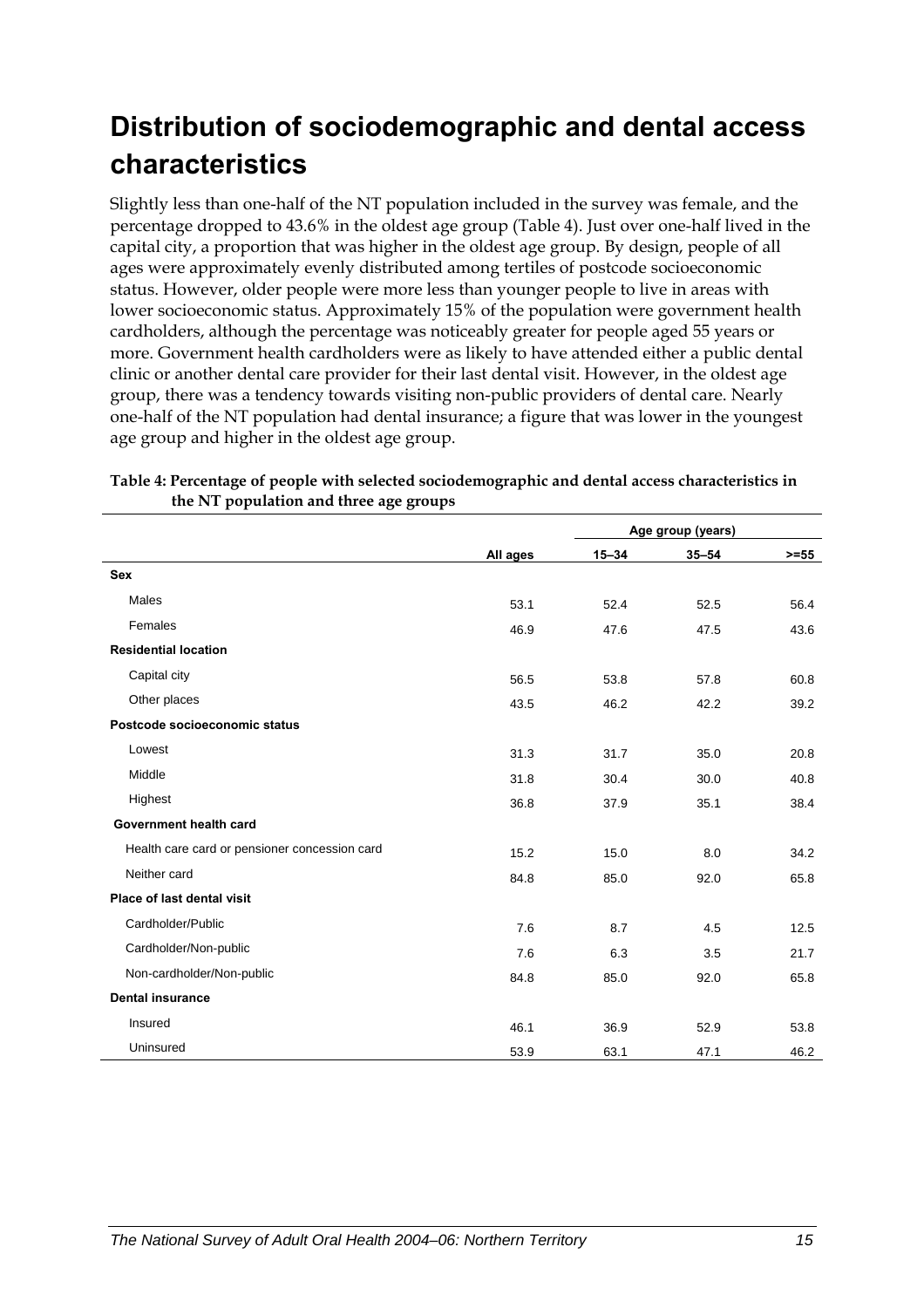# <span id="page-23-0"></span>**3 Oral health status**

# **Complete tooth loss**

In NSAOH, complete tooth loss was assessed in the interview by asking people 'Do you have any of your own natural teeth?'. People who answered 'no' were classified as edentulous. In NT, edentulous people represented 2.4% of the population aged 15 years of more [\(Table 5](#page-24-0)), which was significantly lower than the national estimate of 6.4% (Slade et al. 2007).

### **Key findings**

- The prevalence of edentulism was strongly associated with age, being negligible among 15–34-year-olds but affecting 12.1% of NT adults aged 55 years or more.
- Prevalence of complete tooth loss did not vary to a statistically significant degree between males and females.
- Similarly, there was no statistically significant difference in prevalence of complete tooth loss between Darwin and the rest of the territory.
- There was no statistically significant association between socioeconomic status of postcodes in which people lived and their prevalence of complete tooth loss.
- Among all ages, people who had a government health card were more than six times as likely to be edentulous (8.8%) than people who did not have a government health card (1.3%). Within age groups, government health cardholder status was statistically significantly associated with edentulism among 35–54-year-olds and people aged 55 years or more.
- Within the population of government health cardholders, there was no clear pattern of variation in prevalence of edentulism according to place of most recent dental visit.
- There was no statistically significant difference in prevalence of complete tooth loss between people with dental insurance and the uninsured.

### **Discussion**

As emphasised in the national report, variation among age groups in prevalence of edentulism can be attributed primarily to the differing historical experiences of generations born in different time periods during the 20th century, rather than to the effects of ageing. Because edentulism prevalence was so strongly dependent upon age group, comparisons between population groups were observed most clearly for the oldest age group. Among 15–34-year-olds, prevalence estimates were all zero and therefore did not reveal any differences between population groups.

In summary, complete tooth loss in NT was a condition observed infrequently below the age of 55 years, while among people aged 55 years of more, it was mostly associated only with government health cardholder status.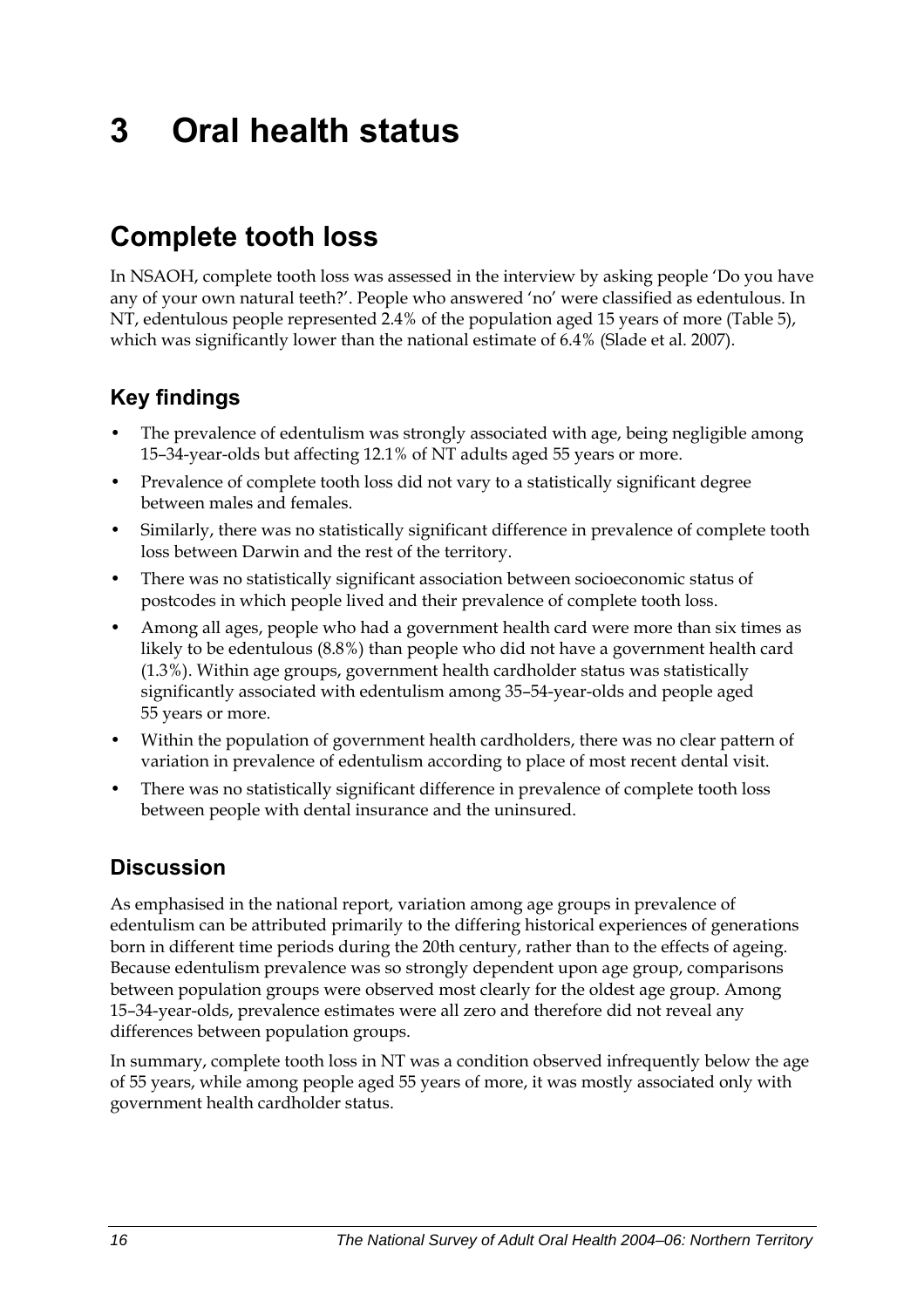<span id="page-24-0"></span>

|                               |                    | Population: all people<br>Age (years) |                          |              |               |
|-------------------------------|--------------------|---------------------------------------|--------------------------|--------------|---------------|
|                               |                    | All ages                              | $15 - 34$                | $35 - 54$    | $\geq 55$     |
| All people                    | Per cent of people | 2.4                                   | 0.0                      | 0.9          | 12.1          |
|                               | 95% Cl(a)          | $1.8 - 3.3$                           |                          | $0.3 - 3.3$  | $9.7 - 15.0$  |
| <b>Sex</b>                    |                    |                                       |                          |              |               |
| Males                         | % of people        | 2.2                                   | 0.0                      | 1.2          | 10.1          |
|                               | 95% CI             | $1.3 - 3.9$                           |                          | $0.2 - 5.4$  | $6.3 - 15.8$  |
| Females                       | % of people        | 2.6                                   | 0.0                      | 0.7          | 14.6          |
|                               | 95% CI             | $1.8 - 3.9$                           |                          | $0.2 - 2.0$  | $10.4 - 20.0$ |
| <b>Residential location</b>   |                    |                                       |                          |              |               |
| Capital city                  | % of people        | 2.6                                   | 0.0                      | 1.3          | 11.5          |
|                               | 95% CI             | $1,6-4,3$                             | $\overline{\phantom{0}}$ | $0.3 - 6.0$  | $8.2 - 16.0$  |
| Other places                  | % of people        | 2.2                                   | 0.0                      | 0.4          | 12.9          |
|                               | 95% CI             | $1.6 - 3.0$                           |                          | $0.1 - 1.1$  | $10.2 - 16.3$ |
| Postcode socioeconomic status |                    |                                       |                          |              |               |
| Lowest                        | % of people        | 2.6                                   | 0.0                      | 2.2          | 13.1          |
|                               | 95% CI             | $1.5 - 4.5$                           | —                        | $0.6 - 7.1$  | $7.1 - 23.0$  |
| Middle                        | % of people        | 1.6                                   | 0.0                      | 0.0          | 8.9           |
|                               | 95% CI             | $0.6 - 4.1$                           |                          |              | $5.6 - 13.8$  |
| Highest                       | % of people        | 2.9                                   | 0.0                      | 0.5          | 14.0          |
|                               | 95% CI             | $1.9 - 4.5$                           |                          | $0.3 - 0.9$  | $11.1 - 17.4$ |
| Government health card        |                    |                                       |                          |              |               |
| Health care card or pensioner | % of people        | 8.8                                   | 0.0                      | 9.3          | 19.5          |
| concession card               | 95% CI             | $5.1 - 14.8$                          |                          | $2.4 - 30.3$ | $11.5 - 31.0$ |
| Neither card                  | % of people        | 1.3                                   | 0.0                      | 0.1          | 8.7           |
|                               | 95% CI             | $0.8 - 1.9$                           |                          | $0.0 - 0.5$  | $6.2 - 12.3$  |
| Place of last dental visit    |                    |                                       |                          |              |               |
| Cardholder/Public             | % of people        | 7.9                                   | 0.0                      | 14.3         | 16.6          |
|                               | 95% CI             | $2.8 - 20.4$                          |                          | $3.1 - 46.6$ | $4.9 - 43.3$  |
| Cardholder/Non-public         | % of people        | 9.7                                   | 0.0                      | 1.9          | 21.2          |
|                               | 95% CI             | $6.0 - 15.2$                          |                          | $0.4 - 9.5$  | $15.1 - 28.9$ |
| Non-cardholder/Non-public     | % of people        | 1.3                                   | 0.0                      | 0.1          | 8.7           |
|                               | 95% CI             | $0.8 - 1.9$                           |                          | $0.0 - 0.5$  | $6.2 - 12.3$  |
| <b>Dental insurance</b>       |                    |                                       |                          |              |               |
| Insured                       | % of people        | 2.8                                   | 0.0                      | 0.2          | 12.7          |
|                               | 95% CI             | $1.6 - 4.8$                           |                          | $0.0 - 0.9$  | $9.3 - 17.0$  |
| Uninsured                     | % of people        | 2.2                                   | 0.0                      | 1.8          | 11.4          |
|                               | 95% CI             | $1.3 - 3.9$                           |                          | $0.4 - 7.5$  | $7.6 - 16.7$  |

#### **Table 5: Percentage of adults with complete tooth loss**

(a) 95% CI = 95% confidence interval for estimated percentage.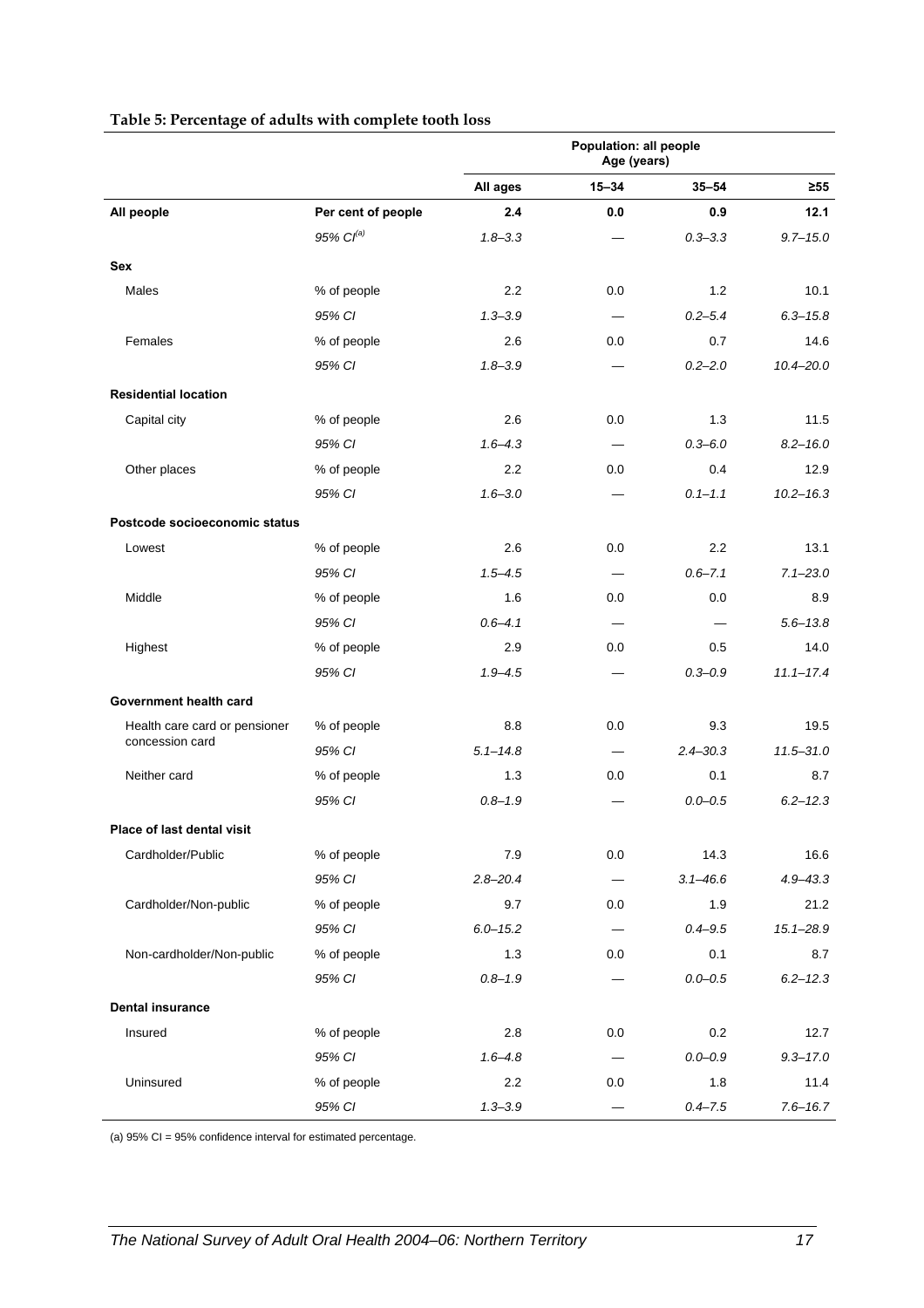## <span id="page-25-0"></span>**Inadequate natural dentition among dentate people**

Adults who have approximately 20 teeth or more usually have satisfactory chewing function (Elias & Sheiham 1998), diet and nutritional status (Sheiham et al. 2002), whereas people with fewer teeth are more likely to suffer impaired quality of oral health (McGrath & Bedi 2002). In NSAOH, people were asked during the interview to report either the number of remaining teeth or the number of missing teeth in their upper jaw and lower jaw. Responses were used to classify people as having an inadequate natural dentition if they reported having fewer than 21 natural teeth, the same threshold that has been reported for the UK population. In NT, 5.4% of dentate adults had fewer than 21 teeth ([Table 6\)](#page-26-0), which was significantly less than the national figure of 11.4% (Slade et al. 2007).

### **Key findings**

- The prevalence of an inadequate natural dentition was strongly associated with age, occurring in less than 1% of people aged 15–34 years but affecting approximately one-quarter of dentate people aged 55 years or more.
- Differences in prevalence between males and females were small and statistically non-significant, both for the population as a whole and within the three age groups.
- Likewise, prevalence of an inadequate natural dentition did not differ consistently or to a statistically significant between Darwin and the rest of the territory.
- Among 35–54-year-olds and people aged 55 years or more, there was a two-fold greater prevalence of an inadequate natural dentition seen in people living in postcodes with low socioeconomic status compared with those in postcodes of high socioeconomic status. However, the differences were not statistically significant.
- Large and statistically significant differences in prevalence were associated with government health cardholder status: within all ages combined and people aged 55 years or more, cardholders were two to three times as likely as non-cardholders to have an inadequate natural dentition.
- Within the population of government health cardholders, there were only small differences in prevalence according to place of last dental visit.
- Dental insurance was not associated with statistically significant variation in prevalence of an inadequate natural dentition, although there was a tendency for prevalence to be higher among the uninsured compared with the insured.

### **Discussion**

A threshold of fewer than 21 teeth is used here as an indicator of likely impairment in oral function, nutrition and quality of life, rather than a cardinal sign of those problems. As observed for complete tooth loss, there was a pronounced age-gradient in prevalence of an inadequate natural dentition. Because of this age-association, valid comparisons between other sociodemographic groups should be made only within age groups. As observed for complete tooth loss, those comparisons revealed that prevalence was associated only with government health cardholder status.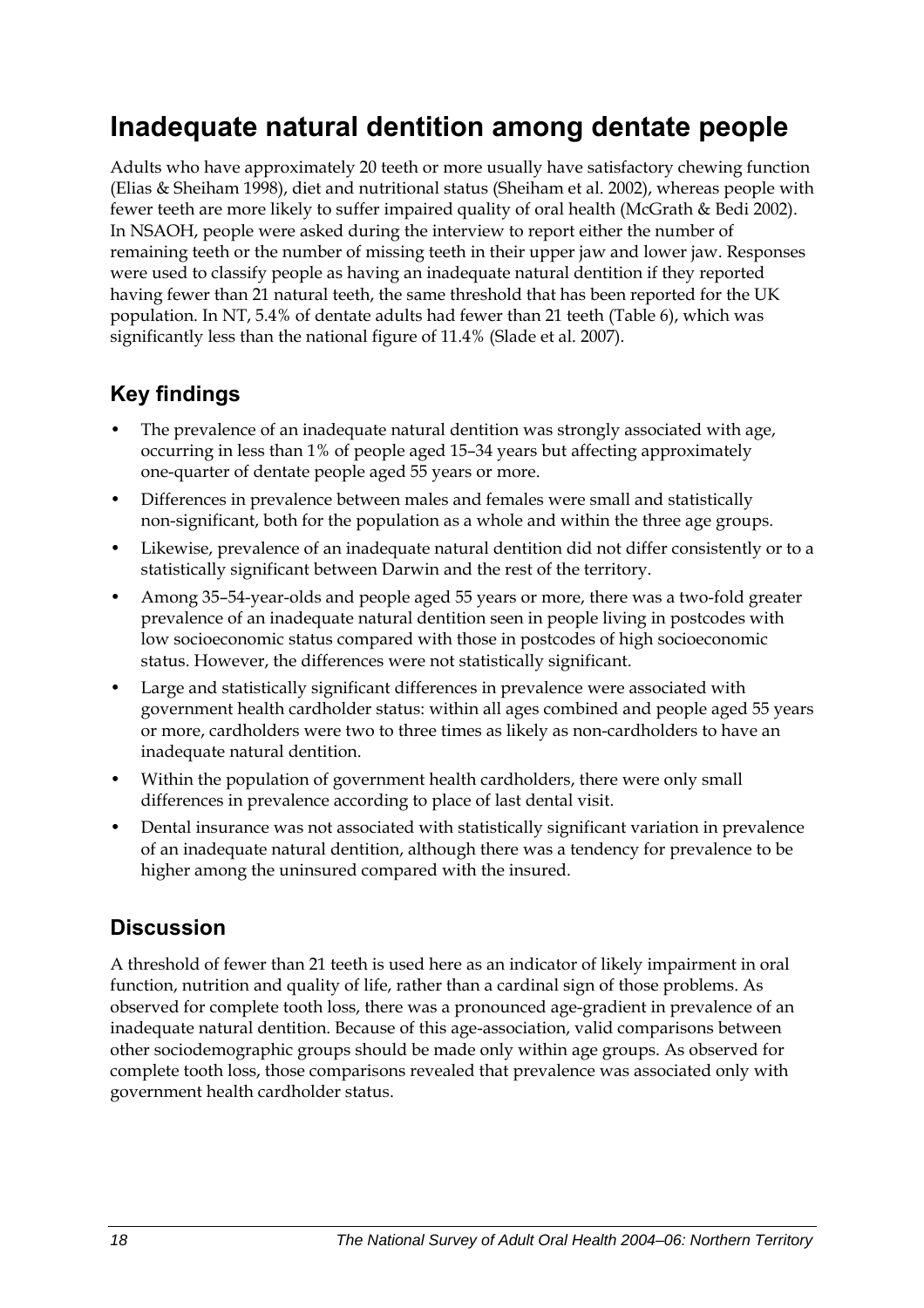<span id="page-26-0"></span>

|                               |                       | Population: dentate people<br>Age (years) |             |              |               |
|-------------------------------|-----------------------|-------------------------------------------|-------------|--------------|---------------|
|                               |                       | All ages                                  | $15 - 34$   | $35 - 54$    | $\geq 55$     |
| All people                    | Per cent of people    | 5.4                                       | 0.3         | 3.8          | 24.3          |
|                               | 95% Cl <sup>(a)</sup> | $4.0 - 7.2$                               | $0.1 - 0.6$ | $2.4 - 6.1$  | $17.7 - 32.2$ |
| <b>Sex</b>                    |                       |                                           |             |              |               |
| Males                         | % of people           | 5.1                                       | 0.4         | 4.9          | 18.2          |
|                               | 95% CI                | $3.4 - 7.6$                               | $0.1 - 1.4$ | $2.3 - 10.1$ | $10.2 - 30.4$ |
| Females                       | % of people           | 5.7                                       | 0.2         | 2.7          | 32.1          |
|                               | 95% CI                | $4.4 - 7.3$                               | $0.0 - 1.3$ | $1.6 - 4.4$  | $23.9 - 41.5$ |
| <b>Residential location</b>   |                       |                                           |             |              |               |
| Capital city                  | % of people           | 5.7                                       | 0.0         | 4.2          | 24.4          |
|                               | 95% CI                | $4.6 - 7.2$                               |             | $2.1 - 8.1$  | $19.2 - 30.4$ |
| Other places                  | % of people           | 4.9                                       | 0.6         | 3.4          | 24.1          |
|                               | 95% CI                | $2.7 - 8.8$                               | $0.4 - 0.8$ | $2.1 - 5.4$  | $11.5 - 43.6$ |
| Postcode socioeconomic status |                       |                                           |             |              |               |
| Lowest                        | % of people           | 6.7                                       | 0.3         | 5.9          | 36.0          |
|                               | 95% CI                | $4.1 - 10.9$                              | $0.0 - 1.5$ | $3.6 - 9.6$  | $23.0 - 51.5$ |
| Middle                        | % of people           | 5.0                                       | 0.0         | 2.7          | 23.0          |
|                               | 95% CI                | $4.2 - 6.0$                               |             | $1.1 - 6.8$  | $20.6 - 25.7$ |
| Highest                       | % of people           | 4.6                                       | 0.5         | 2.7          | 19.4          |
|                               | 95% CI                | $3.2 - 6.5$                               | $0.3 - 0.8$ | $1.6 - 4.5$  | $14.2 - 25.8$ |
| Government health card        |                       |                                           |             |              |               |
| Health care card or pensioner | % of people           | 14.1                                      | 0.5         | 5.4          | 41.7          |
| concession card               | 95% CI                | $10.9 - 17.9$                             | $0.1 - 3.0$ | $2.3 - 12.3$ | $27.7 - 57.1$ |
| Neither card                  | % of people           | 3.8                                       | 0.2         | 3.7          | 16.2          |
|                               | 95% CI                | $2.5 - 5.6$                               | $0.1 - 0.9$ | $2.1 - 6.4$  | $9.1 - 27.2$  |
| Place of last dental visit    |                       |                                           |             |              |               |
| Cardholder/Public             | % of people           | 11.6                                      | 0.8         | 5.1          | 43.3          |
|                               | 95% CI                | $7.7 - 17.1$                              | $0.2 - 4.0$ | $1.4 - 16.7$ | $33.0 - 54.2$ |
| Cardholder/Non-public         | % of people           | 16.7                                      | 0.0         | 5.8          | 40.6          |
|                               | 95% CI                | $9.1 - 28.9$                              |             | $1.3 - 22.7$ | $21.6 - 62.9$ |
| Non-cardholder/Non-public     | % of people           | 3.8                                       | 0.2         | 3.7          | 16.2          |
|                               | 95% CI                | $2.5 - 5.6$                               | $0.1 - 0.9$ | $2.1 - 6.4$  | $9.1 - 27.2$  |
| <b>Dental insurance</b>       |                       |                                           |             |              |               |
| Insured                       | % of people           | 4.8                                       | 0.0         | 3.2          | 17.0          |
|                               | 95% CI                | $3.0 - 7.7$                               |             | $1.5 - 6.6$  | $11.6 - 24.3$ |
| Uninsured                     | % of people           | 6.1                                       | 0.4         | 4.6          | 33.6          |
|                               | 95% CI                | $4.4 - 8.4$                               | $0.2 - 1.0$ | $3.0 - 7.2$  | $23.7 - 45.2$ |

#### **Table 6: Percentage of people with fewer than 21 teeth**

(a) 95% CI = 95% confidence interval for estimated percentage.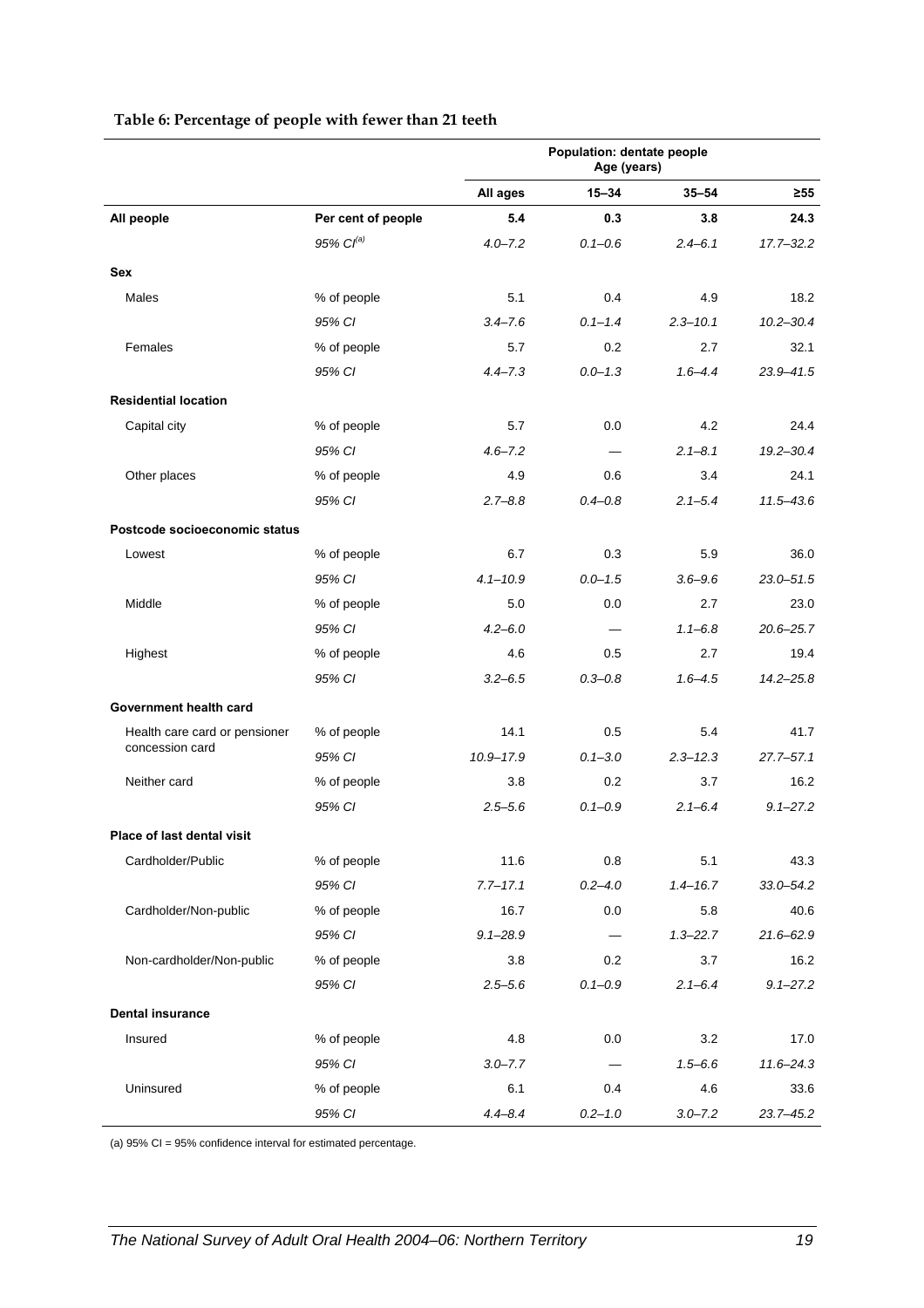# <span id="page-27-0"></span>**Denture wearing by dentate people**

Removable dentures, also called 'false teeth', are worn to replace missing teeth, with the objective to improve function (for example eating), appearance or both. Whereas virtually all edentulous people wear dentures, the decision of dentate people to wear dentures is influenced by numerous factors in addition to the number and location of missing teeth. In NSAOH, removable denture wearing was assessed during the interview by asking two similar questions, 'Do you have a denture or false teeth for your upper (lower) jaw?'. There were 7.3% of dentate adults in NT who reported wearing one or two dentures [\(Table 7](#page-28-0)), a figure that was significantly lower then the national estimate of 14.9% (Slade et al. 2007).

### **Key findings**

- The frequency of denture wearing was strongly associated with age, ranging from 0.8% among 15–34-year-olds to 27.2% among people aged 55 years or more.
- There were small and statistically non-significant differences between the sexes in the percentage of denture wearers.
- Likewise, frequency of denture wearing did not differ between Darwin and the rest of the territory.
- Frequency of denture wearing did not differ consistently or to a statistically significant degree according to the socioeconomic status of postcodes in which people lived.
- Government health cardholders were more likely to wear dentures than people who were not government health cardholders although the difference was statistically significant only for all ages combined.
- Among government health cardholders, there was no consistent or statistically significant variation according to place of last dental visit.
- Denture wearing tended to be more frequent among people without dental insurance than the insured although none of the differences were statistically significant.

### **Discussion**

The percentage of dentate adults in NT who wore dentures (7.3%) slightly exceeded the percentage with fewer than 21 natural teeth (5.4%), illustrating that the decision to wear dentures is dictated by factors other than the number of missing teeth. However, there was a general lack of association between sociodemographic characteristics and frequency of denture wearing. In fact, within age groups, where sociodemographic comparisons are most valid, there was an absence of statistically significant variation between government health cardholders and non-government health cardholders. In contrast, that characteristic was associated with a more than two-fold variation in prevalence of an inadequate natural dentition, and the difference was statistically significant.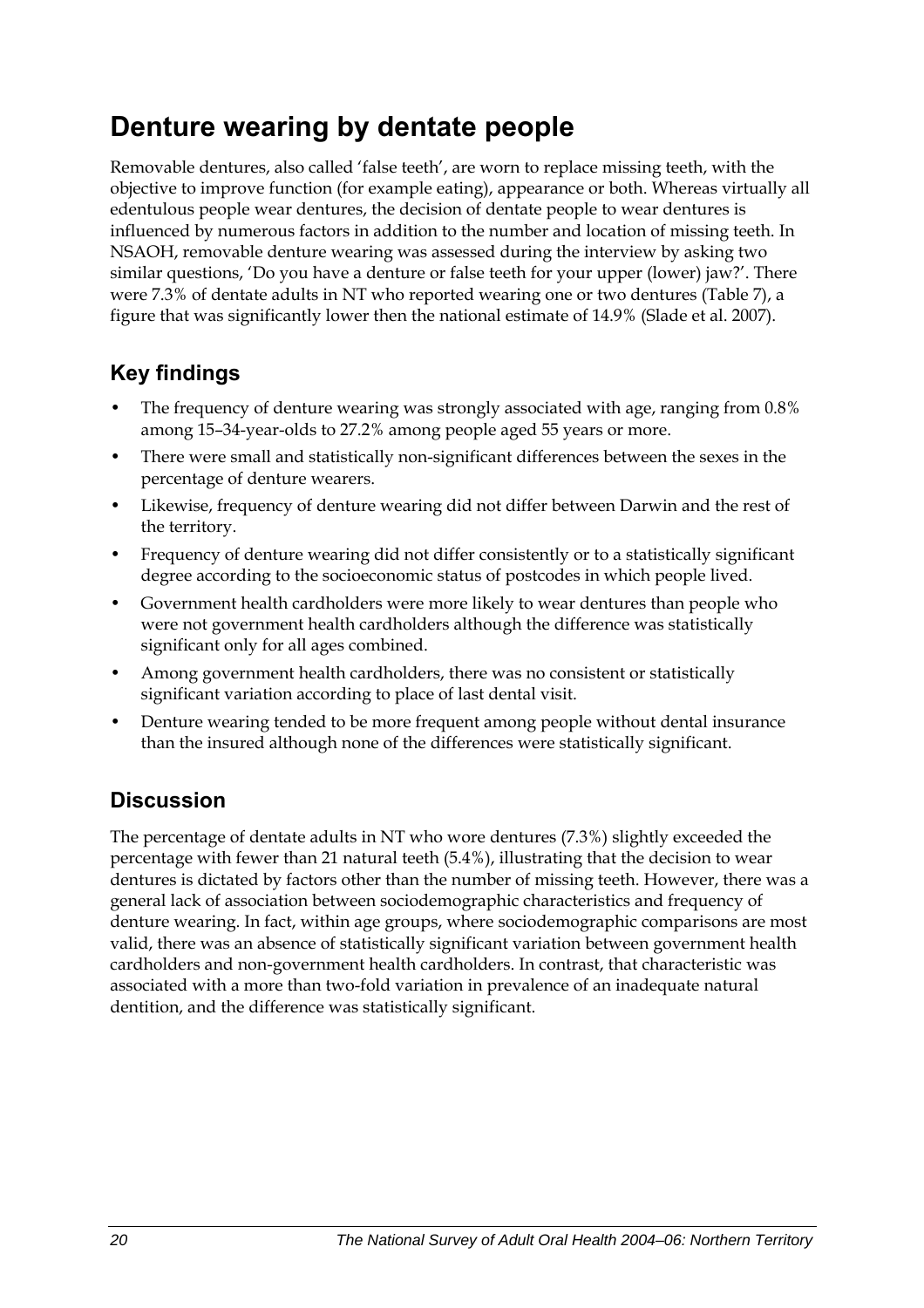<span id="page-28-0"></span>

|                               |                       | Population: dentate people<br>Age (years) |             |                          |               |
|-------------------------------|-----------------------|-------------------------------------------|-------------|--------------------------|---------------|
|                               |                       | All ages                                  | $15 - 34$   | $35 - 54$                | ≥55           |
| All people                    | Per cent of people    | 7.3                                       | 0.8         | 7.0                      | 27.2          |
|                               | 95% Cl <sup>(a)</sup> | $6.2 - 8.8$                               | $0.2 - 2.9$ | $4.3 - 11.1$             | 19.5-36.6     |
| <b>Sex</b>                    |                       |                                           |             |                          |               |
| Males                         | % of people           | 7.5                                       | 1.3         | 8.1                      | 22.8          |
|                               | 95% CI                | $5.4 - 10.4$                              | $0.3 - 5.9$ | $4.8 - 13.3$             | $13.2 - 36.6$ |
| Females                       | % of people           | 7.1                                       | 0.3         | 5.7                      | 32.9          |
|                               | 95% CI                | $6.4 - 8.0$                               | $0.1 - 0.9$ | $3.2 - 10.1$             | $26.9 - 39.5$ |
| <b>Residential location</b>   |                       |                                           |             |                          |               |
| Capital city                  | % of people           | 7.7                                       | 1.3         | 5.5                      | 29.7          |
|                               | 95% CI                | $6.0 - 9.9$                               | $0.3 - 5.9$ | $2.5 - 11.9$             | $23.6 - 36.7$ |
| Other places                  | % of people           | 6.9                                       | 0.3         | 8.9                      | 23.3          |
|                               | 95% CI                | $5.5 - 8.5$                               | $0.1 - 0.9$ | $6.5 - 12.2$             | $11.5 - 41.7$ |
| Postcode socioeconomic status |                       |                                           |             |                          |               |
| Lowest                        | % of people           | 8.8                                       | 1.5         | 9.4                      | 35.5          |
|                               | 95% CI                | $7.0 - 11.1$                              | $0.2 - 8.7$ | $6.3 - 13.6$             | 25.4-47.1     |
| Middle                        | % of people           | 5.8                                       | 1.0         | 2.9                      | 24.9          |
|                               | 95% CI                | $4.4 - 7.7$                               | $0.1 - 8.1$ | $0.9 - 8.8$              | 18.9-32.0     |
| Highest                       | % of people           | 7.4                                       | 0.2         | 8.1                      | 24.9          |
|                               | 95% CI                | $5.6 - 9.7$                               | $0.1 - 0.3$ | $4.2 - 14.8$             | $13.7 - 41.0$ |
| Government health card        |                       |                                           |             |                          |               |
| Health care card or pensioner | % of people           | 12.1                                      | 0.5         | 8.6                      | 32.7          |
| concession card               | 95% CI                | $8.0 - 17.8$                              | $0.1 - 3.0$ | $2.7 - 24.4$             | $20.2 - 48.3$ |
| Neither card                  | % of people           | 6.6                                       | 0.9         | 6.8                      | 25.3          |
|                               | 95% CI                | $5.7 - 7.6$                               | $0.2 - 3.8$ | $4.1 - 11.2$             | $17.3 - 35.3$ |
| Place of last dental visit    |                       |                                           |             |                          |               |
| Cardholder/Public             | % of people           | 8.5                                       | 0.0         | 0.0                      | 36.9          |
|                               | 95% CI                | $5.6 - 12.7$                              |             | $\overline{\phantom{0}}$ | 28.4-46.4     |
| Cardholder/Non-public         | % of people           | 16.0                                      | 1.2         | 19.8                     | 29.9          |
|                               | 95% CI                | $7.2 - 31.9$                              | $0.2 - 6.2$ | $6.0 - 48.8$             | 13.5-53.7     |
| Non-cardholder/Non-public     | % of people           | $6.6\,$                                   | 0.9         | 6.8                      | 25.3          |
|                               | 95% CI                | $5.7 - 7.6$                               | $0.2 - 3.8$ | $4.1 - 11.2$             | $17.3 - 35.3$ |
| <b>Dental insurance</b>       |                       |                                           |             |                          |               |
| Insured                       | % of people           | 6.9                                       | 0.2         | 6.1                      | 19.9          |
|                               | 95% CI                | $5.3 - 8.9$                               | $0.0 - 2.0$ | $3.4 - 10.6$             | $14.0 - 27.5$ |
| Uninsured                     | % of people           | 8.1                                       | 1.2         | 8.0                      | 36.7          |
|                               | 95% CI                | $6.5 - 10.0$                              | $0.3 - 4.5$ | $5.2 - 12.1$             | $23.8 - 51.8$ |

#### **Table 7: Percentage of dentate people who wear denture(s)**

(a) 95% CI = 95% confidence interval for estimated percentage.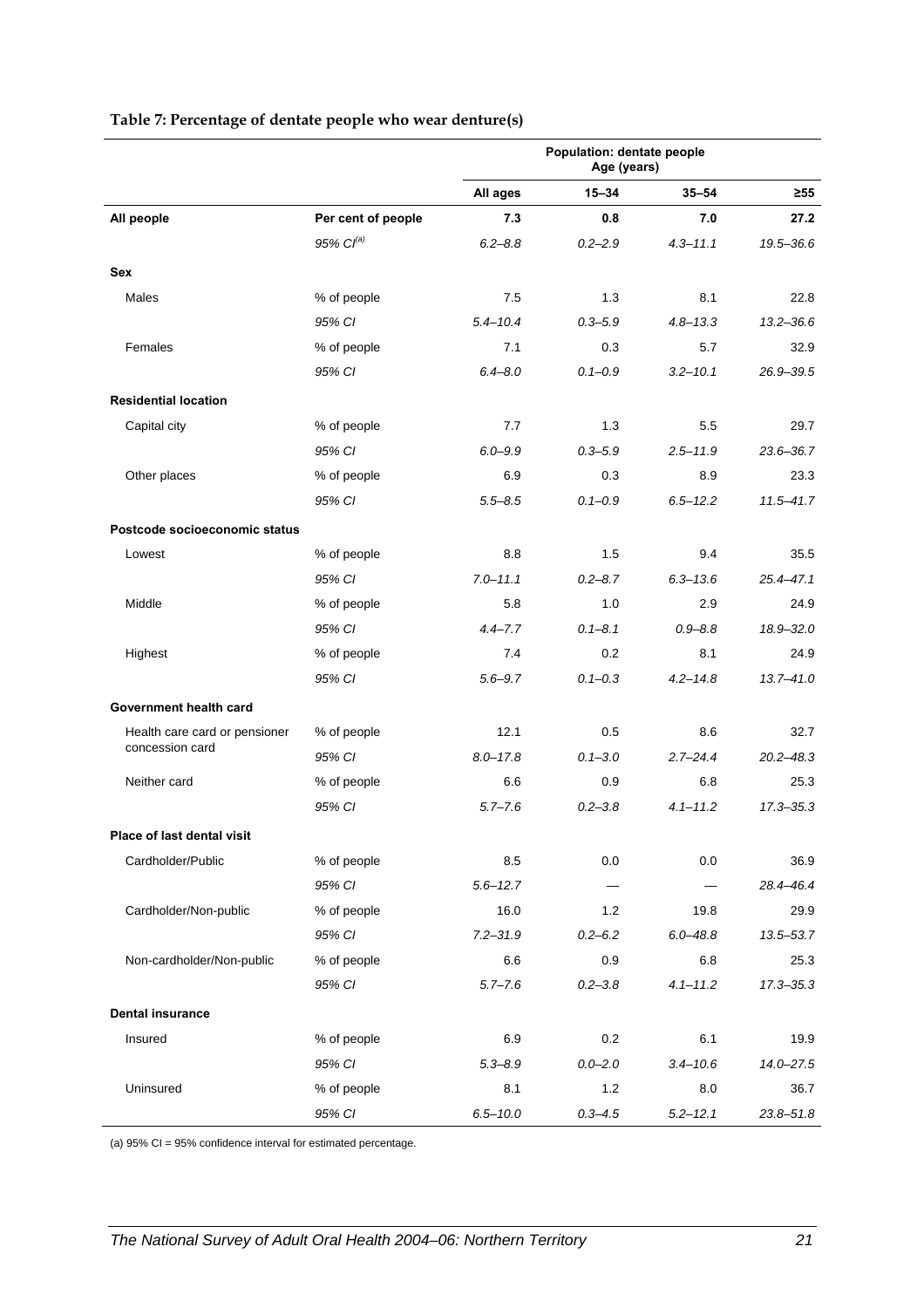# <span id="page-29-0"></span>**Average number of teeth per person missing due to pathology**

During NSAOH examinations of people aged less than 45 years, dentists counted the number of teeth judged to be missing due to decay or gum disease; for older age groups, dentists counted the number of teeth missing for any reason. The distinction according to age was made because often it is very difficult to judge in older people whether teeth have been extracted because of decay, gum disease or other causes (for example orthodontic reasons), or whether the teeth never developed or remain unerupted. Instead, the convention is to assume that teeth not present among people aged 45 years or more are missing due to pathology. In NT, dentate people had an average of 3.4 teeth per person missing due to pathology (Table 8), a figure that was significantly less than the national average of 4.5 (Slade et al. 2007).

### **Key findings**

- The average number of missing teeth per person was strongly associated with age, ranging from 1.2 among 15–34-year-olds to 10.1 among people aged 55 years or more.
- There was little or no difference between males and females, and the differences were inconsistent between age groups.
- Similarly, there was no statistically significant difference in average levels of tooth loss between those living in Darwin and the rest of the territory.
- Among 35–54-year-olds and people aged 55 years or more, there was a tendency for average levels of tooth loss to be greater in postcodes with low socioeconomic status than in postcodes with high socioeconomic status although the differences were not statistically significant.
- Average levels of tooth loss were higher among government health cardholders compared with non-government health cardholders, and the differences were statistically significant among all ages combined.
- Among government health cardholders, there tended to be lower average levels of tooth loss for people whose last dental visit was in the public sector compared with the private sector, at least among the two older age groups, although the tendency was not statistically significant.
- Average levels of tooth loss due to pathology did not differ to a statistically significant degree between people with dental insurance and the uninsured.

### **Discussion**

As seen in the preceding tables describing other aspects of tooth loss, the average number of teeth missing due to pathology was strongly associated with age. Consequently, it is prudent to limit inferences about sociodemographic variation to comparisons within age groups. Also consistent with those previous tables, there was a general lack of variation in most of the sociodemographic comparisons that were made.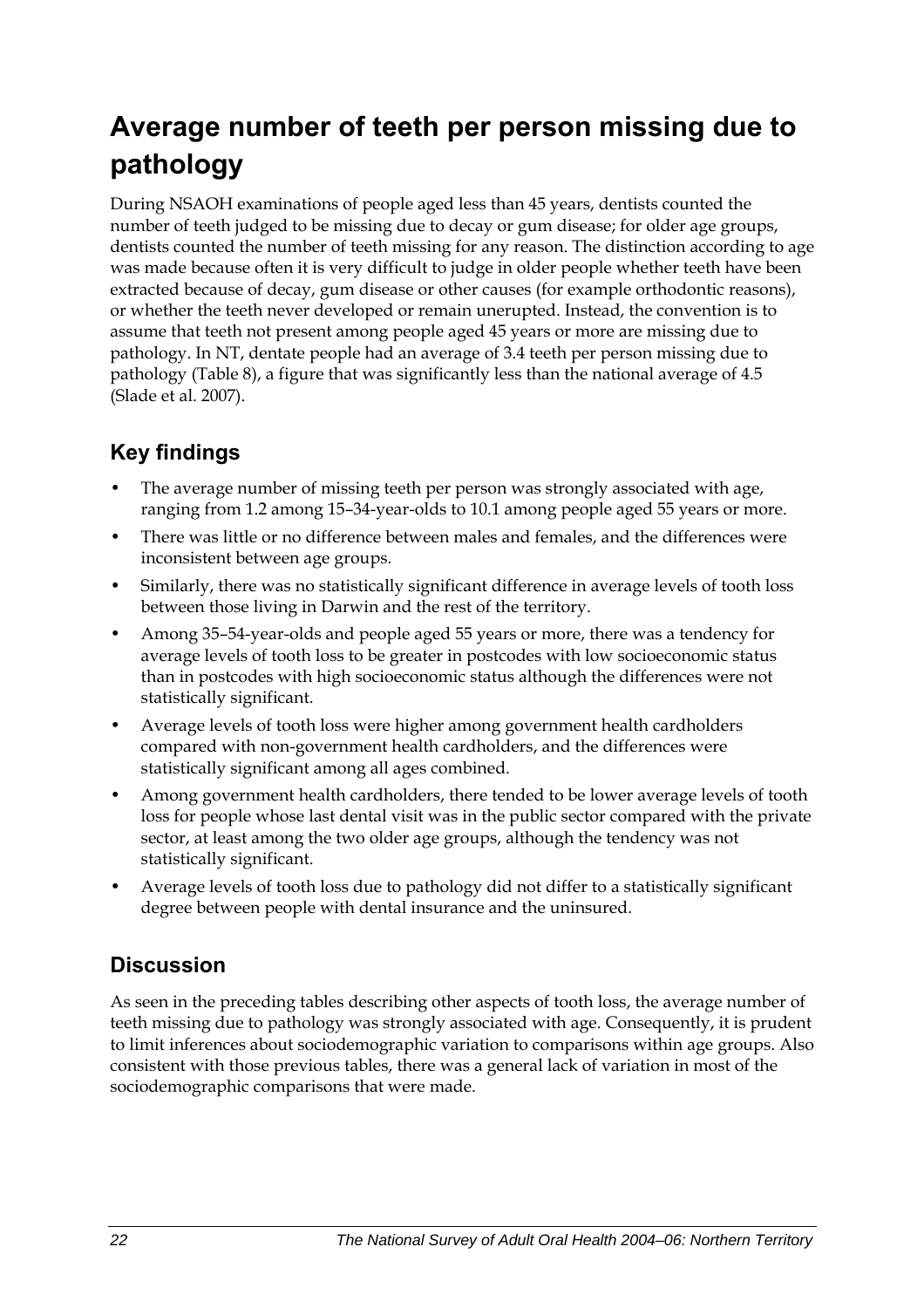|                               |                   | Population: dentate people<br>Age (years) |             |              |               |
|-------------------------------|-------------------|-------------------------------------------|-------------|--------------|---------------|
|                               |                   | All ages                                  | $15 - 34$   | $35 - 54$    | $\geq 55$     |
| All people                    | mean              | 3.4                                       | 1.2         | 3.3          | 10.1          |
|                               | $95\%$ $Cl^{(a)}$ | $2.8 - 4.0$                               | $0.6 - 1.8$ | $2.5 - 4.0$  | $7.7 - 12.5$  |
| <b>Sex</b>                    |                   |                                           |             |              |               |
| Males                         | mean              | 3.4                                       | 1.0         | 3.1          | 10.3          |
|                               | 95% CI            | $2.6 - 4.2$                               | $0.4 - 1.7$ | $2.1 - 4.2$  | $6.8 - 13.8$  |
| Females                       | mean              | 3.4                                       | 1.4         | 3.4          | 9.8           |
|                               | 95% CI            | $2.7 - 4.0$                               | $0.7 - 2.1$ | $2.7 - 4.1$  | $8.0 - 11.7$  |
| <b>Residential location</b>   |                   |                                           |             |              |               |
| Capital city                  | mean              | 3.2                                       | 0.7         | 2.7          | 10.7          |
|                               | 95% CI            | $2.4 - 3.9$                               | $0.4 - 1.0$ | $2.4 - 3.0$  | $8.3 - 13.0$  |
| Other places                  | mean              | 3.7                                       | 1.8         | 4.0          | 9.2           |
|                               | 95% CI            | $2.9 - 4.5$                               | $1.1 - 2.4$ | $2.9 - 5.1$  | $5.2 - 13.3$  |
| Postcode socioeconomic status |                   |                                           |             |              |               |
| Lowest                        | mean              | 2.7                                       | 0.8         | 2.7          | 11.2          |
|                               | 95% CI            | $1.5 - 4.0$                               | $0.1 - 1.5$ | $2.1 - 3.3$  | $7.9 - 14.5$  |
| Middle                        | mean              | 3.6                                       | 0.7         | 2.8          | 11.4          |
|                               | 95% CI            | $2.5 - 4.7$                               | $0.6 - 0.8$ | $2.5 - 3.2$  | $7.7 - 15.1$  |
| Highest                       | mean              | 3.8                                       | 1.9         | 4.2          | 8.1           |
|                               | 95% CI            | $3.6 - 3.9$                               | $1.8 - 2.0$ | $3.1 - 5.2$  | $6.2 - 10.0$  |
| Government health card        |                   |                                           |             |              |               |
| Health care card or pensioner | mean              | 6.7                                       | 2.1         | 5.0          | 13.4          |
| concession card               | 95% CI            | $5.0 - 8.3$                               | $1.2 - 3.0$ | $2.6 - 7.5$  | $9.8 - 17.0$  |
| Neither card                  | mean              | 2.8                                       | 1.0         | 3.1          | 8.4           |
|                               | 95% CI            | $2.2 - 3.4$                               | $0.4 - 1.7$ | $2.2 - 4.0$  | $6.0 - 10.7$  |
| Place of last dental visit    |                   |                                           |             |              |               |
| Cardholder/Public             | mean              | 4.2                                       | 1.3         | 3.9          | 10.3          |
|                               | 95% CI            | $2.6 - 5.8$                               | $0.5 - 2.2$ | $2.0 - 5.7$  | $8.2 - 12.3$  |
| Cardholder/Non-public         | mean              | 9.1                                       | 3.2         | 6.5          | 15.2          |
|                               | 95% CI            | $5.1 - 13.2$                              | $1.6 - 4.8$ | $2.4 - 10.7$ | $10.7 - 19.7$ |
| Non-cardholder/Non-public     | mean              | 2.8                                       | 1.0         | 3.1          | 8.4           |
|                               | 95% CI            | $2.2 - 3.4$                               | $0.4 - 1.7$ | $2.2 - 4.0$  | $6.0 - 10.7$  |
| <b>Dental insurance</b>       |                   |                                           |             |              |               |
| Insured                       | mean              | 3.5                                       | 0.8         | 3.3          | 9.1           |
|                               | 95% CI            | $2.5 - 4.5$                               | $0.1 - 1.6$ | $2.4 - 4.1$  | $7.2 - 11.1$  |
| Uninsured                     | mean              | 3.4                                       | 1.3         | 3.3          | 11.2          |
|                               | 95% CI            | $2.7 - 4.0$                               | $0.8 - 1.9$ | $2.3 - 4.2$  | $7.6 - 14.8$  |

#### **Table 8: Average number of teeth per person missing due to pathology**

(a) 95% CI = 95% confidence interval for estimated mean.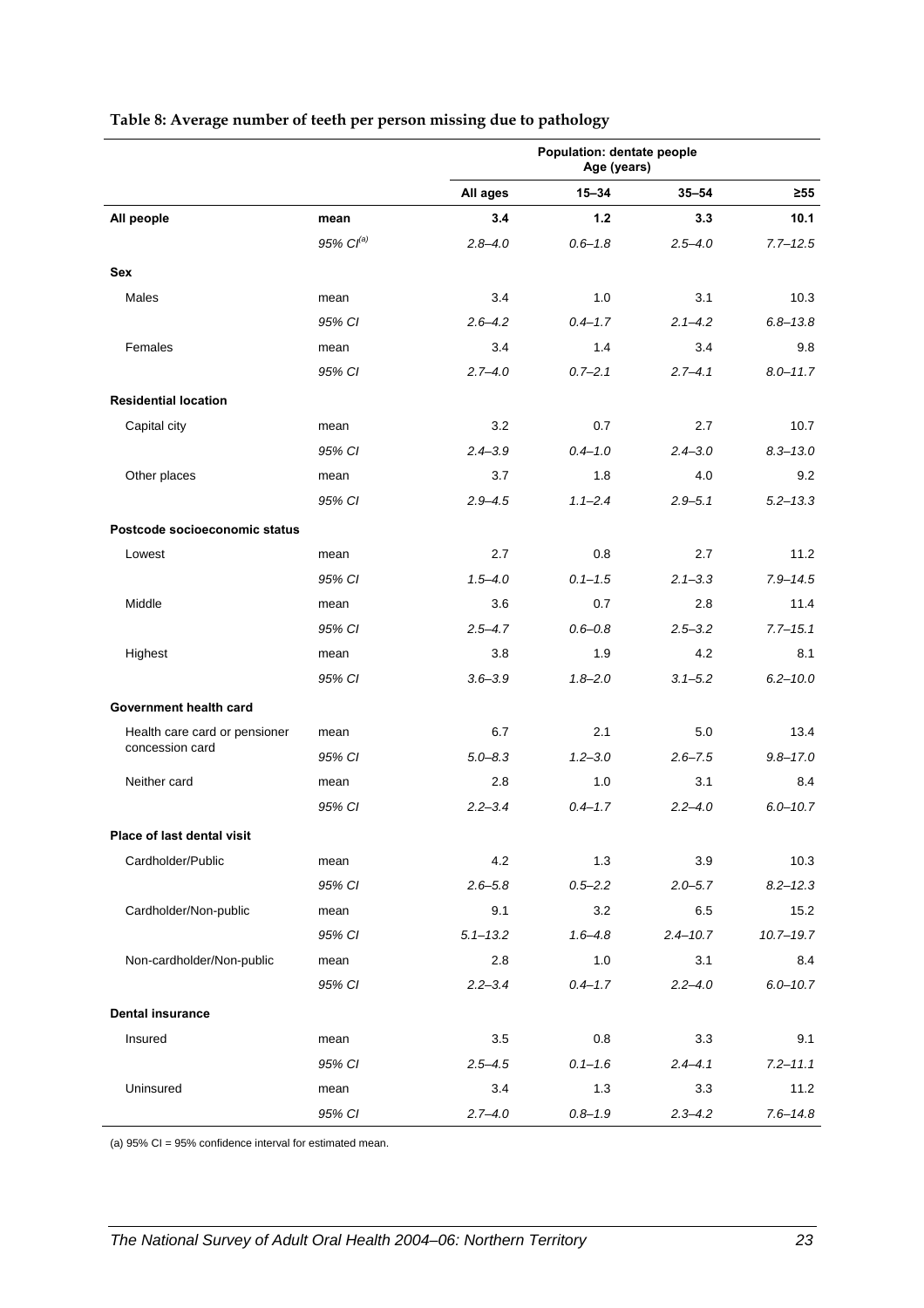# <span id="page-31-0"></span>**Prevalence of untreated coronal decay**

The prevalence of untreated coronal dental decay is reported in Table 9 as the percentage of dentate people who have at least one or more decayed surfaces on the crowns of their teeth. Untreated coronal decay reflects both the prevalence of dental decay in the population and access to dental care for treatment. The prevalence of untreated coronal decay in NT was 34.9% (Table 9), which is higher than the national estimate of 25.5% (Slade et al. 2007).

### **Key findings**

- The prevalence of untreated coronal decay was not associated with age.
- The highest prevalence was seen among 15–34-year-olds (40.2%) and the lowest among those residing in low socioeconomic postcodes (31.0%).
- Among people of all ages, prevalence of untreated coronal decay was not significantly associated with any of the sociodemographic variables examined, as indicated by the overlapping of 95% CIs in each case.
- While not reaching statistical significance, a number of trends may be discerned in the results in relation to sociodemographic factors. In particular, more non-urban people appeared to have untreated coronal decay than people living in Darwin (37.1% verses 33.2%).

### **Discussion**

Prevalence was not significantly associated with age or any other sociodemographic variable. Among all age groups, the prevalence of untreated decay was about one-third. The lack of association with sociodemographic disadvantage may be due to insufficient sample size to pick up smaller differences.

In summary, more than one-third of all adults in NT had untreated coronal decay but this was not associated with sociodemographic factors.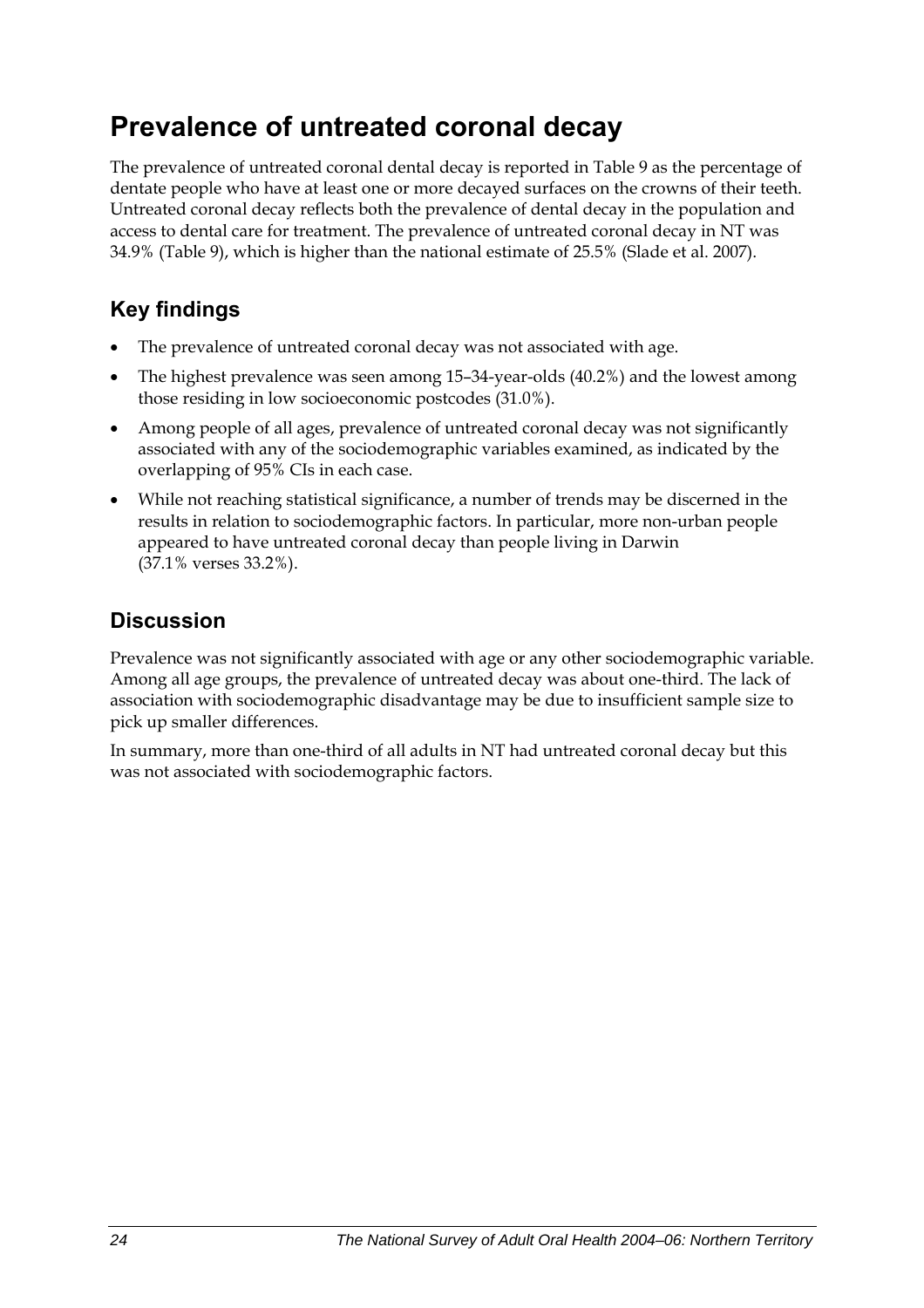|                               |                       | Population: dentate people<br>Age (years) |               |               |               |
|-------------------------------|-----------------------|-------------------------------------------|---------------|---------------|---------------|
|                               |                       | All ages                                  | $15 - 34$     | $35 - 54$     | $\geq 55$     |
| All people                    | Per cent of people    | 34.9                                      | 40.2          | 29.4          | 33.7          |
|                               | 95% Cl <sup>(a)</sup> | $30.9 - 39.0$                             | $32.1 - 48.9$ | $24.7 - 34.6$ | $28.1 - 39.9$ |
| Sex                           |                       |                                           |               |               |               |
| Males                         | % of people           | 37.2                                      | 44.2          | 30.5          | 34.3          |
|                               | 95% CI                | $30.5 - 44.4$                             | $31.9 - 57.3$ | $21.4 - 41.5$ | 25.9-43.9     |
| Females                       | % of people           | 32.3                                      | 35.8          | 28.1          | 33.0          |
|                               | 95% CI                | 28.6-36.2                                 | 28.8-43.5     | $21.8 - 35.5$ | $22.8 - 45.0$ |
| <b>Residential location</b>   |                       |                                           |               |               |               |
| Capital city                  | % of people           | 33.2                                      | 37.4          | 28.3          | 34.2          |
|                               | 95% CI                | $27.1 - 39.9$                             | $25.2 - 51.4$ | $20.7 - 37.5$ | $26.3 - 43.2$ |
| Other places                  | % of people           | 37.1                                      | 43.5          | 30.9          | 33.0          |
|                               | 95% CI                | $33.0 - 41.4$                             | $33.9 - 53.6$ | $26.7 - 35.3$ | 24.6-42.5     |
| Postcode socioeconomic status |                       |                                           |               |               |               |
| Lowest                        | % of people           | 31.0                                      | 34.0          | 25.6          | 41.4          |
|                               | 95% CI                | $24.1 - 38.9$                             | $19.6 - 52.1$ | $16.8 - 37.0$ | 28.8-55.3     |
| Middle                        | % of people           | 38.0                                      | 47.8          | 33.0          | 26.3          |
|                               | 95% CI                | $34.3 - 41.8$                             | 39.7-55.9     | $26.5 - 40.2$ | $21.3 - 32.1$ |
| Highest                       | % of people           | 35.5                                      | 39.3          | 30.1          | 37.4          |
|                               | 95% CI                | $30.9 - 40.4$                             | 28.9-50.8     | $27.5 - 32.8$ | $36.3 - 38.6$ |
| Government health card        |                       |                                           |               |               |               |
| Health care card or pensioner | % of people           | 35.3                                      | 28.6          | 58.4          | 29.6          |
| concession card               | 95% CI                | $30.9 - 40.0$                             | 16.7-44.4     | $34.4 - 79.0$ | 17.6-45.2     |
| Neither card                  | % of people           | 35.0                                      | 42.8          | 26.9          | 35.9          |
|                               | 95% CI                | $30.3 - 40.0$                             | $34.6 - 51.3$ | $22.4 - 31.9$ | $30.0 - 42.2$ |
| Place of last dental visit    |                       |                                           |               |               |               |
| Cardholder/Public             | % of people           | 37.0                                      | 21.5          | 63.8          | 42.4          |
|                               | 95% CI                | $31.2 - 43.1$                             | $8.3 - 45.2$  | $39.2 - 82.9$ | $25.0 - 61.9$ |
| Cardholder/Non-public         | % of people           | 33.7                                      | 38.3          | 51.5          | 22.2          |
|                               | 95% CI                | $22.9 - 46.4$                             | 14.9-68.7     | 17.9-83.7     | $8.2 - 47.7$  |
| Non-cardholder/Non-public     | % of people           | 35.0                                      | 42.8          | 26.9          | 35.9          |
|                               | 95% CI                | $30.3 - 40.0$                             | $34.6 - 51.3$ | $22.4 - 31.9$ | $30.0 - 42.2$ |
| <b>Dental insurance</b>       |                       |                                           |               |               |               |
| Insured                       | % of people           | 35.1                                      | 48.3          | 26.1          | 33.6          |
|                               | 95% CI                | 28.9-41.9                                 | 37.5-59.4     | 18.9-34.9     | $23.7 - 45.1$ |
| Uninsured                     | % of people           | 36.4                                      | 39.5          | 33.1          | 33.8          |
|                               | 95% CI                | $32.3 - 40.7$                             | $30.8 - 48.9$ | 26.1-40.9     | $22.3 - 47.5$ |

#### **Table 9: Percentage of people with untreated coronal decay**

(a) 95% CI = 95% confidence interval for estimated percentage.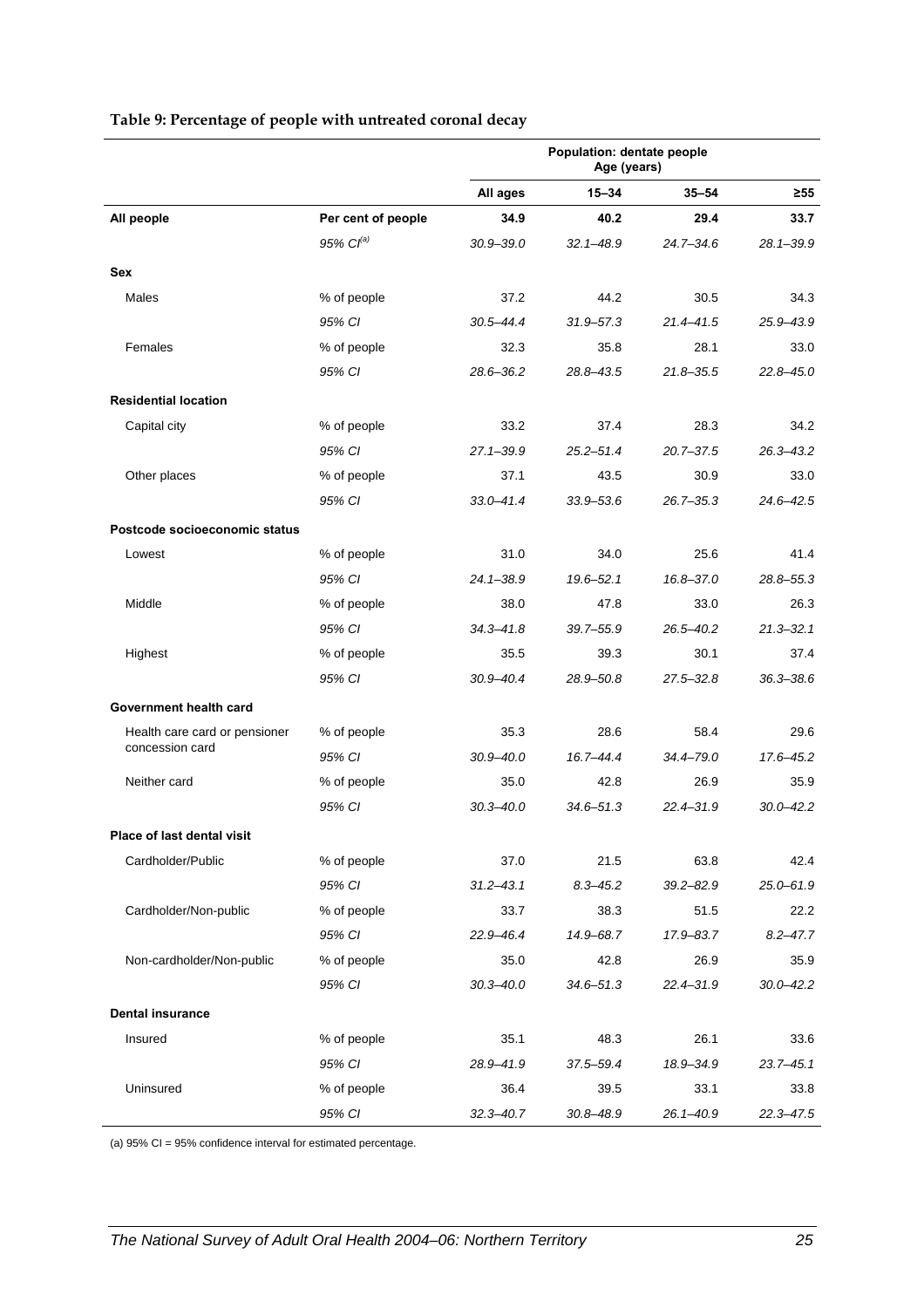# <span id="page-33-0"></span>**Percentage of people with untreated root decay**

The prevalence of untreated root decay is reported as the percentage of people who had at least one natural tooth and one or more surfaces of the roots of their teeth decayed. Decay of the root surface requires that it be exposed in the mouth, usually by recession of the gums. The prevalence of untreated root decay in NT was 6.0% (Table 10), which is slightly lower than for the Australian population figure (6.7%) (Slade et al. 2007).

### **Key findings**

- Prevalence of untreated root decay was strongly associated with age. There was a 64-fold relative difference between prevalence in those aged 55 years or more and those aged 15–34 years (19.3% versus 0.3%). Prevalence among those aged 35–54 years was more than 2.5 times that of those in the youngest age group (7.4% versus 0.3%).
- Among people of all ages, the highest prevalence was seen in government health cardholders who last visited a public clinic (9.1%), and the lowest was reported in females (3.2%).
- Significantly more males had untreated root decay than females (8.6% versus 3.2%).

### **Discussion**

The association of root decay with gum recession more commonly seen in older people explains the strong relationship of untreated root decay with age.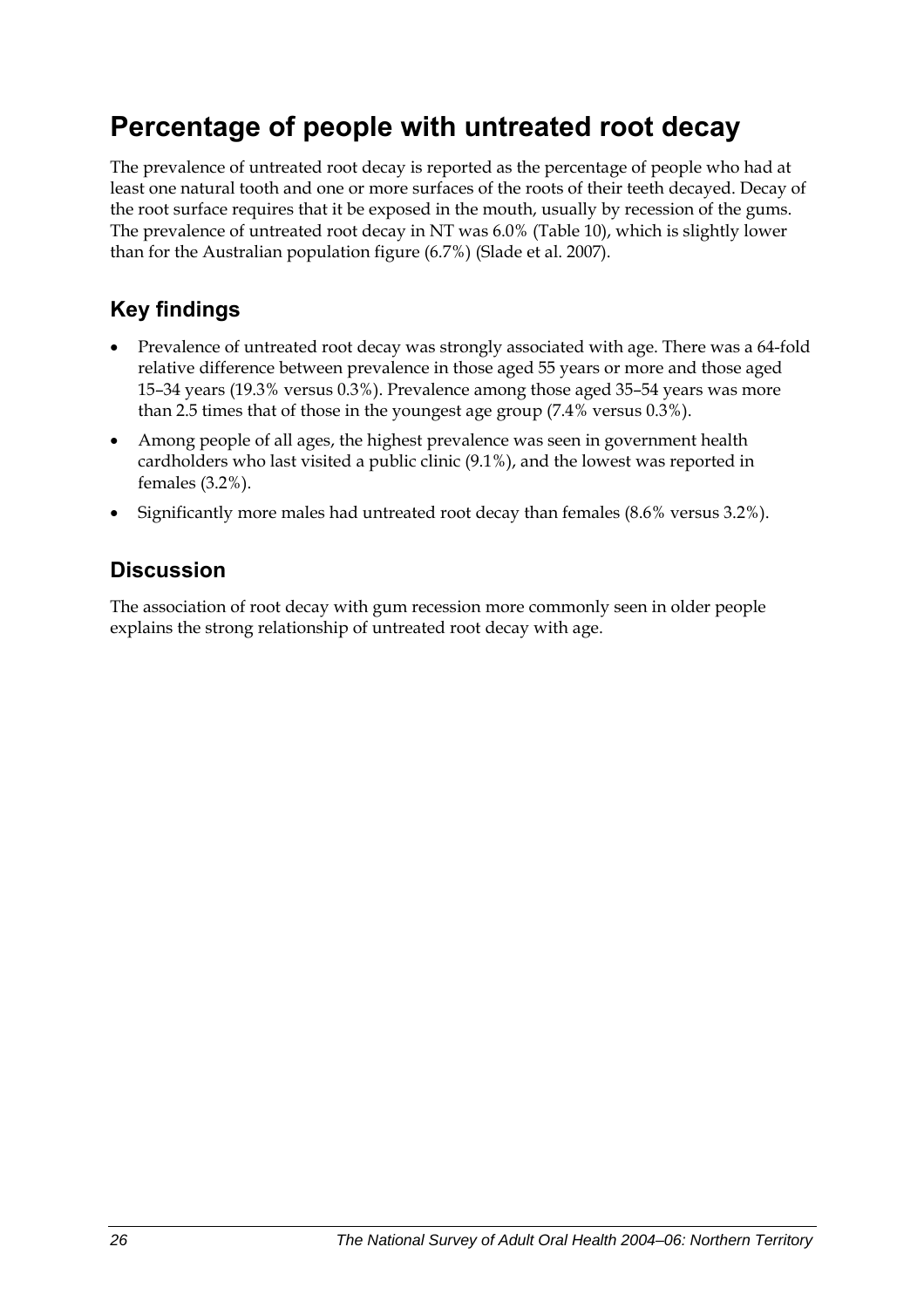|                                                  |                       | Population: dentate people<br>Age (years) |             |              |               |
|--------------------------------------------------|-----------------------|-------------------------------------------|-------------|--------------|---------------|
|                                                  |                       | All ages                                  | $15 - 34$   | $35 - 54$    | $\geq 55$     |
| All people                                       | Per cent of people    | 6.0                                       | 0.3         | 7.4          | 19.3          |
|                                                  | 95% Cl <sup>(a)</sup> | $4.1 - 8.8$                               | $0.1 - 1.1$ | $3.5 - 15.1$ | $13.9 - 26.2$ |
| Sex                                              |                       |                                           |             |              |               |
| Males                                            | % of people           | 8.6                                       | 0.0         | 12.0         | 23.5          |
|                                                  | 95% CI                | $5.0 - 14.5$                              | $\equiv$    | $4.6 - 27.8$ | $14.9 - 35.0$ |
| Females                                          | % of people           | 3.2                                       | 0.5         | 2.3          | 13.9          |
|                                                  | 95% CI                | $2.3 - 4.3$                               | $0.1 - 2.4$ | $0.8 - 6.7$  | $9.0 - 20.8$  |
| <b>Residential location</b>                      |                       |                                           |             |              |               |
| Capital city                                     | % of people           | 5.8                                       | 0.0         | 8.0          | 15.3          |
|                                                  | 95% CI                | $3.0 - 10.8$                              |             | $3.1 - 18.8$ | $10.6 - 21.4$ |
| Other places                                     | % of people           | 6.4                                       | 0.5         | 6.6          | 25.6          |
|                                                  | 95% CI                | $4.3 - 9.4$                               | $0.3 - 1.2$ | $2.0 - 19.5$ | $20.5 - 31.5$ |
| Postcode socioeconomic status                    |                       |                                           |             |              |               |
| Lowest                                           | % of people           | 4.2                                       | 0.0         | 5.0          | 19.1          |
|                                                  | 95% CI                | $1.8 - 9.6$                               |             | $1.0 - 22.6$ | $9.5 - 34.7$  |
| Middle                                           | % of people           | 8.4                                       | 0.0         | 13.9         | 15.9          |
|                                                  | 95% CI                | $5.0 - 13.6$                              |             | $8.0 - 22.9$ | $10.7 - 22.9$ |
| Highest                                          | % of people           | 5.6                                       | 0.7         | 4.2          | 23.0          |
|                                                  | 95% CI                | $5.0 - 6.2$                               | $0.5 - 1.0$ | $3.7 - 4.7$  | $15.0 - 33.7$ |
| Government health card                           |                       |                                           |             |              |               |
| Health care card or pensioner<br>concession card | % of people           | 8.9                                       | 0.0         | 5.4          | 22.3          |
|                                                  | 95% CI                | $5.5 - 14.1$                              |             | $1.3 - 19.9$ | $12.6 - 36.2$ |
| Neither card                                     | % of people           | 5.6                                       | 0.3         | 7.6          | 17.8          |
|                                                  | 95% CI                | $3.7 - 8.4$                               | $0.1 - 1.2$ | $3.2 - 16.9$ | $9.9 - 29.9$  |
| Place of last dental visit                       |                       |                                           |             |              |               |
| Cardholder/Public                                | % of people           | 9.1                                       | 0.0         | 0.0          | 36.0          |
|                                                  | 95% CI                | $3.9 - 20.0$                              |             |              | 25.6-47.9     |
| Cardholder/Non-public                            | % of people           | 8.7                                       | 0.0         | 12.4         | 14.4          |
|                                                  | 95% CI                | $5.1 - 14.4$                              |             | $4.0 - 32.3$ | $4.1 - 39.9$  |
| Non-cardholder/Non-public                        | % of people           | 5.6                                       | 0.3         | 7.6          | 17.8          |
|                                                  | 95% CI                | $3.7 - 8.4$                               | $0.1 - 1.2$ | $3.2 - 16.9$ | $9.9 - 29.9$  |
| <b>Dental insurance</b>                          |                       |                                           |             |              |               |
| Insured                                          | % of people           | 5.7                                       | 0.0         | 5.3          | 17.3          |
|                                                  | 95% CI                | $3.6 - 8.9$                               |             | $1.8 - 14.3$ | $11.5 - 25.3$ |
| Uninsured                                        | % of people           | 6.5                                       | 0.4         | 9.8          | 20.5          |
|                                                  | 95% CI                | $4.0 - 10.3$                              | $0.1 - 1.6$ | $3.8 - 22.8$ | 13.8-29.4     |

#### **Table 10: Percentage of people with untreated root decay**

(a) 95% CI = 95% confidence interval for estimated percentage.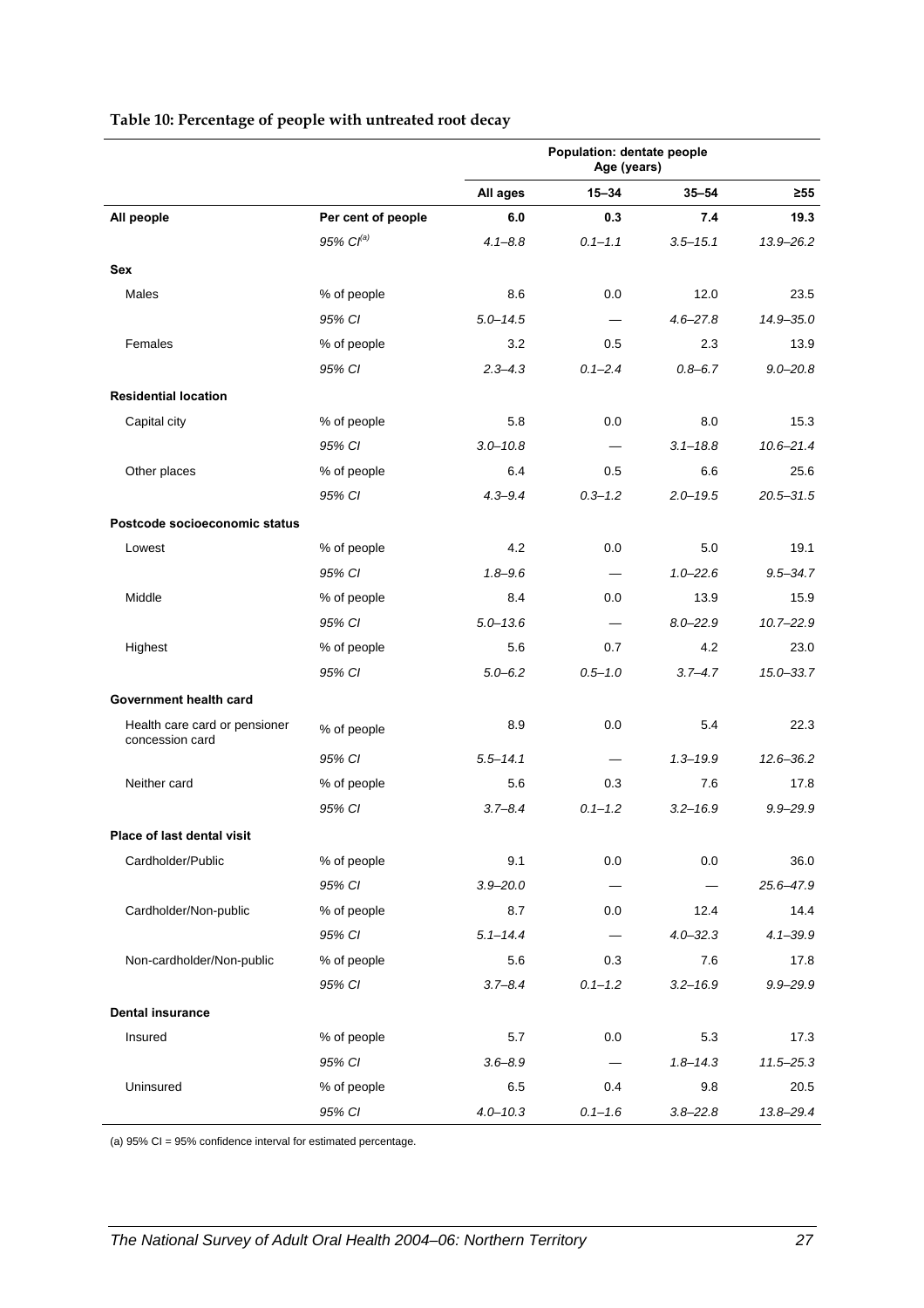## <span id="page-35-0"></span>**Percentage of people with one or more filled teeth**

Fillings for treatment of tooth decay leave permanent marks on the teeth and are one measure of people's lifetime experience of decay. Filled teeth also indicate patterns of dental treatment and access to dental care. The prevalence of filled teeth in NT was 83.7% (Table 11), which is close to the Australian population figure (83.9%) (Slade et al. 2007).

### **Key findings**

- Prevalence of filled teeth was significantly associated with age; among those aged 35–54 years, it was about 1.4 times that of those in the 15–34 years age group (96.9% versus 68.5%).
- Among people of all ages, the highest prevalence was seen among insured people (91.4%) and the lowest among government health cardholders who last attended a public clinic (76.0%).
- Prevalence of filled teeth was not significantly associated with any of the sociodemographic variables examined, as indicated by overlapping of the 95% CIs.
- While not reaching statistical significance, a number of trends may be discerned in the results in relation to sociodemographic factors. More people living in areas with the highest socioeconomic status appeared to have filled teeth than those in the lowest socioeconomic status areas (88.9% versus 81.0%). More people with private dental insurance had filled teeth than did uninsured people (91.4% versus 81.0%).

### **Discussion**

The percentage of people with filled teeth relates to lifetime experience of dental decay, and hence is associated with age. Prevalence also reflects access to timely dental care, and type of care used to treat caries being a restoration rather than an extraction. The lack of significant findings may be related to the sample size being insufficient to detect small differences.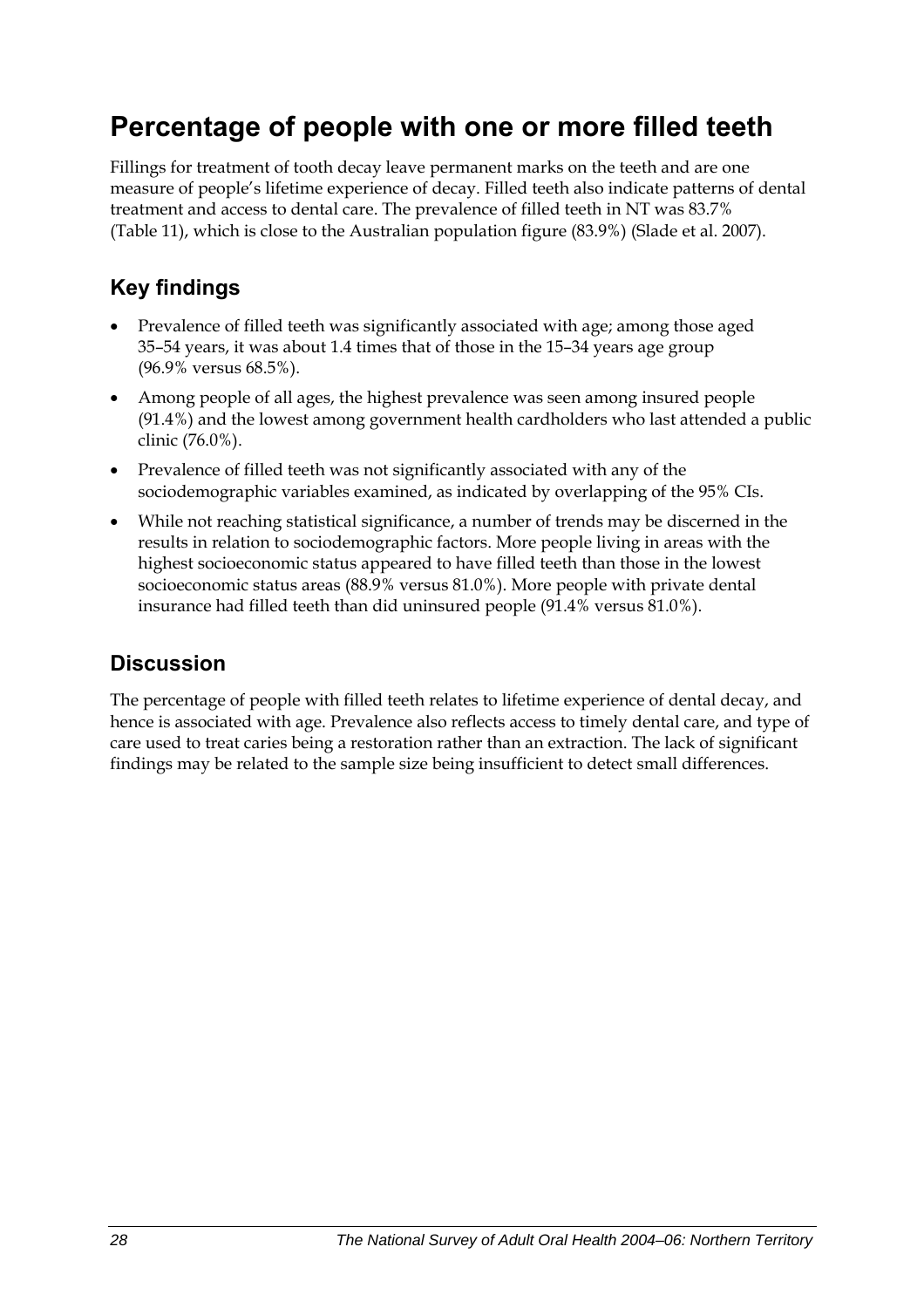|                               |                       | <b>Population: dentate people</b><br>Age (years) |               |               |               |
|-------------------------------|-----------------------|--------------------------------------------------|---------------|---------------|---------------|
|                               |                       | All ages                                         | 15-34         | $35 - 54$     | $\geq 55$     |
| All people                    | Per cent of people    | 83.7                                             | 68.5          | 96.9          | 93.5          |
|                               | 95% Cl <sup>(a)</sup> | 79.1-87.5                                        | $60.2 - 75.8$ | 94.7-98.2     | 73.3-98.7     |
| <b>Sex</b>                    |                       |                                                  |               |               |               |
| Males                         | % of people           | 80.9                                             | 62.5          | 97.6          | 90.1          |
|                               | 95% CI                | 72.9-87.0                                        | $50.0 - 73.4$ | 91.7-99.4     | 55.7-98.5     |
| Females                       | % of people           | 86.9                                             | 75.2          | 96.0          | 97.9          |
|                               | 95% CI                | $80.1 - 91.6$                                    | $61.9 - 85.0$ | $92.2 - 98.0$ | $95.4 - 99.1$ |
| <b>Residential location</b>   |                       |                                                  |               |               |               |
| Capital city                  | % of people           | 81.7                                             | 63.6          | 97.0          | 90.4          |
|                               | 95% CI                | 74.4-87.3                                        | $54.2 - 72.1$ | $93.8 - 98.6$ | 57.5-98.5     |
| Other places                  | % of people           | 86.3                                             | 74.3          | 96.6          | 98.4          |
|                               | 95% CI                | $83.7 - 88.6$                                    | 67.3-80.2     | $92.6 - 98.5$ | $96.6 - 99.3$ |
| Postcode socioeconomic status |                       |                                                  |               |               |               |
| Lowest                        | % of people           | 81.0                                             | 62.8          | 94.9          | 100.0         |
|                               | 95% CI                | 73.7-86.6                                        | 47.4-76.0     | $91.7 - 97.0$ |               |
| Middle                        | % of people           | 80.5                                             | 63.2          | 96.9          | 86.3          |
|                               | 95% CI                | $71.6 - 87.1$                                    | $59.2 - 67.1$ | 95.9-97.7     | $40.0 - 98.3$ |
| Highest                       | % of people           | 88.9                                             | 77.6          | 98.7          | 97.7          |
|                               | 95% CI                | $85.1 - 91.8$                                    | 74.4-80.5     | 97.4-99.4     | 97.6-97.9     |
| Government health card        |                       |                                                  |               |               |               |
| Health care card or pensioner | % of people           | 76.7                                             | 62.0          | 95.8          | 83.6          |
| concession card               | 95% CI                | 53.9-90.3                                        | $35.5 - 82.9$ | 75.8-99.4     | 41.4-97.4     |
| Neither card                  | % of people           | 84.9                                             | 69.3          | 97.0          | 98.7          |
|                               | 95% CI                | $80.3 - 88.6$                                    | $60.3 - 77.0$ | 94.9-98.2     | $96.1 - 99.6$ |
| Place of last dental visit    |                       |                                                  |               |               |               |
| Cardholder/Public             | % of people           | 76.0                                             | 53.6          | 100.0         | 98.1          |
|                               | 95% CI                | $52.4 - 90.1$                                    | $23.2 - 81.5$ |               | $92.1 - 99.6$ |
| Cardholder/Non-public         | % of people           | 77.4                                             | 73.5          | 90.3          | 75.3          |
|                               | 95% CI                | 48.9-92.5                                        | $40.6 - 91.8$ | 60.8-98.2     | 27.9-96.0     |
| Non-cardholder/Non-public     | % of people           | 84.9                                             | 69.3          | 97.0          | 98.7          |
|                               | 95% CI                | 80.3-88.6                                        | $60.3 - 77.0$ | 94.9-98.2     | $96.1 - 99.6$ |
| <b>Dental insurance</b>       |                       |                                                  |               |               |               |
| Insured                       | % of people           | 91.4                                             | 77.2          | 98.9          | 98.7          |
|                               | 95% CI                | 83.4-95.7                                        | $62.4 - 87.3$ | 96.8-99.6     | 96.9-99.5     |
| Uninsured                     | % of people           | 81.0                                             | 69.5          | 94.6          | 87.4          |
|                               | 95% CI                | 72.0-87.6                                        | 58.0-78.9     | 88.5-97.6     | 52.4-97.8     |

#### **Table 11: Percentage of people with one or more filled teeth**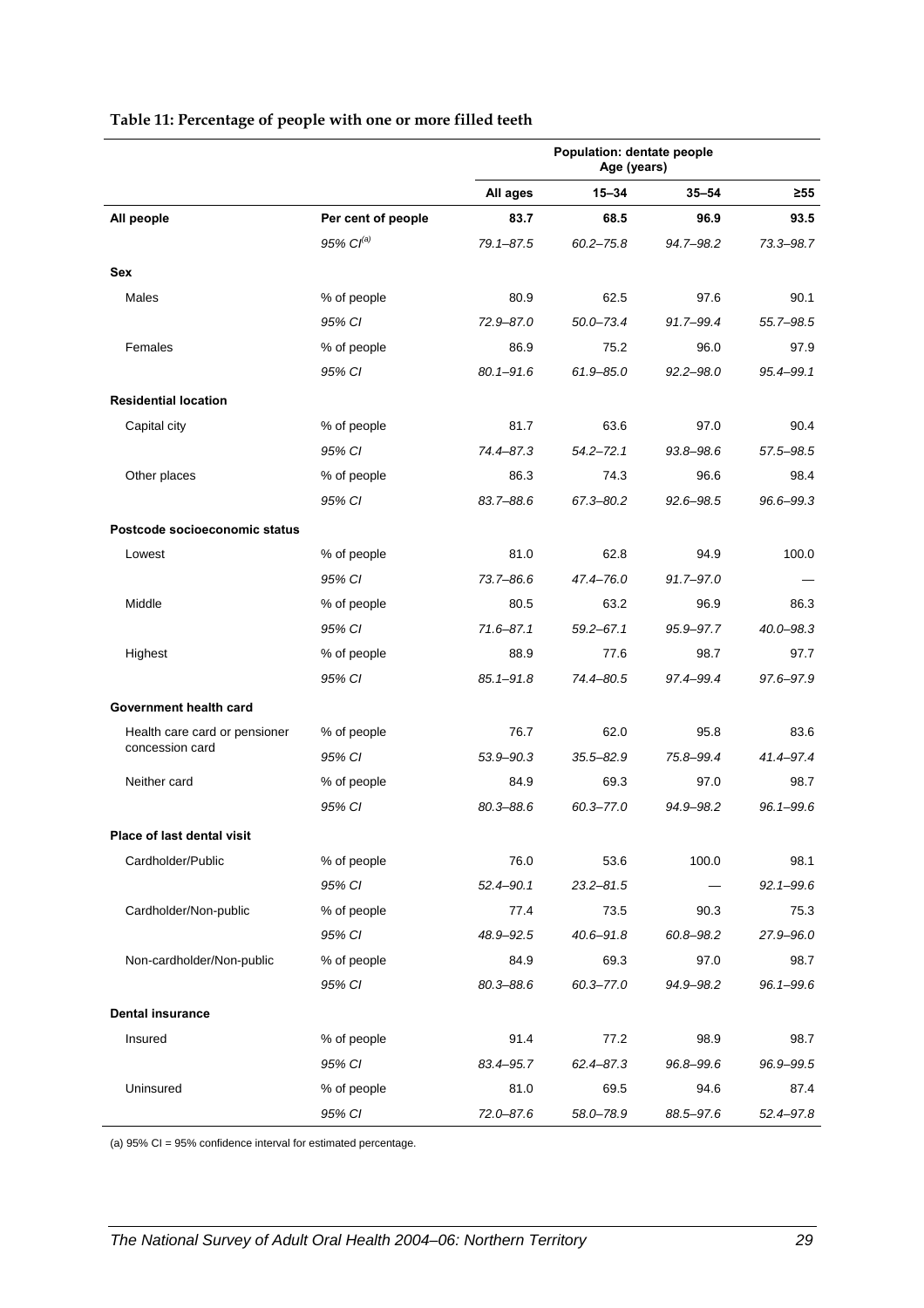# **Average number of decayed, missing and filled teeth per person**

The number of decayed, missing because of pathology, and filled teeth (DMFT) reflects a person's lifetime experience of dental caries. In this survey all missing teeth in people aged 45 years or more were counted as missing due to pathology, while for people aged less than 45 years, the count only included teeth where the examiner judged that dental decay or gum disease was the likely reason for the extraction. The average DMFT number in NT was 10.7 teeth (Table 12), which is lower than that for the Australian population (12.8 teeth) (Slade et al. 2007).

## **Key findings**

- The average number of affected teeth was strongly associated with age, being highest in people aged 55 years or more (22.1 teeth). This was 1.7 times that of the 35–44-year-olds (12.7 teeth) and four times that of the 15–34 years age group (5.0 teeth).
- Among people of all ages, the highest average was seen in government health cardholders who last attended a non-public clinic (15.6 teeth) and the lowest among non-government health cardholders and uninsured people (each 9.7 teeth).
- The average DMFT was associated with place of last dental visit, with government health cardholders who last visited a non-public practitioner having significantly higher scores than non-government health cardholders whose last visit was at a non-public clinic (15.6 versus 10.3 teeth).

### **Discussion**

The average number of teeth with caries experience over a lifetime is a cumulative score, and hence is strongly associated with age. Disease experience is related to disadvantage, as evidenced by associations with government health cardholder status and place of last dental visit.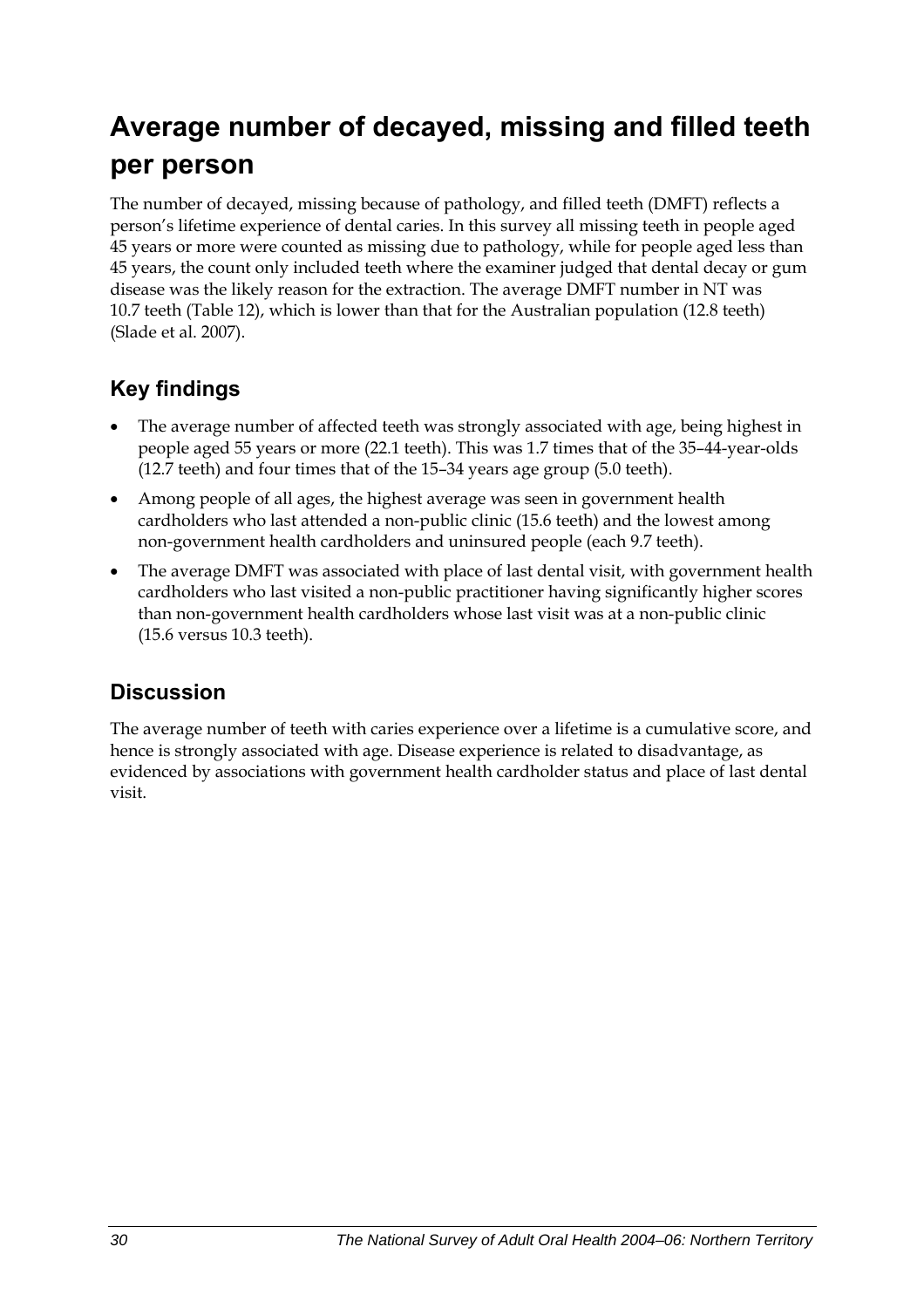|                               |                   | Population: dentate people<br>Age (years) |             |               |               |
|-------------------------------|-------------------|-------------------------------------------|-------------|---------------|---------------|
|                               |                   | All ages                                  | $15 - 34$   | $35 - 54$     | $\geq 55$     |
| All people                    | mean              | 10.7                                      | 5.0         | 12.7          | 22.1          |
|                               | $95\%$ $Cl^{(a)}$ | $9.7 - 11.7$                              | $3.9 - 6.0$ | $11.7 - 13.7$ | $20.8 - 23.3$ |
| Sex                           |                   |                                           |             |               |               |
| Males                         | mean              | 10.3                                      | 4.5         | 12.0          | 21.6          |
|                               | 95% CI            | $9.1 - 11.4$                              | $3.2 - 5.7$ | $10.5 - 13.5$ | 19.6-23.5     |
| Females                       | mean              | 11.2                                      | 5.5         | 13.5          | 22.7          |
|                               | 95% CI            | $9.9 - 12.5$                              | $4.3 - 6.7$ | $12.2 - 14.8$ | $21.4 - 24.0$ |
| <b>Residential location</b>   |                   |                                           |             |               |               |
| Capital city                  | mean              | 10.6                                      | 4.1         | 12.4          | 22.3          |
|                               | 95% CI            | $8.9 - 12.2$                              | $3.2 - 5.1$ | $11.0 - 13.9$ | $21.4 - 23.2$ |
| Other places                  | mean              | 10.9                                      | 5.9         | 13.1          | 21.7          |
|                               | 95% CI            | $9.9 - 11.8$                              | $5.1 - 6.7$ | $12.2 - 14.0$ | 19.4-24.0     |
| Postcode socioeconomic status |                   |                                           |             |               |               |
| Lowest                        | mean              | 10.0                                      | 4.6         | 12.5          | 23.0          |
|                               | 95% CI            | $8.0 - 12.1$                              | $3.2 - 6.0$ | $10.4 - 14.6$ | $20.5 - 25.5$ |
| Middle                        | mean              | 10.8                                      | 3.9         | 12.3          | 22.9          |
|                               | 95% CI            | $8.6 - 12.9$                              | $3.2 - 4.6$ | $10.5 - 14.0$ | $22.1 - 23.6$ |
| Highest                       | mean              | 11.2                                      | 6.1         | 13.3          | 20.7          |
|                               | 95% CI            | $10.7 - 11.7$                             | $5.6 - 6.6$ | $12.8 - 13.8$ | $20.5 - 20.9$ |
| Government health card        |                   |                                           |             |               |               |
| Health care card or pensioner | mean              | 13.2                                      | 5.3         | 14.9          | 22.2          |
| concession card               | 95% CI            | $11.0 - 15.5$                             | $3.1 - 7.5$ | $11.2 - 18.6$ | $20.3 - 24.2$ |
| Neither card                  | mean              | 10.3                                      | 4.9         | 12.5          | 22.0          |
|                               | 95% CI            | $9.1 - 11.5$                              | $3.8 - 6.0$ | $11.4 - 13.6$ | $20.1 - 23.8$ |
| Place of last dental visit    |                   |                                           |             |               |               |
| Cardholder/Public             | mean              | 10.9                                      | 4.1         | 14.9          | 20.6          |
|                               | 95% CI            | $6.7 - 15.1$                              | $0.8 - 7.4$ | $10.6 - 19.2$ | 18.4-22.8     |
| Cardholder/Non-public         | mean              | 15.6                                      | 6.9         | 14.8          | 23.2          |
|                               | 95% CI            | $11.8 - 19.4$                             | $6.1 - 7.8$ | $8.1 - 21.5$  | $21.3 - 25.1$ |
| Non-cardholder/Non-public     | mean              | 10.3                                      | 4.9         | 12.5          | 22.0          |
|                               | 95% CI            | $9.1 - 11.5$                              | $3.8 - 6.0$ | $11.4 - 13.6$ | $20.1 - 23.8$ |
| <b>Dental insurance</b>       |                   |                                           |             |               |               |
| Insured                       | mean              | 12.3                                      | 5.6         | 13.4          | 22.3          |
|                               | 95% CI            | $10.0 - 14.6$                             | $4.0 - 7.1$ | $11.9 - 14.8$ | $20.7 - 24.0$ |
| Uninsured                     | mean              | 9.7                                       | 4.9         | 12.0          | 21.7          |
|                               | 95% CI            | $8.6 - 10.8$                              | $3.7 - 6.1$ | $10.9 - 13.1$ | 19.6-23.8     |

#### **Table 12: Average number of decayed, missing or filled teeth per person**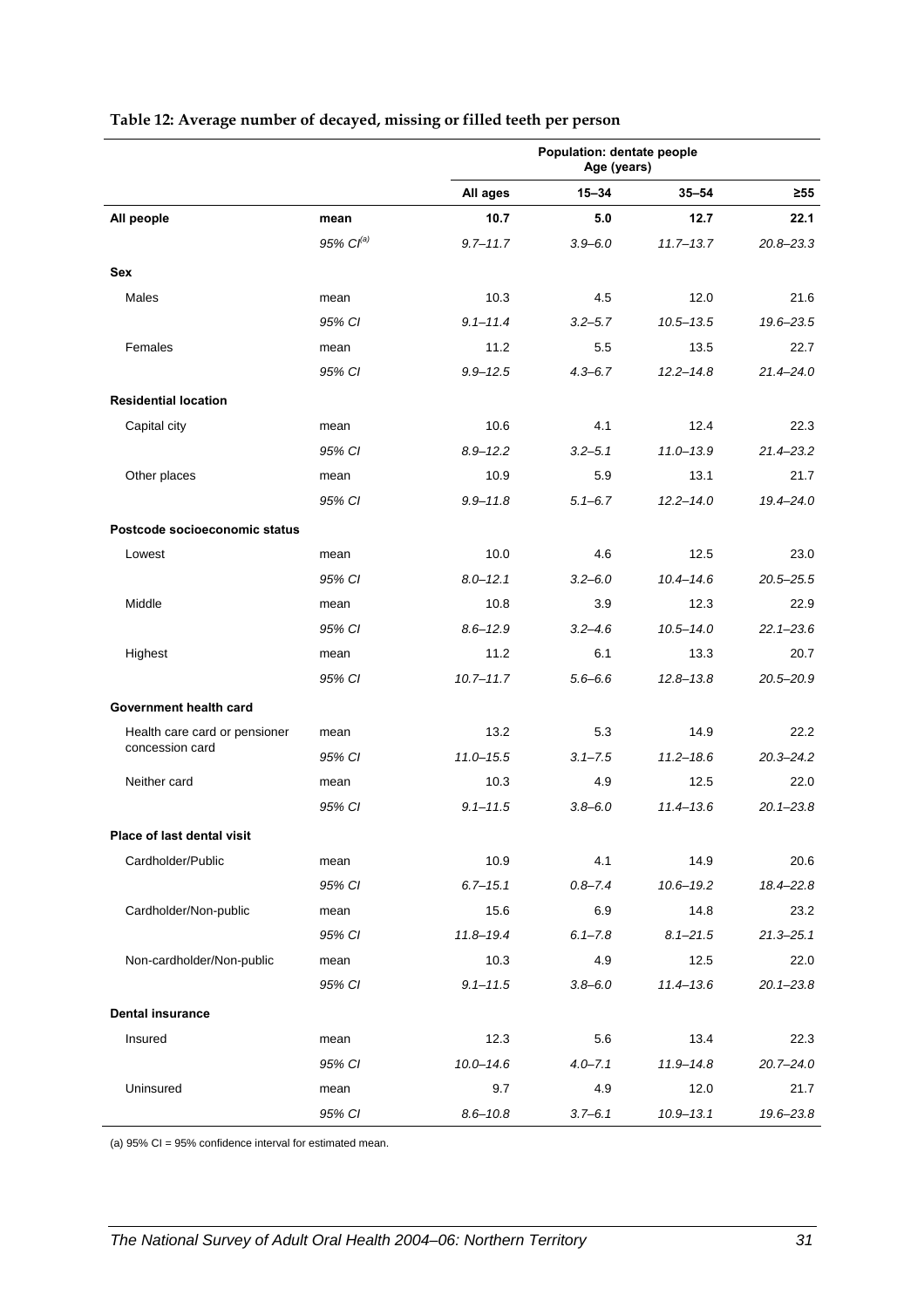## **Prevalence of moderate or severe periodontitis**

A case definition of periodontitis has been developed jointly by the US Centers for Disease Control and Prevention (CDC) and the American Academy of Periodontology (AAP) to describe prevalence of moderate and severe periodontitis. The CDC/AAP defines moderate periodontitis as the presence of either two sites between adjacent teeth where the gum has lost its attachment to the tooth for 4 mm or more, or at least two such sites that have pockets of 5 mm or more. Severe periodontitis has been defined as having at least two sites between adjacent teeth where the gum has lost its attachment to the tooth for 6 mm or more, and there is at least one pocket of 5 mm or greater depth. Table 13 reports estimates of combined moderate or severe periodontitis. In NT, a total of 26.4% of the dentate population had moderate or severe periodontitis [\(Table 13\)](#page-40-0), which was higher, but not significantly, than the national estimate of 22.9% (Slade et al. 2007).

## **Key findings**

- The prevalence of moderate or severe periodontitis was strongly associated with age, being 10.0% in 15–34-year-old adults but affecting 62.7% of those aged 55 years or more. The difference between these two age groups was statistically significant.
- Residents in places other than the capital city were more likely to have periodontitis compared with capital city residents. The difference was more than two-fold.
- The prevalence of periodontitis was higher in the areas with lowest postcode socioeconomic status.
- People who had a government health card and those without private insurance tended to have higher prevalence of periodontitis compared with their counterparts. However, the differences were not statistically significant.

## **Discussion**

Components of periodontal disease measurement reflect both concurrent disease state and historical accumulation of the disease. Therefore, a strong association with age was fully expected. Because periodontitis was more prevalent in the older population, comparisons between the population groups were observed most clearly in those age groups.

The postcode socioeconomic status was measured by the Index of Socioeconomic Advantage/Disadvantage, with one value for a postcode. The small number of postcodes in NT might make area-based estimates vulnerable to extreme values; hence, the direction of estimates might have been confounded.

In summary, moderate or severe periodontitis affected one-quarter of the NT adult population, with the highest proportion of those affected being in the older age group. The disease was most likely to be observed in the residents of regional areas. There was also a trend of higher likelihood of the disease in people in higher socioeconomic positions.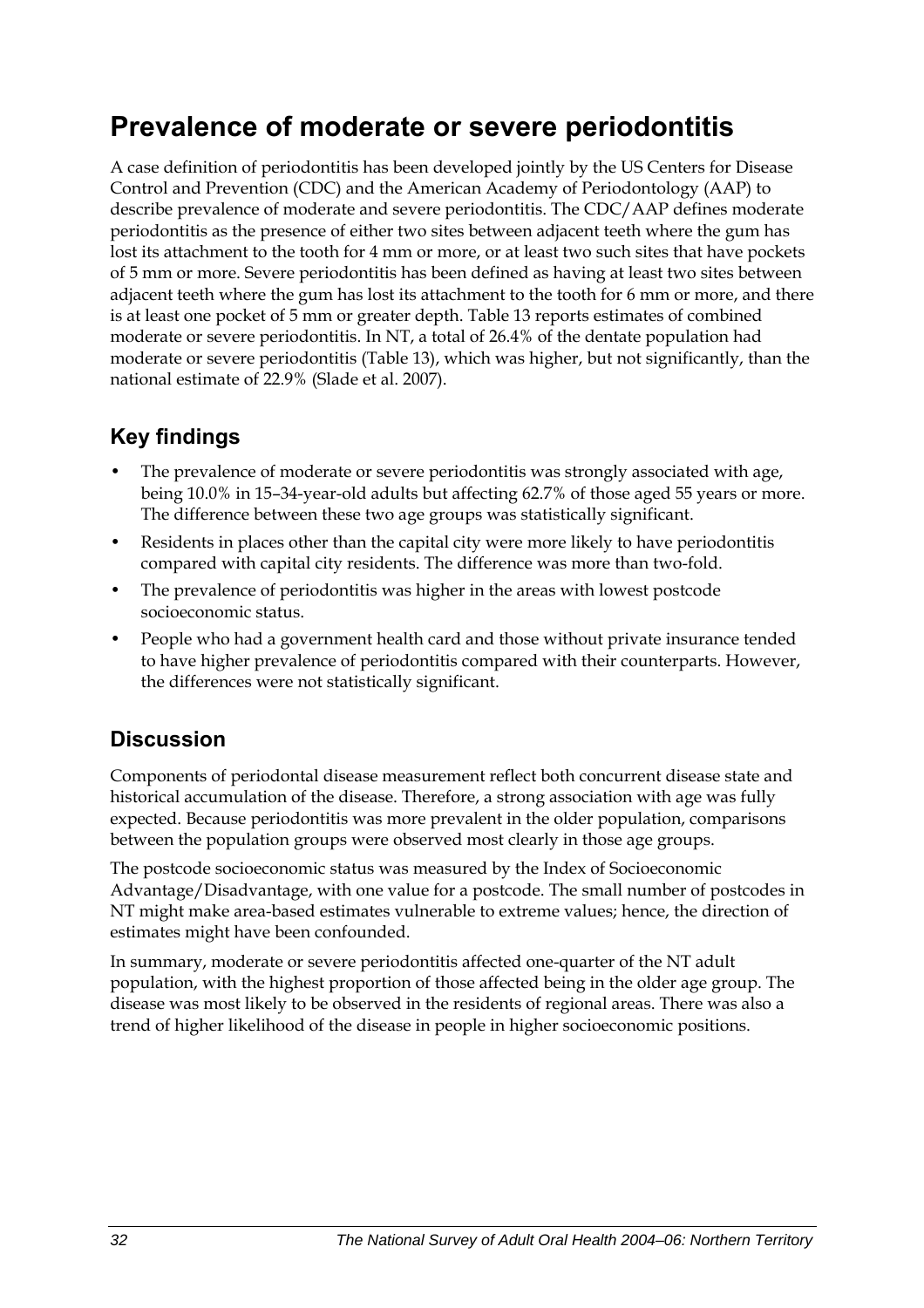|                               |                    | Population: dentate people<br>Age (years) |               |               |               |
|-------------------------------|--------------------|-------------------------------------------|---------------|---------------|---------------|
|                               |                    | All ages                                  | 15-34         | $35 - 54$     | ≥55           |
| All people                    | Per cent of people | 26.4                                      | 10.0          | 32.2          | 62.7          |
|                               | $95\%$ $Cl^{(a)}$  | 17.7-37.3                                 | $3.2 - 27.4$  | 21.4-45.3     | $50.7 - 73.3$ |
| Sex                           |                    |                                           |               |               |               |
| Males                         | % of people        | 30.7                                      | 15.0          | 35.3          | 67.5          |
|                               | 95% CI             | 19.5-44.7                                 | $4.3 - 40.7$  | 24.4-48.0     | $52.1 - 79.9$ |
| Females                       | % of people        | 21.3                                      | 4.3           | 28.6          | 56.8          |
|                               | 95% CI             | 15.5-28.6                                 | $1.7 - 10.4$  | 17.0-43.9     | 47.7-65.5     |
| <b>Residential location</b>   |                    |                                           |               |               |               |
| Capital city                  | % of people        | 17.8                                      | 0.0           | 23.6          | 54.3          |
|                               | 95% CI             | $12.3 - 25.0$                             |               | $16.1 - 33.4$ | $41.1 - 66.9$ |
| Other places                  | % of people        | 36.9                                      | 21.3          | 43.4          | 73.9          |
|                               | 95% CI             | $29.4 - 45.1$                             | $14.2 - 30.7$ | $28.1 - 60.0$ | 65.8-80.6     |
| Postcode socioeconomic status |                    |                                           |               |               |               |
| Lowest                        | % of people        | 17.9                                      | 4.2           | 23.3          | 59.4          |
|                               | 95% CI             | $10.3 - 29.3$                             | $0.6 - 23.3$  | $11.2 - 42.3$ | $33.5 - 81.0$ |
| Middle                        | % of people        | 21.2                                      | 0.0           | 28.3          | 59.1          |
|                               | 95% CI             | $15.2 - 28.8$                             |               | $21.1 - 36.8$ | $38.1 - 77.3$ |
| Highest                       | % of people        | 37.3                                      | 22.0          | 44.0          | 67.3          |
|                               | 95% CI             | $30.3 - 44.9$                             | $15.1 - 31.0$ | $32.1 - 56.8$ | $57.1 - 76.2$ |
| Government health card        |                    |                                           |               |               |               |
| Health care card or pensioner | % of people        | 35.8                                      | 7.2           | 42.6          | 69.5          |
| concession card               | 95% CI             | $25.8 - 47.1$                             | $1.3 - 31.8$  | $21.9 - 66.4$ | $50.1 - 83.8$ |
| Neither card                  | % of people        | 24.8                                      | 10.7          | 31.3          | 58.8          |
|                               | 95% CI             | 15.5-37.3                                 | $3.6 - 27.9$  | $20.5 - 44.5$ | $39.8 - 75.5$ |
| Place of last dental visit    |                    |                                           |               |               |               |
| Cardholder/Public             | % of people        | 27.5                                      | 12.0          | 60.8          | 29.8          |
|                               | 95% CI             | 13.6-47.8                                 | $2.1 - 47.2$  | $32.0 - 83.6$ | $15.1 - 50.3$ |
| Cardholder/Non-public         | % of people        | 43.8                                      | 0.0           | 21.5          | 88.5          |
|                               | 95% CI             | $25.2 - 64.3$                             |               | $2.6 - 74.0$  | 68.4-96.5     |
| Non-cardholder/Non-public     | % of people        | 24.8                                      | 10.7          | 31.3          | 58.8          |
|                               | 95% CI             | $15.5 - 37.3$                             | $3.6 - 27.9$  | $20.5 - 44.5$ | $39.8 - 75.5$ |
| <b>Dental insurance</b>       |                    |                                           |               |               |               |
| Insured                       | % of people        | 23.2                                      | 5.7           | 23.8          | 58.2          |
|                               | 95% CI             | 14.5-34.9                                 | $1.8 - 16.4$  | 13.4-38.6     | 39.4-74.9     |
| Uninsured                     | % of people        | 30.3                                      | 13.6          | 41.2          | 67.1          |
|                               | 95% CI             | 19.9-43.1                                 | $3.8 - 38.7$  | $26.7 - 57.4$ | $50.6 - 80.2$ |

#### <span id="page-40-0"></span>**Table 13: Percentage of people with moderate or severe periodontitis**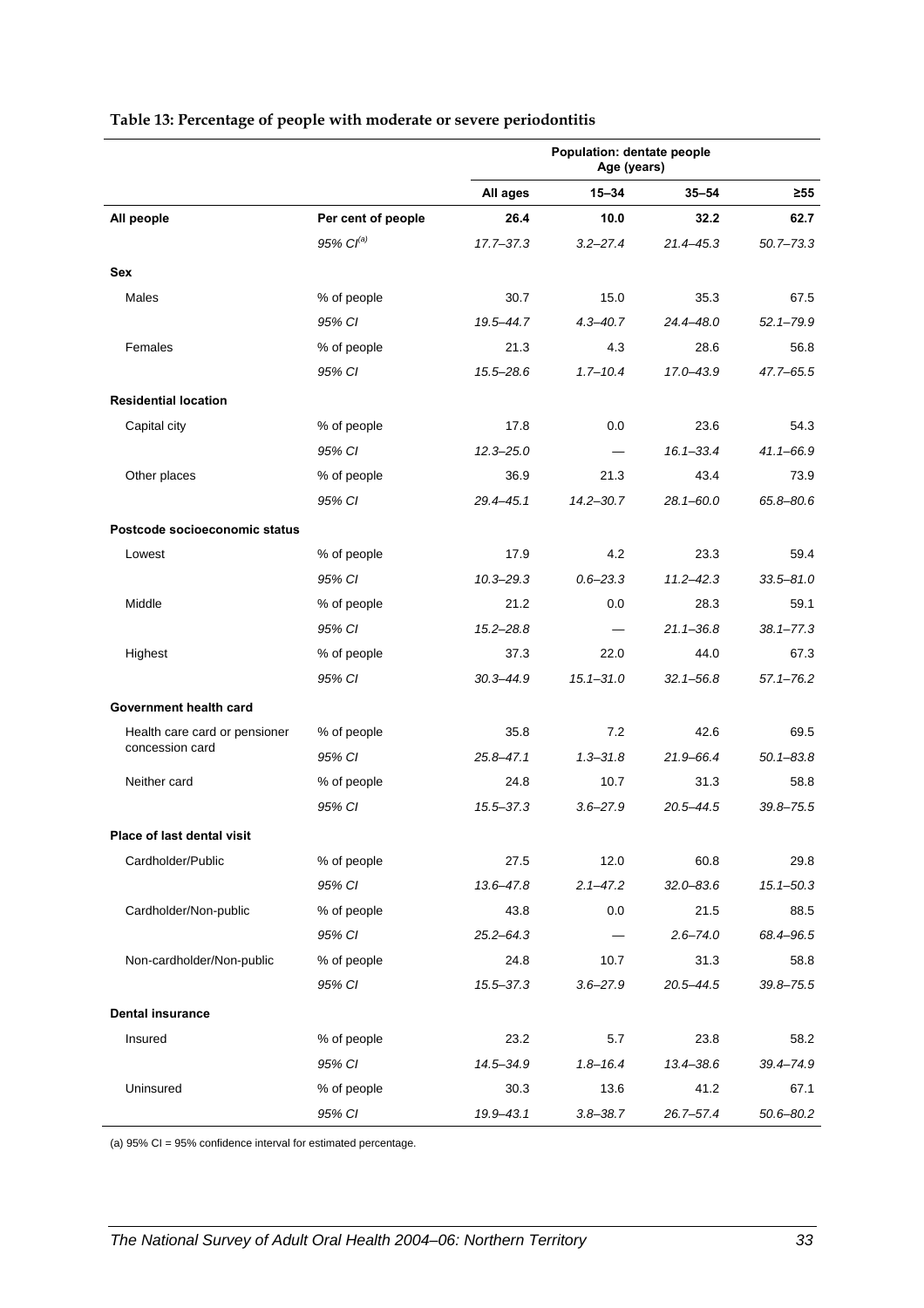## **Prevalence of deep pocket depth**

Deep periodontal pockets have been defined as 4 mm or more. The depth of the pocket, measured in millimetres using a periodontal probe, is an indication of the severity of the destructive process. In NT, a total of 32.7% of the dentate adult population had at least one site with periodontal pocket depth of 4 mm or more [\(Table 14\)](#page-42-0), which was significantly higher than the national estimate of 19.8% (Slade et al. 2007).

## **Key findings**

- There was a tendency for the prevalence of deep periodontal pocket to increase with age, with the oldest age group having the highest prevalence of the condition. However, the differences between age groups were not statistically significant.
- Males tended to have higher prevalence of deep periodontal pocket but the difference was not statistically significant.
- People who lived outside the capital city had significantly higher prevalence of deep periodontal pocket, with the difference being more than two-fold. This trend remained significant for both the youngest and oldest age groups.
- Prevalence was significantly higher in postcodes with the highest socioeconomic status compared with those with middle socioeconomic status. This trend remained significant for the middle-aged group.
- The prevalence of deep periodontal pockets was higher among peoples who did not have private dental insurance. However, the difference was not statistically significant.

## **Discussion**

The depth of periodontal pockets reflects a more current activity of periodontal inflammation. This activity may be more dependent on oral hygiene status, which was found to not vary widely between groups.

The postcode socioeconomic status was measured by the Index of Socioeconomic Advantage/Disadvantage, with one value for a postcode. The small number of postcodes in NT might make area-based estimates vulnerable to extreme values; hence, the direction of estimates might have been confounded.

In summary, there was a tendency of higher prevalence of deep periodontal pocket among people who were in higher socioeconomic positions.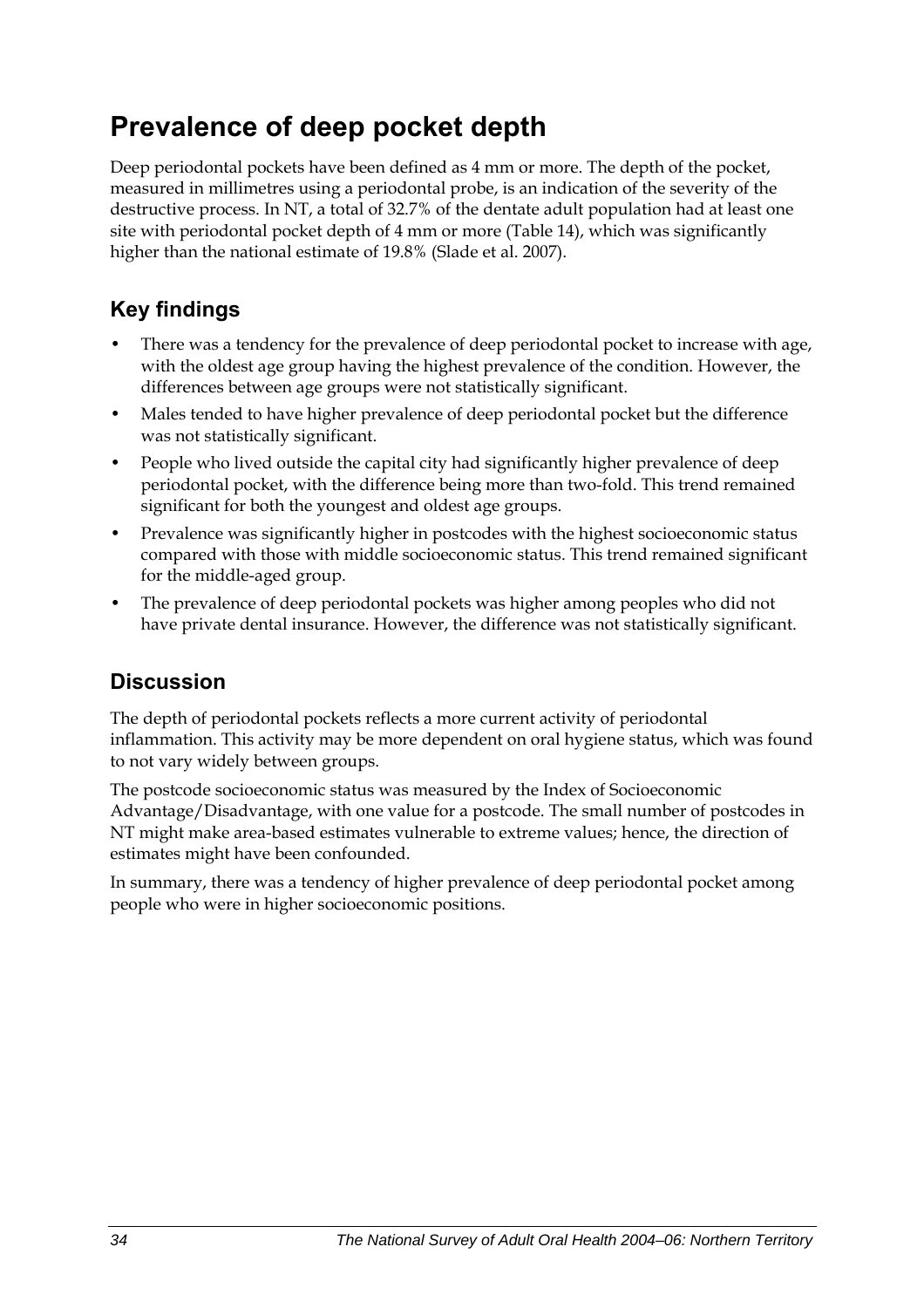|                               |                    | Population: dentate people<br>Age (years) |               |               |               |
|-------------------------------|--------------------|-------------------------------------------|---------------|---------------|---------------|
|                               |                    | All ages                                  | $15 - 34$     | $35 - 54$     | $\geq 55$     |
| All people                    | Per cent of people | 32.7                                      | 24.0          | 39.0          | 42.9          |
|                               | $95\%$ $Cl^{(a)}$  | $22.7 - 44.5$                             | $13.6 - 38.9$ | 26.4-53.2     | $34.1 - 52.1$ |
| <b>Sex</b>                    |                    |                                           |               |               |               |
| Males                         | % of people        | 36.1                                      | 28.1          | 44.4          | 38.4          |
|                               | 95% CI             | $24.1 - 50.2$                             | $14.5 - 47.5$ | 29.8-59.9     | 27.6-50.4     |
| Females                       | % of people        | 28.7                                      | 19.3          | 32.7          | 48.3          |
|                               | 95% CI             | 19.7-39.7                                 | $10.2 - 33.5$ | 21.0-46.9     | $32.5 - 64.5$ |
| <b>Residential location</b>   |                    |                                           |               |               |               |
| Capital city                  | % of people        | 21.4                                      | 10.4          | 28.6          | 33.7          |
|                               | 95% CI             | $15.0 - 29.4$                             | $3.9 - 24.8$  | $20.9 - 37.9$ | $23.2 - 46.0$ |
| Other places                  | % of people        | 46.6                                      | 39.4          | 52.5          | 55.2          |
|                               | 95% CI             | 40.6-52.6                                 | $33.4 - 45.7$ | 36.8-67.7     | $48.1 - 62.2$ |
| Postcode socioeconomic status |                    |                                           |               |               |               |
| Lowest                        | % of people        | 24.4                                      | 15.9          | 29.8          | 40.3          |
|                               | 95% CI             | $14.1 - 39.0$                             | $6.3 - 34.9$  | 17.9 - 45.3   | 18.3-67.0     |
| Middle                        | % of people        | 25.4                                      | 16.7          | 29.8          | 37.7          |
|                               | 95% CI             | $19.8 - 32.0$                             | $6.6 - 36.4$  | $24.2 - 36.1$ | $24.7 - 52.8$ |
| Highest                       | % of people        | 45.2                                      | 35.9          | 55.3          | 48.7          |
|                               | 95% CI             | 35.4 - 55.4                               | $24.2 - 49.6$ | 43.2-66.7     | $41.5 - 56.0$ |
| Government health card        |                    |                                           |               |               |               |
| Health care card or pensioner | % of people        | 29.4                                      | 7.2           | 44.7          | 49.1          |
| concession card               | 95% CI             | 18.2-43.9                                 | $1.3 - 31.8$  | 22.8-68.9     | $28.0 - 70.6$ |
| Neither card                  | % of people        | 33.5                                      | 27.3          | 38.5          | 39.4          |
|                               | 95% CI             | $22.3 - 46.9$                             | $15.6 - 43.3$ | $25.5 - 53.3$ | $25.9 - 54.7$ |
| Place of last dental visit    |                    |                                           |               |               |               |
| Cardholder/Public             | % of people        | 30.1                                      | 12.0          | 64.6          | 37.2          |
|                               | 95% CI             | 17.7-46.3                                 | $2.1 - 47.2$  | $37.2 - 84.9$ | $25.5 - 50.8$ |
| Cardholder/Non-public         | % of people        | 28.7                                      | $0.0\,$       | 21.5          | 54.8          |
|                               | 95% CI             | 14.9-48.1                                 |               | $2.6 - 74.0$  | $24.5 - 82.0$ |
| Non-cardholder/Non-public     | % of people        | 33.5                                      | 27.3          | 38.5          | 39.4          |
|                               | 95% CI             | $22.3 - 46.9$                             | $15.6 - 43.3$ | $25.5 - 53.3$ | 25.9-54.7     |
| <b>Dental insurance</b>       |                    |                                           |               |               |               |
| Insured                       | % of people        | 27.2                                      | 13.6          | 32.3          | 41.7          |
|                               | 95% CI             | 17.9-39.1                                 | $8.0 - 22.3$  | $18.2 - 50.6$ | $30.4 - 53.8$ |
| Uninsured                     | % of people        | 36.9                                      | 28.6          | 46.1          | 44.3          |
|                               | 95% CI             | 23.0-53.5                                 | $11.7 - 54.7$ | $29.1 - 64.1$ | $30.9 - 58.5$ |

#### <span id="page-42-0"></span>**Table 14: Percentage of people with 4+ mm periodontal pocket depth**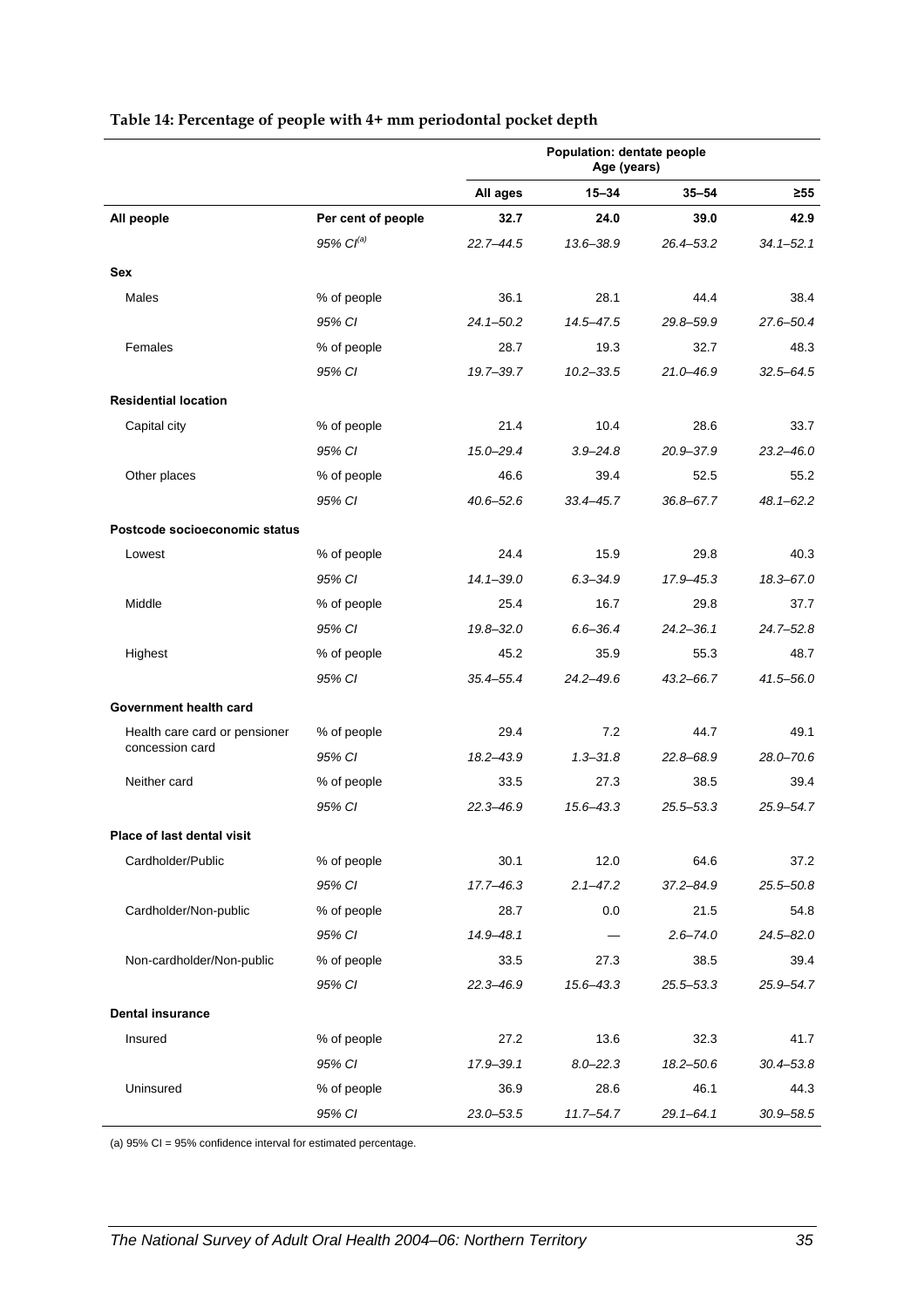## **Prevalence of 4+ mm clinical attachment loss**

Clinical attachment loss (CAL) is the loss of supporting periodontal structure around the tooth. Attachment may be lost through gum recession or the development of periodontal pockets from the inflammatory disease periodontitis. In NSAOH, CAL was measured using a combination of gum recession and periodontal probing depth on three sites per tooth. In NT, a total of 47.2% of dentate adults had at least one site with 4 mm or more CAL ([Table 15](#page-44-0)), which was higher, but not significantly, than the national estimate of 42.5% (Slade et al. 2007).

## **Key findings**

- The prevalence of 4+ mm CAL was strongly associated with age in NT, being 21.1% in 15–34-year-old adults but affecting 62.4% of middle-aged adults and 88.6% of those aged 55 years or more. The differences between the three age groups were statistically significant.
- There was a tendency that males had higher prevalence of CAL of 4+ mm compared with females. However, the difference was not statistically significant.
- There was a tendency that people who lived in the regional areas had a higher prevalence of the condition than those in the capital city. However, the difference was not statistically significant.

## **Discussion**

Clinical attachment loss reflects an accumulation of activity of periodontal inflammation as well as a physiological process in the gums. Therefore, a strong age effect was observed. This condition was almost universal in certain groups of the oldest population.

In summary, clinical attachment loss was highly prevalent in this population, and was more likely to occur in the older population.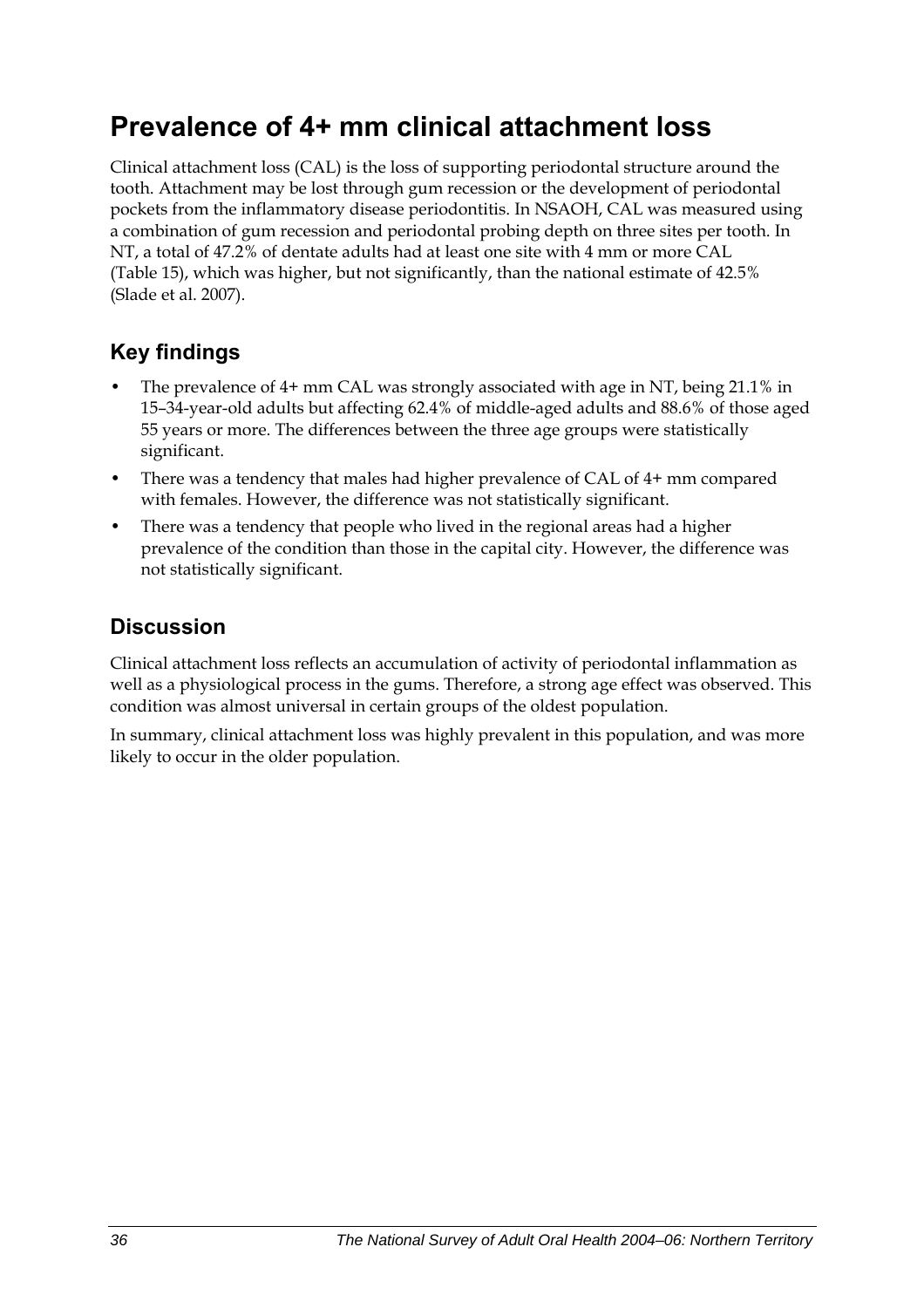|                               |                       | Population: dentate people<br>Age (years) |               |               |               |
|-------------------------------|-----------------------|-------------------------------------------|---------------|---------------|---------------|
|                               |                       | All ages                                  | $15 - 34$     | $35 - 54$     | $\geq 55$     |
| All people                    | Per cent of people    | 47.2                                      | 21.1          | 62.4          | 88.6          |
|                               | 95% Cl <sup>(a)</sup> | 37.0-57.7                                 | $11.5 - 35.5$ | 46.9-75.7     | 76.4-94.9     |
| Sex                           |                       |                                           |               |               |               |
| Males                         | % of people           | 54.0                                      | 25.3          | 73.0          | 91.7          |
|                               | 95% CI                | $39.8 - 67.5$                             | $11.6 - 46.4$ | $52.6 - 86.8$ | 74.6-97.7     |
| Females                       | % of people           | 39.3                                      | 16.2          | 50.0          | 84.7          |
|                               | 95% CI                | $32.1 - 47.0$                             | $9.4 - 26.6$  | $36.7 - 63.3$ | 74.8-91.2     |
| <b>Residential location</b>   |                       |                                           |               |               |               |
| Capital city                  | % of people           | 40.4                                      | 12.6          | 55.3          | 81.7          |
|                               | 95% CI                | $32.6 - 48.8$                             | $5.5 - 26.4$  | $50.1 - 60.4$ | 69.4-89.7     |
| Other places                  | % of people           | 55.5                                      | 30.6          | 71.7          | 97.8          |
|                               | 95% CI                | $44.1 - 66.4$                             | $21.1 - 42.1$ | 41.5-90.0     | $95.4 - 99.0$ |
| Postcode socioeconomic status |                       |                                           |               |               |               |
| Lowest                        | % of people           | 40.0                                      | 14.7          | 56.0          | 86.7          |
|                               | 95% CI                | $30.3 - 50.4$                             | $4.5 - 38.3$  | $41.3 - 69.7$ | 66.7-95.5     |
| Middle                        | % of people           | 41.8                                      | 13.6          | 55.4          | 82.9          |
|                               | 95% CI                | $31.3 - 53.1$                             | $4.5 - 34.5$  | 53.6-57.3     | $62.2 - 93.4$ |
| Highest                       | % of people           | 57.4                                      | 31.7          | 74.2          | 94.5          |
|                               | 95% CI                | 48.5-65.9                                 | $23.9 - 40.6$ | 47.3-90.2     | 86.4-97.9     |
| Government health card        |                       |                                           |               |               |               |
| Health care card or pensioner | % of people           | 48.9                                      | 8.1           | 58.5          | 97.2          |
| concession card               | 95% CI                | $35.7 - 62.4$                             | $1.4 - 35.0$  | 29.8-82.4     | 85.9-99.5     |
| Neither card                  | % of people           | 47.2                                      | 23.6          | 62.8          | 83.7          |
|                               | 95% CI                | $35.9 - 58.8$                             | $13.0 - 39.0$ | 47.8-75.6     | 68.8-92.3     |
| Place of last dental visit    |                       |                                           |               |               |               |
| Cardholder/Public             | % of people           | 47.2                                      | 12.0          | 78.3          | 100.0         |
|                               | 95% CI                | 27.3-68.2                                 | $2.1 - 47.2$  | 50.0-92.9     |               |
| Cardholder/Non-public         | % of people           | 50.6                                      | 2.2           | 35.4          | 95.9          |
|                               | 95% CI                | 29.4-71.5                                 | $0.3 - 14.1$  | $6.8 - 80.6$  | 79.4-99.3     |
| Non-cardholder/Non-public     | % of people           | 47.2                                      | 23.6          | 62.8          | 83.7          |
|                               | 95% CI                | $35.9 - 58.8$                             | $13.0 - 39.0$ | 47.8-75.6     | 68.8-92.3     |
| <b>Dental insurance</b>       |                       |                                           |               |               |               |
| Insured                       | % of people           | 48.3                                      | 17.8          | 58.9          | 82.4          |
|                               | 95% CI                | $35.6 - 61.1$                             | $8.4 - 33.8$  | 42.0-74.0     | 67.7-91.2     |
| Uninsured                     | % of people           | 48.8                                      | 25.2          | 66.1          | 95.4          |
|                               | 95% CI                | 37.4-60.4                                 | $12.0 - 45.2$ | $50.2 - 79.1$ | 88.3-98.2     |

#### <span id="page-44-0"></span>**Table 15: Percentage of people with 4+ mm clinical attachment loss**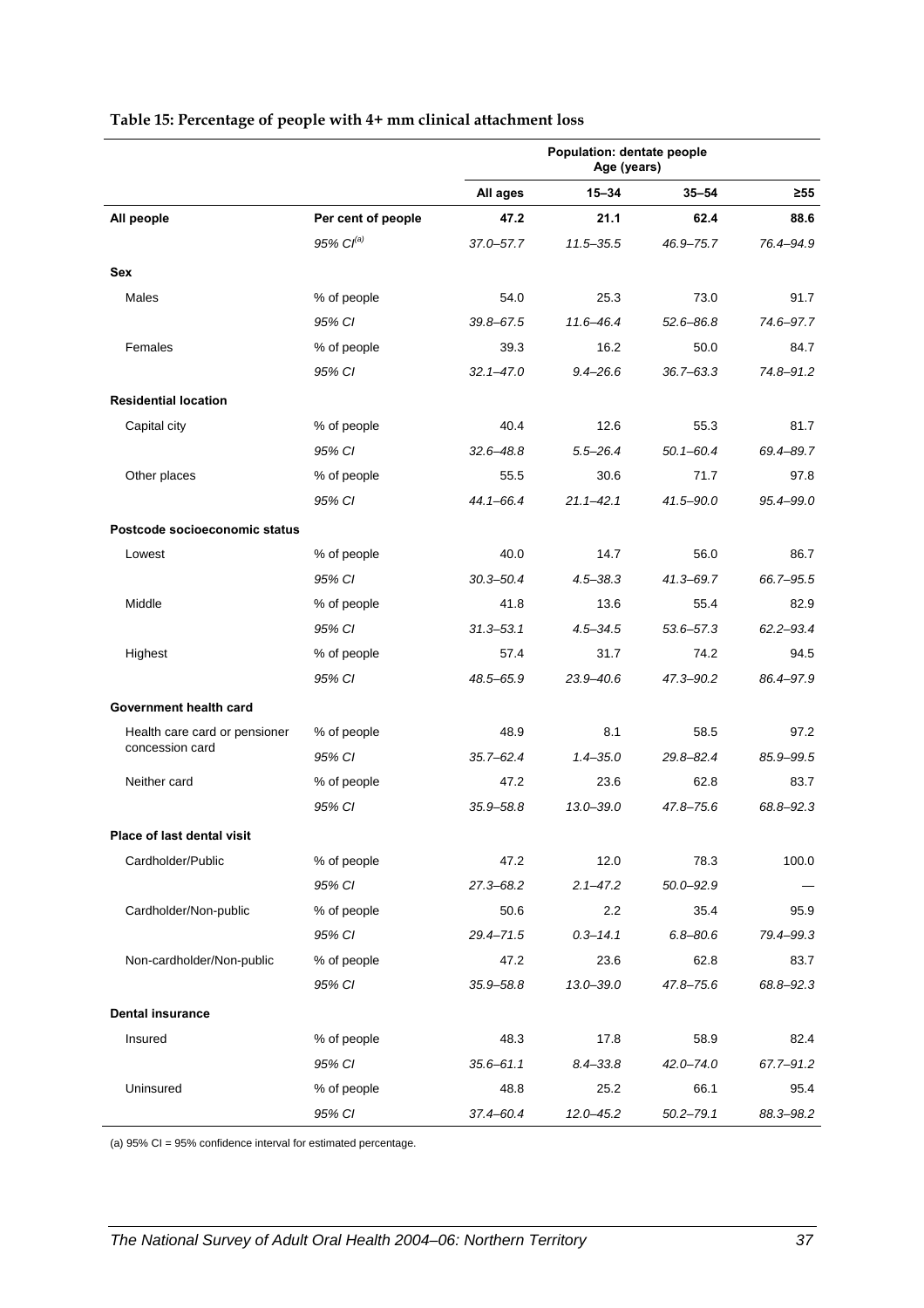## **Prevalence of gingival inflammation**

The gingival index is a measure of gingivitis, or inflammation of the gums. Gingivitis occurs as a response to the bacteria in plaque accumulation near the gum line. In NSAOH, gingivitis was assessed on six index teeth. A gingival index score of 2 or more indicated bleeding on probing or spontaneous bleeding, and was classified as indicating gingival inflammation (gingivitis). In NT, a total of 18.0% of the dentate adult population had at least one site with a gingival score of 2 or more [\(Table 16\)](#page-46-0), which was lower, but not significantly, than the national estimate of 19.7% (Slade et al. 2007).

## **Key findings**

- There was a similar rate of gingival inflammation in all age groups.
- Males were more likely to have gingival inflammation compared with females. However, the difference did not reach statistical significance.
- There was a tendency that people living in regional areas were more likely to have gingival inflammation than those in the capital city. However, the differences were not statistically significant.

### **Discussion**

Gingival inflammation is a condition observed in people of all ages at a similar rate. There was a tendency that people with lower socioeconomic status had higher prevalence of gingival inflammation. However, some differences were small and relatively low numbers of people in each population group made the confidence interval wide, overlapping between most groups.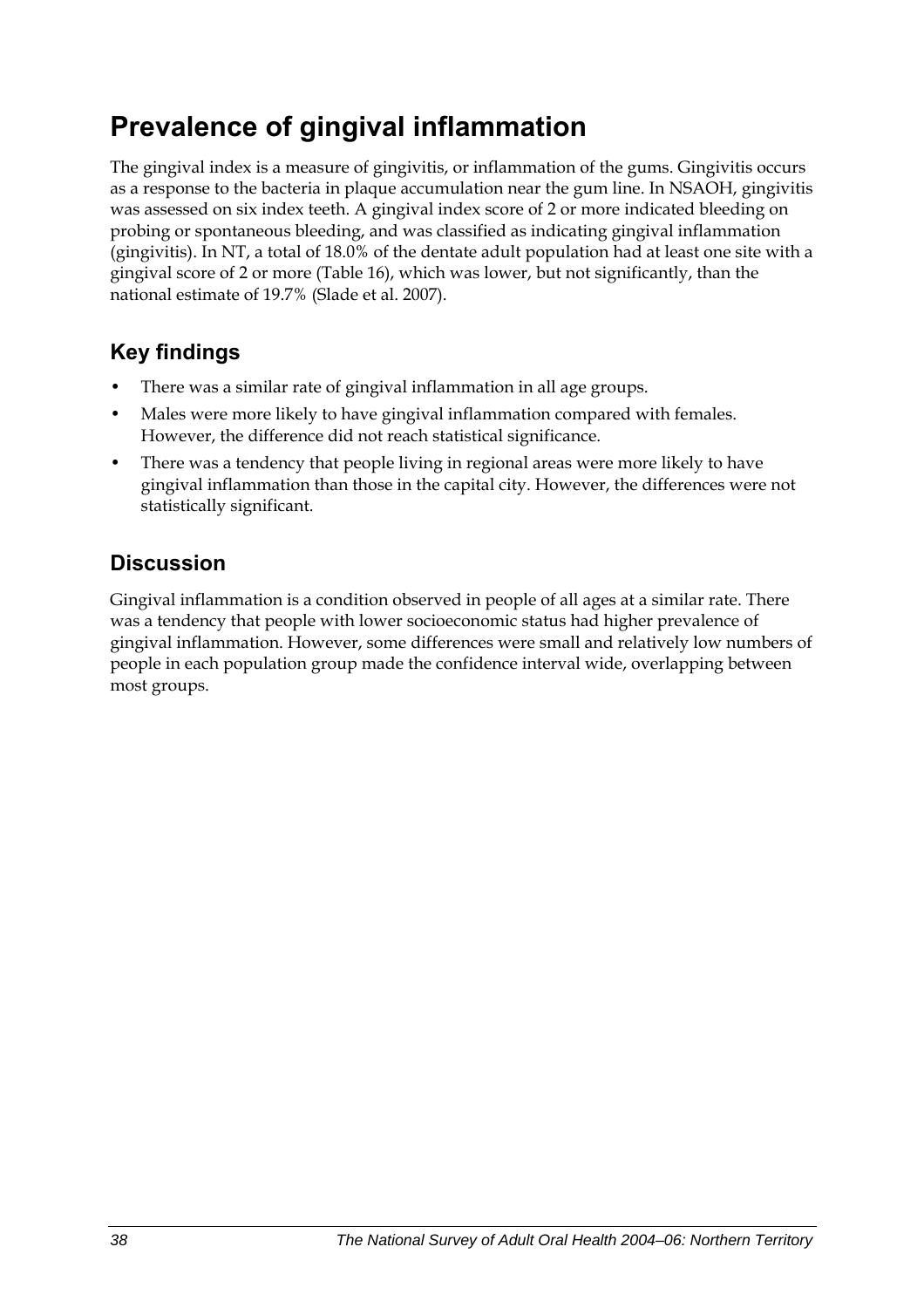<span id="page-46-0"></span>

|                               |                       | Population: dentate people<br>Age (years) |               |               |               |
|-------------------------------|-----------------------|-------------------------------------------|---------------|---------------|---------------|
|                               |                       | All ages                                  | $15 - 34$     | $35 - 54$     | $\geq 55$     |
| All people                    | Per cent of people    | 18.0                                      | 17.1          | 19.4          | 16.6          |
|                               | 95% Cl <sup>(a)</sup> | 13.9-22.9                                 | $10.1 - 27.5$ | $14.0 - 26.3$ | $12.2 - 22.3$ |
| Sex                           |                       |                                           |               |               |               |
| Males                         | % of people           | 21.3                                      | 22.0          | 21.5          | 18.2          |
|                               | 95% CI                | $17.1 - 26.1$                             | $10.9 - 39.4$ | $14.5 - 30.7$ | $10.6 - 29.4$ |
| Females                       | % of people           | 14.1                                      | 11.4          | 17.0          | 14.7          |
|                               | 95% CI                | $8.3 - 22.9$                              | $6.0 - 20.8$  | $10.1 - 27.2$ | $6.7 - 29.5$  |
| <b>Residential location</b>   |                       |                                           |               |               |               |
| Capital city                  | % of people           | 14.6                                      | 17.2          | 12.6          | 12.9          |
|                               | 95% CI                | $9.1 - 22.7$                              | $6.7 - 37.4$  | $6.6 - 22.6$  | $8.4 - 19.4$  |
| Other places                  | % of people           | 22.0                                      | 17.0          | 28.4          | 21.7          |
|                               | 95% CI                | $14.6 - 31.7$                             | $10.8 - 25.7$ | $18.3 - 41.3$ | $17.1 - 27.1$ |
| Postcode socioeconomic status |                       |                                           |               |               |               |
| Lowest                        | % of people           | 16.9                                      | 16.0          | 18.3          | 14.8          |
|                               | 95% CI                | $8.7 - 30.4$                              | $8.9 - 27.3$  | $7.1 - 39.7$  | $4.9 - 37.0$  |
| Middle                        | % of people           | 18.9                                      | 24.0          | 15.9          | 12.8          |
|                               | 95% CI                | $11.2 - 29.9$                             | $8.0 - 53.3$  | $11.2 - 22.0$ | $7.3 - 21.4$  |
| Highest                       | % of people           | 18.1                                      | 12.9          | 23.3          | 21.1          |
|                               | 95% CI                | $17.3 - 18.9$                             | $11.1 - 15.0$ | $20.4 - 26.6$ | $18.3 - 24.1$ |
| Government health card        |                       |                                           |               |               |               |
| Health care card or pensioner | % of people           | 22.8                                      | 13.6          | 37.2          | 26.1          |
| concession card               | 95% CI                | $11.3 - 40.6$                             | $3.2 - 42.6$  | 18.5-60.7     | $10.5 - 51.6$ |
| Neither card                  | % of people           | 17.2                                      | 17.9          | 17.8          | 11.1          |
|                               | 95% CI                | $13.2 - 22.1$                             | 10.5-28.9     | $13.2 - 23.6$ | $5.9 - 20.1$  |
| Place of last dental visit    |                       |                                           |               |               |               |
| Cardholder/Public             | % of people           | 22.3                                      | 17.1          | 41.0          | 15.7          |
|                               | 95% CI                | $13.2 - 35.1$                             | $5.4 - 42.8$  | $15.5 - 72.5$ | $2.7 - 55.8$  |
| Cardholder/Non-public         | % of people           | 23.2                                      | 8.9           | 32.7          | 31.6          |
|                               | 95% CI                | $7.6 - 52.5$                              | $0.8 - 52.6$  | $10.1 - 67.7$ | $13.0 - 59.0$ |
| Non-cardholder/Non-public     | % of people           | 17.2                                      | 17.9          | 17.8          | 11.1          |
|                               | 95% CI                | $13.2 - 22.1$                             | $10.5 - 28.9$ | $13.2 - 23.6$ | $5.9 - 20.1$  |
| <b>Dental insurance</b>       |                       |                                           |               |               |               |
| Insured                       | % of people           | 17.9                                      | 20.4          | 17.8          | 12.9          |
|                               | 95% CI                | $10.0 - 30.1$                             | $5.3 - 54.0$  | $10.0 - 29.9$ | $8.5 - 19.0$  |
| Uninsured                     | % of people           | 18.9                                      | 17.0          | 21.1          | 20.4          |
|                               | 95% CI                | $14.4 - 24.5$                             | $11.6 - 24.1$ | $15.7 - 27.8$ | $10.6 - 35.8$ |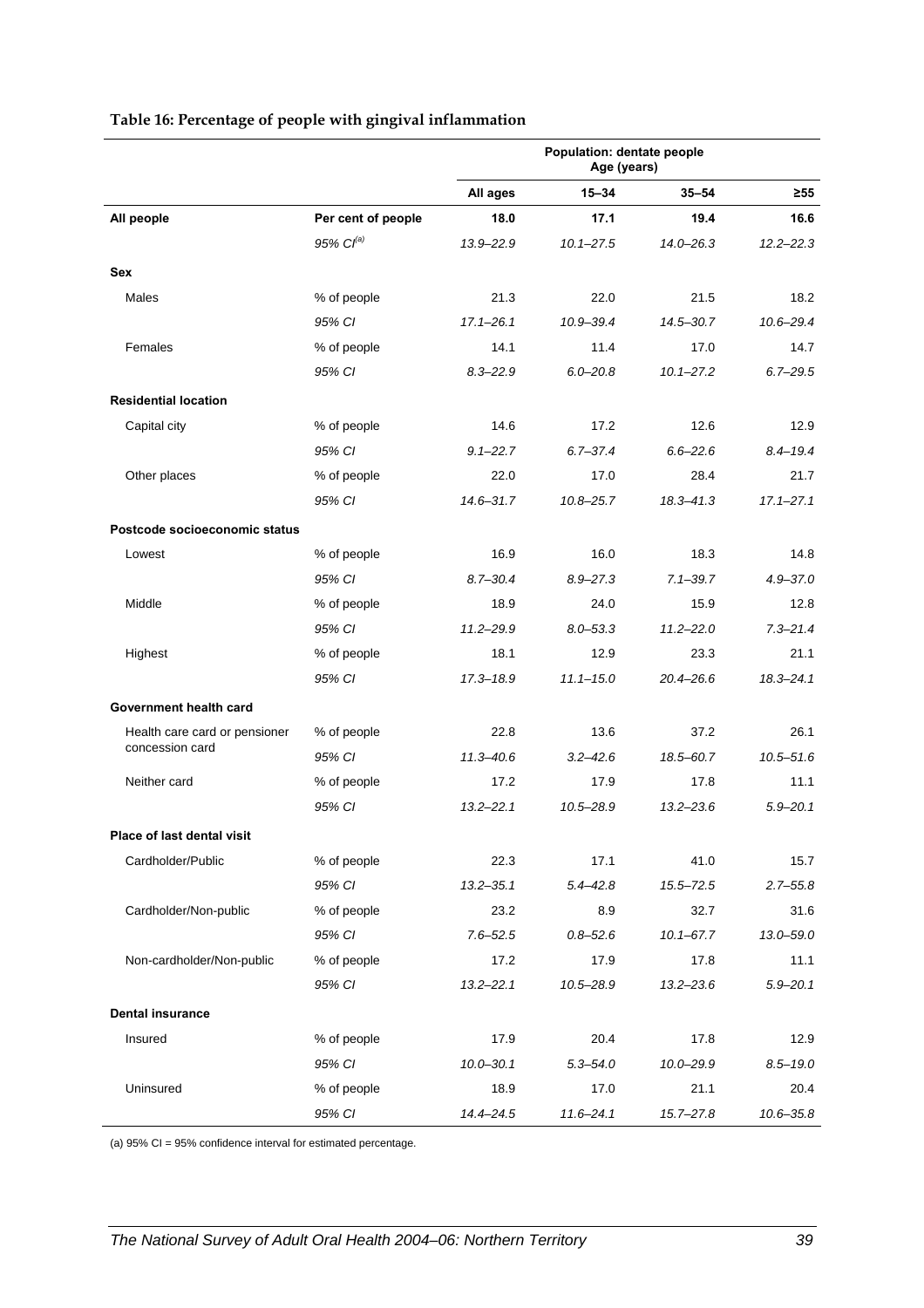# **4 Oral health care**

## **Dental attendance within the preceding 12 months**

Time since last visiting a dentist is a key indicator of access to dental care. In NSAOH, the time since last dental visit was assessed in the interview by asking, 'How long ago did you last see a dental professional about your teeth, dentures or gums?'. Five responses were possible including 'Less than 12 months.' In NT, 49.1% of people aged 15 years or more had visited a dentist within the last 12 months [\(Table 17\)](#page-48-0), which was significantly lower than the national estimate of 59.4% (Slade et al. 2007).

## **Key findings**

- There was little variation across age groups in the percentage of NT residents reporting they had visited a dentist within the last 12 months.
- Females reported a higher percentage than males (53.3% versus 45.4%) although this difference was not statistically significant. Similar differences between females and males were evident in each age group.
- A similar percentage of Darwin residents reported a visit as those living in the rest of NT (51.9% versus 45.4%). Significant differences by residential location were observed for adults aged 15–34 years, with 52.7% of Darwin residents visiting a dentist within the last 12 months compared with only 38.2% of residents living outside the metropolitan area.
- Socioeconomic area had little impact on whether a person visited a dentist frequently, with those living in low socioeconomic postcodes almost as likely to have visited in the last 12 months as people living in high socioeconomic postcodes (44.0% versus 50.1%). However, significant differences between the lowest and highest groups were observed in the 35–54 years age group (44.0% versus 57.6%).
- Across all ages, government health cardholders were almost as likely to have visited a dentist within the last 12 months as those who did not have a government health card (46.6% versus 49.7%). Within age groups, large differences were observed for adults aged 35–54 years (33.8% versus 52.9%) although they were not statistically significant.
- Among people who had a government health card, those who attended a public practice at their last dental visit were nearly as likely to have visited a dentist within the last 12 months as those who attended a private practice (45.8% versus 47.4%). Within age groups, large differences were observed by place of last visit but no consistent pattern emerged.
- Insured adults reported a higher percentage than those without dental insurance (54.8% versus 45.2%) although this difference was not statistically significant. The largest difference between insurance groups occurred in the 55 years or more age group (59.9% versus 42.0%) but this difference was also not significant.

### **Discussion**

Nearly one out of two NT residents aged 15 years and over visited a dentist within the preceding 12 months. Overall, gender, age, residential location and socioeconomic status had little impact on whether a person had made a recent dental visit.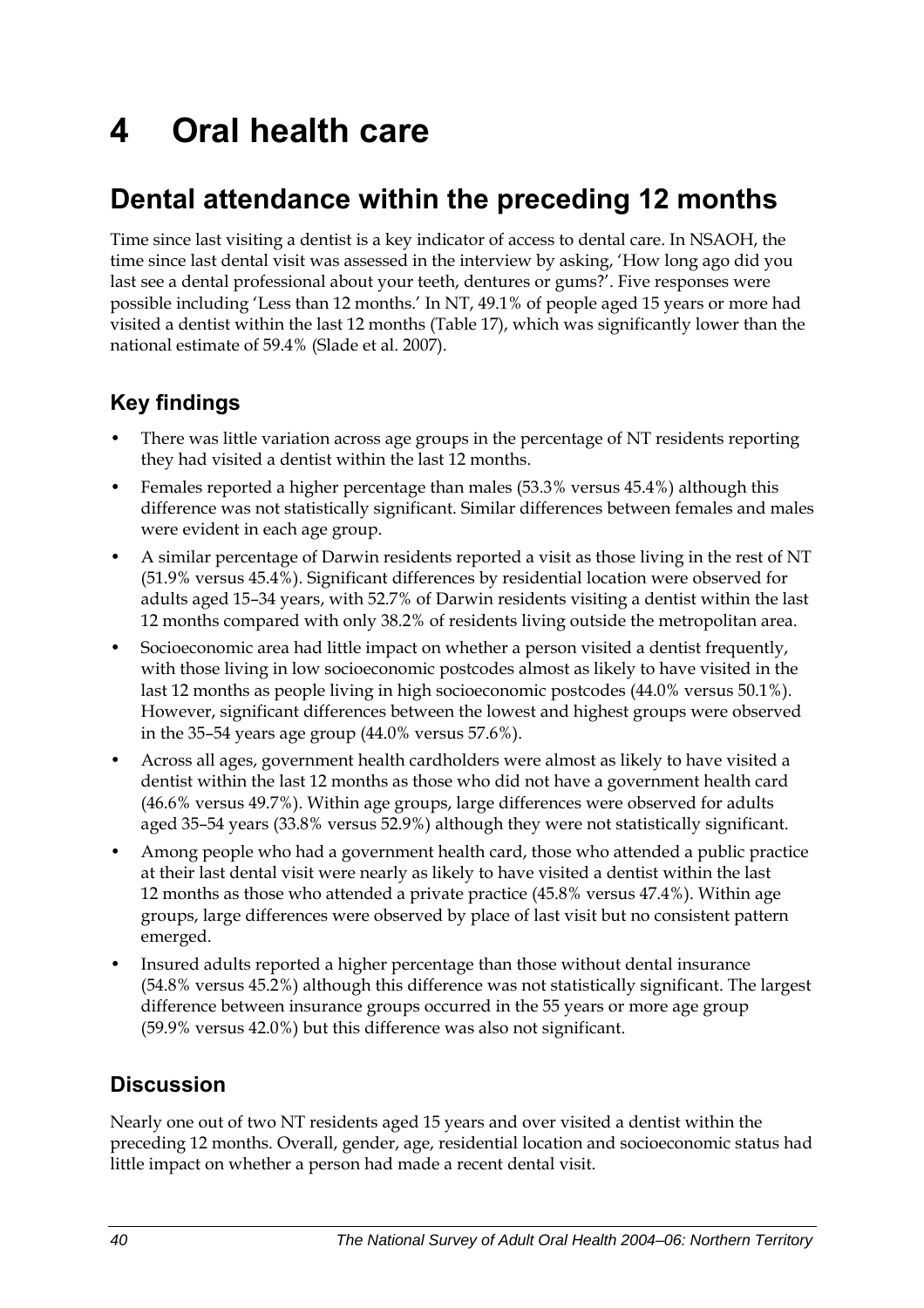|                                  |                    | Population: all people<br>Age (years) |               |               |               |
|----------------------------------|--------------------|---------------------------------------|---------------|---------------|---------------|
|                                  |                    | All ages                              | $15 - 34$     | $35 - 54$     | $\geq 55$     |
| All people                       | Per cent of people | 49.1                                  | 46.0          | 51.2          | 52.1          |
|                                  | $95\%$ $Cl^{(a)}$  | 44.8-53.4                             | $37.6 - 54.5$ | $45.3 - 57.1$ | $45.2 - 59.0$ |
| Sex                              |                    |                                       |               |               |               |
| Males                            | % of people        | 45.4                                  | 41.4          | 48.0          | 49.0          |
|                                  | 95% CI             | $39.7 - 51.1$                         | $32.1 - 51.4$ | $39.8 - 56.2$ | $40.0 - 58.1$ |
| Females                          | % of people        | 53.3                                  | 50.9          | 54.8          | 55.9          |
|                                  | 95% CI             | 47.9-58.6                             | $41.2 - 60.6$ | 49.2-60.3     | $46.1 - 65.3$ |
| <b>Residential location</b>      |                    |                                       |               |               |               |
| Capital city                     | % of people        | 51.9                                  | 52.7          | 49.6          | 55.3          |
|                                  | 95% CI             | $46.0 - 57.7$                         | $46.1 - 59.1$ | $41.7 - 57.5$ | 44.9-65.2     |
| Other places                     | % of people        | 45.4                                  | 38.2          | 53.4          | 47.3          |
|                                  | 95% CI             | $43.1 - 47.7$                         | $31.9 - 44.9$ | 45.8–60.9     | $40.1 - 54.7$ |
| Postcode socioeconomic<br>status |                    |                                       |               |               |               |
| Lowest                           | % of people        | 44.0                                  | 43.5          | 44.0          | 45.4          |
|                                  | 95% CI             | $37.3 - 50.9$                         | $36.0 - 51.4$ | $36.4 - 51.9$ | 34.6-56.6     |
| Middle                           | % of people        | 53.0                                  | 54.2          | 52.4          | 51.6          |
|                                  | 95% CI             | 48.3-57.7                             | $48.2 - 60.0$ | $42.0 - 62.6$ | $41.2 - 62.0$ |
| Highest                          | % of people        | 50.1                                  | 41.6          | 57.6          | 55.8          |
|                                  | 95% CI             | 41.7-58.5                             | 29.0-55.4     | 55.9 - 59.2   | 44.0-66.9     |
| Government health card           |                    |                                       |               |               |               |
| Health care card or pensioner    | % of people        | 46.6                                  | 51.7          | 33.8          | 48.5          |
| concession card                  | 95% CI             | 34.7-58.8                             | $27.4 - 75.2$ | $17.3 - 55.6$ | $42.3 - 54.7$ |
| Neither card                     | % of people        | 49.7                                  | 45.0          | 52.9          | 54.4          |
|                                  | 95% CI             | 44.4-55.0                             | $35.0 - 55.3$ | 48.2-57.6     | 45.0-63.4     |
| Place of last dental visit       |                    |                                       |               |               |               |
| Cardholder/Public                | % of people        | 45.8                                  | 43.0          | 40.4          | 56.5          |
|                                  | 95% CI             | 29.8-62.7                             | 19.4-70.3     | 17.8-67.9     | $34.3 - 76.3$ |
| Cardholder/Non-public            | % of people        | 47.4                                  | 63.8          | 24.0          | 43.5          |
|                                  | 95% CI             | $37.7 - 57.3$                         | $36.6 - 84.3$ | $10.0 - 47.5$ | $31.6 - 56.1$ |
| Non-cardholder/Non-public        | % of people        | 49.7                                  | 45.0          | 52.9          | 54.4          |
|                                  | 95% CI             | 44.4-55.0                             | $35.0 - 55.3$ | 48.2–57.6     | 45.0-63.4     |
| <b>Dental insurance</b>          |                    |                                       |               |               |               |
| Insured                          | % of people        | 54.8                                  | 51.1          | 54.9          | 59.9          |
|                                  | 95% CI             | $48.1 - 61.3$                         | 44.6-57.6     | $47.3 - 62.3$ | $46.0 - 72.5$ |
| Uninsured                        | % of people        | 45.2                                  | 45.0          | 46.9          | 42.0          |
|                                  | 95% CI             | $37.9 - 52.8$                         | $32.0 - 58.8$ | $41.0 - 52.8$ | $35.7 - 48.5$ |

#### <span id="page-48-0"></span>**Table 17: Percentage of people visiting dentist within last 12 months**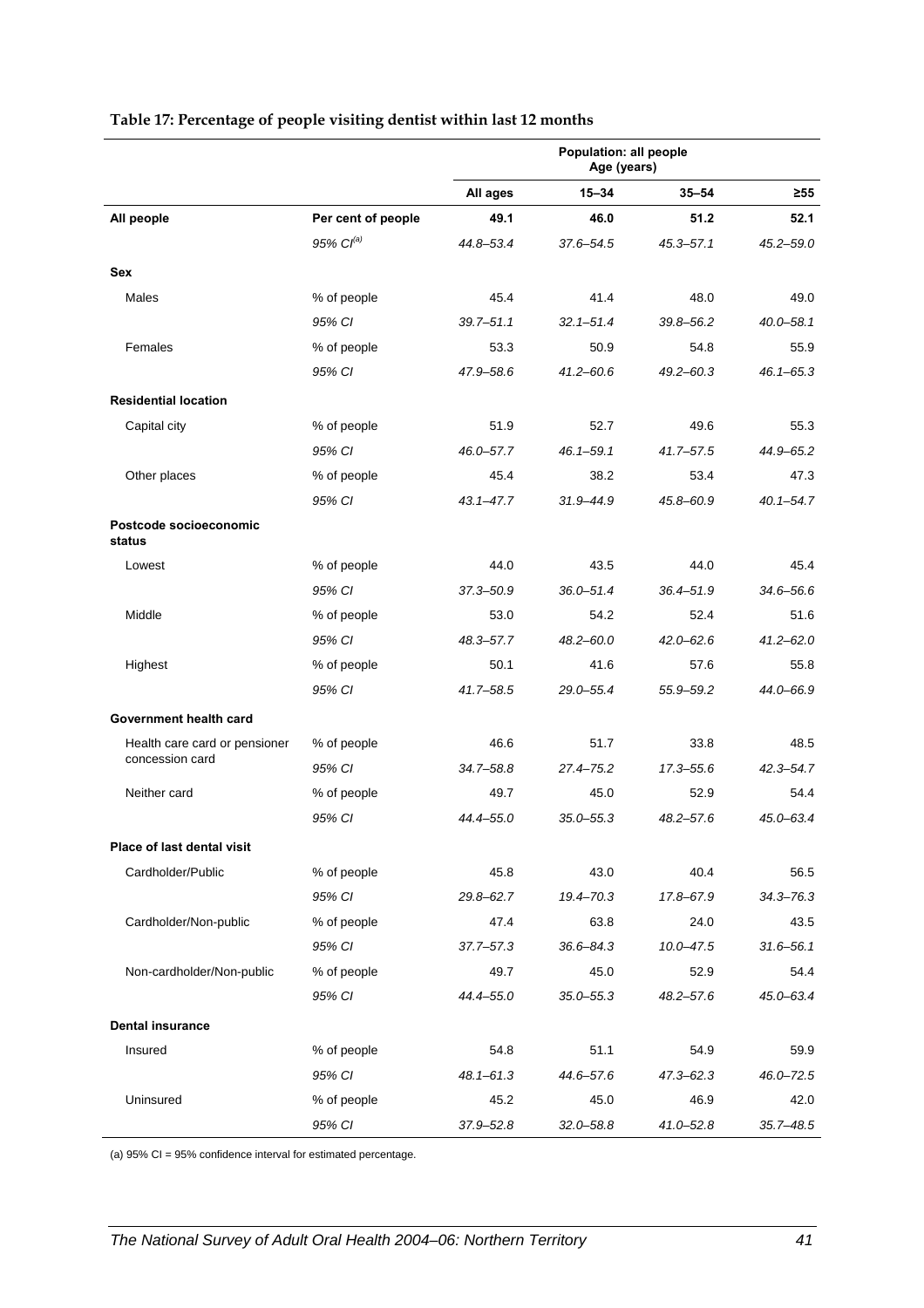## **Attendance at private dental practice**

While most Australians obtain dental care at private dental practices, alternatives exist in the public sector for targeted population groups. The two largest public programs are school dental services targeted to children; and adult public programs provided through dental hospitals, community health centres and regional facilities and targeted to adults holding a government concession card. In NSOAH, people were asked 'Where did you make your last dental visit?' and seven responses were offered. People who reported having visited a general dental practice, a specialist dental practice or a dental clinic associated with a health insurance fund were classified as having attended a private dental practice. In NT, 75.2% of people aged 15 years or more attended a private practice at their last dental visit ([Table 17\)](#page-48-0), which was significantly lower than the national estimate of 83.1% (Slade et al. 2007).

## **Key findings**

- Adults aged 15–34 years were least likely to have visited a private practice at their last dental visit (61.4%), significantly lower than that reported for older adults.
- The percentage was higher among females than males (80.1% versus 70.9%) although this difference was not statistically significant. The percentage was lowest for males aged 15–34 years (51.4%), significantly lower than other population groups.
- People living outside the metropolitan area were almost as likely to have visited a private dentist at their last visit as those living in Darwin (74.2% versus 76.0%). Within age groups, differences by residential location were also small.
- Residents living in low socioeconomic postcodes were nearly as likely to have visited a private practice as those living in postcodes of high socioeconomic status (72.5% versus 76.5%). Within age groups, the largest difference between the lowest and highest socioeconomic areas was observed for adults aged 35–54 years (83.1% versus 94.2%).
- Despite having a government health card, 44.4% of cardholders reported they visited a private practice at their last dental visit. Among government health cardholders, the percentage was greater for those aged 55 years or more (59.9%) although this was not significantly different from younger people who had a government health card (36%).
- Insurance status was strongly associated with visiting a private practice, with the insured recording a much higher percentage than those without dental insurance (89.6% versus 64.4%). Significant differences between insurance groups were also evident within each age group.

### **Discussion**

Three out of four NT residents aged 15 years or over visited a private practice at their last dental visit. Overall, differences between population groups were small, with only dental insurance being associated with private visiting. Within age groups, young males were less likely to have visited a private dental practice than other population groups. Despite having a government health card, 44% of cardholders attended a private practice at their last dental visit.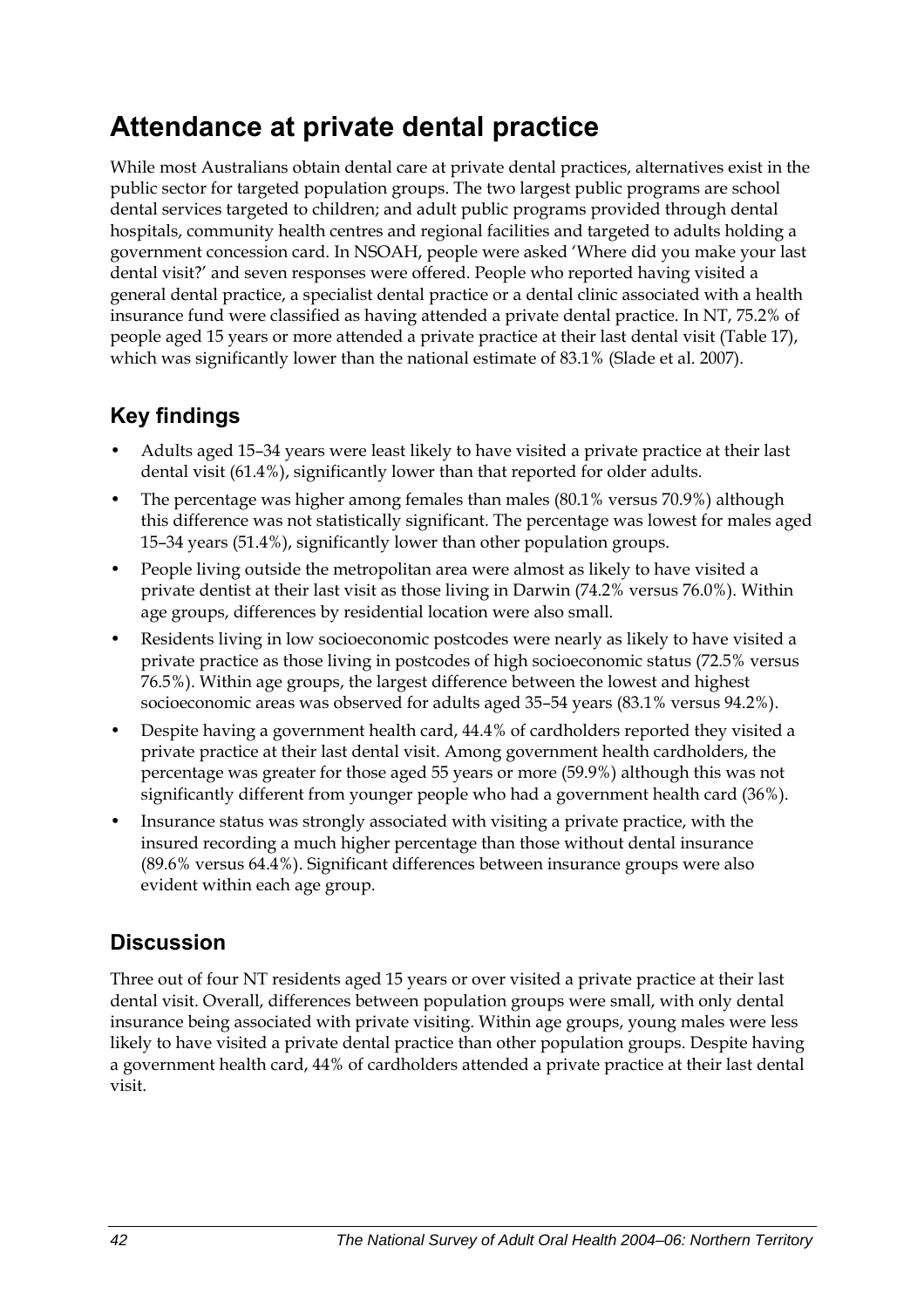|                                  |                       | Population: all people<br>Age (years) |               |               |               |
|----------------------------------|-----------------------|---------------------------------------|---------------|---------------|---------------|
|                                  |                       | All ages                              | $15 - 34$     | $35 - 54$     | $\geq 55$     |
| All people                       | Per cent of people    | 75.2                                  | 61.4          | 87.3          | 81.9          |
|                                  | 95% Cl <sup>(a)</sup> | 71.5-78.7                             | 54.6-67.8     | $80.9 - 91.8$ | 76.9-86.0     |
| Sex                              |                       |                                       |               |               |               |
| Males                            | % of people           | 70.9                                  | 51.4          | 85.4          | 85.4          |
|                                  | 95% CI                | 64.3-76.8                             | $42.3 - 60.5$ | $75.1 - 91.9$ | 76.2-91.5     |
| Females                          | % of people           | 80.1                                  | 72.4          | 89.5          | 77.6          |
|                                  | 95% CI                | 76.3-83.4                             | 63.5-79.8     | 84.5-93.0     | $73.0 - 81.6$ |
| <b>Residential location</b>      |                       |                                       |               |               |               |
| Capital city                     | % of people           | 76.0                                  | 63.8          | 85.3          | 82.1          |
|                                  | 95% CI                | $72.1 - 79.6$                         | 56.8-70.3     | 81.4-88.6     | 74.4-87.9     |
| Other places                     | % of people           | 74.2                                  | 58.6          | 90.1          | 81.5          |
|                                  | 95% CI                | 66.8-80.4                             | 47.2-69.2     | 76.2-96.3     | $75.8 - 86.1$ |
| Postcode socioeconomic<br>status |                       |                                       |               |               |               |
| Lowest                           | % of people           | 72.5                                  | 56.0          | 83.1          | 87.6          |
|                                  | 95% CI                | $62.3 - 80.7$                         | $38.7 - 71.9$ | 72.9-90.0     | 77.6-93.5     |
| Middle                           | % of people           | 76.4                                  | 67.1          | 84.3          | 81.3          |
|                                  | 95% CI                | $71.1 - 80.9$                         | 58.0-75.0     | $82.2 - 86.2$ | 67.4-90.1     |
| Highest                          | % of people           | 76.5                                  | 61.1          | 94.2          | 79.5          |
|                                  | 95% CI                | $75.1 - 77.9$                         | 59.0-63.2     | 93.5-94.9     | 76.2-82.5     |
| Government health card           |                       |                                       |               |               |               |
| Health care card or pensioner    | % of people           | 44.4                                  | 36.1          | 36.7          | 59.9          |
| concession card                  | 95% CI                | 39.0-49.9                             | 23.2-51.4     | 27.0-47.6     | $46.7 - 71.9$ |
| Neither card                     | % of people           | 81.2                                  | 66.5          | 92.3          | 92.2          |
|                                  | 95% CI                | 77.9-84.1                             | 60.6-71.9     | 86.1-95.9     | $84.1 - 96.3$ |
| <b>Dental insurance</b>          |                       |                                       |               |               |               |
| Insured                          | % of people           | 89.6                                  | 75.8          | 96.7          | 93.6          |
|                                  | 95% CI                | 84.5-93.1                             | $64.1 - 84.5$ | $92.5 - 98.6$ | 87.5-96.9     |
| Uninsured                        | % of people           | 64.4                                  | 55.5          | 76.4          | 66.6          |
|                                  | 95% CI                | $59.2 - 69.2$                         | 49.0-61.8     | 65.6-84.6     | $56.0 - 75.7$ |

#### **Table 18: Percentage of people who attended a private dental practice at last dental visit**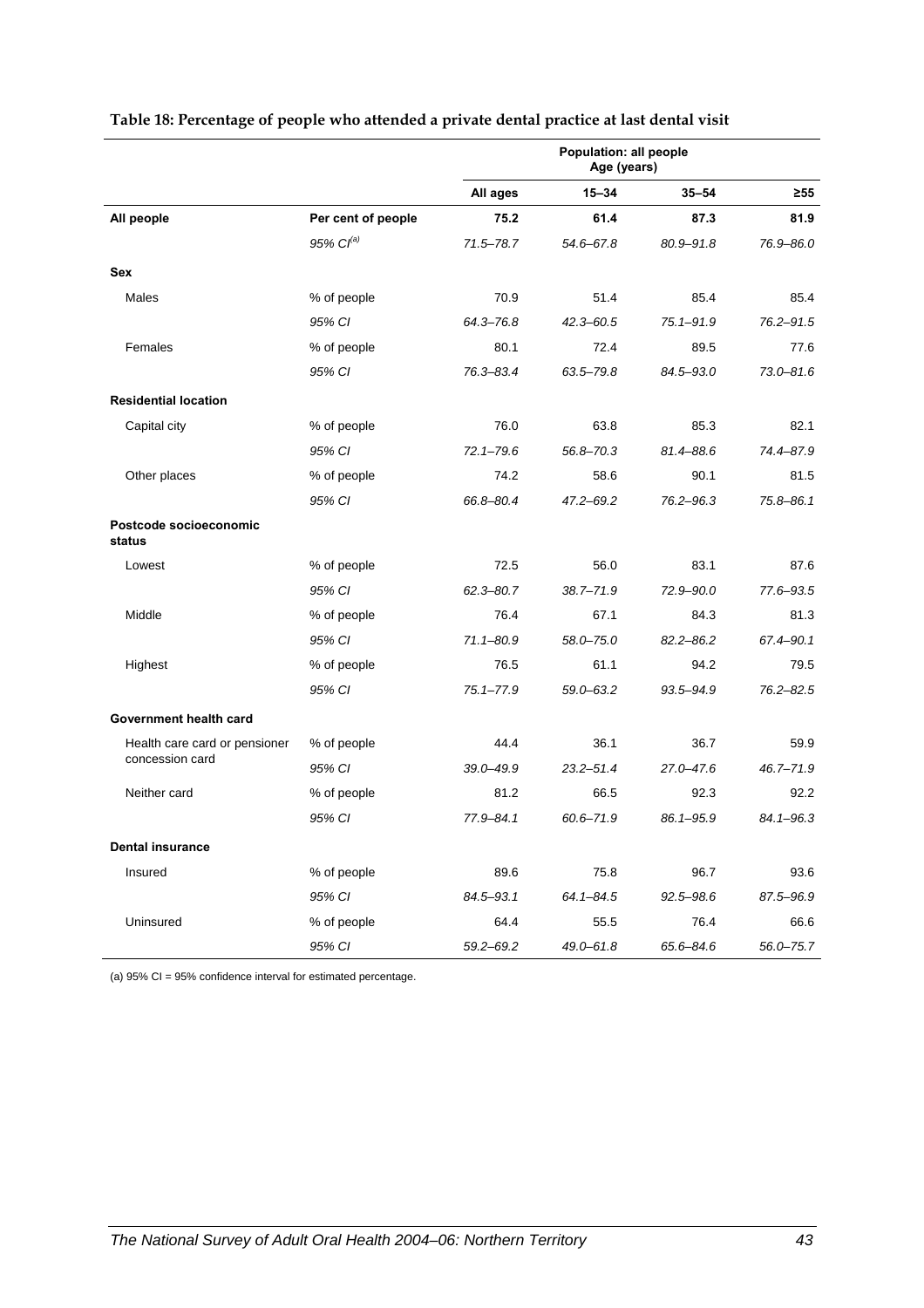## **Payments by patients for dental care**

While the place of last dental visit was dominated by private practice, some visits made to private dentists are paid for by public funds. In order to identify such visits, NSAOH participants who held a government health card and who had visited a dentist within the last 5 years were asked 'Did the government or an insurance fund pay any part of the expense for your last dental visit?'. A number of response options were available including 'Paid all own expenses', 'Insurance paid some—patient paid some', 'Insurance paid all', 'Government paid some—patient paid some' and 'Government paid all'. People who reported one of the first three payment mechanisms were classified as having paid for their care, together with people who were non-government health cardholders and had visited within the last 5 years. In NT, 91.1% of people aged 15 years or more who had seen a dentist within the preceding 5 years paid for that visit ([Table 19](#page-52-0)). This estimate was not significantly different from the national estimate of 91.4% (Slade et al. 2007).

## **Key findings**

- There was little variation across age groups in the percentage of NT residents reporting they had paid for their last dental visit.
- Males and females who had seen a dentist within the preceding 5 years were almost as likely to have paid for their last dental visit (92.8% versus 89.3%). The largest variation between sexes occurred in the 55 years or more age group (92.2% versus 83.4%) although this difference was not significant.
- A higher percentage of adults living outside the metropolitan area paid for their last dental visit than Darwin residents (93.1% versus 89.5%) but this difference was not significant. However, among people aged 35–54 years, those living outside Darwin were more likely to have paid for their last visit than Darwin residents (98.6% versus 91.6%).
- Socioeconomic area had little impact, with adults living in low socioeconomic postcodes being almost as likely to have paid for their last visit as people living in high socioeconomic postcodes (91.9% versus 93.3). Similar results were evident within each age group.
- Despite being government health cardholders, 42.4% of cardholders who visited a dentist within the preceding 5 years paid for their last dental visit. The percentage was highest for health cardholders aged 55 years (57.1%).
- Nearly 100% of insured NT residents paid for their last dental visit compared with 84.8% of uninsured people. Within the uninsured population, the percentage was lowest for those aged 55 years or more (74.5%).

## **Discussion**

The majority of adults who had a government health card paid for their own dental care.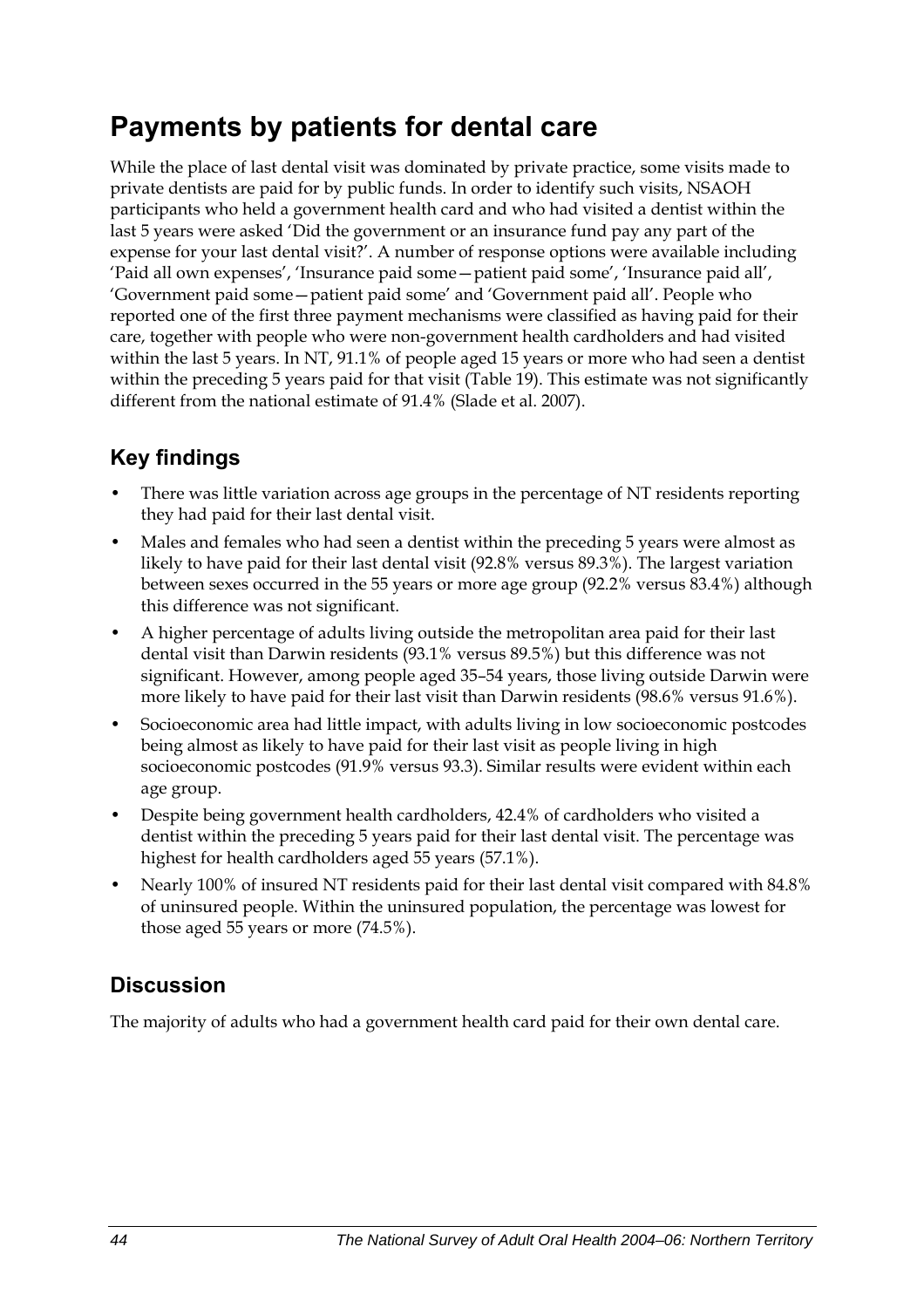|                                  |                    | Population: people who visited dentist within last 5 years<br>Age (years) |               |               |               |
|----------------------------------|--------------------|---------------------------------------------------------------------------|---------------|---------------|---------------|
|                                  |                    | All ages                                                                  | $15 - 34$     | $35 - 54$     | $\geq 55$     |
| All people                       | Per cent of people | 91.1                                                                      | 88.9          | 94.6          | 88.1          |
|                                  | 95% $Cl^{(a)}$     | 88.7-93.0                                                                 | 84.2-92.3     | 91.4-96.7     | $80.3 - 93.1$ |
| Sex                              |                    |                                                                           |               |               |               |
| Males                            | % of people        | 92.8                                                                      | 90.8          | 95.0          | 92.2          |
|                                  | 95% CI             | 88.6-95.5                                                                 | 82.7-95.4     | 89.4-97.7     | 77.8-97.5     |
| Females                          | % of people        | 89.3                                                                      | 87.0          | 94.2          | 83.4          |
|                                  | 95% CI             | 84.3-92.8                                                                 | 76.2-93.4     | $90.8 - 96.4$ | 78.0-87.6     |
| <b>Residential location</b>      |                    |                                                                           |               |               |               |
| Capital city                     | % of people        | 89.5                                                                      | 88.1          | 91.6          | 88.1          |
|                                  | 95% CI             | $87.2 - 91.4$                                                             | 85.0-90.7     | 87.4-94.5     | 75.1-94.8     |
| Other places                     | % of people        | 93.1                                                                      | 89.8          | 98.6          | 88.0          |
|                                  | 95% CI             | 89.4-95.5                                                                 | 79.6-95.2     | 97.4-99.3     | $81.6 - 92.5$ |
| Postcode socioeconomic<br>status |                    |                                                                           |               |               |               |
| Lowest                           | % of people        | 91.9                                                                      | 88.4          | 94.3          | 93.9          |
|                                  | 95% CI             | 85.9-95.5                                                                 | 72.5-95.7     | 88.5-97.3     | 89.4-96.6     |
| Middle                           | % of people        | 87.4                                                                      | 85.3          | 92.4          | 82.4          |
|                                  | 95% CI             | 85.8-89.0                                                                 | 83.7-86.8     | 84.4-96.5     | 63.3-92.7     |
| Highest                          | % of people        | 93.3                                                                      | 91.9          | 96.8          | 89.8          |
|                                  | 95% CI             | 92.9-93.7                                                                 | $91.2 - 92.6$ | $92.1 - 98.8$ | 79.3-95.3     |
| Government health card           |                    |                                                                           |               |               |               |
| Health care card or pensioner    | % of people        | 42.4                                                                      | 35.8          | 35.4          | 57.1          |
| concession card                  | 95% CI             | $35.5 - 49.6$                                                             | $25.2 - 48.1$ | 24.9-47.5     | $42.8 - 70.2$ |
| Neither card                     | % of people        | 100.0                                                                     | 100.0         | 100.0         | 100.0         |
|                                  | 95% CI             |                                                                           |               |               |               |
| Place of last dental visit       |                    |                                                                           |               |               |               |
| Cardholder/Public                | % of people        | 3.7                                                                       | 4.7           | 5.3           | 0.0           |
|                                  | 95% CI             | $1.0 - 12.2$                                                              | $0.7 - 25.6$  | $0.8 - 27.8$  |               |
| Cardholder/Non-public            | % of people        | 86.5                                                                      | 76.4          | 82.5          | 100.0         |
|                                  | 95% CI             | $63.2 - 96.0$                                                             | 41.0-93.8     | 58.4-94.1     |               |
| Non-cardholder/Non-public        | % of people        | 100.0                                                                     | 100.0         | 100.0         | 100.0         |
|                                  | 95% CI             |                                                                           |               |               |               |
| <b>Dental insurance</b>          |                    |                                                                           |               |               |               |
| Insured                          | % of people        | 97.8                                                                      | 94.5          | 99.9          | 97.5          |
|                                  | 95% CI             | 95.0-99.0                                                                 | 85.6-98.0     | 98.9-100.0    | 91.3-99.3     |
| Uninsured                        | % of people        | 84.8                                                                      | 85.7          | 87.7          | 74.5          |
|                                  | 95% CI             | 79.0-89.3                                                                 | 76.3-91.8     | 80.3-92.6     | 63.9-82.8     |

#### <span id="page-52-0"></span>**Table 19: Percentage of people who paid for their last dental visit**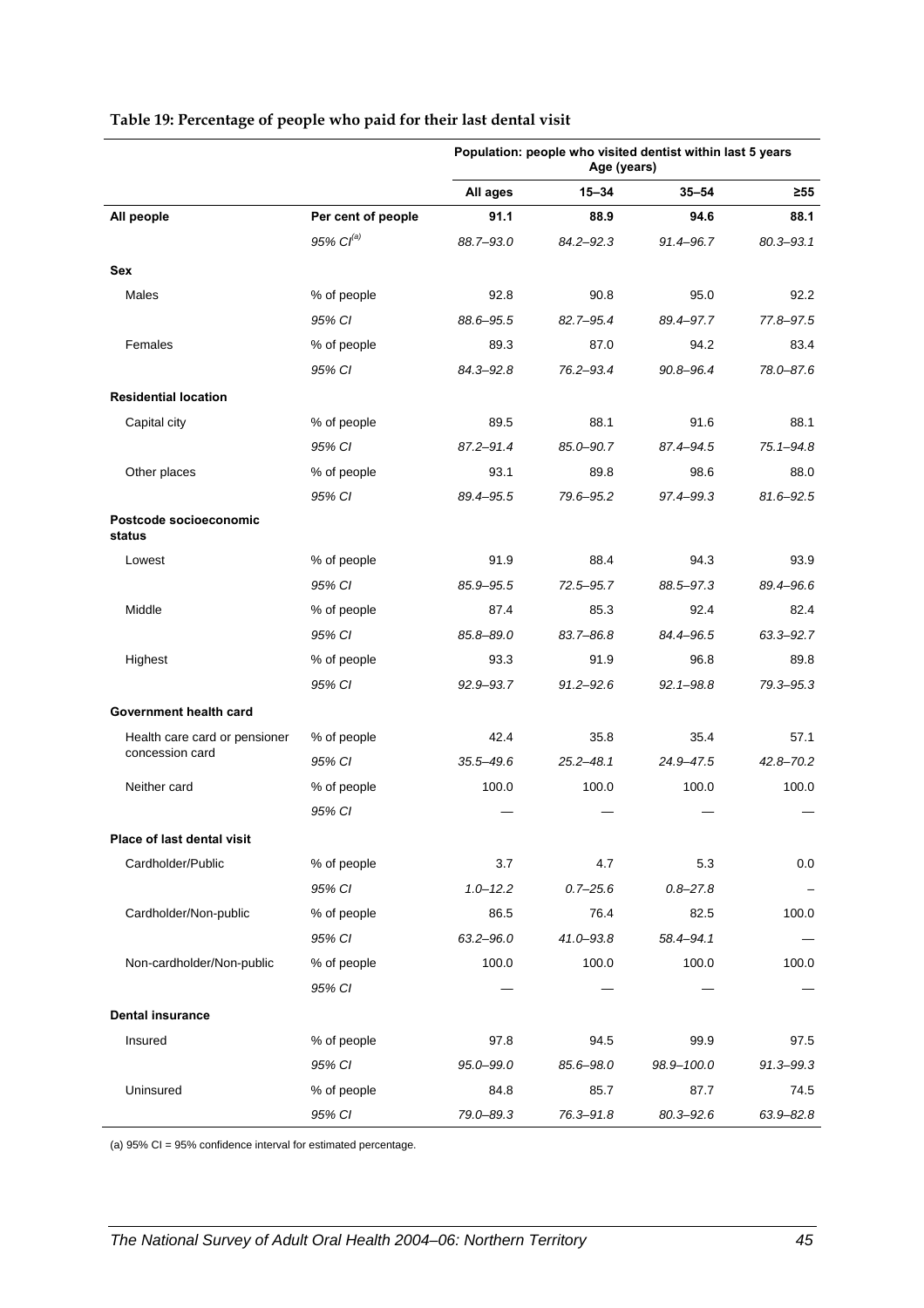## **Government-subsidised dental care in private sector**

In some states and territories, public-sector dental programs provide care to people eligible for their services by referring them to private practitioner dentists. The cost of such care is then subsidised by the state or territory dental program. In NT, 0.8% of the adult population received territory-subsidised dental care in the private sector [\(Table 20\)](#page-54-0). This statistic was not reported nationally.

- The provision of territory-subsidised dental care in the private sector was limited to people aged less than 35 years.
- Among people with a government health card, 5.1% received territory-subsidised dental care in the private sector, and this figure was 10.8% for those who were less than 35 years old.
- People with dental insurance did not receive state-subsidised dental care in private practice.

## **Discussion**

Due to the small percentage of people who received territory-subsidised dental care in the private sector and the small numbers of people sampled in NT, it is unwise to draw any firm conclusions from these findings.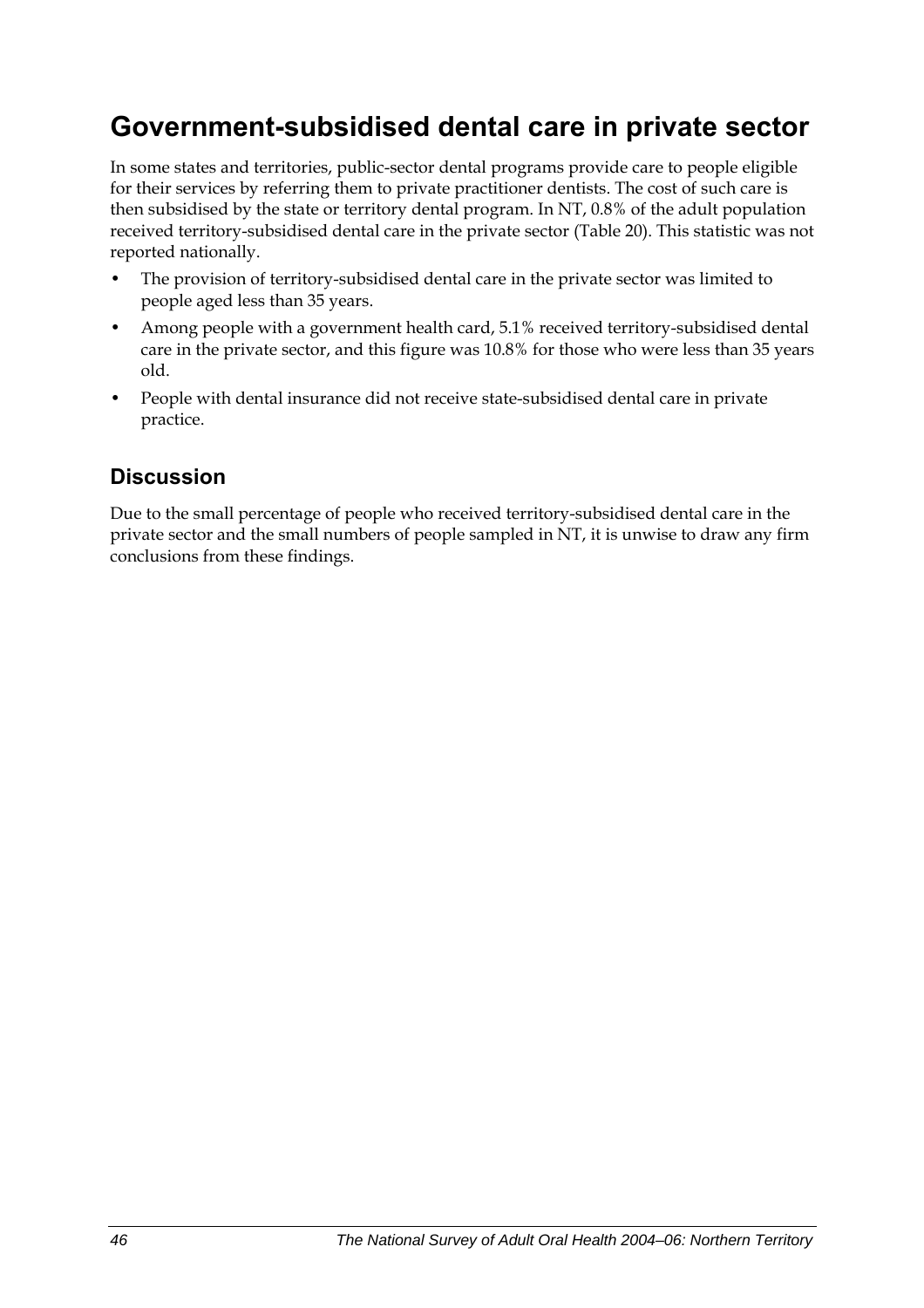|                                  |                       | Population: people who visited dentist within last 5 years<br>Age (years) |              |           |           |
|----------------------------------|-----------------------|---------------------------------------------------------------------------|--------------|-----------|-----------|
|                                  |                       | All ages                                                                  | $15 - 34$    | $35 - 54$ | $\geq 55$ |
| All people                       | Per cent of people    | 0.8                                                                       | 1.9          | 0.0       | 0.0       |
|                                  | 95% Cl <sup>(a)</sup> | $0.4 - 1.5$                                                               | $1.0 - 3.4$  |           |           |
| <b>Sex</b>                       |                       |                                                                           |              |           |           |
| Males                            | % of people           | 0.6                                                                       | 1.4          | 0.0       | 0.0       |
|                                  | 95% CI                | $0.1 - 2.4$                                                               | $0.3 - 5.5$  |           |           |
| Females                          | % of people           | 1.0                                                                       | 2.3          | 0.0       | 0.0       |
|                                  | 95% CI                | $0.4 - 2.7$                                                               | $0.8 - 6.2$  |           |           |
| <b>Residential location</b>      |                       |                                                                           |              |           |           |
| Capital city                     | % of people           | 0.9                                                                       | 2.2          | 0.0       | 0.0       |
|                                  | 95% CI                | $0.4 - 2.2$                                                               | $0.9 - 5.4$  |           |           |
| Other places                     | % of people           | 0.7                                                                       | 1.5          | 0.0       | 0.0       |
|                                  | 95% CI                | $0.3 - 1.6$                                                               | $0.6 - 3.4$  |           |           |
| Postcode socioeconomic<br>status |                       |                                                                           |              |           |           |
| Lowest                           | % of people           | 0.7                                                                       | 1.7          | 0.0       | 0.0       |
|                                  | 95% CI                | $0.2 - 3.2$                                                               | $0.4 - 6.7$  |           |           |
| Middle                           | % of people           | 0.9                                                                       | 2.2          | 0.0       | 0.0       |
|                                  | 95% CI                | $0.3 - 2.8$                                                               | $0.6 - 7.4$  |           |           |
| Highest                          | % of people           | 0.7                                                                       | 1.7          | 0.0       | 0.0       |
|                                  | 95% CI                | $0.4 - 1.4$                                                               | $0.9 - 2.9$  |           |           |
| Government health card           |                       |                                                                           |              |           |           |
| Health care card or pensioner    | % of people           | 5.1                                                                       | 10.8         | 0.0       | 0.0       |
| concession card                  | 95% CI                | $2.3 - 10.8$                                                              | $4.6 - 23.2$ |           |           |
| Neither card                     | % of people           | 0.0                                                                       | 0.0          | 0.0       | 0.0       |
|                                  | 95% CI                |                                                                           |              |           |           |
| <b>Dental insurance</b>          |                       |                                                                           |              |           |           |
| Insured                          | % of people           | $0.0\,$                                                                   | $0.0\,$      | $0.0\,$   | $0.0\,$   |
|                                  | 95% CI                |                                                                           |              |           |           |
| Uninsured                        | % of people           | $1.0$                                                                     | 2.0          | $0.0\,$   | 0.0       |
|                                  | 95% CI                | $0.4 - 2.8$                                                               | $0.7 - 5.3$  |           |           |

#### <span id="page-54-0"></span>**Table 20: Percentage of people who received government-subsidised dental care in private sector**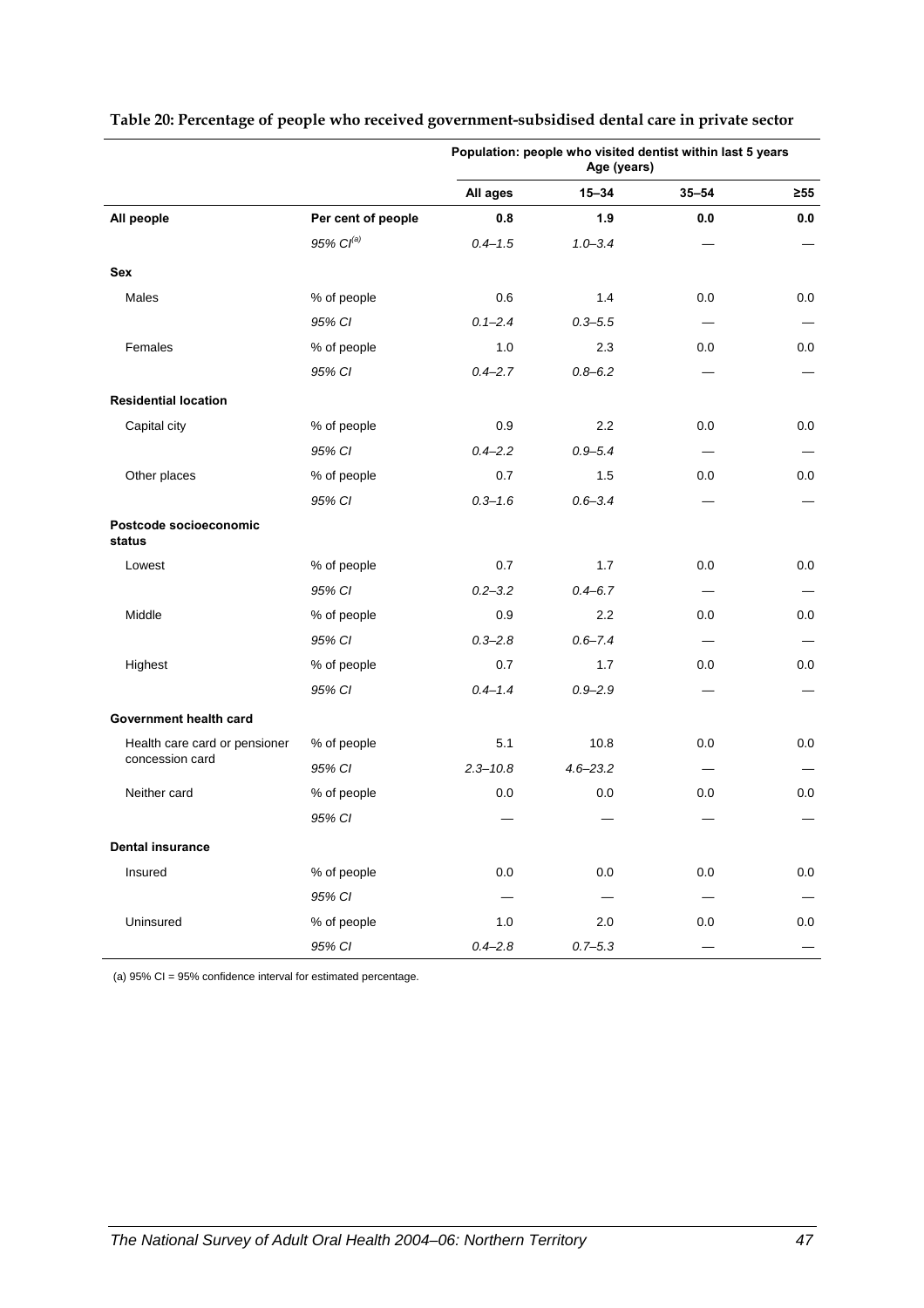## **People's usual pattern of dental visits**

While time since last visiting a dentist provides a snapshot of dental visiting behaviour, people's usual dental attendance pattern reflects longer term behaviours and intentions. In NSAOH, people who were dentate were asked 'How often on average do you seek care from a dental professional?' and four categories of response were offered. In NT, 39.6% of people aged 15 years or more usually visit a dentist at least once a year ([Table 21](#page-56-0)), which was significantly lower than the national estimate of 53.1% (Slade et al. 2007).

## **Key findings**

- The percentage of people usually visiting a dentist one or more times a year was lower for 15–34 year-olds (35.0%) than any other age group although the difference was not statistically significantly.
- The percentage was slightly higher for females than males, both across all ages (43.3% versus 36.3%) and within each age group.
- A similar proportion of Darwin residents usually visited a dentist at least once a year as other NT residents (42.4% versus 36.0%). Within age groups, the largest difference by residential location was observed for adults aged 15–34 years (39.7% versus 29.7%) although this difference was not statistically significant.
- Socioeconomic status had little impact, with a similar proportion of adults reporting they usually visit a dentist at least once a year irrespective of the socioeconomic status of their residential area.
- Over all ages, residents who were government health cardholders were equally likely to usually visit a dentist regularly as those who did not have a government health card (40.4% versus 39.3%). Within age groups, the largest difference by government health cardholder status occurred for 35–54-year-olds (29.8% versus 42.5%) although this difference was not significant.
- Among government health cardholders, adults who visited a public practice at their last dental visit were just as likely to frequently visit as those who visited a private practice (40.1% versus 40.7%). However, within age groups, large differences were observed for cardholders aged 15–34 years, with those visiting a public practice reporting a higher percentage than those who visited a private practice (49.2% versus 30.4%). Conversely, in the oldest age group, cardholders who visited a public practice were less likely to make regular visits than private attendees (28.4% versus 58.3%).
- A higher percentage of insured adults usually visited at least once a year than those without insurance (44.9% versus 35.0%) although this difference was not significant. Larger differences between insurance groups were evident in the 55 years or more age group (55.3% versus 37.9%) but were also not significant.

### **Discussion**

One out of four NT residents aged 15 years and over usually visit a dentist at least once a year. Across all ages, the percentage who visited regularly was similar among all population groups, with the largest difference observed between insured and uninsured people. Larger differences were observed within age groups but these were not statistically significant.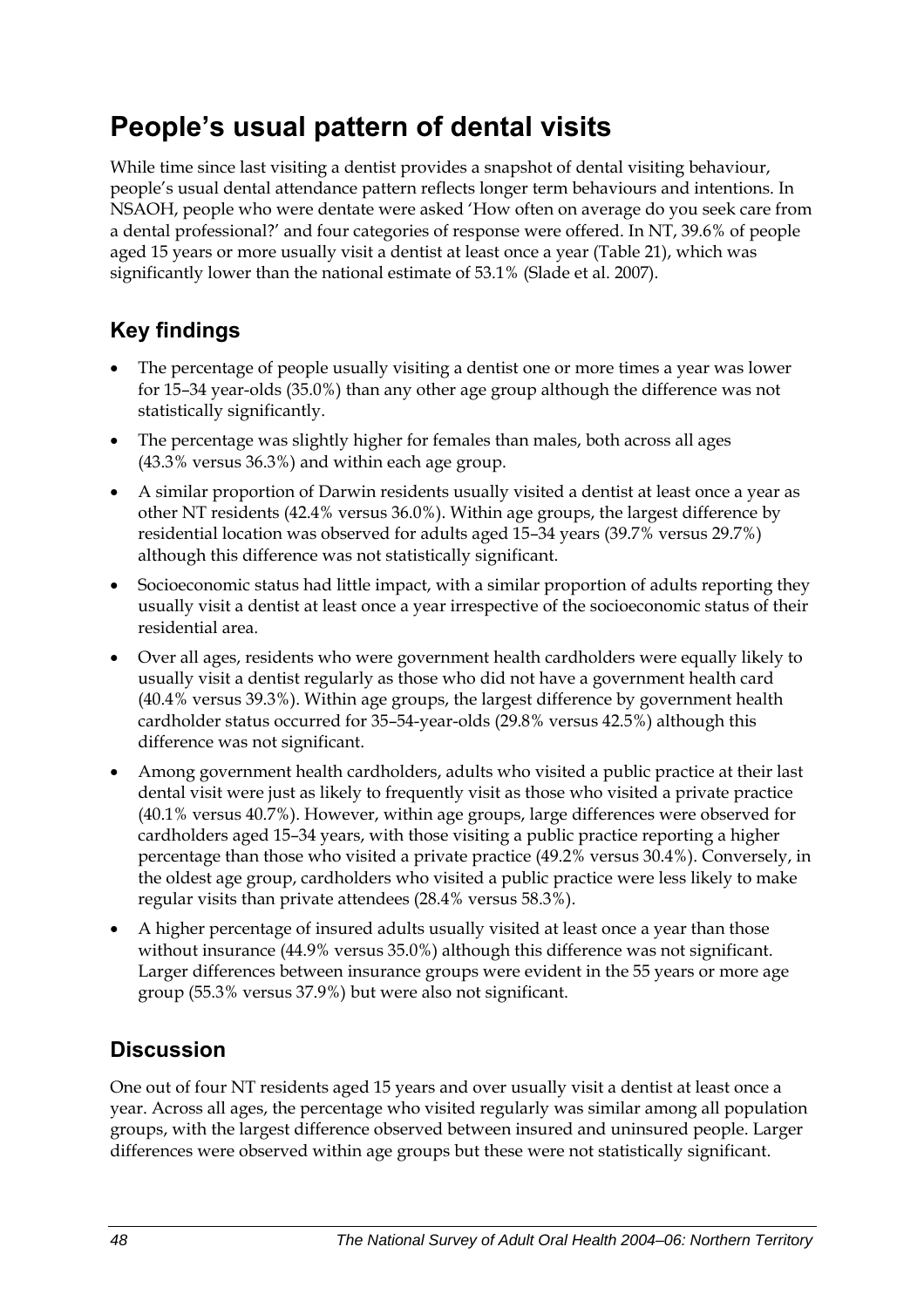|                                  |                    | <b>Population: dentate people</b><br>Age (years) |               |               |               |
|----------------------------------|--------------------|--------------------------------------------------|---------------|---------------|---------------|
|                                  |                    | All ages                                         | $15 - 34$     | $35 - 54$     | $\geq 55$     |
| All people                       | Per cent of people | 39.6                                             | 35.0          | 41.5          | 47.9          |
|                                  | 95% $Cl^{(a)}$     | $34.3 - 45.1$                                    | $26.1 - 45.0$ | $36.1 - 47.1$ | $42.5 - 53.3$ |
| Sex                              |                    |                                                  |               |               |               |
| Males                            | % of people        | 36.3                                             | 30.3          | 39.7          | 44.3          |
|                                  | 95% CI             | $29.5 - 43.8$                                    | 19.0-44.6     | $29.4 - 51.0$ | $35.6 - 53.3$ |
| Females                          | % of people        | 43.3                                             | 40.2          | 43.4          | 52.6          |
|                                  | 95% CI             | $37.0 - 49.7$                                    | $31.1 - 50.1$ | 37.7-49.3     | $40.9 - 64.1$ |
| <b>Residential location</b>      |                    |                                                  |               |               |               |
| Capital city                     | % of people        | 42.4                                             | 39.7          | 42.8          | 48.2          |
|                                  | 95% CI             | $35.6 - 49.4$                                    | 29.4-50.9     | $34.9 - 51.1$ | 39.8-56.7     |
| Other places                     | % of people        | 36.0                                             | 29.7          | 39.7          | 47.4          |
|                                  | 95% CI             | $31.4 - 40.9$                                    | $21.0 - 40.1$ | $32.8 - 46.9$ | $44.2 - 50.7$ |
| Postcode socioeconomic<br>status |                    |                                                  |               |               |               |
| Lowest                           | % of people        | 34.1                                             | 32.9          | 32.9          | 43.8          |
|                                  | 95% CI             | $27.2 - 41.8$                                    | $25.5 - 41.3$ | $24.7 - 42.4$ | $31.8 - 56.5$ |
| Middle                           | % of people        | 44.5                                             | 39.3          | 48.9          | 47.5          |
|                                  | 95% CI             | $40.9 - 48.2$                                    | $30.4 - 49.0$ | $40.6 - 57.2$ | $39.3 - 55.9$ |
| Highest                          | % of people        | 40.0                                             | 33.3          | 43.7          | 50.2          |
|                                  | 95% CI             | $29.6 - 51.4$                                    | 18.0-53.1     | 42.4-45.0     | 42.5-57.9     |
| Government health card           |                    |                                                  |               |               |               |
| Health care card or pensioner    | % of people        | 40.4                                             | 41.3          | 29.8          | 46.9          |
| concession card                  | 95% CI             | $34.6 - 46.6$                                    | $31.0 - 52.6$ | $17.4 - 46.1$ | 34.8-59.5     |
| Neither card                     | % of people        | 39.3                                             | 33.5          | 42.5          | 48.3          |
|                                  | 95% CI             | $33.3 - 45.7$                                    | $23.0 - 46.0$ | 37.4-47.8     | $42.7 - 53.9$ |
| Place of last dental visit       |                    |                                                  |               |               |               |
| Cardholder/Public                | % of people        | 40.1                                             | 49.2          | 30.6          | 28.4          |
|                                  | 95% CI             | $29.6 - 51.6$                                    | $24.1 - 74.7$ | 14.0-54.5     | $12.2 - 53.1$ |
| Cardholder/Non-public            | % of people        | 40.7                                             | 30.4          | 28.7          | 58.3          |
|                                  | 95% CI             | 33.4-48.5                                        | $14.0 - 54.0$ | $16.0 - 46.1$ | 43.4-71.8     |
| Non-cardholder/Non-public        | % of people        | 39.3                                             | 33.5          | 42.5          | 48.3          |
|                                  | 95% CI             | $33.3 - 45.7$                                    | $23.0 - 46.0$ | 37.4–47.8     | $42.7 - 53.9$ |
| <b>Dental insurance</b>          |                    |                                                  |               |               |               |
| Insured                          | % of people        | 44.9                                             | 38.2          | 45.2          | 55.3          |
|                                  | 95% CI             | $38.0 - 52.0$                                    | $31.7 - 45.1$ | $35.3 - 55.4$ | 44.8-65.5     |
| Uninsured                        | % of people        | 35.0                                             | 32.9          | 37.1          | 37.9          |
|                                  | 95% CI             | $28.1 - 42.6$                                    | $21.2 - 47.2$ | $32.3 - 42.1$ | $30.0 - 46.6$ |

#### <span id="page-56-0"></span>**Table 21: Percentage of people who usually visit a dental professional at least once a year**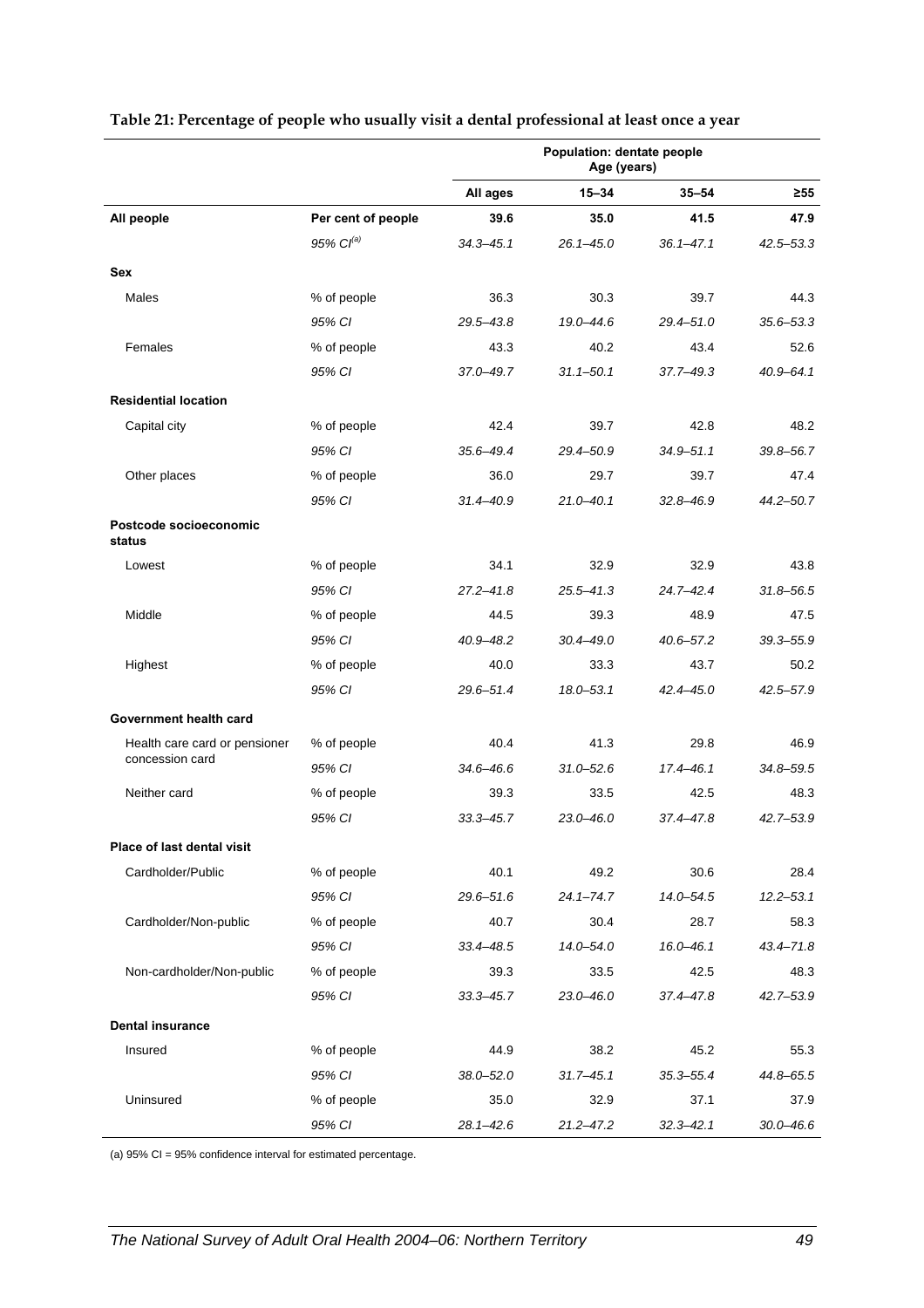## **Usual attendance at the same dentist**

In NSAOH, usual source of care was assessed in the interview by asking people 'Is there a dentist you usually go to for dental care?'. People who answered 'yes, have a usual source of care' were classified as having a dentist they usually attend. In NT, 73.4% of the dentate population aged 15 years or more who visited a dentist within the last 5 years reported having a dentist they usually attend (Table 21), which was lower, but not significantly, than the national estimate of 78.6% (Slade et al. 2007).

## **Key findings**

- A significantly lower percentage of adults in the youngest age group, 15–34 years, reported having a dentist they usually attend (63.3%) compared with those aged 35–54 years (78.2%) and 55 years or more (88.1%).
- For all ages combined and across age groups, there was little variation among groups classified by sex. A higher percentage of females than males reported having a dentist they usually attend, with the exception of those aged 55 years or more, where fewer females reported having a usual source of care than males. However, observed differences were not statistically significant.
- For all ages combined and across age groups, there was little variation among groups classified by residential location. Percentages tended to be higher for residents living in the capital city compared with other places.
- For all ages combined and across all age groups, there was little variation among groups classified by postcode socioeconomic status. Note that 95% CIs were large in these groups, with the consequence that observed differences were not statistically significant.
- Among those aged 35–54 years, the percentage of adults who reported having a dentist they usually attend was significantly lower for people who had a government health card than for those who did not (53.2% versus 80.4%).
- Within the population of government health cardholders, people aged 55 years or more whose last dental visit was to the public sector were significantly less likely to report having a dentist they usually attend than those who attended elsewhere (71.9% versus 95.4%). Note that, because 95% CIs were large in the younger age groups, observed differences were not statistically significant.
- For all ages combined and across all age groups, there was little variation among groups classified by dental insurance status. However, 95% CIs were large in these groups, with the consequence that observed differences were not statistically significant.

## **Discussion**

In summary, almost three-quarters of NT adults reported that they usually visit the same dentist. This type of visiting was more frequent among the older adults.

Choice of an individual dentist is not usually possible within most public dental clinics.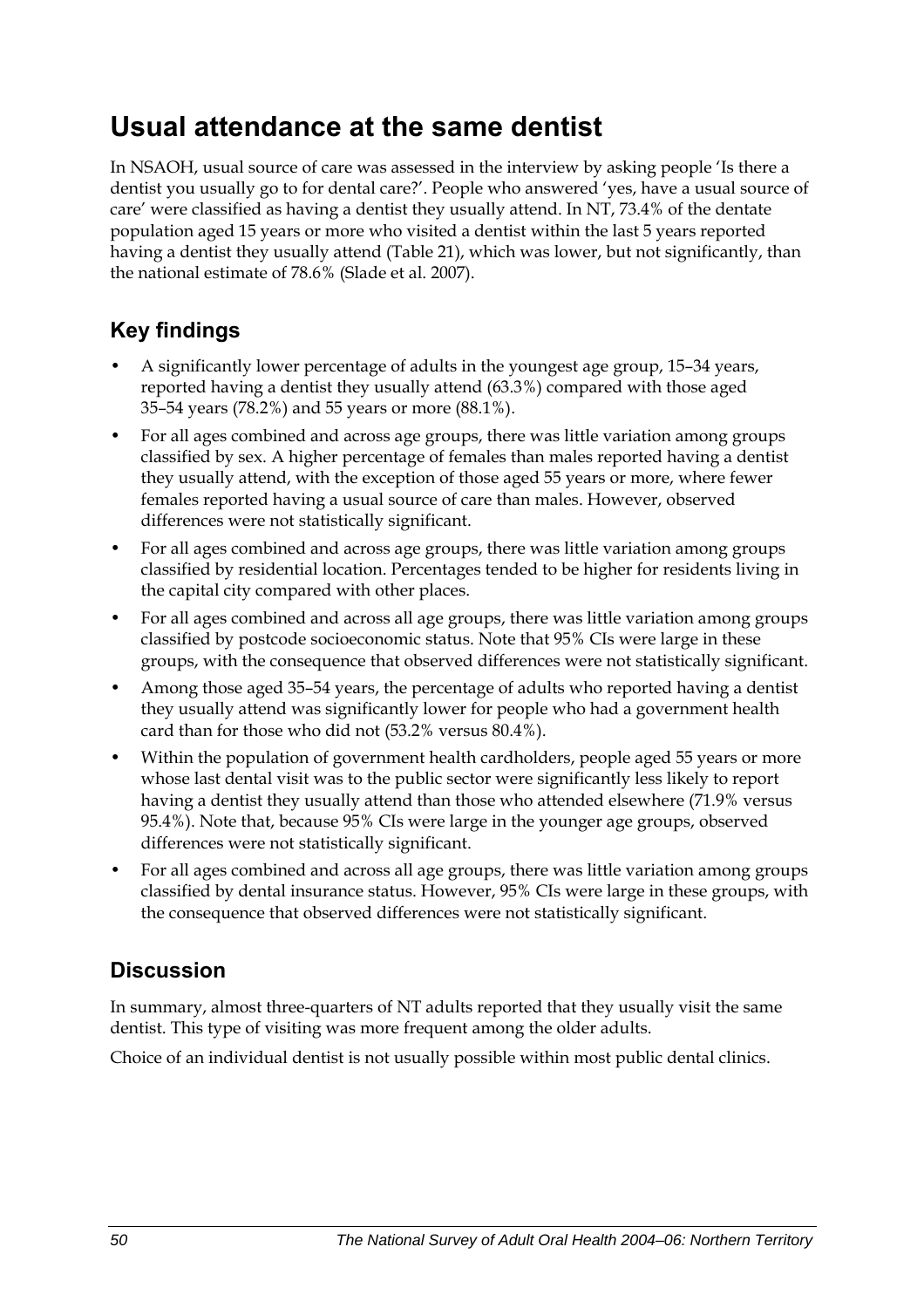|                                  |                    | Population: dentate people who visited dentist<br>within last 5 years<br>Age (years) |               |               |               |
|----------------------------------|--------------------|--------------------------------------------------------------------------------------|---------------|---------------|---------------|
|                                  |                    | All ages                                                                             | $15 - 34$     | $35 - 54$     | ≥55           |
| All people                       | Per cent of people | 73.4                                                                                 | 63.3          | 78.2          | 88.1          |
|                                  | 95% $Cl^{(a)}$     | 68.0-78.1                                                                            | 54.6-71.3     | $73.7 - 82.2$ | 80.9-92.8     |
| Sex                              |                    |                                                                                      |               |               |               |
| Males                            | % of people        | 70.3                                                                                 | 57.0          | 76.2          | 89.1          |
|                                  | 95% CI             | 63.3-76.5                                                                            | 45.0-68.2     | 68.9-82.2     | 81.5-93.8     |
| Females                          | % of people        | 76.5                                                                                 | 69.5          | 80.4          | 87.0          |
|                                  | 95% CI             | $70.9 - 81.3$                                                                        | $62.5 - 75.8$ | 74.9-84.9     | 75.3-93.6     |
| <b>Residential location</b>      |                    |                                                                                      |               |               |               |
| Capital city                     | % of people        | 74.5                                                                                 | 63.3          | 79.2          | 89.4          |
|                                  | 95% CI             | 66.8-80.8                                                                            | 48.5-75.9     | 73.9-83.6     | 80.6-94.5     |
| Other places                     | % of people        | 72.0                                                                                 | 63.4          | 77.0          | 86.0          |
|                                  | 95% CI             | 65.6-77.5                                                                            | $54.6 - 71.4$ | $69.1 - 83.3$ | 70.7-94.0     |
| Postcode socioeconomic<br>status |                    |                                                                                      |               |               |               |
| Lowest                           | % of people        | 73.6                                                                                 | 69.6          | 75.8          | 79.4          |
|                                  | 95% CI             | 64.9-80.9                                                                            | 59.7-77.9     | $65.0 - 84.1$ | $57.8 - 91.6$ |
| Middle                           | % of people        | 77.3                                                                                 | 66.0          | 82.7          | 92.6          |
|                                  | 95% CI             | 66.2-85.6                                                                            | 45.0-82.2     | 75.9-87.9     | 84.8-96.6     |
| Highest                          | % of people        | 70.1                                                                                 | 57.2          | 76.8          | 88.6          |
|                                  | 95% CI             | 69.7-70.4                                                                            | $50.3 - 63.8$ | 74.6-78.9     | $80.1 - 93.8$ |
| Government health card           |                    |                                                                                      |               |               |               |
| Health care card or pensioner    | % of people        | 68.9                                                                                 | 65.8          | 53.2          | 84.9          |
| concession card                  | 95% CI             | $54.7 - 80.2$                                                                        | 44.7-82.0     | $39.1 - 66.8$ | $72.1 - 92.4$ |
| Neither card                     | % of people        | 74.1                                                                                 | 62.6          | 80.4          | 89.3          |
|                                  | 95% CI             | 68.9-78.7                                                                            | 54.0-70.5     | $75.1 - 84.7$ | $81.2 - 94.2$ |
| Place of last dental visit       |                    |                                                                                      |               |               |               |
| Cardholder/Public                | % of people        | 59.3                                                                                 | 59.1          | 46.0          | 71.9          |
|                                  | 95% CI             | $39.7 - 76.3$                                                                        | $30.3 - 82.8$ | $23.3 - 70.5$ | $53.6 - 85.0$ |
| Cardholder/Non-public            | % of people        | 79.9                                                                                 | 74.4          | 63.7          | 95.4          |
|                                  | 95% CI             | 62.9-90.3                                                                            | 46.3-90.7     | $45.1 - 78.8$ | 86.8-98.5     |
| Non-cardholder/Non-public        | % of people        | 74.1                                                                                 | 62.6          | 80.4          | 89.3          |
|                                  | 95% CI             | 68.9-78.7                                                                            | 54.0-70.5     | $75.1 - 84.7$ | $81.2 - 94.2$ |
| <b>Dental insurance</b>          |                    |                                                                                      |               |               |               |
| Insured                          | % of people        | 81.3                                                                                 | 71.3          | 83.1          | 91.8          |
|                                  | 95% CI             | 73.9-87.0                                                                            | 57.8-81.9     | 76.6-88.0     | 82.4-96.4     |
| Uninsured                        | % of people        | 68.0                                                                                 | 61.9          | 71.6          | 82.7          |
|                                  | 95% CI             | $60.1 - 75.0$                                                                        | $49.1 - 73.3$ | 63.9-78.3     | 73.9-88.9     |

#### **Table 22: Percentage of people who have a dentist they usually attend**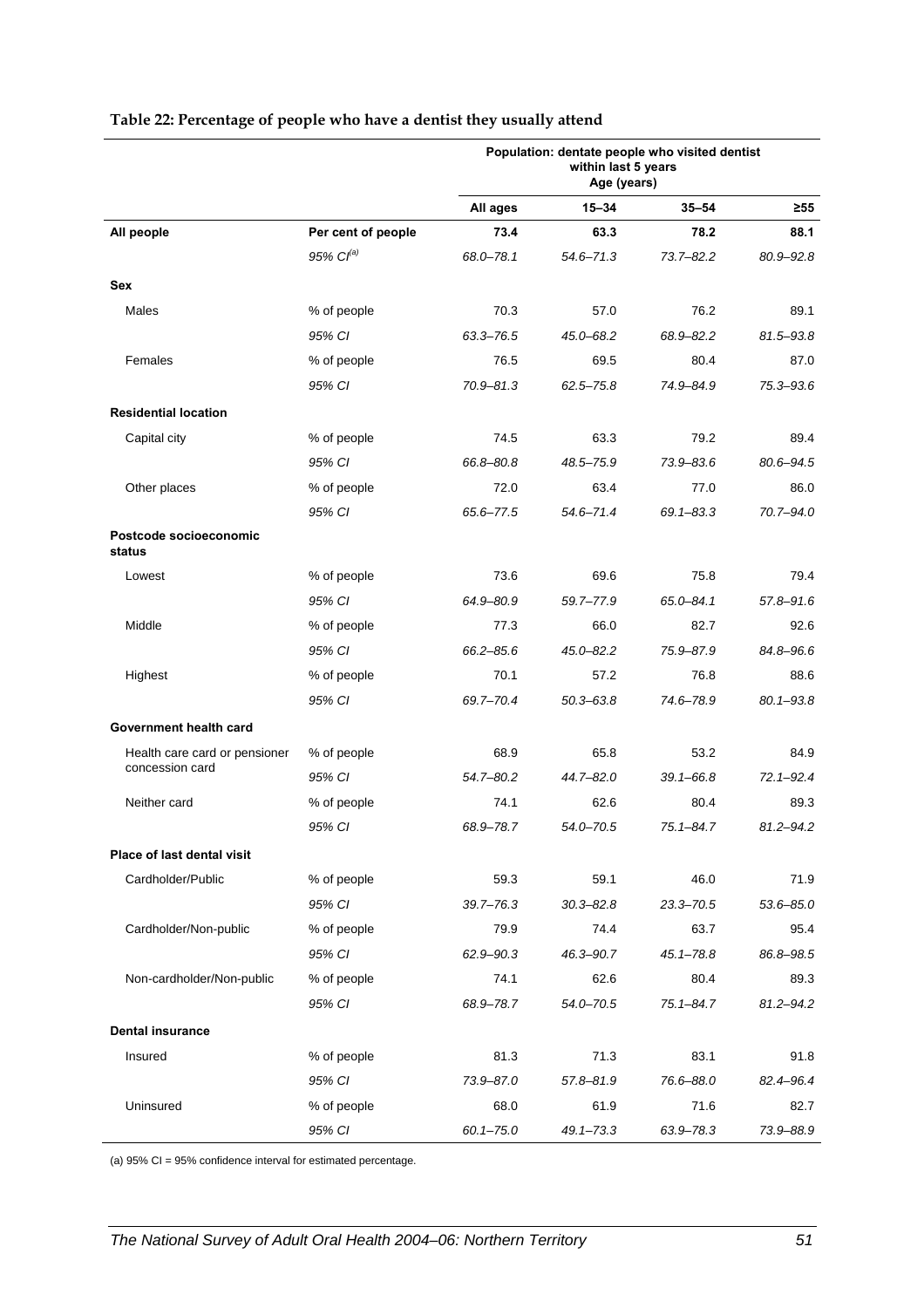## **Usual dental attendance for a check-up**

In NSAOH, dentate people were asked 'Is your usual reason for visiting a dental professional for check-ups or when you have a dental problem?'. In NT, 44.6% of the adult dentate population reported usually visiting a dentist for a check-up ([Table 23](#page-60-0)), which was significantly lower than the national estimate of 56.2% (Slade et al. 2007).

## **Key findings**

- Across age groups, there was little variation in the percentage of adults usually visiting a dentist for a check-up. The percentage was slightly higher in the oldest age group, 55 years or more (49.3%), compared with those aged 15–34 years (43.4%) and 35–54 years (44.1%). However, differences between age groups were not statistically significant.
- For all ages combined and across age groups, the percentage was higher among females than males; however, observed differences were not statistically significant.
- For people of all ages and across age groups, there was little variation in the percentage of adults reporting usually visiting for a check-up among groups classified by residential location. There was a tendency for the percentage to be lower among those living in the capital city than those living outside the capital city. Observed differences, however, were not statistically significant.
- For all ages combined and across all age groups, there was little variation among groups classified by postcode socioeconomic status.
- The percentage of adults reporting usually visiting for a check-up was significantly lower for adults who had a government health card than for those who did not (39.1% versus 44.2%). However, this difference was not statistically significant. There were no statistically significant age-specific differences observed.
- Within the population of government health cardholders, people aged 55 years or more whose last dental visit was to the public sector were 2.4 times less likely to report usually visiting a dentist for a check-up than those who attended elsewhere (21.6% versus 52.6%). Note that 95% CIs were large in the younger age groups, so the differences observed in these groups were not statistically significant.
- The percentage was significantly higher among adults with dental insurance than for those without dental insurance (53.6% versus 36.5%). This pattern was consistent across all age groups, with statistically significant differences observed in the 35–54 years (52.0% versus 34.6%) and 55 years or more (61.1% versus 33.9%) age groups.

### **Discussion**

In summary, just under half of the adult population usually visit the dentist for a check-up, with this percentage being slightly higher for adults aged 55 years or more. Having dental insurance showed the strongest association, with check-up visiting more frequent among those with dental insurance.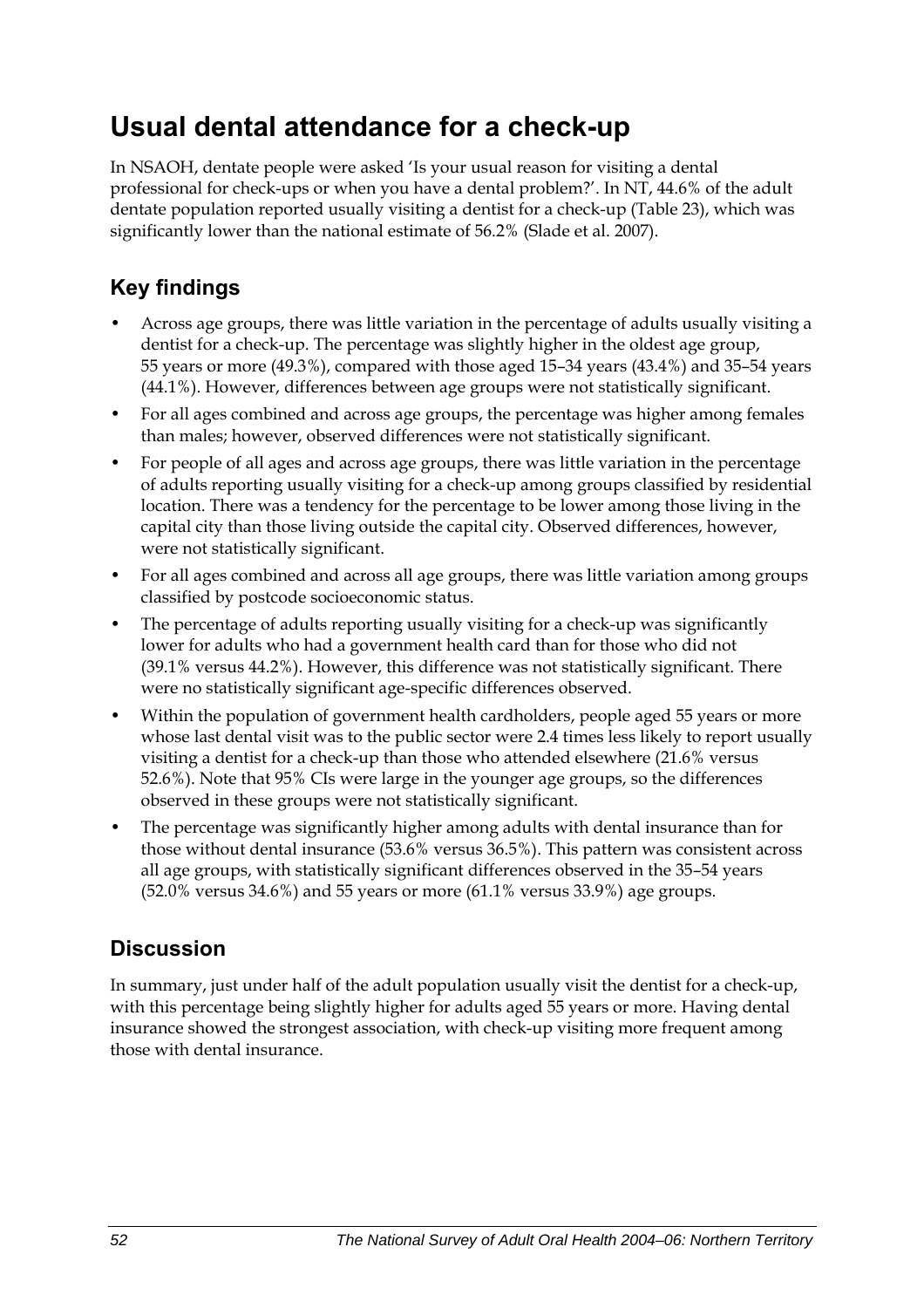|                                  |                       | Population: dentate people<br>Age (years) |               |               |               |
|----------------------------------|-----------------------|-------------------------------------------|---------------|---------------|---------------|
|                                  |                       | All ages                                  | $15 - 34$     | $35 - 54$     | $\geq 55$     |
| All people                       | Per cent of people    | 44.6                                      | 43.4          | 44.1          | 49.3          |
|                                  | 95% Cl <sup>(a)</sup> | 41.0-48.2                                 | 37.9-49.2     | 39.7-48.5     | $46.2 - 52.4$ |
| Sex                              |                       |                                           |               |               |               |
| Males                            | % of people           | 42.3                                      | 40.9          | 41.2          | 48.9          |
|                                  | 95% CI                | $37.0 - 47.8$                             | 34.0-48.2     | $31.8 - 51.3$ | 43.4-54.4     |
| Females                          | % of people           | 47.2                                      | 46.3          | 47.3          | 49.8          |
|                                  | 95% CI                | $42.3 - 52.1$                             | 37.0-55.8     | 41.0-53.6     | $40.3 - 59.3$ |
| <b>Residential location</b>      |                       |                                           |               |               |               |
| Capital city                     | % of people           | 43.7                                      | 43.7          | 41.4          | 49.2          |
|                                  | 95% CI                | 38.6-48.9                                 | $36.3 - 51.5$ | 34.8-48.3     | 44.7-53.6     |
| Other places                     | % of people           | 45.8                                      | 43.1          | 47.7          | 49.5          |
|                                  | 95% CI                | $40.3 - 51.4$                             | $35.1 - 51.5$ | 43.4–52.1     | 45.5-53.4     |
| Postcode socioeconomic<br>status |                       |                                           |               |               |               |
| Lowest                           | % of people           | 42.7                                      | 42.4          | 40.1          | 54.6          |
|                                  | 95% CI                | $34.0 - 51.8$                             | $32.0 - 53.5$ | $29.3 - 52.0$ | $47.8 - 61.3$ |
| Middle                           | % of people           | 44.2                                      | 43.1          | 44.4          | 46.4          |
|                                  | 95% CI                | $39.0 - 49.5$                             | $34.7 - 51.9$ | $39.1 - 49.9$ | $43.2 - 49.5$ |
| Highest                          | % of people           | 46.5                                      | 44.5          | 47.8          | 48.8          |
|                                  | 95% CI                | $41.7 - 51.3$                             | 35.6-53.9     | 47.1–48.4     | $44.2 - 53.6$ |
| Government health card           |                       |                                           |               |               |               |
| Health care card or pensioner    | % of people           | 39.1                                      | 45.4          | 24.2          | 40.3          |
| concession card                  | 95% CI                | $34.9 - 43.4$                             | $39.7 - 51.2$ | $10.9 - 45.6$ | $30.9 - 50.4$ |
| Neither card                     | % of people           | 45.5                                      | 42.9          | 45.8          | 53.0          |
|                                  | 95% CI                | 41.4-49.6                                 | $35.7 - 50.3$ | 41.7–50.1     | 48.5-57.5     |
| Place of last dental visit       |                       |                                           |               |               |               |
| Cardholder/Public                | % of people           | 32.8                                      | 47.6          | 11.2          | 21.6          |
|                                  | 95% CI                | $20.7 - 47.7$                             | $26.0 - 70.1$ | $1.7 - 48.0$  | $16.2 - 28.0$ |
| Cardholder/Non-public            | % of people           | 46.0                                      | 42.3          | 41.2          | 52.6          |
|                                  | 95% CI                | $35.7 - 56.7$                             | 17.9-71.0     | 19.9-66.4     | 37.9-66.9     |
| Non-cardholder/Non-public        | % of people           | 45.5                                      | 42.9          | 45.8          | 53.0          |
|                                  | 95% CI                | 41.4-49.6                                 | $35.7 - 50.3$ | 41.7–50.1     | 48.5-57.5     |
| <b>Dental insurance</b>          |                       |                                           |               |               |               |
| Insured                          | % of people           | 53.6                                      | 51.3          | 52.0          | 61.1          |
|                                  | 95% CI                | $49.2 - 57.9$                             | 42.7-59.9     | $46.2 - 57.8$ | $52.4 - 69.1$ |
| Uninsured                        | % of people           | 36.5                                      | 38.3          | 34.6          | 33.9          |
|                                  | 95% CI                | $30.8 - 42.5$                             | $31.8 - 45.3$ | $27.6 - 42.3$ | $26.7 - 42.1$ |

#### <span id="page-60-0"></span>**Table 23: Percentage of people who usually visit a dentist for a check up**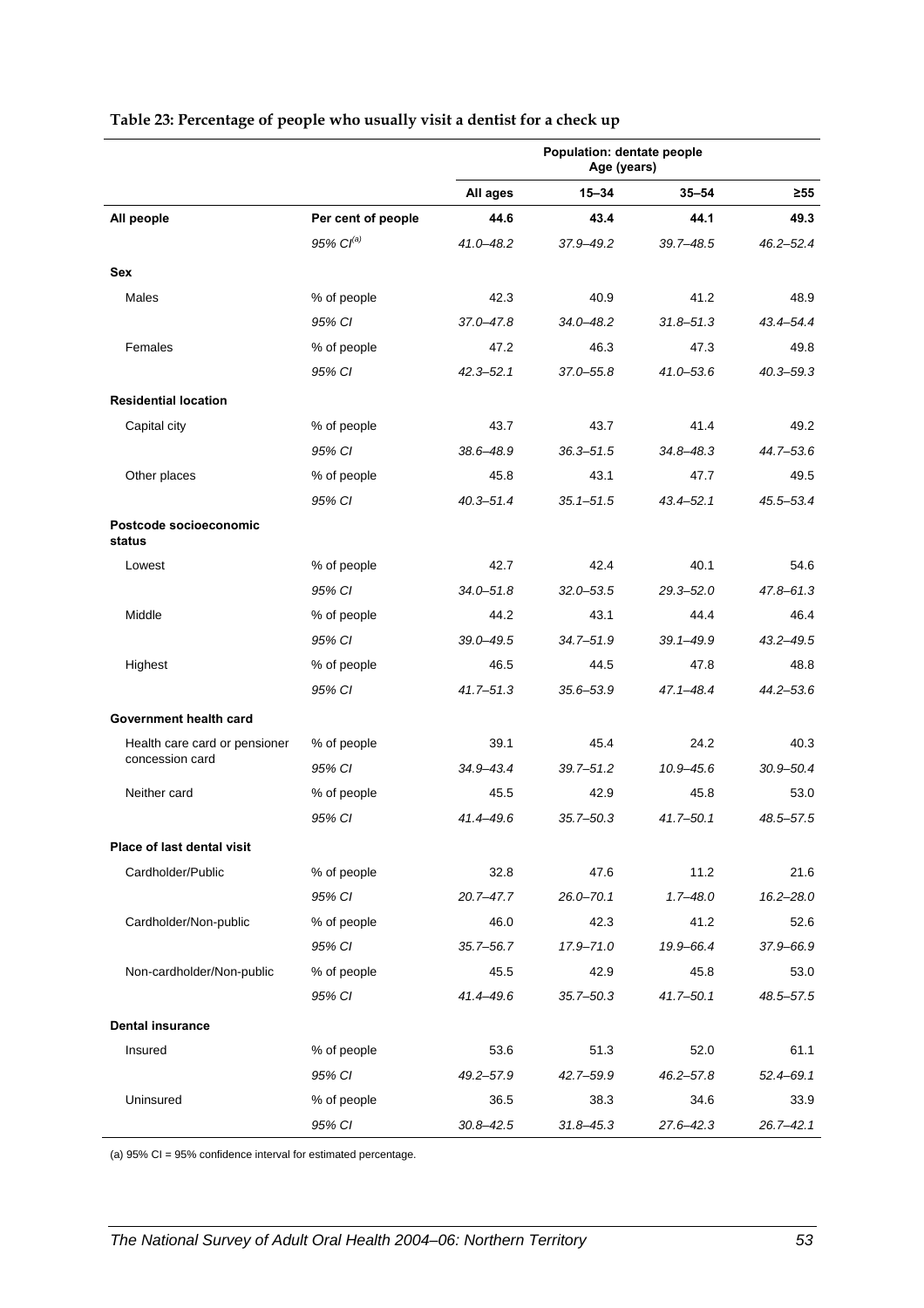## **Dental care avoided or delayed due to cost**

In NSAOH, cost as a barrier to receipt of dental care was assessed with the question 'During the last 12 months, have you avoided or delayed visiting a dental professional because of the cost?'. People who answered 'yes' were classified as having delayed or avoided dental care due to cost. In NT, they represented 34.4% of the population aged 15 years or more ([Table 24](#page-62-0)), which was significantly higher than the national estimate of 30.0% (Slade et al. 2007).

### **Key findings**

- There was some variation across age groups, with 36.1% of adults aged 15–34 years reporting that they had avoided or delayed care due to cost compared with 24.0% of those aged 55 years or more.
- For all ages combined, a significantly greater percentage of females reported that they had avoided or delayed care due to cost compared with males (40.7% versus 28.8%). This difference was mainly attributable to those aged 15–34 years (47.0% versus 26.1%).
- Adults aged 55 years or more living in the capital city were significantly less likely than those living in other places to report that they had avoided or delayed care due to cost (19.2% versus 31.2%).
- For all ages combined, there was little variation among groups classified by postcode socioeconomic status. Among 15–34-year-olds, those living in postcodes with middle socioeconomic status were significantly more likely to report having avoided or delayed care due to cost than those living in postcodes with high socioeconomic status (41.8% versus 32.9%).
- Among those aged 35–54 years, the percentage was higher for adults who held a government health card than for those who did not (58.7% versus 34.9%).
- Within the population of government health cardholders, people aged 15–34 years whose last dental visit was to the public sector were less likely to report that they had avoided or delayed care due to cost than those who attended elsewhere (23.0% versus 69.0%). Note that, because 95% CIs were large in the older age groups, the differences observed were not statistically significant.
- For all ages combined and across all age groups, there was little variation among groups classified by dental insurance status. Although not statistically significant, the largest difference occurred in the 55 years or more age group, with those uninsured more likely than the insured to avoid or delay care due to cost (31.5% versus 18.2%).

### **Discussion**

Adults aged 55 years or more were less likely to report they had avoided or delayed dental care due to cost compared to their younger counterparts. Among males however, the age related pattern was less apparent and males were less likely than females to report dental care due to cost.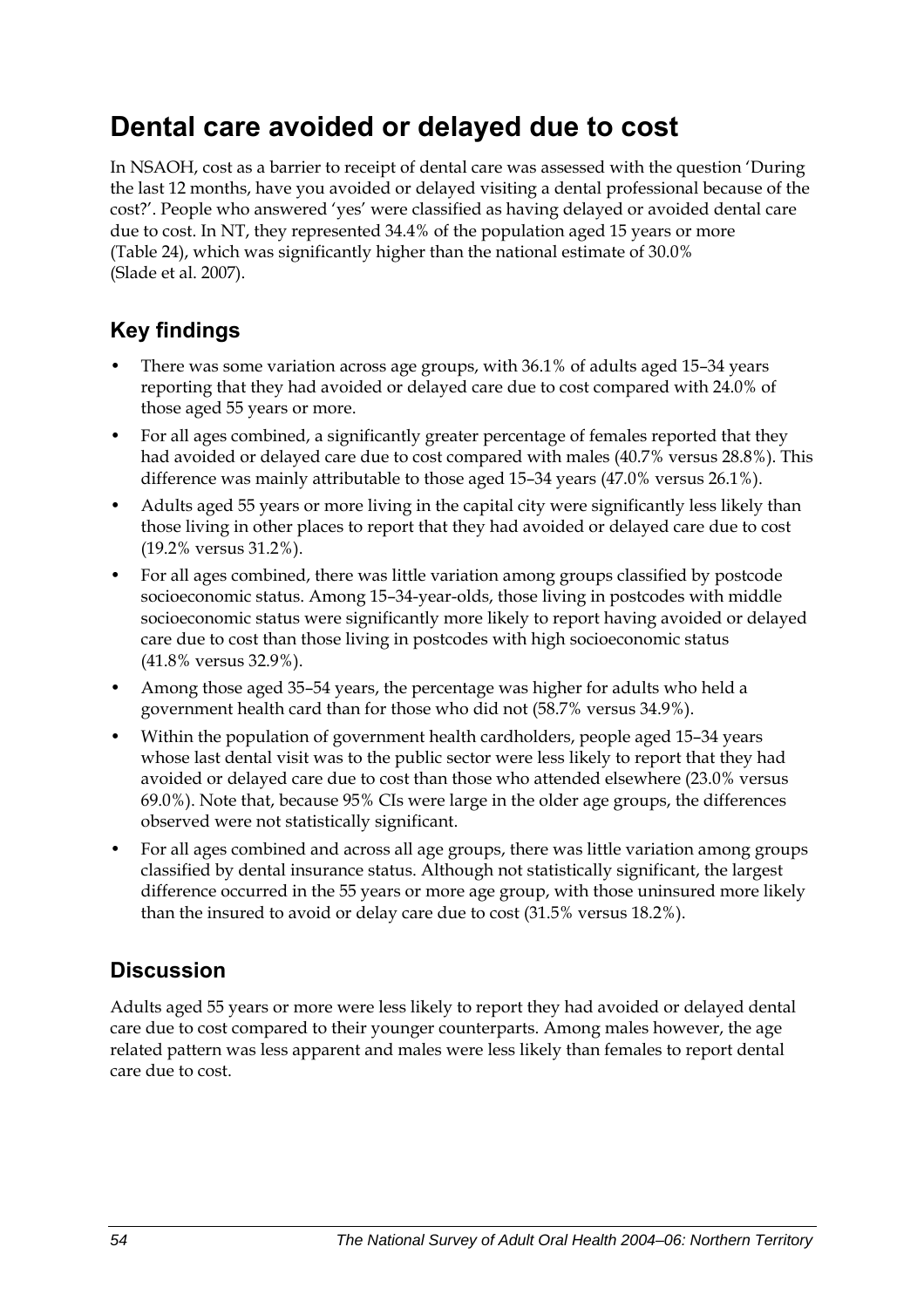|                                  |                       | Population: all people<br>Age (years) |               |               |               |
|----------------------------------|-----------------------|---------------------------------------|---------------|---------------|---------------|
|                                  |                       | All ages                              | $15 - 34$     | 35–54         | $\geq 55$     |
| All people                       | Per cent of people    | 34.4                                  | 36.1          | 37.1          | 24.0          |
|                                  | 95% Cl <sup>(a)</sup> | $32.2 - 36.7$                         | $31.6 - 40.9$ | $33.6 - 40.6$ | $17.3 - 32.2$ |
| Sex                              |                       |                                       |               |               |               |
| Males                            | % of people           | 28.8                                  | 26.1          | 34.6          | 22.5          |
|                                  | 95% CI                | $25.0 - 33.0$                         | 19.0-34.9     | $28.1 - 41.7$ | $13.1 - 36.0$ |
| Females                          | % of people           | 40.7                                  | 47.0          | 39.8          | 25.7          |
|                                  | 95% CI                | $38.1 - 43.4$                         | $41.5 - 52.7$ | $36.3 - 43.5$ | $20.0 - 32.3$ |
| <b>Residential location</b>      |                       |                                       |               |               |               |
| Capital city                     | % of people           | 35.2                                  | 38.8          | 38.9          | 19.2          |
|                                  | 95% CI                | $32.3 - 38.3$                         | $34.7 - 43.0$ | $33.6 - 44.5$ | $13.5 - 26.7$ |
| Other places                     | % of people           | 33.3                                  | 33.0          | 34.5          | 31.2          |
|                                  | 95% CI                | $30.4 - 36.3$                         | $27.1 - 39.4$ | $32.9 - 36.2$ | $26.8 - 36.0$ |
| Postcode socioeconomic<br>status |                       |                                       |               |               |               |
| Lowest                           | % of people           | 36.0                                  | 34.6          | 39.9          | 26.8          |
|                                  | 95% CI                | $31.3 - 41.0$                         | $25.2 - 45.3$ | $32.3 - 47.9$ | 20.8-33.9     |
| Middle                           | % of people           | 34.9                                  | 41.8          | 35.9          | 16.7          |
|                                  | 95% CI                | $30.6 - 39.3$                         | $38.8 - 44.8$ | $34.5 - 37.2$ | $9.3 - 28.1$  |
| Highest                          | % of people           | 32.7                                  | 32.9          | 35.2          | 27.9          |
|                                  | 95% CI                | $31.3 - 34.2$                         | $29.8 - 36.1$ | $31.6 - 39.1$ | $20.4 - 37.0$ |
| Government health card           |                       |                                       |               |               |               |
| Health care card or pensioner    | % of people           | 39.5                                  | 42.2          | 58.7          | 23.7          |
| concession card                  | 95% CI                | $31.7 - 47.9$                         | $26.0 - 60.3$ | $41.5 - 73.9$ | $12.5 - 40.1$ |
| Neither card                     | % of people           | 33.7                                  | 35.4          | 34.9          | 24.3          |
|                                  | 95% CI                | $30.8 - 36.7$                         | $30.5 - 40.7$ | $30.8 - 39.3$ | 18.9-30.8     |
| Place of last dental visit       |                       |                                       |               |               |               |
| Cardholder/Public                | % of people           | 32.4                                  | 23.0          | 63.5          | 18.7          |
|                                  | 95% CI                | $23.0 - 43.5$                         | $10.5 - 43.2$ | $40.4 - 81.7$ | $9.5 - 33.4$  |
| Cardholder/Non-public            | % of people           | 47.2                                  | 69.0          | 51.5          | 26.8          |
|                                  | 95% CI                | $33.2 - 61.6$                         | $44.2 - 86.2$ | 28.5-73.8     | $10.5 - 53.2$ |
| Non-cardholder/Non-public        | % of people           | 33.7                                  | 35.4          | 34.9          | 24.3          |
|                                  | 95% CI                | $30.8 - 36.7$                         | $30.5 - 40.7$ | $30.8 - 39.3$ | 18.9-30.8     |
| <b>Dental insurance</b>          |                       |                                       |               |               |               |
| Insured                          | % of people           | 30.9                                  | 39.0          | 31.3          | 18.2          |
|                                  | 95% CI                | 25.9-36.4                             | $34.6 - 43.7$ | 23.9-39.8     | $12.5 - 25.7$ |
| Uninsured                        | % of people           | 38.8                                  | 37.5          | 43.8          | 31.5          |
|                                  | 95% CI                | $35.3 - 42.4$                         | $32.7 - 42.5$ | $37.1 - 50.7$ | 22.7-41.9     |

#### <span id="page-62-0"></span>**Table 24: Percentage of people who avoided or delayed dental care**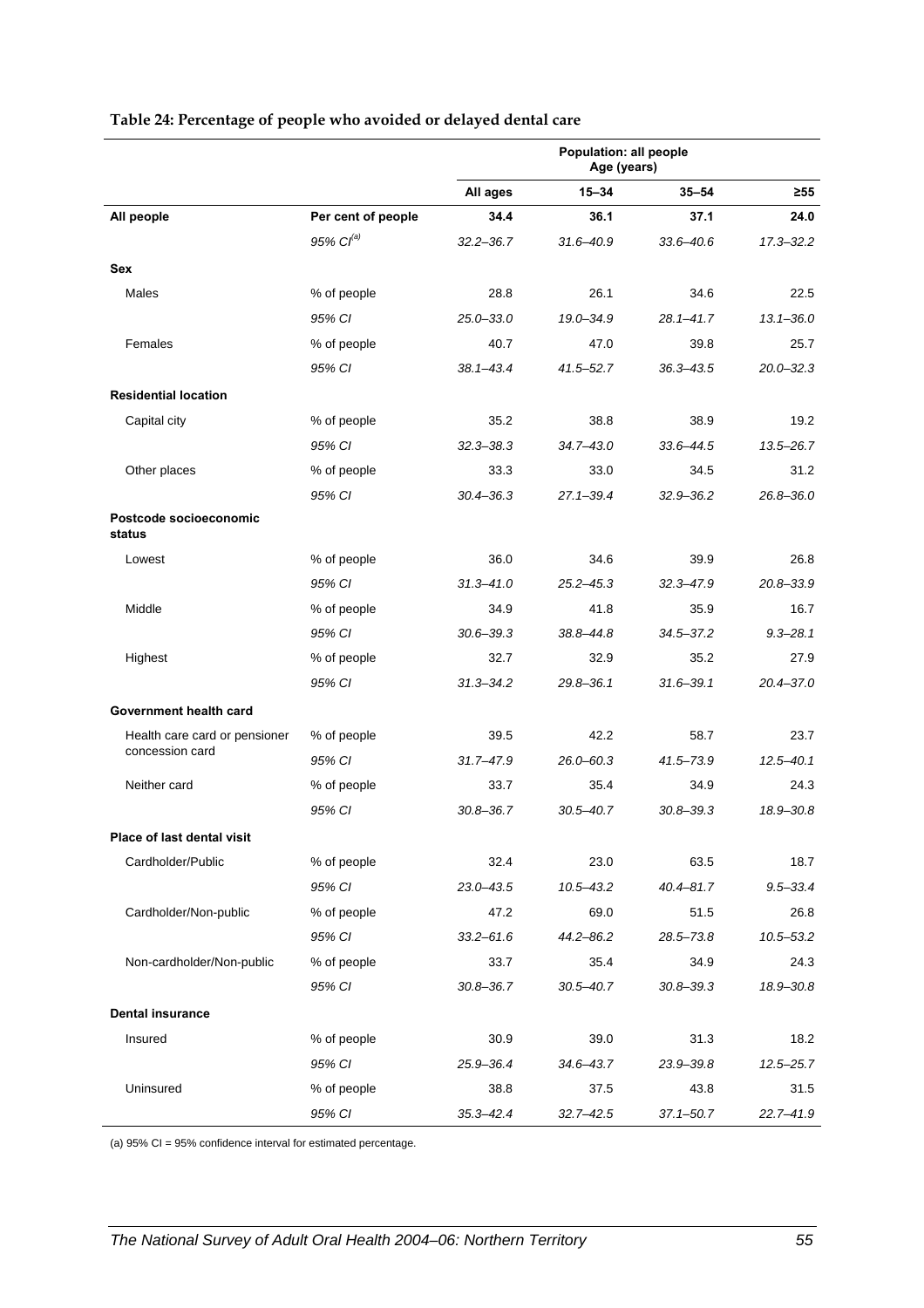# **Recommended dental treatment foregone due to cost**

In NSAOH, treatment foregone due to cost was assessed with the question 'Has the cost prevented you from having any dental treatment that was recommended during the last 2 years?'. People who answered 'yes' were classified as having foregone dental treatment due to cost. In NT, they represented 25.7% of the population aged 15 years or more ([Table 25](#page-64-0)**)**, which was higher, but not significantly, than the national estimate of 20.6% (Slade et al. 2007).

### **Key findings**

- Across age groups, there was little variation in the percentage of adults reporting that they had forgone recommended treatment due to cost. The percentage was higher in adults aged 15–34 years (28.7%) compared with those aged 35–54 years (26.6%) and 55 years or more (16.8%). However, differences between age groups were not statistically significant.
- For all ages combined and across all age groups, there was little variation among groups classified by sex, residential location, government health cardholder status and place of last dental visit. Large 95% CIs in some of these groups resulted in differences not being statistically significant.
- The percentage reporting that they had forgone recommended treatment due to cost was significantly higher for adults living in middle socioeconomic postcodes (29.2%) than for those in high socioeconomic postcodes (21.9%). Statistically significant differences were observed in the 15–34 years (36.4% versus 21.8%) and 55 years or more (21.6% versus 10.3%) age groups.
- For all ages combined, the percentage was significantly higher among adults with no dental insurance than for those with dental insurance (32.6% versus 19.7%). This pattern was consistent across all age groups although differences within age groups were not statistically significant.

### **Discussion**

Just over one-quarter of NT residents aged 15 years or more reported that they had forgone recommended dental care due to cost. Overall, age, sex, residential location and place of last dental visit showed no significant association. Statistically significant differences in the reported percentage were observed in both the youngest and oldest age groups between people living in middle and high socioeconomic postcodes, with a higher percentage reported among those living in postcodes with middle socioeconomic status. The uninsured population was more likely to forgo recommended dental treatment due to cost than those insured.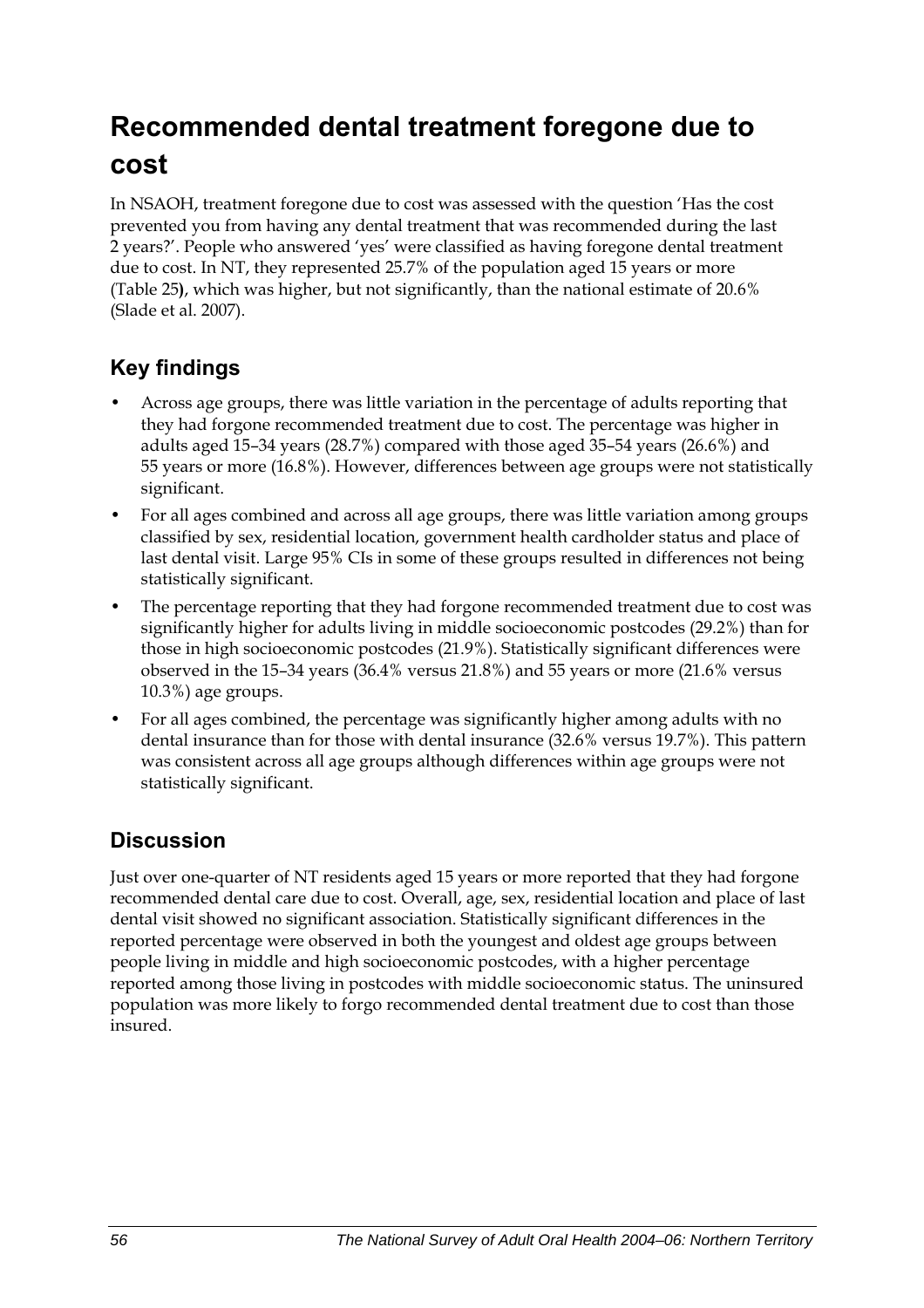|                                   |                    | Population: people who visited dentist within last 2 years<br>Age (years) |               |               |               |
|-----------------------------------|--------------------|---------------------------------------------------------------------------|---------------|---------------|---------------|
|                                   |                    | All ages                                                                  | $15 - 34$     | $35 - 54$     | $\geq 55$     |
| All people                        | Per cent of people | 25.7                                                                      | 28.7          | 26.6          | 16.8          |
|                                   | $95\%$ $Cl^{(a)}$  | $21.3 - 30.7$                                                             | $21.6 - 37.2$ | $21.5 - 32.4$ | $11.6 - 23.7$ |
| <b>Sex</b>                        |                    |                                                                           |               |               |               |
| Males                             | % of people        | 20.5                                                                      | 22.7          | 21.4          | 14.0          |
|                                   | 95% CI             | $15.8 - 26.2$                                                             | $12.5 - 37.6$ | $16.2 - 27.8$ | $5.7 - 30.6$  |
| Females                           | % of people        | 30.9                                                                      | 34.3          | 31.9          | 20.0          |
|                                   | 95% CI             | $25.3 - 37.2$                                                             | 24.8-45.2     | $23.1 - 42.1$ | $14.1 - 27.5$ |
| <b>Residential location</b>       |                    |                                                                           |               |               |               |
| Capital city                      | % of people        | 27.7                                                                      | 32.6          | 25.8          | 21.8          |
|                                   | 95% CI             | $25.3 - 30.3$                                                             | $28.1 - 37.5$ | $18.1 - 35.3$ | 16.3-28.5     |
| Other places                      | % of people        | 23.1                                                                      | 23.9          | 27.7          | 9.1           |
|                                   | 95% CI             | $15.9 - 32.2$                                                             | $13.7 - 38.1$ | $22.0 - 34.3$ | $4.7 - 17.1$  |
| Postcode socioeconomic status     |                    |                                                                           |               |               |               |
| Lowest                            | % of people        | 27.1                                                                      | 29.7          | 26.3          | 22.7          |
|                                   | 95% CI             | 18.8-37.4                                                                 | 16.0-48.4     | $18.5 - 36.0$ | $14.5 - 33.7$ |
| Middle                            | % of people        | 29.2                                                                      | 36.4          | 25.4          | 21.6          |
|                                   | 95% CI             | $26.1 - 32.5$                                                             | $33.0 - 39.9$ | $15.2 - 39.3$ | $20.1 - 23.3$ |
| Highest                           | % of people        | 21.9                                                                      | 21.8          | 27.9          | 10.3          |
|                                   | 95% CI             | 18.3-25.9                                                                 | 18.6–25.4     | 21.4-35.4     | $6.7 - 15.4$  |
| Government health card            |                    |                                                                           |               |               |               |
| Health care card or pensioner     | % of people        | 28.1                                                                      | 41.2          | 20.5          | 14.1          |
| concession card                   | 95% CI             | 18.8-39.9                                                                 | 24.8-59.7     | $6.7 - 48.1$  | $6.6 - 27.4$  |
| Neither card                      | % of people        | 25.4                                                                      | 26.4          | 27.1          | 17.8          |
|                                   | 95% CI             | $21.1 - 30.2$                                                             | $19.8 - 34.4$ | $21.7 - 33.2$ | $10.5 - 28.5$ |
| <b>Place of last dental visit</b> |                    |                                                                           |               |               |               |
| Cardholder/Public                 | % of people        | 25.0                                                                      | 27.7          | 23.1          | 22.0          |
|                                   | 95% CI             | $13.1 - 42.5$                                                             | $8.7 - 60.6$  | $8.6 - 49.0$  | $10.8 - 39.5$ |
| Cardholder/Non-public             | % of people        | 31.9                                                                      | 57.3          | 15.7          | 7.1           |
|                                   | 95% CI             | 14.8-55.7                                                                 | $23.9 - 85.1$ | $3.2 - 50.9$  | $1.5 - 27.8$  |
| Non-cardholder/Non-public         | % of people        | 25.4                                                                      | 26.4          | 27.1          | 17.8          |
|                                   | 95% CI             | $21.1 - 30.2$                                                             | 19.8-34.4     | $21.7 - 33.2$ | $10.5 - 28.5$ |
| <b>Dental insurance</b>           |                    |                                                                           |               |               |               |
| Insured                           | % of people        | 19.7                                                                      | 27.6          | 19.9          | 10.0          |
|                                   | 95% CI             | $15.0 - 25.5$                                                             | $22.0 - 33.9$ | $13.1 - 29.1$ | $4.5 - 20.6$  |
| Uninsured                         | % of people        | 32.6                                                                      | 31.8          | 35.9          | 27.3          |
|                                   | 95% CI             | 26.0-40.0                                                                 | $22.6 - 42.7$ | 24.4-49.3     | 18.3-38.7     |

#### <span id="page-64-0"></span>**Table 25: Percentage of people who reported that cost had prevented recommended dental treatment**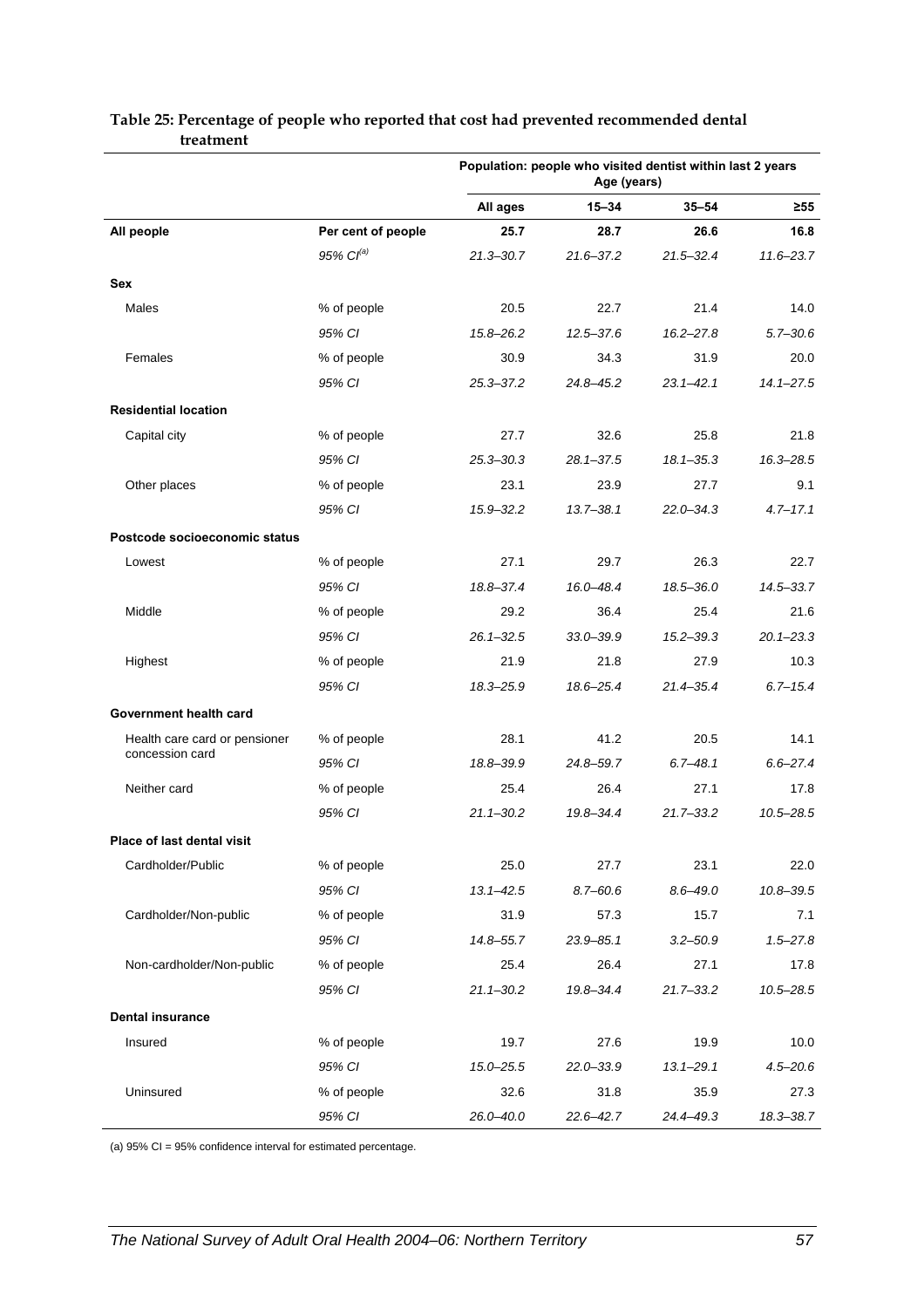# **Difficulty paying a \$100 dental bill**

In NSAOH, difficulty paying for dental care was assessed with the question 'At most times of the year, how much difficulty would you have paying a \$100 dental bill? Would you say none, hardly any, a little, a lot of difficulty, don't know?'. People who answered 'a lot' were classified as having difficulty paying a \$100 dental bill. They represented 20.3% of the NT population aged 15 years or more (Table 26), which was higher, but not significantly, than the national estimate of 18.2% (Slade et al. 2007).

## **Key findings**

- Although a higher percentage of adults aged 15–34 years reported that they would have difficulty paying a \$100 dental bill (24.6%) compared with those aged 35–54 years (17.1%) and 55 years or more (16.8%), differences between age groups were not statistically significant.
- Among those aged 55 years or more, a significantly greater percentage of females reported that they would have difficulty paying a \$100 dental bill compared with males (24.3% versus 10.7%).
- For all ages combined and among those aged 15–34 years, the percentage was significantly higher for residents in the capital city than for those in other places (25.0% versus 14.2% and 33.2% versus 14.4%, respectively).
- For all ages combined, the percentage was significantly higher for people living in postcodes with middle socioeconomic than in postcodes with high socioeconomic status (28.5% versus 15.7%). Statistically significant differences were observed among those aged 15–34 years (40.8% versus 17.5%) and 55 years or more (26.1% versus 13.9%). In the youngest age group, the percentage was significantly higher for adults living in middle socioeconomic postcodes (40.8%) than for those in low socioeconomic postcodes (17.5%).
- For all ages combined, the percentage was almost three-fold greater among government health cardholders compared with non-government health cardholders (44.5% versus 15.4%). The relative difference was largest in the 55 years or more age group (38.0% versus 6.0%), followed by those aged 35–54 years (49.4% versus 13.9%).
- For all ages combined, among those who had a government health card, adults who visited a public practice at their last dental visit were more likely to report difficulty paying a \$100 dental bill than those who visited a private practice (48.8% versus 39.9%) although this difference was not statistically significant. Due to large 95% CIs, there were no statistically significant age-specific differences observed.
- For all ages combined, adults with no dental insurance were 1.8 times more likely to report that they had would have difficulty paying a \$100 dental bill than those with dental insurance (25.6% versus 14.4%). The relative difference was largest in the 55 years or more age group (27.1% versus 8.9%), followed by those aged 35–54 years (24.5% versus 10.8%).

## **Discussion**

Government health cardholder status and dental insurance status were the most strongly associated characteristics with having a lot of difficulty paying a \$100 dental bill, while sex, residential location and postcode socioeconomic status had a moderate association.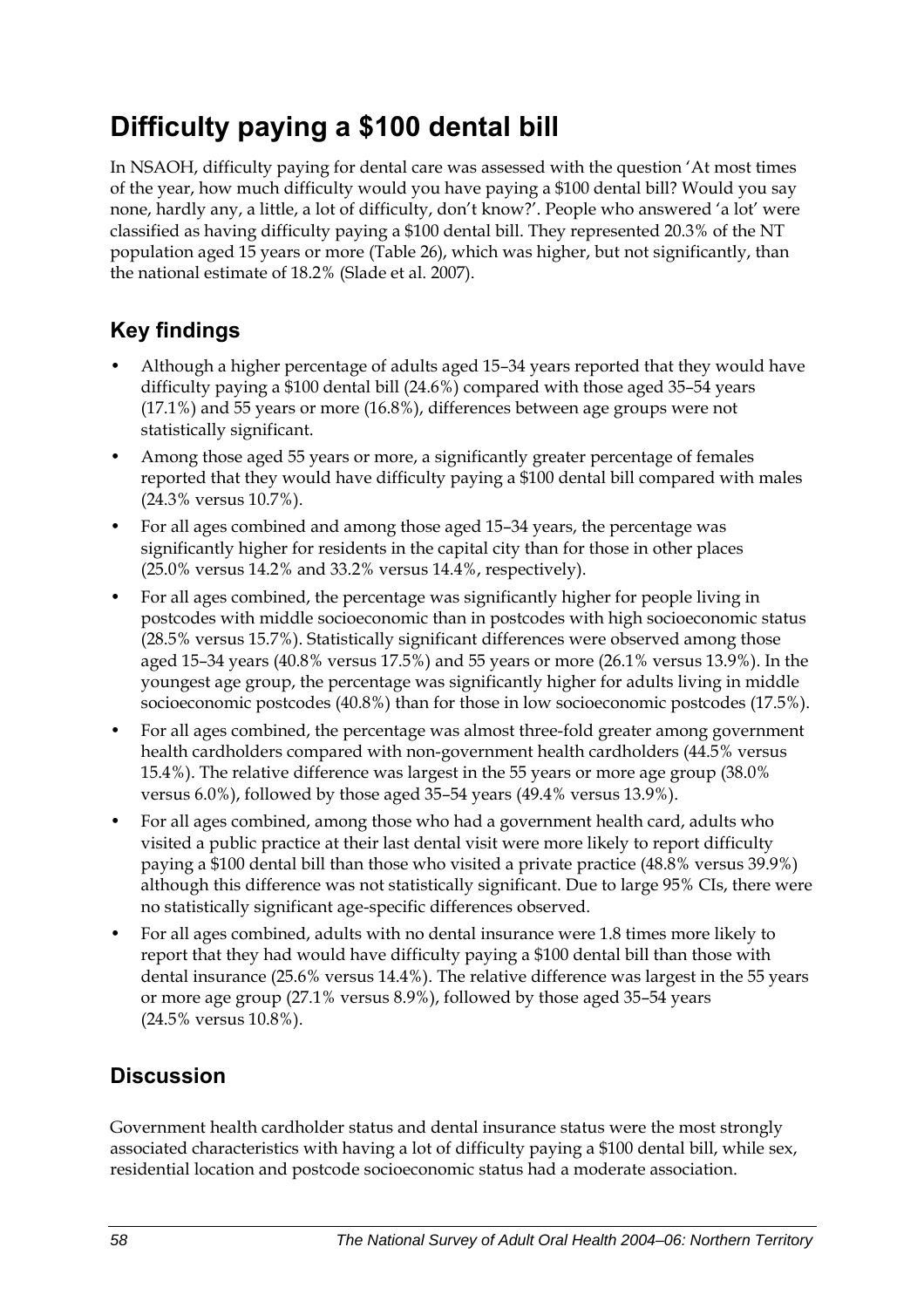|                               |                       | Population: all people<br>Age (years) |               |               |               |
|-------------------------------|-----------------------|---------------------------------------|---------------|---------------|---------------|
|                               |                       | All ages                              | $15 - 34$     | $35 - 54$     | $\geq 55$     |
| All people                    | Per cent of people    | 20.3                                  | 24.6          | 17.1          | 16.8          |
|                               | 95% Cl <sup>(a)</sup> | $16.2 - 25.1$                         | 16.8-34.4     | $13.3 - 21.7$ | $12.2 - 22.6$ |
| Sex                           |                       |                                       |               |               |               |
| Males                         | % of people           | 17.2                                  | 24.6          | 12.0          | 10.7          |
|                               | 95% CI                | $13.1 - 22.3$                         | $15.4 - 36.8$ | $6.5 - 21.3$  | $5.8 - 18.9$  |
| Females                       | % of people           | 23.7                                  | 24.6          | 22.6          | 24.3          |
|                               | 95% CI                | 18.9-29.4                             | $16.7 - 34.7$ | $19.4 - 26.1$ | $19.3 - 30.0$ |
| <b>Residential location</b>   |                       |                                       |               |               |               |
| Capital city                  | % of people           | 25.0                                  | 33.2          | 18.6          | 20.2          |
|                               | 95% CI                | $19.7 - 31.1$                         | $22.4 - 46.2$ | $13.0 - 26.0$ | 13.4-29.2     |
| Other places                  | % of people           | 14.2                                  | 14.4          | 14.9          | 11.6          |
|                               | 95% CI                | $11.7 - 17.1$                         | $11.0 - 18.7$ | $11.6 - 19.0$ | $6.9 - 18.8$  |
| Postcode socioeconomic status |                       |                                       |               |               |               |
| Lowest                        | % of people           | 17.9                                  | 17.5          | 20.8          | 8.5           |
|                               | 95% CI                | $12.7 - 24.7$                         | $11.3 - 26.1$ | $13.2 - 31.1$ | $3.9 - 17.7$  |
| Middle                        | % of people           | 28.5                                  | 40.8          | 15.7          | 26.1          |
|                               | 95% CI                | $21.1 - 37.4$                         | 26.8-56.5     | $11.6 - 21.0$ | 15.9-39.8     |
| Highest                       | % of people           | 15.7                                  | 17.5          | 14.4          | 13.9          |
|                               | 95% CI                | $15.3 - 16.1$                         | $14.7 - 20.6$ | $12.5 - 16.5$ | $12.6 - 15.4$ |
| Government health card        |                       |                                       |               |               |               |
| Health care card or pensioner | % of people           | 44.5                                  | 47.1          | 49.4          | 38.0          |
| concession card               | 95% CI                | $29.3 - 60.8$                         | $22.8 - 73.0$ | $31.2 - 67.7$ | 27.0-50.5     |
| Neither card                  | % of people           | 15.4                                  | 19.8          | 13.9          | 6.0           |
|                               | 95% CI                | $13.5 - 17.4$                         | $15.0 - 25.8$ | $10.9 - 17.5$ | $3.7 - 9.5$   |
| Place of last dental visit    |                       |                                       |               |               |               |
| Cardholder/Public             | % of people           | 48.8                                  | 47.2          | 52.3          | 48.3          |
|                               | 95% CI                | $32.7 - 65.2$                         | $24.1 - 71.5$ | 27.8-75.8     | $33.9 - 62.9$ |
| Cardholder/Non-public         | % of people           | 39.9                                  | 47.1          | 45.0          | 31.7          |
|                               | 95% CI                | $24.5 - 57.6$                         | $17.3 - 79.1$ | 23.3-68.7     | 18.7-48.3     |
| Non-cardholder/Non-public     | % of people           | 15.4                                  | 19.8          | 13.9          | 6.0           |
|                               | 95% CI                | $13.5 - 17.4$                         | $15.0 - 25.8$ | $10.9 - 17.5$ | $3.7 - 9.5$   |
| <b>Dental insurance</b>       |                       |                                       |               |               |               |
| Insured                       | % of people           | 14.4                                  | 23.7          | 10.8          | 8.9           |
|                               | 95% CI                | $11.1 - 18.3$                         | $16.6 - 32.5$ | $7.0 - 16.2$  | $6.2 - 12.5$  |
| Uninsured                     | % of people           | 25.6                                  | 25.9          | 24.5          | 27.1          |
|                               | 95% CI                | 19.4-32.9                             | $16.2 - 38.7$ | 16.9-34.2     | 19.2-36.8     |

#### **Table 26: Percentage of people who would have a lot of difficulty paying a \$100 dental bill**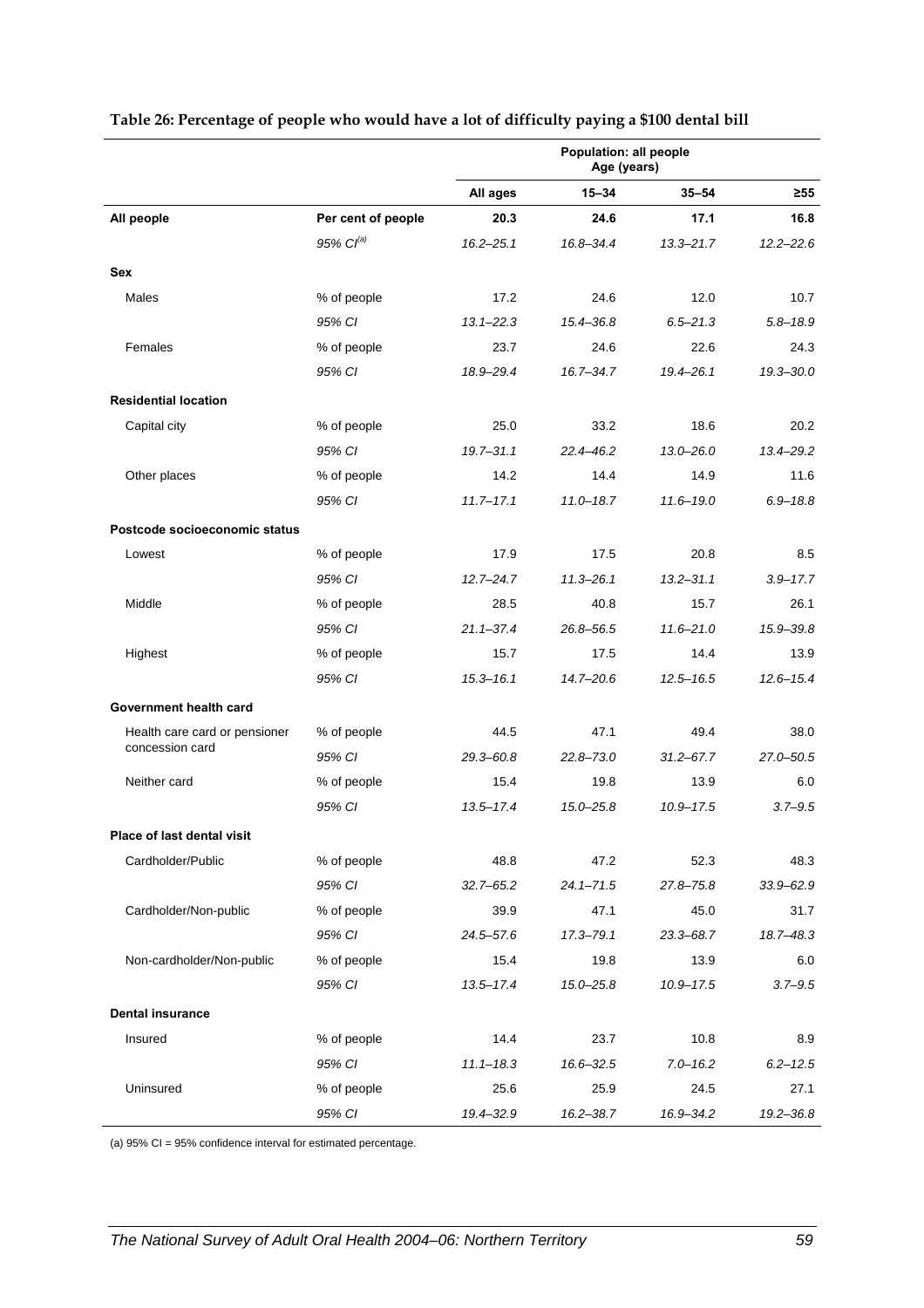# **Percentage of people avoiding foods due to dental problems**

Avoiding food due to dental problems is a sign of poor oral health and may reflect an inability to eat properly. This reduces enjoyment of food and could affect the ability to maintain a healthy nutritional status.

In NSAOH, avoiding food was assessed in the interview by asking people 'How often have you had to avoid eating some foods because of problems with your teeth, mouth or dentures during the last 12 months? Was it: very often, often, sometimes, hardly ever, never during the last 12 months, don't know?'. People who answered 'very often', 'often' or 'sometimes' were classified as having avoided certain foods. They represented 17.7% of the NT population aged 15 years or more [\(Table 27\)](#page-68-0), which was similar to the national estimate of 17.4% (Slade et al. 2007). The difference was not statistically significant.

## **Key findings**

- Females were more likely (24.1%) than males (12.0%) to report that they avoided some food. The gap between females and males increased with age.
- The percentage who avoiding food was more than twice as high in people who had a government health card (34.3%) than among non-government health cardholders (14.7%).
- Those who last visited a public dental clinic were more than twice as likely (39.5%) than non-government health cardholders (14.7%) to avoid foods.

### **Discussion**

Residents of NT are equally as likely as the rest of the Australian population to avoid some foods because of problems with their teeth, mouth or gums. Avoiding some foods because of dental problems was associated with being female, being a government health cardholder and having last visited a public clinic. While there were large differences in the point estimates for some other comparisons, small numbers in the sample have resulted in wide confidence intervals, and no conclusions about differences can be drawn.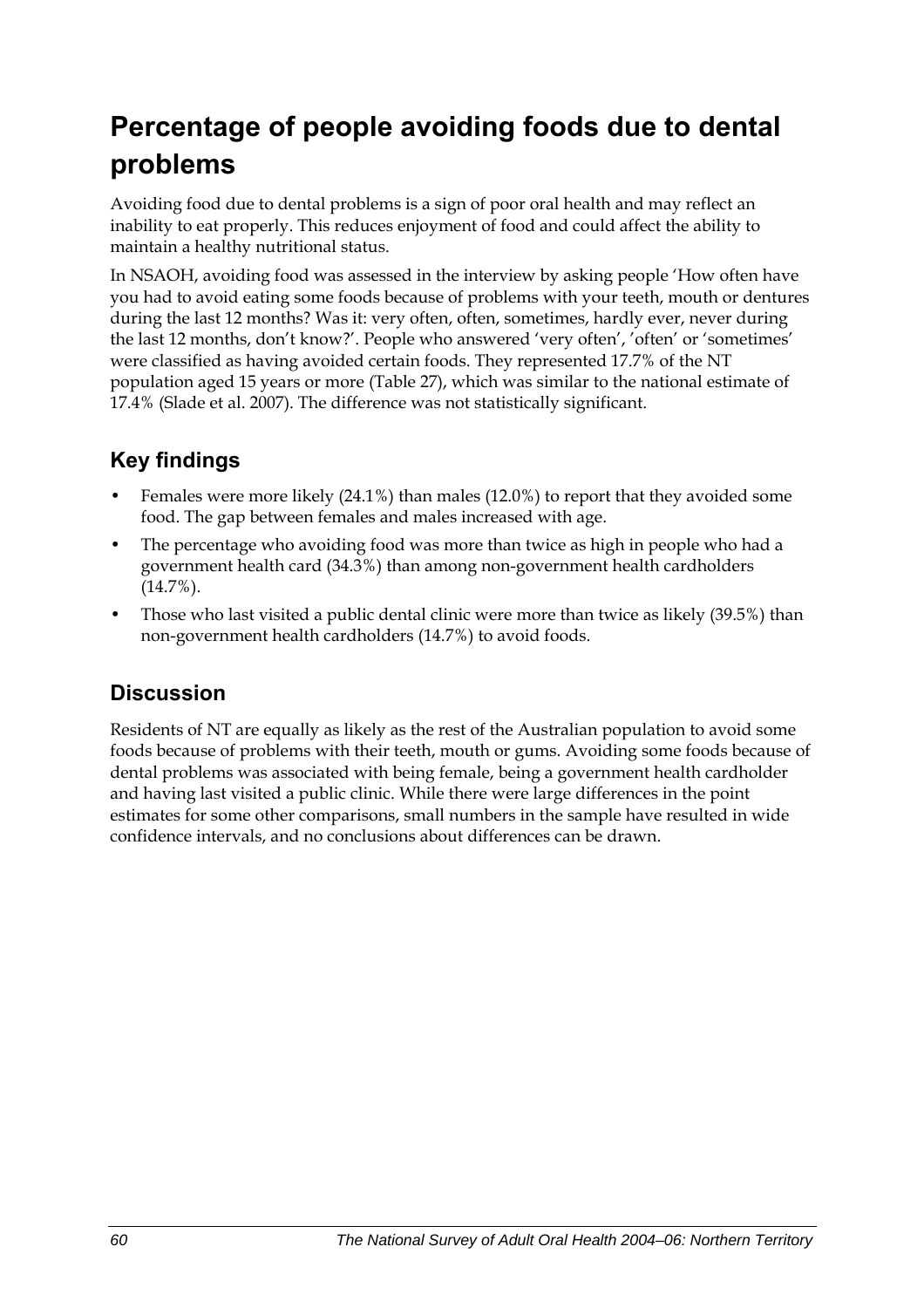|                               |                       | Population: all people<br>Age (years) |               |               |               |
|-------------------------------|-----------------------|---------------------------------------|---------------|---------------|---------------|
|                               |                       | All ages                              | $15 - 34$     | $35 - 54$     | $\geq 55$     |
| All people                    | Per cent of people    | 17.7                                  | 18.0          | 17.4          | 17.8          |
|                               | 95% Cl <sup>(a)</sup> | $15.2 - 20.5$                         | $13.3 - 23.8$ | 14.5-20.7     | $12.0 - 25.6$ |
| Sex                           |                       |                                       |               |               |               |
| Males                         | % of people           | 12.0                                  | 12.8          | 12.0          | 10.3          |
|                               | 95% CI                | $7.8 - 18.1$                          | $4.6 - 30.6$  | $7.9 - 17.8$  | $5.4 - 18.8$  |
| Females                       | % of people           | 24.1                                  | 23.7          | 23.4          | 27.0          |
|                               | 95% CI                | $22.2 - 26.1$                         | $17.5 - 31.2$ | 21.2-25.7     | 19.5-36.0     |
| <b>Residential location</b>   |                       |                                       |               |               |               |
| Capital city                  | % of people           | 18.0                                  | 18.5          | 16.5          | 20.2          |
|                               | 95% CI                | $14.0 - 22.9$                         | $10.8 - 29.9$ | $12.7 - 21.2$ | $11.6 - 32.9$ |
| Other places                  | % of people           | 17.3                                  | 17.3          | 18.6          | 14.1          |
|                               | 95% CI                | $15.5 - 19.3$                         | $15.6 - 19.1$ | $15.3 - 22.5$ | $10.1 - 19.4$ |
| Postcode socioeconomic status |                       |                                       |               |               |               |
| Lowest                        | % of people           | 17.0                                  | 13.5          | 18.7          | 22.7          |
|                               | 95% CI                | 13.9-20.5                             | $8.2 - 21.3$  | $14.0 - 24.6$ | $16.6 - 30.3$ |
| Middle                        | % of people           | 20.3                                  | 22.5          | 17.3          | 21.7          |
|                               | 95% CI                | $15.6 - 26.0$                         | $12.8 - 36.4$ | $12.1 - 24.0$ | 11.9-36.2     |
| Highest                       | % of people           | 16.2                                  | 17.9          | 16.2          | 12.5          |
|                               | 95% CI                | $13.0 - 20.0$                         | $16.7 - 19.2$ | $11.7 - 21.8$ | $6.8 - 21.7$  |
| Government health card        |                       |                                       |               |               |               |
| Health care card or pensioner | % of people           | 34.3                                  | 38.3          | 34.3          | 29.3          |
| concession card               | 95% CI                | $20.4 - 51.6$                         | 15.0-68.6     | 19.5-52.9     | $22.0 - 37.9$ |
| Neither card                  | % of people           | 14.7                                  | 14.3          | 15.7          | 12.5          |
|                               | 95% CI                | $12.7 - 16.9$                         | $11.2 - 18.1$ | $12.4 - 19.7$ | $6.9 - 21.8$  |
| Place of last dental visit    |                       |                                       |               |               |               |
| Cardholder/Public             | % of people           | 39.5                                  | 32.6          | 44.2          | 47.9          |
|                               | 95% CI                | $22.0 - 60.1$                         | $11.5 - 64.1$ | $24.3 - 66.1$ | $33.0 - 63.1$ |
| Cardholder/Non-public         | % of people           | 28.8                                  | 46.3          | 19.5          | 17.8          |
|                               | 95% CI                | $18.1 - 42.3$                         | $19.7 - 75.2$ | $5.8 - 48.8$  | $11.6 - 26.2$ |
| Non-cardholder/Non-public     | % of people           | 14.7                                  | 14.3          | 15.7          | 12.5          |
|                               | 95% CI                | $12.7 - 16.9$                         | $11.2 - 18.1$ | $12.4 - 19.7$ | $6.9 - 21.8$  |
| <b>Dental insurance</b>       |                       |                                       |               |               |               |
| Insured                       | % of people           | 15.2                                  | 19.2          | 14.4          | 11.1          |
|                               | 95% CI                | $12.5 - 18.3$                         | $13.7 - 26.4$ | $10.8 - 18.9$ | $6.1 - 19.5$  |
| Uninsured                     | % of people           | 20.7                                  | 18.9          | 20.9          | 26.5          |
|                               | 95% CI                | $15.7 - 26.7$                         | $11.4 - 29.8$ | $15.7 - 27.4$ | 17.5-38.0     |

#### <span id="page-68-0"></span>**Table 27: Percentage of people avoiding foods due to dental problems**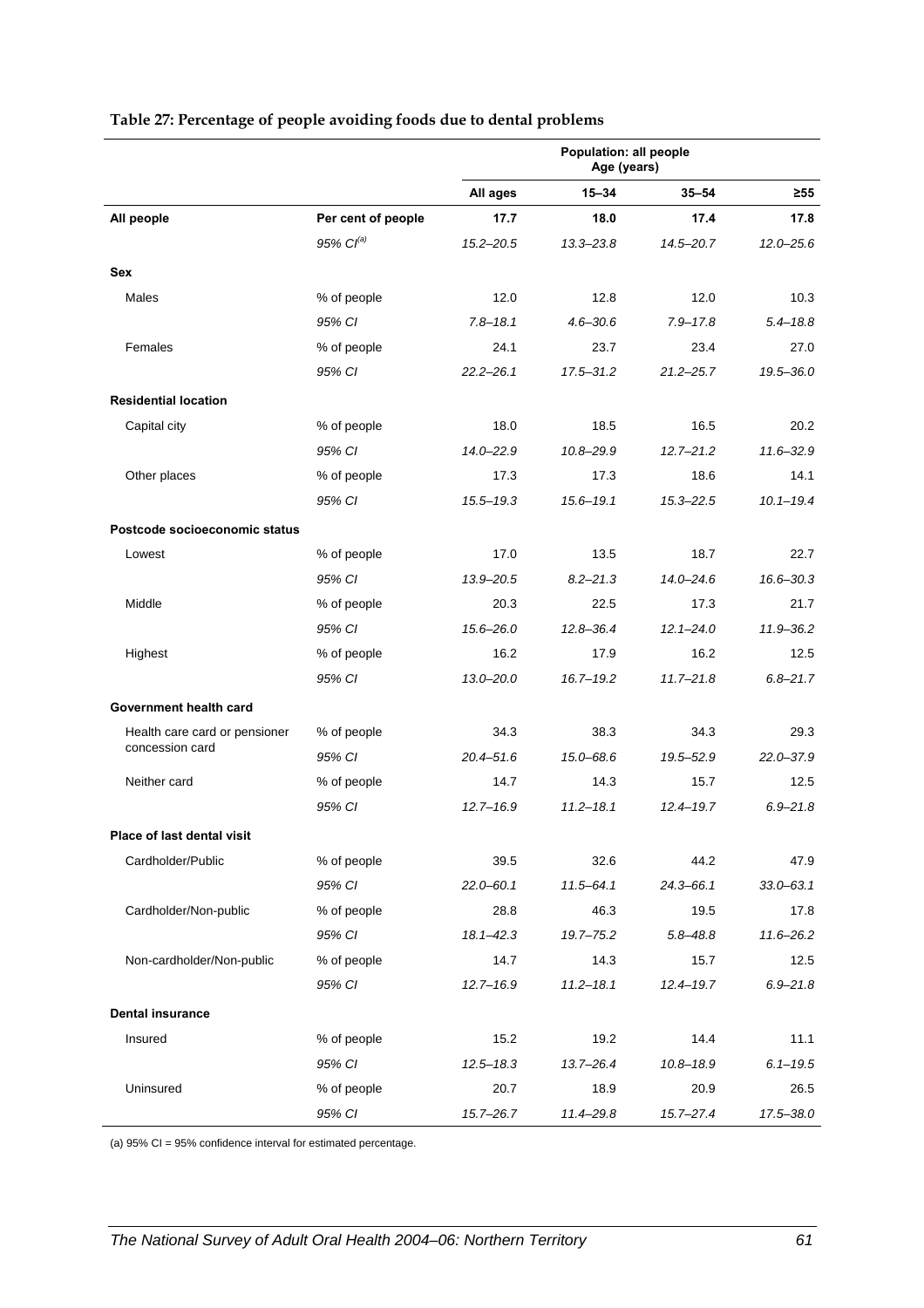# **5 Oral health perceptions**

# **Percentage of people rating their oral health fair or poor**

Self-reported global measures of oral health reflect an individual's own experience of their oral health. Single-item, self-rated oral health measures are associated with functional impairment and discomfort as well as clinical measures of dental health. They are used widely in research and provide a summary measure of oral symptoms and functioning (Benyamini et al. 2004).

In NSAOH, self-rated oral health was assessed in the interview by asking people 'And how would you rate your own DENTAL health. Would you say that it is: excellent, very good, good, fair, poor, don't know?'. People who answered 'fair' or 'poor' were classified as having fair or poor self-rated oral health. They represented 17.2% of the NT population aged 15 years or more [\(Table 28\)](#page-70-0), which is slightly higher than the national estimate of 16.4% (Slade et al. 2007). The difference was not statistically significant.

## **Key findings**

- The percentage who reported fair or poor oral health was highest among people who lived in the middle socioeconomic postcode (21.5%) and lowest in the highest socioeconomic postcode (15.3%).
- The percentage reporting fair or poor health was more than twice as high in people who were government health cardholders (33.0%) compared with non-government health cardholders (14.4%).
- There was no difference between those who had a government health card and those who visited a private dentist. Government health cardholders who visited a private dentist were twice a likely to report fair or poor oral health (30.9%) than non-government health cardholders (14.4%). While the difference between those who visited a public dentist (35.0%) and non-government health cardholders was also large, it was not statistically significant due to wide confidence intervals around the first of these two estimates.

## **Discussion**

Reporting fair or poor oral health was associated with living in a middle socioeconomic postcode and being a government health cardholder. While there were large differences in the point estimates for some other comparisons, small numbers in the sample have resulted in wide confidence intervals, and no conclusions about differences can therefore be drawn.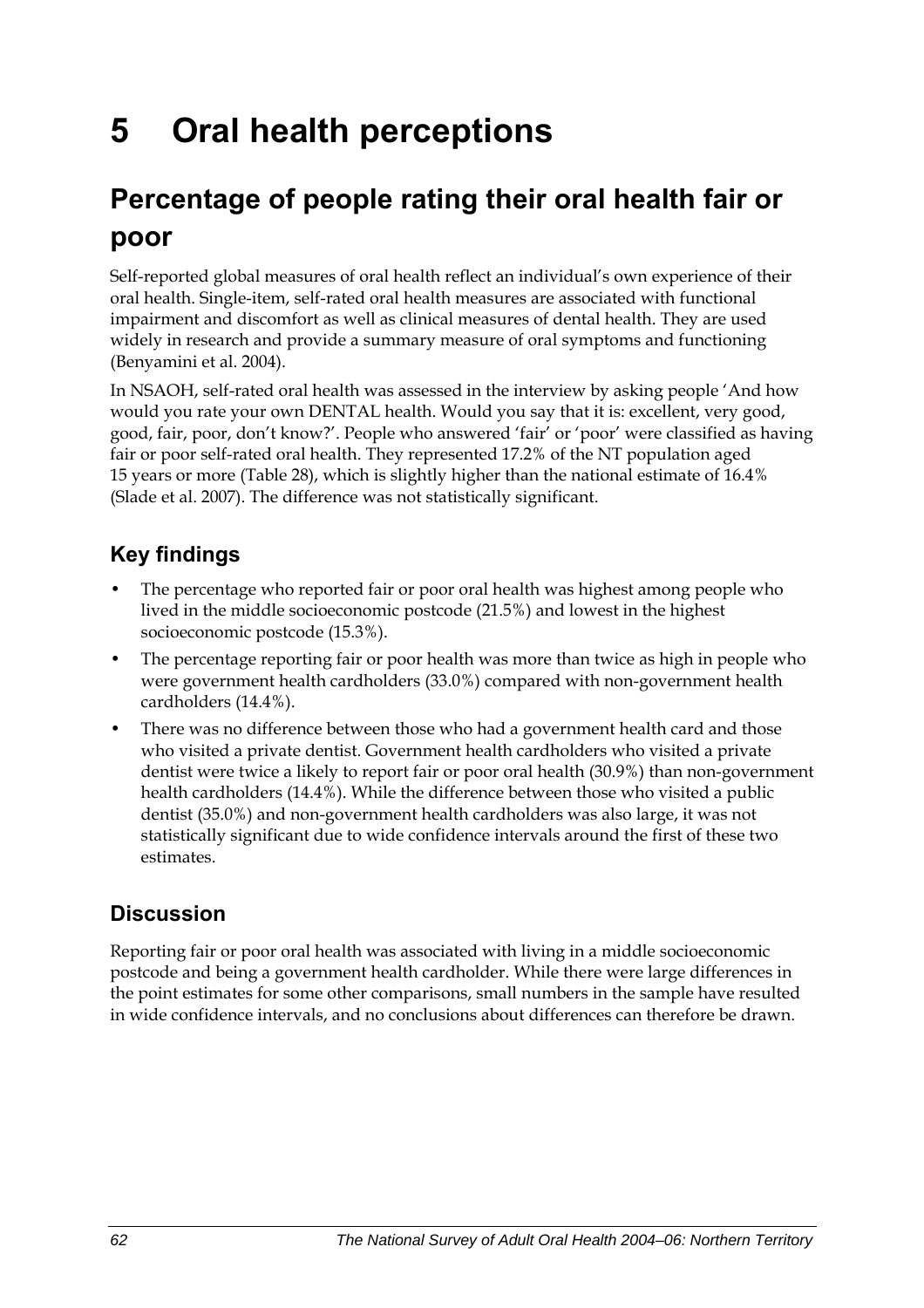|                               |                       | Population: dentate people<br>Age (years) |               |               |               |
|-------------------------------|-----------------------|-------------------------------------------|---------------|---------------|---------------|
|                               |                       | All ages                                  | $15 - 34$     | $35 - 54$     | $\geq 55$     |
| All people                    | Per cent of people    | 17.2                                      | 17.1          | 16.4          | 19.8          |
|                               | 95% Cl <sup>(a)</sup> | 14.4-20.4                                 | $12.6 - 22.7$ | $13.3 - 19.9$ | 15.9-24.4     |
| Sex                           |                       |                                           |               |               |               |
| Males                         | % of people           | 18.9                                      | 19.9          | 17.7          | 19.1          |
|                               | 95% CI                | $14.4 - 24.3$                             | $11.3 - 32.6$ | $11.5 - 26.3$ | $11.8 - 29.4$ |
| Females                       | % of people           | 15.3                                      | 14.0          | 14.9          | 20.7          |
|                               | 95% CI                | $12.5 - 18.7$                             | $8.6 - 21.9$  | $10.5 - 20.7$ | $16.2 - 26.1$ |
| <b>Residential location</b>   |                       |                                           |               |               |               |
| Capital city                  | % of people           | 19.7                                      | 21.2          | 17.5          | 21.5          |
|                               | 95% CI                | $15.5 - 24.7$                             | $14.4 - 30.1$ | $12.8 - 23.4$ | $17.5 - 26.1$ |
| Other places                  | % of people           | 13.9                                      | 12.3          | 14.8          | 17.1          |
|                               | 95% CI                | $10.0 - 19.0$                             | $6.8 - 21.0$  | $10.9 - 19.8$ | $11.5 - 24.8$ |
| Postcode socioeconomic status |                       |                                           |               |               |               |
| Lowest                        | % of people           | 15.2                                      | 13.8          | 15.0          | 21.8          |
|                               | 95% CI                | $9.5 - 23.6$                              | $8.2 - 22.3$  | $8.7 - 24.8$  | $11.8 - 36.6$ |
| Middle                        | % of people           | 21.5                                      | 25.0          | 17.0          | 23.1          |
|                               | 95% CI                | $19.6 - 23.6$                             | $18.6 - 32.6$ | $12.5 - 22.6$ | $20.7 - 25.8$ |
| Highest                       | % of people           | 15.3                                      | 13.6          | 17.1          | 16.2          |
|                               | 95% CI                | $13.8 - 16.9$                             | $9.4 - 19.2$  | $16.3 - 18.0$ | $14.4 - 18.2$ |
| Government health card        |                       |                                           |               |               |               |
| Health care card or pensioner | % of people           | 33.0                                      | 30.5          | 47.8          | 26.1          |
| concession card               | 95% CI                | 19.0-50.8                                 | $8.3 - 68.0$  | 26.6-69.8     | $19.1 - 34.7$ |
| Neither card                  | % of people           | 14.4                                      | 14.7          | 13.6          | 16.3          |
|                               | 95% CI                | $11.5 - 17.9$                             | $9.9 - 21.3$  | $10.3 - 17.6$ | $11.2 - 23.1$ |
| Place of last dental visit    |                       |                                           |               |               |               |
| Cardholder/Public             | % of people           | 35.0                                      | 27.4          | 58.5          | 27.6          |
|                               | 95% CI                | $17.8 - 57.1$                             | $7.2 - 64.7$  | $32.4 - 80.6$ | $18.2 - 39.5$ |
| Cardholder/Non-public         | % of people           | 30.9                                      | 34.7          | 33.8          | 25.2          |
|                               | 95% CI                | 19.4-45.4                                 | $8.8 - 74.6$  | $14.7 - 60.3$ | 15.5-38.3     |
| Non-cardholder/Non-public     | % of people           | 14.4                                      | 14.7          | 13.6          | 16.3          |
|                               | 95% CI                | $11.5 - 17.9$                             | $9.9 - 21.3$  | $10.3 - 17.6$ | $11.2 - 23.1$ |
| <b>Dental insurance</b>       |                       |                                           |               |               |               |
| Insured                       | % of people           | 13.0                                      | 16.7          | 10.3          | 14.0          |
|                               | 95% CI                | $9.8 - 17.2$                              | $9.3 - 28.0$  | $7.9 - 13.3$  | $10.7 - 18.3$ |
| Uninsured                     | % of people           | 20.8                                      | 17.5          | 23.6          | 27.2          |
|                               | 95% CI                | 16.4-26.1                                 | $10.8 - 27.0$ | 18.4-29.8     | 19.5-36.7     |

#### <span id="page-70-0"></span>**Table 28: Percentage of people rating their oral health fair or poor**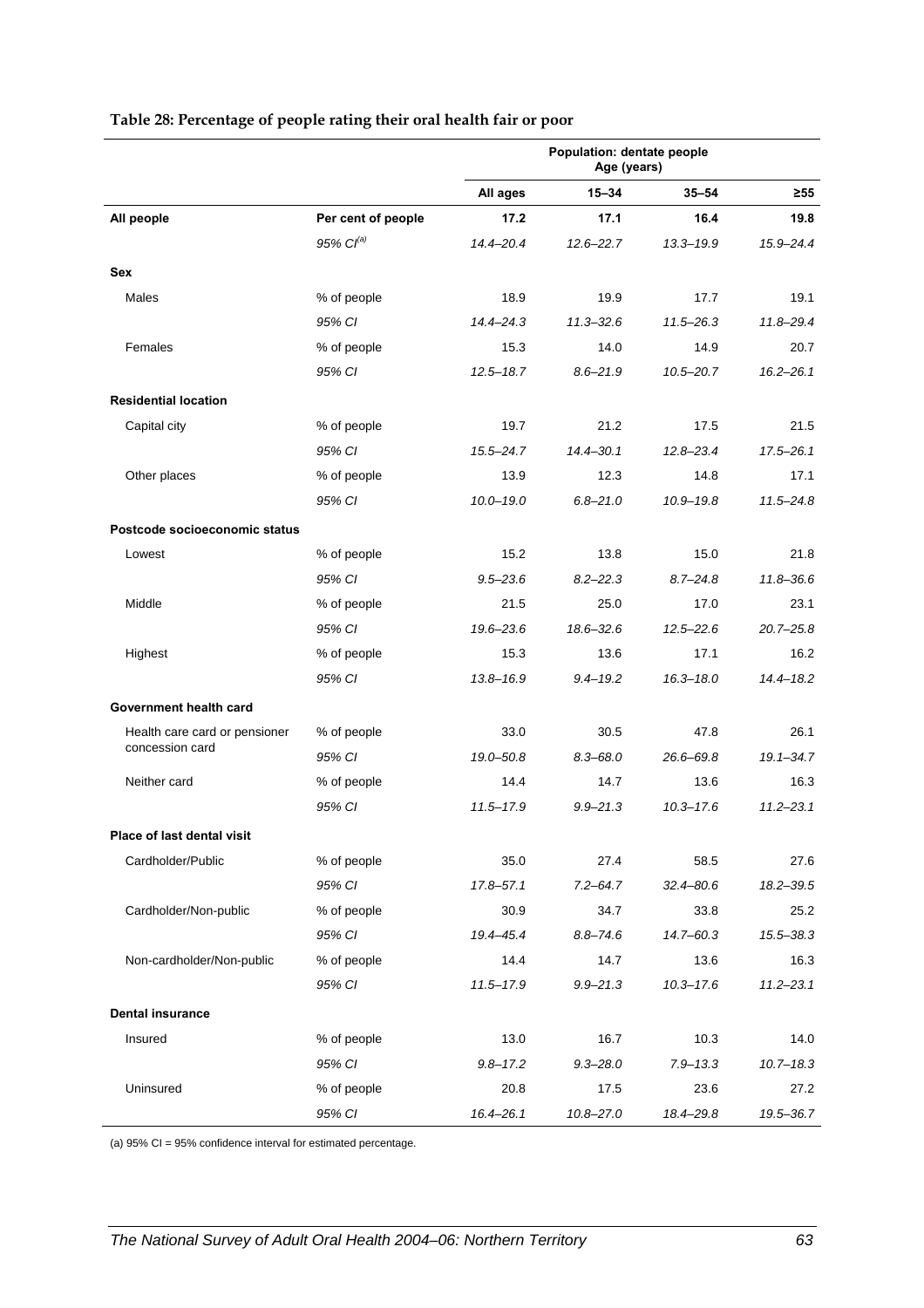## **Percentage of people experiencing toothache**

Toothache is caused when the nerve root of a tooth is irritated. It is most commonly caused by infection, decay, injury or loss of a tooth. However, pain sometimes originates from other areas, most commonly the jaw joint and ear pain, and radiates to the jaw, thus appearing to be tooth pain.

In NSAOH, experience of toothache was assessed in the interview by asking dentate people 'During the last 12 months how often have you had toothache? Was it: very often, often, sometimes, hardly ever, never during the last 12 months, don't know?'. People who answered 'very often', 'often' or 'sometimes' were classified as having experienced toothache. They represented 19.9% of the dentate NT population aged 15 years or more ([Table 29](#page-72-0)), which was higher than the national estimate of 15.1% (Slade et al. 2007). The difference was statistically significant.

## **Key findings**

- The percentage that experienced orofacial pain was lowest among those living in the lowest socioeconomic postcode (14.7%) and highest in the middle socioeconomic postcode (25.0%).
- Government health cardholders in the 35–54 years age group (30.9%) were more likely to experience toothache that non-government health cardholders of the same age (19.2%).
- People aged 55 years or more who had visited a public dentist were more than twice as likely (22.6%) to experience toothache as non-government health cardholders (6.0%) of the same age.
- Experience of toothache was higher in people who were uninsured (25.2%), than in non-government health cardholders (14.8%).

### **Discussion**

Residents of NT were more likely than the rest of the Australian population to experience toothache. Experience of toothache was associated with living in postcodes with middle socioeconomic status and being uninsured. It was also associated with having a government health card in the 35–54 years age group and with having visited a pubic dentist in the 55 years or more age group. While there were large differences in the point estimates for some other comparisons, small numbers in the sample have resulted in wide confidence intervals, and no conclusions about differences can therefore be drawn.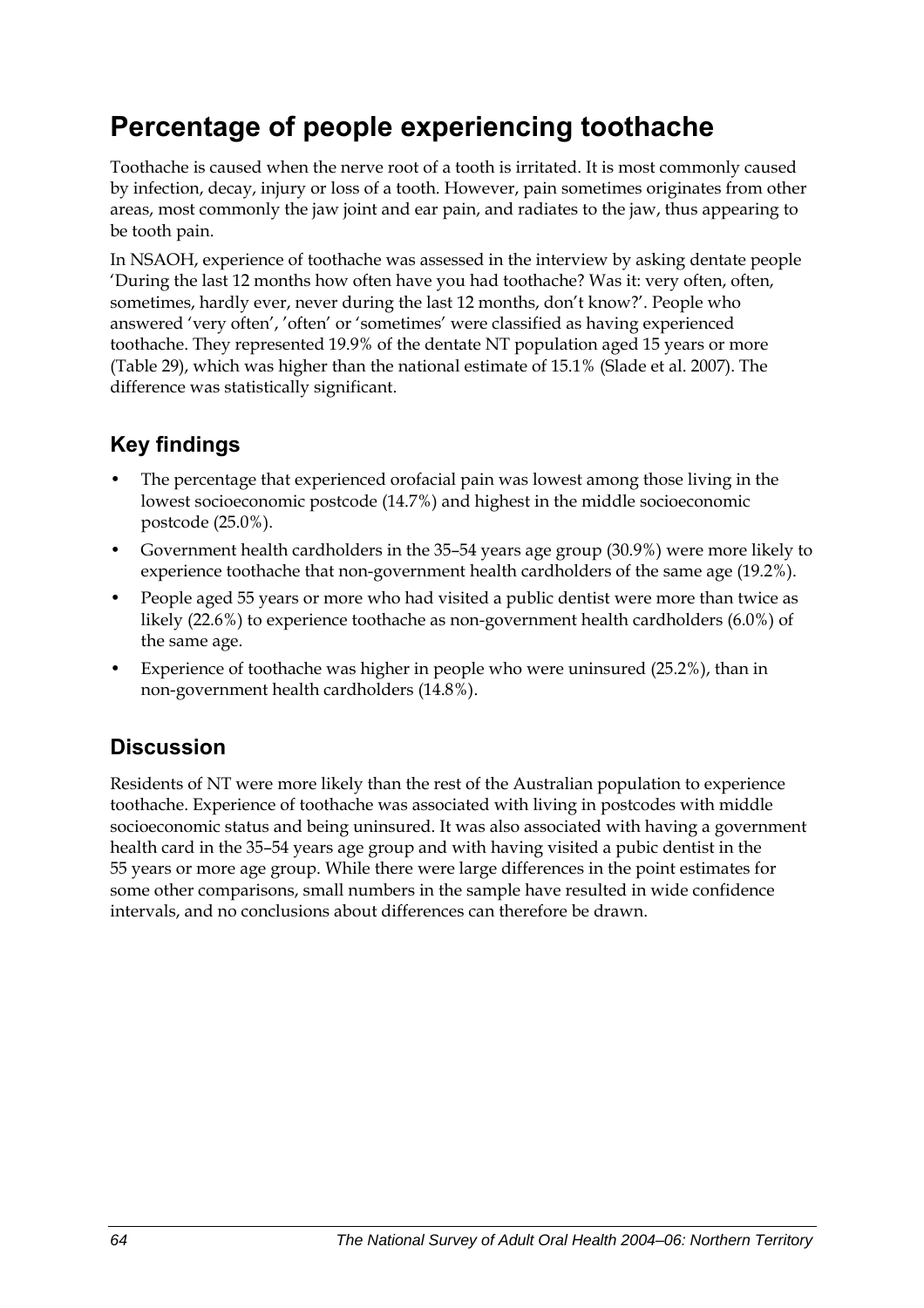#### **Population: dentate people Age (years) All ages 15–34 35–54 ≥55 All people Per cent of people 19.9 23.7 20.2 8.3** *95% CI(a) 16.8–23.6 17.3–31.7 15.4–26.1 6.1–11.2* **Sex**  Males % of people 16.3 18.5 19.1 3.6 *95% CI 11.9–22.0 8.5–35.8 12.8–27.6 1.5–8.4* Females % of people 24.0 29.5 21.4 14.3 *95% CI 20.8–27.6 24.6–34.9 17.0–26.5 11.1–18.2* **Residential location**  Capital city 18.1 23.3 18.1 23.3 18.1 23.3 18.1 23.3 18.1 23.3 18.1 23.3 18.1 25.1 25.1 25.1 25.1 25.1 25.1 25 *95% CI 14.0–24.9 12.8–38.5 11.0–28.3 5.9–15.5* Other places 21.3 24.3 23.1 23.1 6.1 *95% CI 18.5–24.4 20.3–28.8 20.6–25.8 3.5–10.4* **Postcode socioeconomic status**  Lowest % of people 14.7 16.6 14.7 7.4 *95% CI 11.8–18.2 11.0–24.3 10.5–20.0 3.6–14.7* Middle % of people 25.0 32.2 23.0 11.1 *95% CI 20.6–30.0 18.0–50.6 12.2–39.0 5.5–21.2* Highest % of people 20.1 22.7 23.4 6.5 *95% CI* 16.0–24.9 17.9–28.3 21.3–25.5 4.7–8.9 **Government health card**  Health care card or pensioner % of people 30.6 41.1 30.9 44.1 concession card *95% CI 18.6–46.1 17.2–70.2 16.0–51.0 8.6–22.2* Neither card % of people 17.9 20.0 19.2 6.0 *95% CI 14.7–21.5 15.5–25.4 14.8–24.7 4.0–8.8* **Place of last dental visit**  Cardholder/Public % of people 33.7 36.2 39.1 22.6 *95% CI 20.9–49.4 13.8–66.7 17.2–66.5 14.4–33.6* Cardholder/Non-public % of people 27.3 48.1 20.2 8.5 *95% CI 14.9–44.5 21.4–76.0 10.2–36.1 2.1–28.4* Non-cardholder/Non-public % of people 17.9 20.0 19.2 6.0 *95% CI 14.7–21.5 15.5–25.4 14.8–24.7 4.0–8.8* **Dental insurance**  Insured % of people 14.8 18.2 17.1 3.6 *95% CI 11.3–19.3 11.9–26.7 12.3–23.4 1.7–7.3* Uninsured % of people 25.2 28.7 23.9 14.4

*95% CI 20.8–30.2 19.8–39.8 17.8–31.2 9.6–20.9*

#### <span id="page-72-0"></span>**Table 29: Percentage of people experiencing toothache**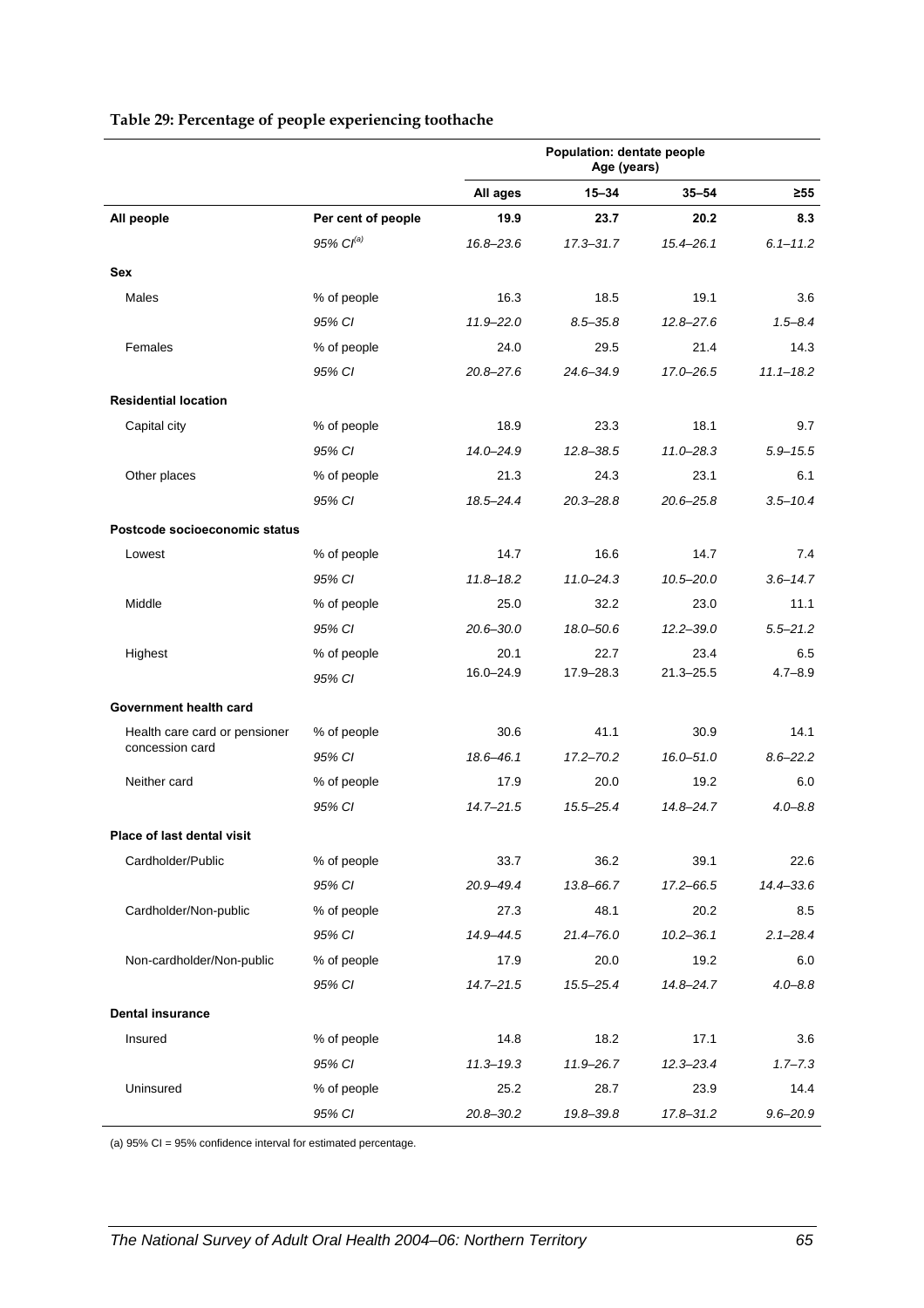## **Percentage of people experiencing orofacial pain**

Orofacial pain can be debilitating and indicates temporomandibular joint dysfunction.

In NSAOH, orofacial pain was assessed in the interview by asking people 'During the last month, have you had pain in the face, jaw, temple, in front of the ear or in the ear?'. People who answered 'yes' were classified as having orofacial pain. They represented 22.3% of the NT population aged 15 years or more ([Table 30](#page-74-0)), which was slightly higher than the national estimate of 22.6 (Slade et al. 2007). The difference was not statistically significant.

### **Key findings**

- Females were more likely to report that they experience orofacial pain (27.3%) than males (17.8%).
- The percentage that experienced orofacial pain was highest among those living in the middle socioeconomic postcodes (27.4%) and lowest in the lowest socioeconomic postcode (18.7%).
- Experience of orofacial pain was higher in people who had a government health card (34.0%) than among non-government health cardholders (20.2%).
- In the 35–54 years age group, those who had visited a public dentist (46.4%) were more than twice as likely as non-cardholders (18.1%) to experience orofacial pain.

### **Discussion**

Residents of NT were equally as likely as the rest of the Australian population to experience orofacial pain. Experience of orofacial pain was associated with being female, living in a postcode with middle socioeconomic status and having a government health card. It was also associated with visiting a public dentist in the 35–54 years age group. While there were large differences in the point estimates for some other comparisons, small numbers in the sample have resulted in wide confidence intervals, and no conclusions about differences can therefore be drawn.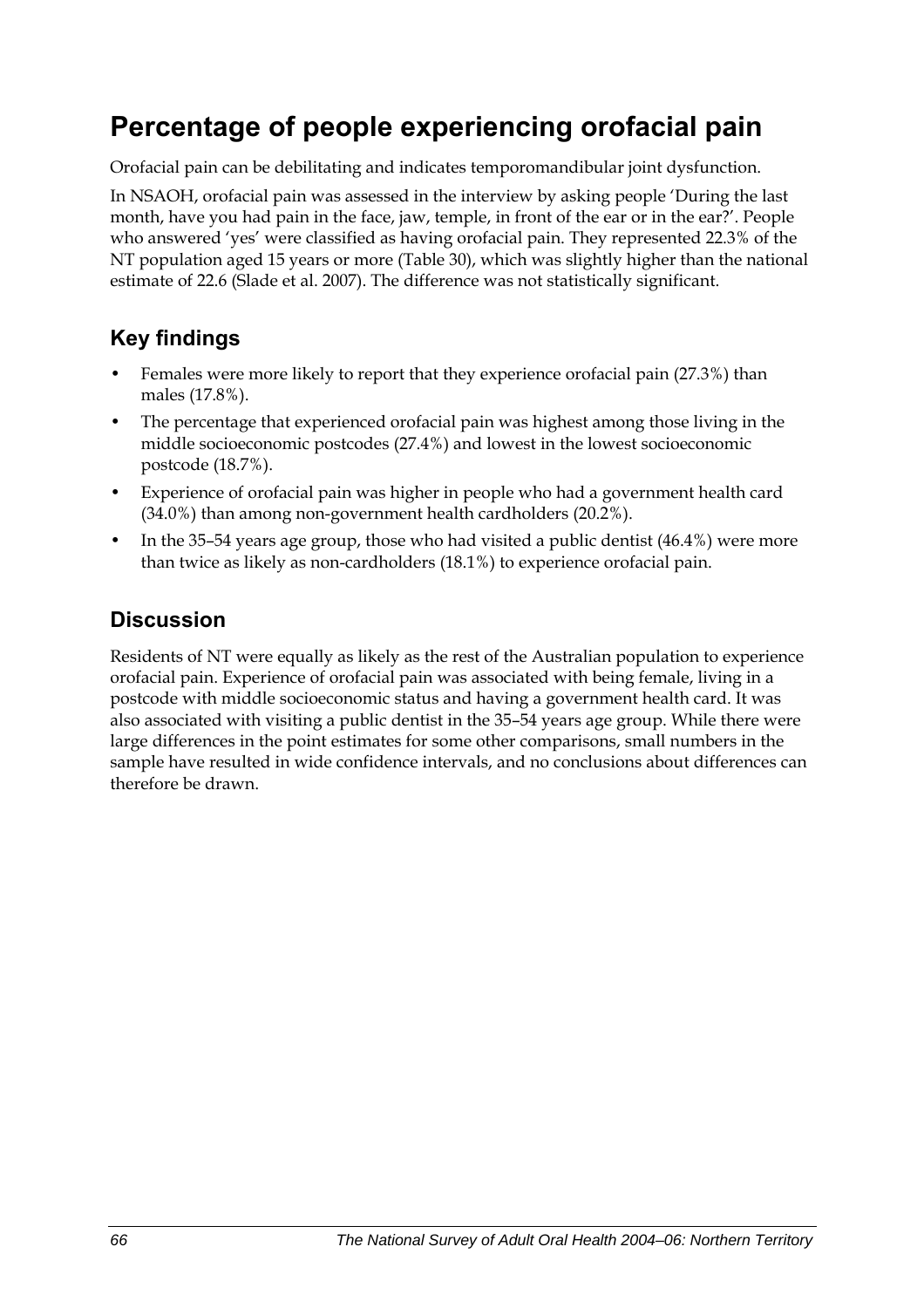|                               |                       | Population: all people<br>Age (years) |               |               |               |
|-------------------------------|-----------------------|---------------------------------------|---------------|---------------|---------------|
|                               |                       | All ages                              | $15 - 34$     | $35 - 54$     | $\geq 55$     |
| All people                    | Per cent of people    | 22.3                                  | 24.9          | 20.0          | 20.8          |
|                               | 95% Cl <sup>(a)</sup> | 19.4-25.4                             | $19.4 - 31.2$ | $16.8 - 23.7$ | $13.0 - 31.6$ |
| <b>Sex</b>                    |                       |                                       |               |               |               |
| Males                         | % of people           | 17.8                                  | 19.2          | 16.7          | 16.7          |
|                               | 95% CI                | $13.4 - 23.2$                         | $12.7 - 28.0$ | $13.3 - 20.7$ | $7.0 - 34.8$  |
| Females                       | % of people           | 27.3                                  | 31.1          | 23.7          | 25.9          |
|                               | 95% CI                | $23.4 - 31.6$                         | $22.6 - 41.1$ | $17.4 - 31.4$ | 18.9-34.4     |
| <b>Residential location</b>   |                       |                                       |               |               |               |
| Capital city                  | % of people           | 23.2                                  | 28.3          | 19.2          | 20.7          |
|                               | 95% CI                | $19.0 - 28.1$                         | $20.9 - 37.1$ | $15.0 - 24.2$ | $10.3 - 37.3$ |
| Other places                  | % of people           | 21.0                                  | 20.8          | 21.1          | 21.0          |
|                               | 95% CI                | $17.4 - 25.1$                         | $17.2 - 25.0$ | $17.6 - 25.1$ | $12.1 - 34.0$ |
| Postcode socioeconomic status |                       |                                       |               |               |               |
| Lowest                        | % of people           | 18.7                                  | 21.9          | 17.9          | 10.6          |
|                               | 95% CI                | $15.3 - 22.6$                         | $14.0 - 32.5$ | $13.0 - 24.1$ | $6.2 - 17.5$  |
| Middle                        | % of people           | 27.4                                  | 34.8          | 20.6          | 24.4          |
|                               | 95% CI                | $25.6 - 29.3$                         | $27.8 - 42.5$ | $15.4 - 27.1$ | $10.0 - 48.2$ |
| Highest                       | % of people           | 21.0                                  | 19.6          | 21.6          | 23.3          |
|                               | 95% CI                | $16.7 - 26.1$                         | $16.7 - 22.7$ | 18.4-25.2     | $12.5 - 39.2$ |
| Government health card        |                       |                                       |               |               |               |
| Health care card or pensioner | % of people           | 34.0                                  | 36.4          | 39.1          | 27.7          |
| concession card               | 95% CI                | $26.6 - 42.3$                         | $24.6 - 50.1$ | $25.2 - 55.0$ | $16.0 - 43.5$ |
| Neither card                  | % of people           | 20.2                                  | 22.9          | 18.1          | 17.8          |
|                               | 95% CI                | $17.6 - 23.0$                         | $18.1 - 28.6$ | $13.7 - 23.5$ | $10.6 - 28.3$ |
| Place of last dental visit    |                       |                                       |               |               |               |
| Cardholder/Public             | % of people           | 32.4                                  | 24.2          | 46.4          | 34.0          |
|                               | 95% CI                | $22.4 - 44.4$                         | $11.3 - 44.4$ | $29.1 - 64.7$ | $14.0 - 62.0$ |
| Cardholder/Non-public         | % of people           | 35.7                                  | 53.4          | 28.3          | 23.8          |
|                               | 95% CI                | $21.7 - 52.6$                         | $28.1 - 77.1$ | $8.1 - 63.9$  | $12.1 - 41.6$ |
| Non-cardholder/Non-public     | % of people           | 20.2                                  | 22.9          | 18.1          | 17.8          |
|                               | 95% CI                | $17.6 - 23.0$                         | $18.1 - 28.6$ | $13.7 - 23.5$ | $10.6 - 28.3$ |
| <b>Dental insurance</b>       |                       |                                       |               |               |               |
| Insured                       |                       | 20.0                                  | 22.8          | 17.6          | 21.4          |
|                               | % of people<br>95% CI | $16.7 - 23.7$                         | $16.7 - 30.3$ | $14.3 - 21.4$ | 14.4-30.7     |
| Uninsured                     | % of people           | 24.4                                  | 26.6          | 22.8          | 20.2          |
|                               | 95% CI                | $20.7 - 28.6$                         | 19.4 - 35.3   | 18.9-27.4     | $10.0 - 36.5$ |

#### <span id="page-74-1"></span><span id="page-74-0"></span>**Table 30: Percentage of people experiencing orofacial pain**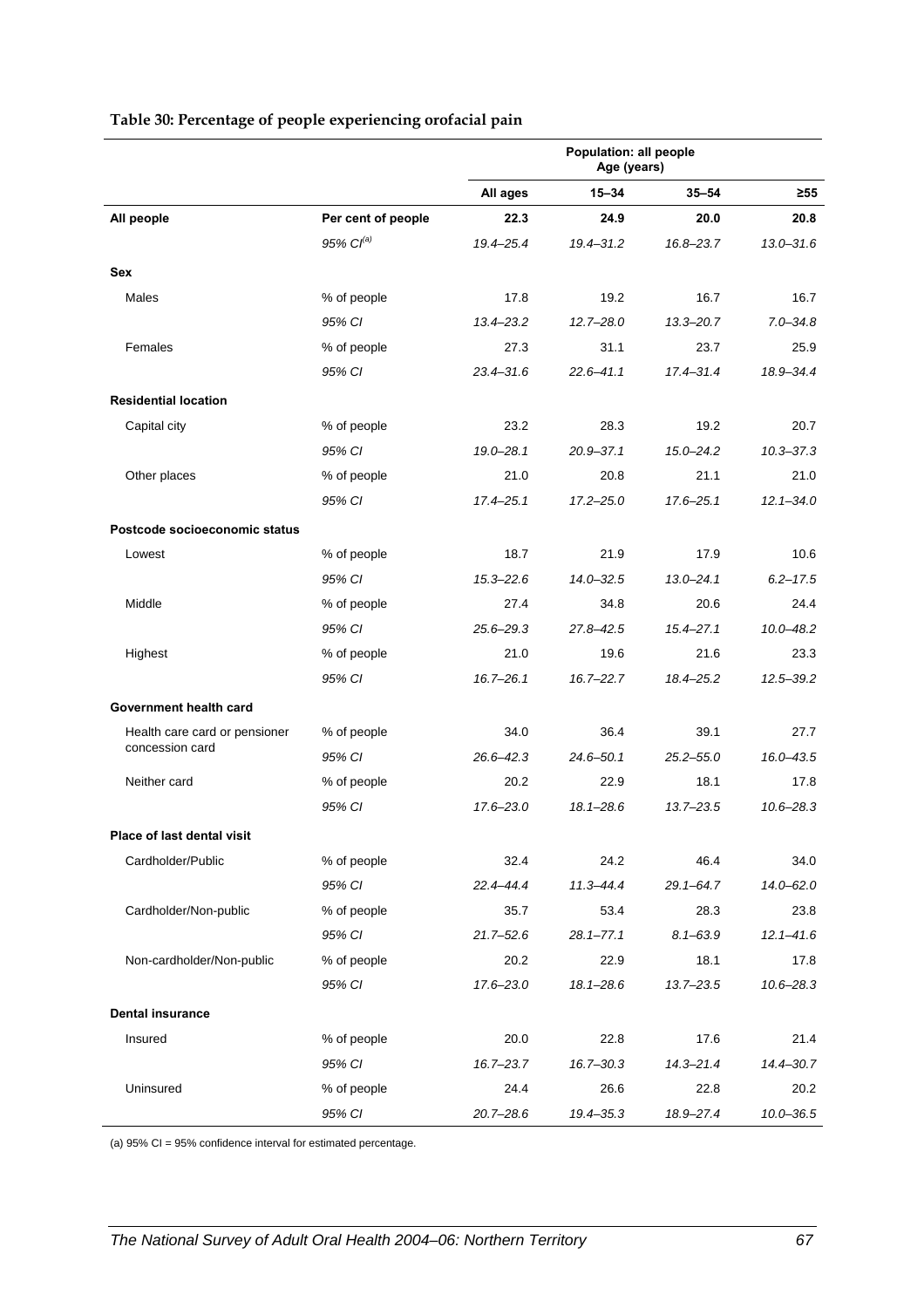## **Perceived need for dentures**

In NSAOH, people were asked at the time of the interview 'Currently, which of the following dental treatments do you think you need to have?'. The possible responses varied for dentate and edentulous people. All people were asked if they felt they needed dentures. In NT, 3.9% of people thought they needed dentures [\(Table 31\)](#page-76-0), which was significantly lower than the national estimate of 7.2% (Slade et al. 2007).

## **Key findings**

- The percentage of adults who thought they needed dentures was strongly age-related, increasing significantly from 0.2% among adults aged 15–34 years to 3.7% in the 35–54 years age group and 13.6% in the 55 years or more age group.
- There were no significant differences in the perceived need for dentures by sex, residential location in the capital city or other places, postcode socioeconomic status or dental insurance.
- The need for a denture was more than five times higher among those adults who had a government health card (12.5%) compared with those who did not (2.3%).
- Those adults who had a government health card and who last visited a private dentist had the highest percentage (18.3%). The percentage was significantly lower among government health cardholders who last visited a public dental clinic (7.2%), and significantly lower again than both these subgroups among non-government health cardholders who last visited a private dentist (2.3%).
- The age-relatedness of the need for dentures was evident within subgroups of adults formed by socioeconomic characteristics. For instance, among adults who were uninsured, the percentage was significantly higher in the 35–54 years (5.4%) and the 55 years or more (20.6%) age groups than the 15–34 years (0.4%) age group.
- Some significant differences were seen in percentage across subgroups defined by socioeconomic characteristics within an individual age group. For instance, among people aged 55 years or more, the percentage reporting a need for dentures was higher among cardholders (22.9%) than non-cardholders (9.4%).

## **Discussion**

The percentage of people who reported a need for dentures was low. It was related to the observed pattern for complete tooth loss and numbers of missing teeth. However, the level of need for dentures was considerably lower than the percentage of people with either complete tooth loss or reasonable numbers of missing teeth. The relationship between perceived need for dentures and professional judgements of the need for dentures is complex, but people generally express a lower need than is assessed by dentists.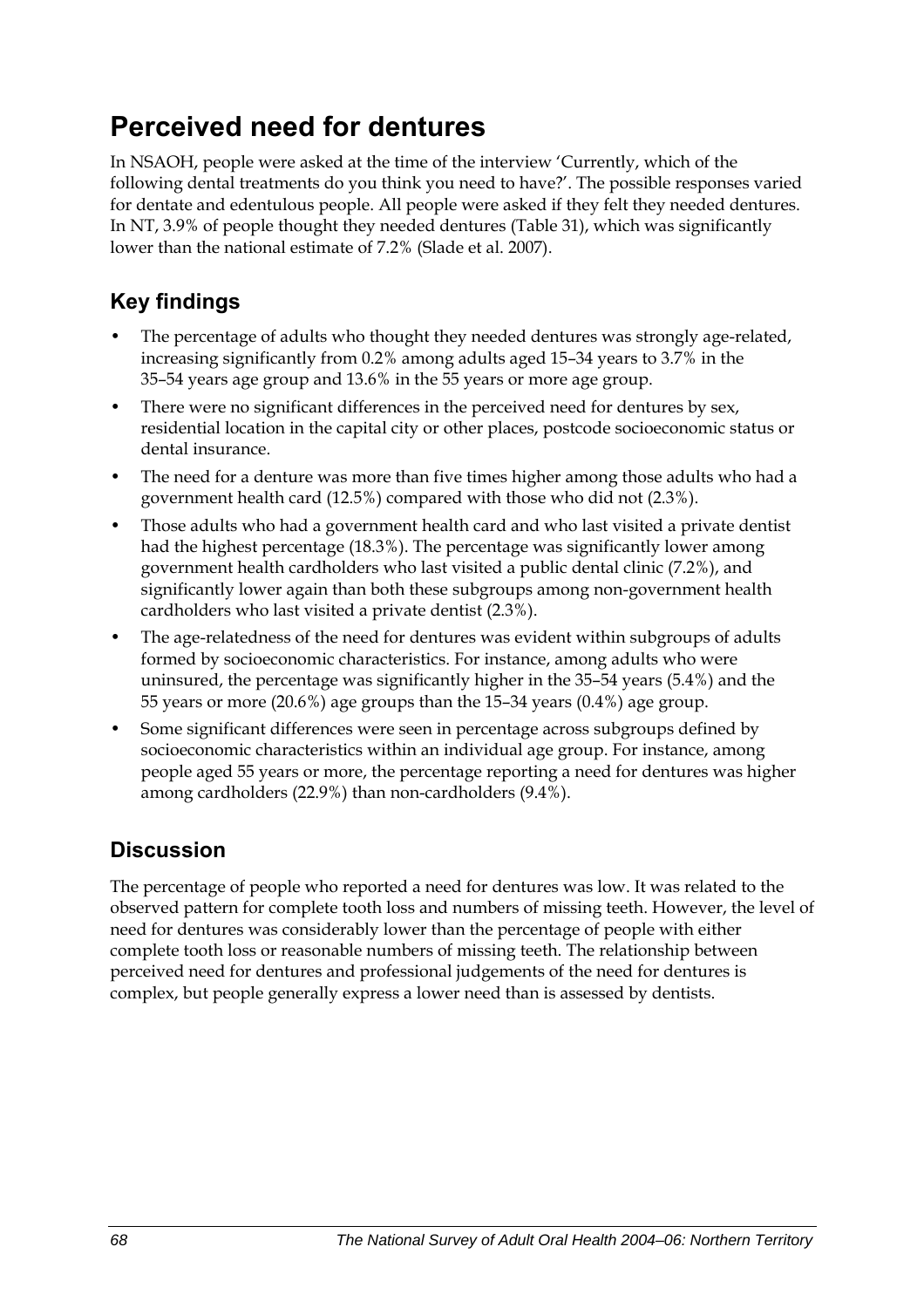|                                  |                       | Population: all people<br>Age (years) |              |               |               |
|----------------------------------|-----------------------|---------------------------------------|--------------|---------------|---------------|
|                                  |                       | All ages                              | $15 - 34$    | $35 - 54$     | $\geq 55$     |
| All people                       | Per cent of people    | 3.9                                   | 0.2          | 3.7           | 13.6          |
|                                  | 95% Cl <sup>(a)</sup> | $3.0 - 5.0$                           | $0.0 - 1.5$  | $2.4 - 5.8$   | $10.6 - 17.3$ |
| Sex                              |                       |                                       |              |               |               |
| Males                            | % of people           | 3.4                                   | 0.0          | 3.8           | 10.6          |
|                                  | 95% CI                | $2.3 - 5.0$                           |              | $2.5 - 5.9$   | $6.2 - 17.7$  |
| Females                          | % of people           | 4.4                                   | 0.5          | 3.6           | 17.3          |
|                                  | 95% CI                | $3.2 - 6.1$                           | $0.1 - 3.0$  | $1.9 - 6.8$   | $12.5 - 23.3$ |
| <b>Residential location</b>      |                       |                                       |              |               |               |
| Capital city                     | % of people           | 4.0                                   | 0.4          | 3.3           | 13.6          |
|                                  | 95% CI                | $2.6 - 6.0$                           | $0.1 - 2.4$  | $1.9 - 5.6$   | $9.3 - 19.6$  |
| Other places                     | % of people           | 3.8                                   | 0.0          | 4.3           | 13.6          |
|                                  | 95% CI                | $2.9 - 4.8$                           |              | $2.4 - 7.6$   | $10.7 - 17.1$ |
| Postcode socioeconomic<br>status |                       |                                       |              |               |               |
| Lowest                           | % of people           | 4.3                                   | 0.0          | 3.7           | 21.1          |
|                                  | 95% CI                | $3.1 - 5.9$                           |              | $2.5 - 5.5$   | $14.7 - 29.3$ |
| Middle                           | % of people           | 3.6                                   | 0.7          | 3.0           | 11.4          |
|                                  | 95% CI                | $1.6 - 7.9$                           | $0.2 - 3.5$  | $1.2 - 7.3$   | $7.6 - 16.8$  |
| Highest                          | % of people           | 3.8                                   | 0.0          | 4.3           | 11.6          |
|                                  | 95% CI                | $3.3 - 4.4$                           |              | $2.3 - 8.0$   | $9.9 - 13.4$  |
| Government health card           |                       |                                       |              |               |               |
| Health care card or pensioner    | % of people           | 12.5                                  | 1.4          | 18.0          | 22.9          |
| concession card                  | 95% CI                | $8.7 - 17.7$                          | $0.2 - 8.2$  | $11.2 - 27.6$ | $15.5 - 32.4$ |
| Neither card                     | % of people           | 2.3                                   | 0.0          | 2.3           | 9.4           |
|                                  | 95% CI                | $1.6 - 3.3$                           |              | $1.0 - 5.1$   | $5.9 - 14.7$  |
| Place of last dental visit       |                       |                                       |              |               |               |
| Cardholder/Public                | % of people           | 7.2                                   | 0.0          | 13.2          | 14.6          |
|                                  | 95% CI                | $4.2 - 11.8$                          |              | $5.9 - 27.1$  | $9.5 - 22.0$  |
| Cardholder/Non-public            | % of people           | 18.3                                  | 3.4          | 25.1          | 28.0          |
|                                  | 95% CI                | $11.8 - 27.2$                         | $0.7 - 15.8$ | $10.8 - 48.1$ | 17.6-41.4     |
| Non-cardholder/Non-public        | % of people           | 2.3                                   | 0.0          | 2.3           | 9.4           |
|                                  | 95% CI                | $1.6 - 3.3$                           |              | $1.0 - 5.1$   | $5.9 - 14.7$  |
| <b>Dental insurance</b>          |                       |                                       |              |               |               |
| Insured                          | % of people           | 2.8                                   | 0.0          | 2.2           | 8.1           |
|                                  | 95% CI                | $1.7 - 4.5$                           |              | $1.0 - 5.0$   | $5.8 - 11.3$  |
| Uninsured                        | % of people           | 5.0                                   | 0.4          | 5.4           | 20.6          |
|                                  | 95% CI                | $3.6 - 6.7$                           | $0.1 - 2.4$  | $3.5 - 8.4$   | 13.9-29.3     |

#### <span id="page-76-1"></span><span id="page-76-0"></span>**Table 31: Percentage of people who need dentures**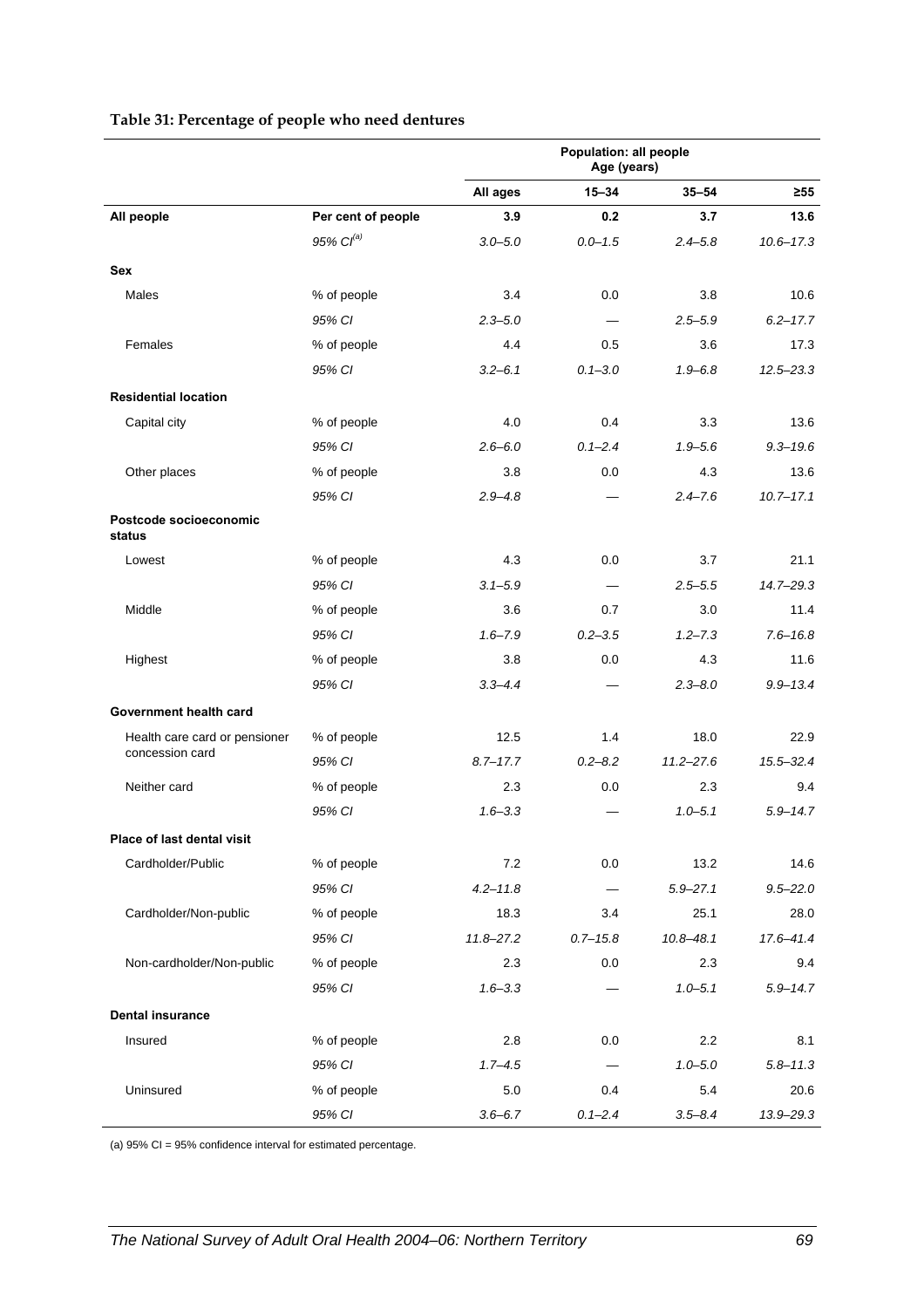## **Perceived need for dental extraction or filling**

Dentate adults were asked about other dental services, including extractions or fillings, that they might need. The responses to the options 'Any extractions' or 'Any fillings' have been combined so that the response indicates a perceived dental problem for which one or other of these two aspects of routine dental care was thought to be required, most likely as a sequelae for dental caries. Which of these two dental services were provided would be determined by a process of negotiation between patient and provider that would be influenced by the specific circumstances. In NT, 36.0% of dentate adults perceived a need for an extraction or filling [\(Table 32\)](#page-78-0), which was a little higher, but not significantly, than the national estimate of 32.9% (Slade et al. 2007).

### **Key findings**

- The percentage of dentate adults who thought they needed extractions or fillings was very similar across age groups, being highest among 15–34-year-olds (36.1%) and lowest among those aged 55 years or more (35.9%).
- There were no significant differences by any socioeconomic characteristic or gender.
- The lack of an age-related pattern of need for an extraction or filling was seen within all subgroups of adults formed by socioeconomic characteristics.
- One significant difference was seen in the percentage across subgroups defined by place of last visit within the 55 years or more age group. The percentage reporting need for extractions or fillings was significantly higher among government health cardholders who last visited a public dental clinic (59.3%) than non-government health cardholders who last visited a private dentist (29.7%).

### **Discussion**

Just over one-third of dentate adults perceived a need for an extraction or filling. This percentage was not significantly different across the three age groups, and showed no socioeconomic characteristic variations.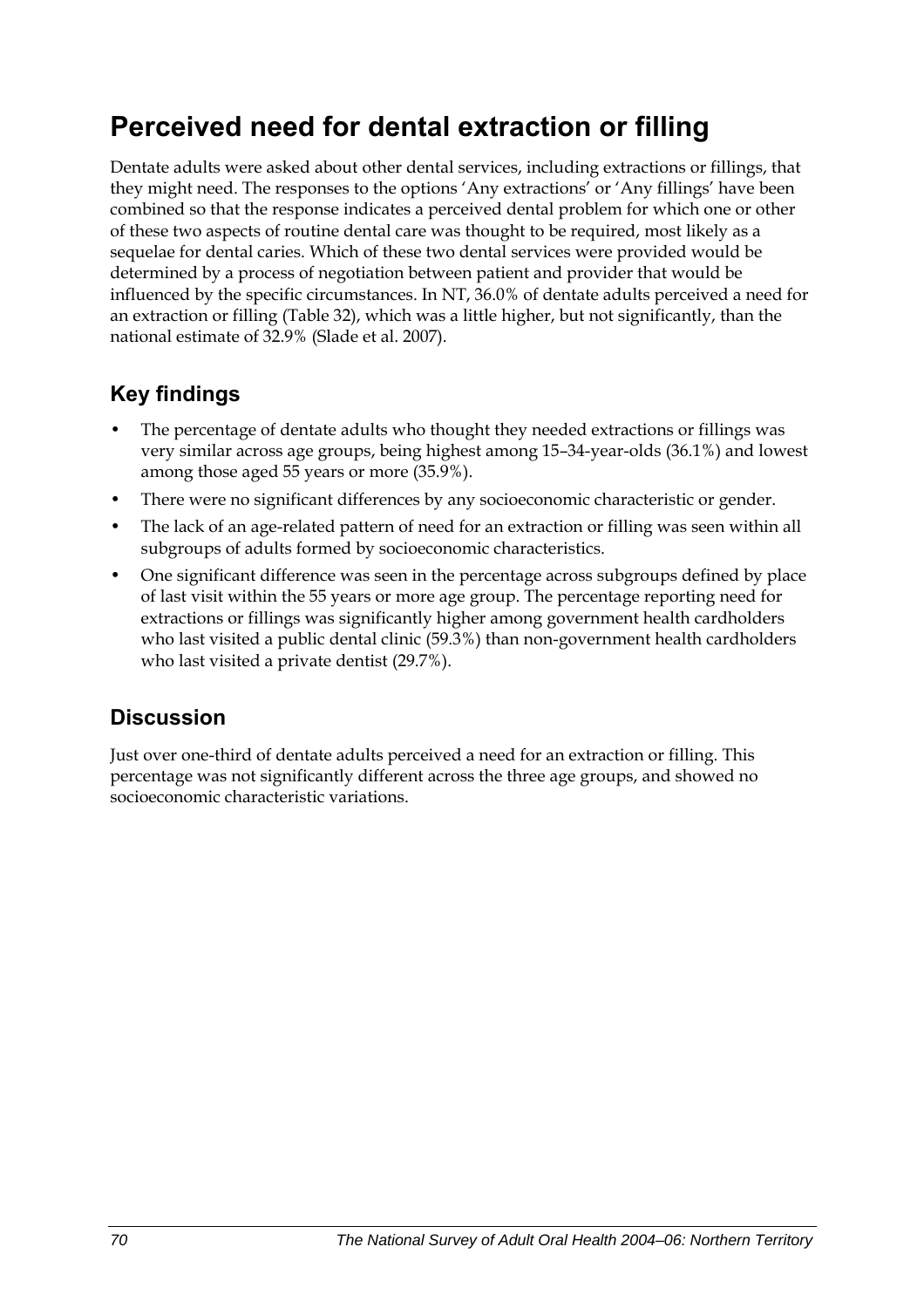|                                   |                       | Population: dentate people<br>Age (years) |               |               |               |
|-----------------------------------|-----------------------|-------------------------------------------|---------------|---------------|---------------|
|                                   |                       | All ages                                  | $15 - 34$     | $35 - 54$     | $\geq 55$     |
| All people                        | Per cent of people    | 36.0                                      | 36.1          | 35.9          | 36.0          |
|                                   | 95% Cl <sup>(a)</sup> | $32.7 - 39.5$                             | $30.0 - 42.7$ | $30.7 - 41.5$ | $29.1 - 43.4$ |
| Sex                               |                       |                                           |               |               |               |
| Males                             | % of people           | 33.1                                      | 28.3          | 37.5          | 35.7          |
|                                   | 95% CI                | $27.5 - 39.3$                             | 20.4-37.7     | 27.5-48.8     | 27.6-44.7     |
| Females                           | % of people           | 39.3                                      | 44.8          | 34.2          | 36.3          |
|                                   | 95% CI                | $35.1 - 43.6$                             | $34.9 - 55.1$ | $29.1 - 39.6$ | $28.7 - 44.6$ |
| <b>Residential location</b>       |                       |                                           |               |               |               |
| Capital city                      | % of people           | 35.1                                      | 34.9          | 36.0          | 33.3          |
|                                   | 95% CI                | $30.5 - 39.9$                             | 25.8-45.1     | 28.4-44.3     | 25.0-42.9     |
| Other places                      | % of people           | 37.3                                      | 37.6          | 35.9          | 39.9          |
|                                   | 95% CI                | $31.9 - 42.9$                             | 29.5-46.6     | $29.7 - 42.6$ | $31.9 - 48.5$ |
| Postcode socioeconomic status     |                       |                                           |               |               |               |
| Lowest                            | % of people           | 39.7                                      | 37.3          | 42.9          | 35.9          |
|                                   | 95% CI                | $32.1 - 47.9$                             | 25.5-50.9     | $33.8 - 52.6$ | $24.9 - 48.6$ |
| Middle                            | % of people           | 35.5                                      | 34.3          | 35.8          | 38.0          |
|                                   | 95% CI                | 29.9-41.6                                 | 19.9-52.2     | $29.1 - 43.2$ | $34.2 - 41.9$ |
| Highest                           | % of people           | 33.5                                      | 36.7          | 29.0          | 34.4          |
|                                   | 95% CI                | $29.2 - 38.0$                             | $34.6 - 38.8$ | $22.5 - 36.5$ | $21.9 - 49.6$ |
| Government health card            |                       |                                           |               |               |               |
| Health care card or pensioner     | % of people           | 43.0                                      | 34.3          | 52.8          | 49.7          |
| concession card                   | 95% CI                | 29.9-57.2                                 | 15.8-59.2     | $35.2 - 69.8$ | $42.2 - 57.1$ |
| Neither card                      | % of people           | 34.5                                      | 36.1          | 34.4          | 29.7          |
|                                   | 95% CI                | $31.3 - 37.9$                             | $30.6 - 42.0$ | 29.7-39.4     | $22.1 - 38.5$ |
| <b>Place of last dental visit</b> |                       |                                           |               |               |               |
| Cardholder/Public                 | % of people           | 45.1                                      | 31.5          | 61.3          | 59.3          |
|                                   | 95% CI                | $33.6 - 57.1$                             | $17.4 - 50.0$ | $34.0 - 83.0$ | $46.2 - 71.2$ |
| Cardholder/Non-public             | % of people           | 40.8                                      | 38.3          | 41.8          | 43.1          |
|                                   | 95% CI                | 25.0-58.7                                 | $12.8 - 72.4$ | 23.9-62.2     | 27.0-60.7     |
| Non-cardholder/Non-public         | % of people           | 34.5                                      | 36.1          | 34.4          | 29.7          |
|                                   | 95% CI                | $31.3 - 37.9$                             | $30.6 - 42.0$ | 29.7-39.4     | $22.1 - 38.5$ |
| <b>Dental insurance</b>           |                       |                                           |               |               |               |
| Insured                           | % of people           | 33.5                                      | 39.5          | 32.2          | 26.8          |
|                                   | 95% CI                | $28.1 - 39.4$                             | $32.1 - 47.5$ | $26.8 - 38.1$ | 15.4-42.5     |
| Uninsured                         | % of people           | 39.4                                      | 36.9          | 40.3          | 47.3          |
|                                   | 95% CI                | $35.0 - 43.9$                             | $29.1 - 45.4$ | $32.6 - 48.5$ | $35.1 - 59.9$ |

#### <span id="page-78-1"></span><span id="page-78-0"></span>**Table 32: Percentage of people who need an extraction or filling**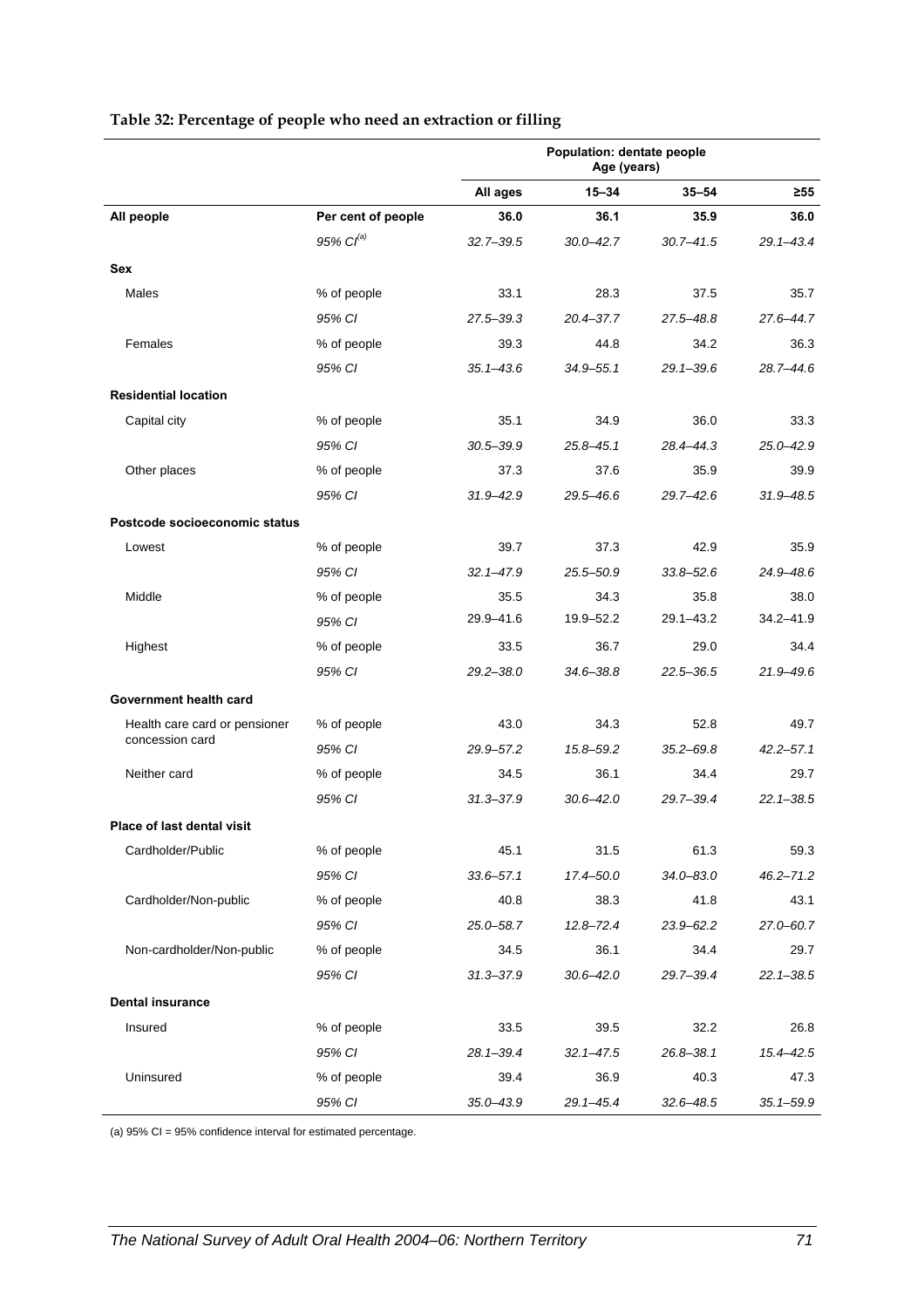## **Perceived need for a dental check-up**

Dentate adults were asked about their perceived need for a check-up. This is regarded as an indicator of compliance with the recommendation of dentists to visit regularly when asymptomatic so as to detect disease earlier and receive prompt treatment for any dental problems. A check-up also provides an opportunity for preventive services to be received. In NT, 62.8% of dentate adults perceived a need for a check-up [\(Table 33\)](#page-80-0), which was very similar to the national estimate of 59.6% (Slade et al. 2007).

## **Key findings**

- The percentage of dentate adults who thought they needed a check-up was similar across the three age groups. The percentage was highest in the youngest age group  $(64.1\%)$ , and a little lower in the 35-54 years  $(62.0\%)$  and 55 years or more  $(60.8\%)$  age groups.
- There were no significant differences among dentate adults by sex, residential location, government health cardholder status, place of last dental visit or dental insurance.
- The percentage of dentate adults who thought they needed a check-up was significantly higher among adults who lived in either the highest or lowest socioeconomic status postcodes (63.4% and 67.2%) compared with the middle socioeconomic status postcodes (57.5%).
- The lack of an age-related pattern was repeated within most subgroups of adults formed by all of the socioeconomic characteristics. Only among the subgroup of dentate adults who lived in the highest socioeconomic status postcodes was a significant decrease across age groups seen.

### **Discussion**

Just over than 6 out of 10 dentate adults perceived a need for a check-up. The percentage decreased a little from the 15–34 years age group to the 55 years or more age group but this was not significant. The percentage showed little variation by socioeconomic characteristics, which might reflect a confounding of perceived need for a check-up by time since last dental visit.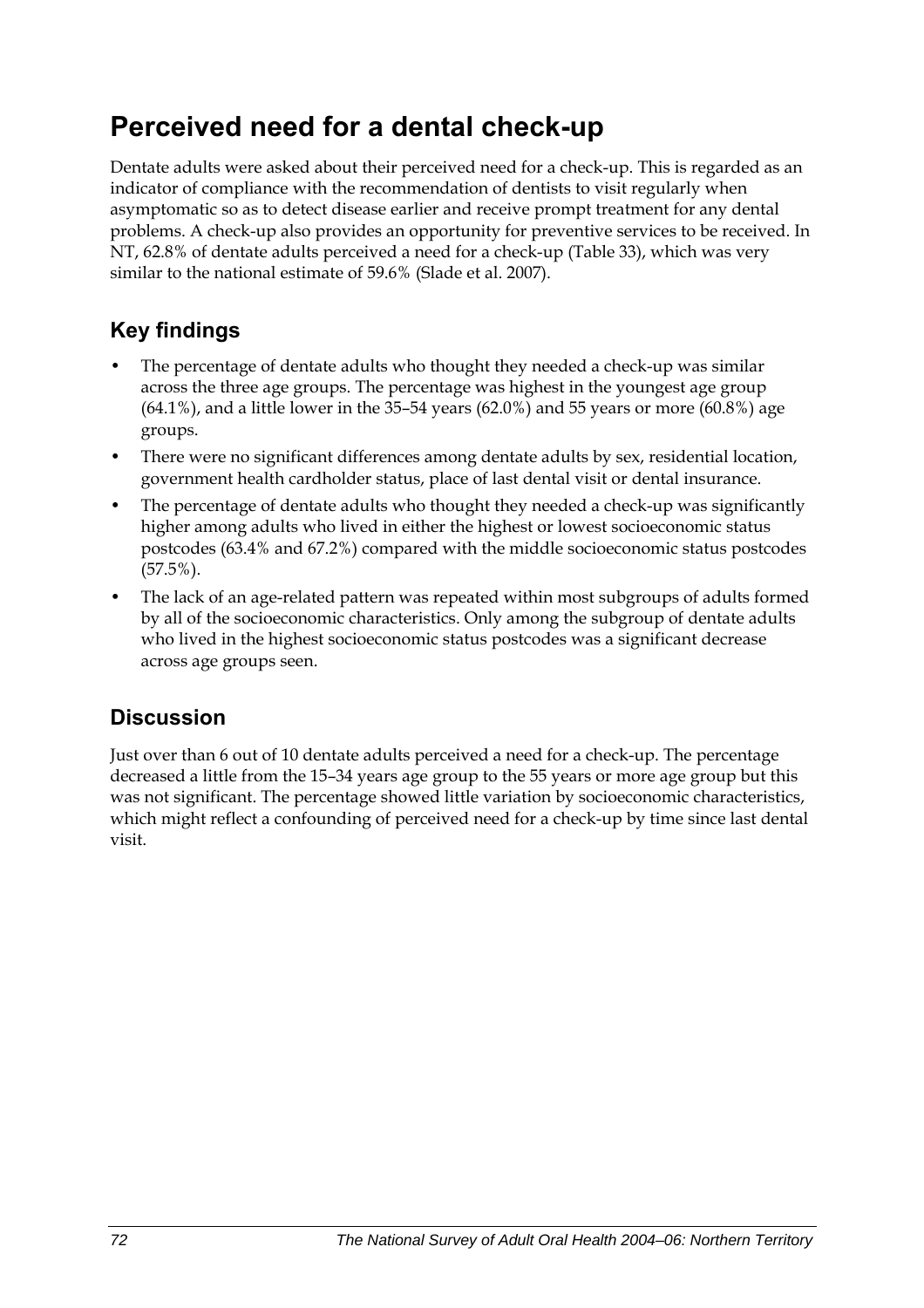|                                   |                    | Population: dentate people<br>Age (years) |               |               |               |
|-----------------------------------|--------------------|-------------------------------------------|---------------|---------------|---------------|
|                                   |                    | All ages                                  | $15 - 34$     | $35 - 54$     | $\geq 55$     |
| All people                        | Per cent of people | 62.8                                      | 64.1          | 62.0          | 60.8          |
|                                   | 95% $Cl^{(a)}$     | 59.8-65.7                                 | 58.3-69.6     | 56.0-67.7     | 55.9-65.4     |
| <b>Sex</b>                        |                    |                                           |               |               |               |
| Males                             | % of people        | 61.2                                      | 58.6          | 61.9          | 66.5          |
|                                   | 95% CI             | 55.5-66.6                                 | 47.2-69.1     | 55.5-67.9     | $58.2 - 74.0$ |
| Females                           | % of people        | 64.5                                      | 70.2          | 62.1          | 53.3          |
|                                   | 95% CI             | $60.1 - 68.7$                             | $62.3 - 77.1$ | 55.4-68.4     | $45.0 - 61.4$ |
| <b>Residential location</b>       |                    |                                           |               |               |               |
| Capital city                      | % of people        | 60.2                                      | 60.3          | 59.1          | 62.6          |
|                                   | 95% CI             | 56.6-63.7                                 | $52.4 - 67.8$ | $50.2 - 67.4$ | 57.8-67.2     |
| Other places                      | % of people        | 66.1                                      | 68.6          | 66.0          | 57.9          |
|                                   | 95% CI             | 60.9-70.9                                 | $63.2 - 73.5$ | 57.8-73.4     | $51.7 - 63.9$ |
| Postcode socioeconomic status     |                    |                                           |               |               |               |
| Lowest                            | % of people        | 67.2                                      | 65.7          | 68.9          | 66.0          |
|                                   | 95% CI             | $60.5 - 73.2$                             | $57.3 - 73.2$ | 62.4-74.7     | $52.7 - 77.1$ |
| Middle                            | % of people        | 57.5                                      | 56.4          | 55.7          | 64.2          |
|                                   | 95% CI             | 55.5-59.4                                 | 44.8–67.4     | 42.4–68.2     | 61.5-66.9     |
| Highest                           | % of people        | 63.4                                      | 68.8          | 60.5          | 55.4          |
|                                   | 95% CI             | $61.0 - 65.7$                             | 68.0-69.6     | 57.3-63.6     | $50.5 - 60.3$ |
| Government health card            |                    |                                           |               |               |               |
| Health care card or pensioner     | % of people        | 58.6                                      | 51.4          | 78.2          | 55.5          |
| concession card                   | 95% CI             | $39.6 - 75.4$                             | $24.5 - 77.4$ | 65.5-87.2     | 42.9-67.5     |
| Neither card                      | % of people        | 63.4                                      | 66.5          | 60.5          | 62.5          |
|                                   | 95% CI             | $59.6 - 67.1$                             | 63.0-69.9     | 53.9-66.8     | 55.9-68.6     |
| <b>Place of last dental visit</b> |                    |                                           |               |               |               |
| Cardholder/Public                 | % of people        | 62.9                                      | 54.8          | 81.0          | 62.6          |
|                                   | 95% CI             | $38.5 - 82.1$                             | $28.1 - 79.1$ | $52.6 - 94.2$ | 46.5-76.3     |
| Cardholder/Non-public             | % of people        | 53.9                                      | 46.5          | 74.7          | 50.9          |
|                                   | 95% CI             | $35.4 - 71.3$                             | 16.0-79.9     | $61.6 - 84.5$ | $32.2 - 69.4$ |
| Non-cardholder/Non-public         | % of people        | 63.4                                      | 66.5          | 60.5          | 62.5          |
|                                   | 95% CI             | $59.6 - 67.1$                             | 63.0-69.9     | 53.9-66.8     | 55.9-68.6     |
| <b>Dental insurance</b>           |                    |                                           |               |               |               |
| Insured                           | % of people        | 62.5                                      | 66.0          | 62.2          | 57.7          |
|                                   | 95% CI             | $57.5 - 67.3$                             | 59.9-71.5     | $52.6 - 71.0$ | 47.4-67.3     |
| Uninsured                         | % of people        | 64.2                                      | 65.8          | 61.7          | 64.5          |
|                                   | 95% CI             | $57.1 - 70.8$                             | 55.9-74.6     | 56.6–66.6     | $52.7 - 74.7$ |

#### <span id="page-80-1"></span><span id="page-80-0"></span>**Table 33: Percentage of people perceiving a need for a check up**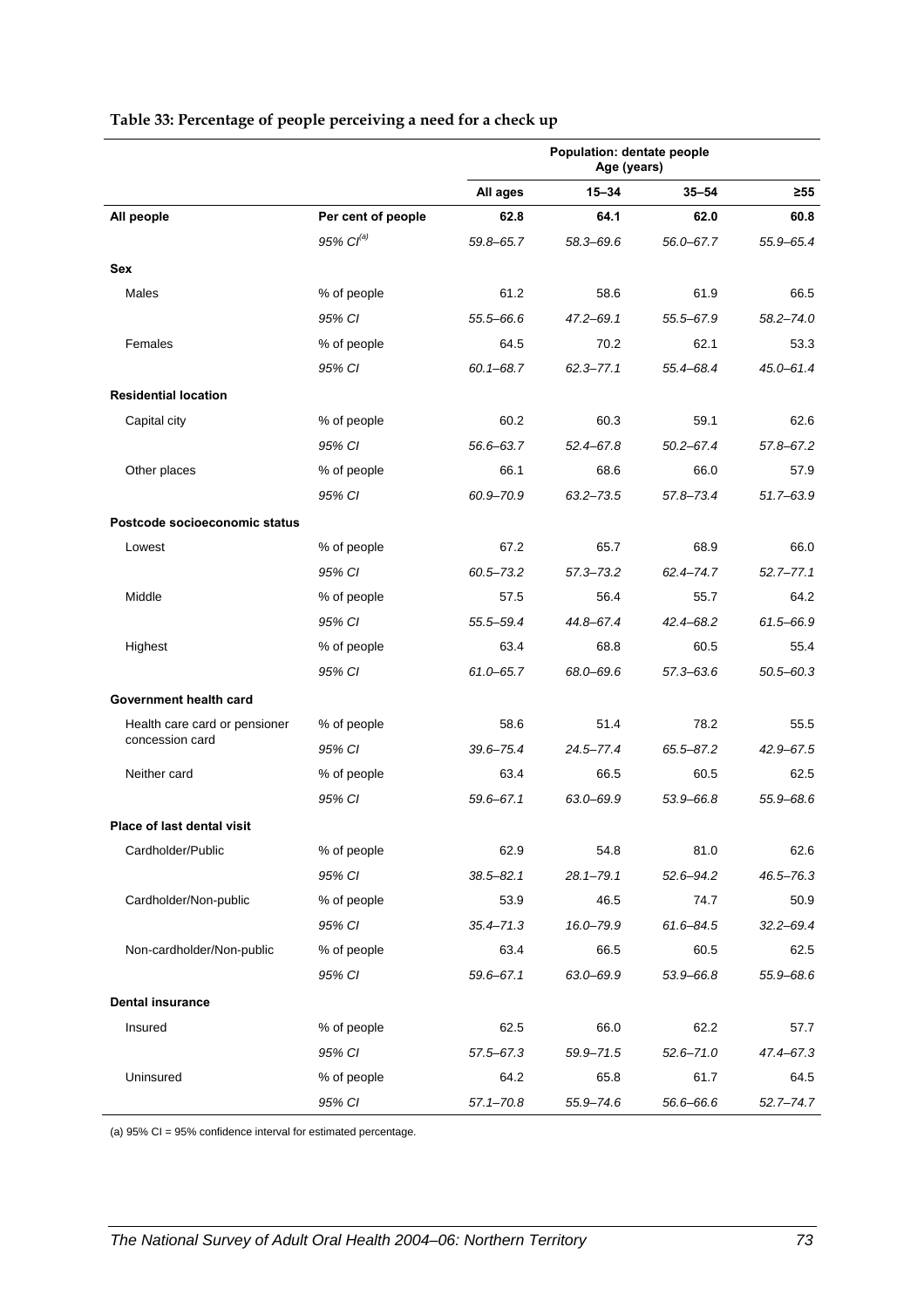## **Perceived urgency of dental treatment needs**

Dentate adults who perceived a need for an extraction or filling were asked about the urgency of needed dental treatment. Dental problems vary from truly urgent problems like dental trauma, swelling in or around the jaws, or bleeding (usually as a complication of dental treatment) through situations where treatment is highly desirable in a short period of time (usually associated with pain) to problems that can reasonably wait to be treated. In NSAOH, dentate adults who perceived a need for an extraction or filling were asked 'How soon do you think you need this dental treatment?' at the time of the interview. The possible responses included a wide range of time periods. These have been collapsed to perceiving a need for treatment either within 3 months or longer than 3 months. In NT, 66.2% of dentate adults needing an extraction or filling perceived a need for dental treatment within 3 months ([Table 34](#page-82-0)), which was a little higher, but not significantly, than the national estimate of 69.3% (Slade et al. 2007).

## **Key findings**

- The percentage of dentate adults needing an extraction or filling who thought they needed treatment within 3 months showed no significant difference by age group. It varied from 62.6% to 70.1% across the three age groups.
- There were no significant differences among subgroups formed by most social characteristics, with the exception of postcode socioeconomic status. The perceived need for treatment within 3 months varied from highest percentage among those dentate adults living in postcodes of middle socioeconomic status (72.4%) to lowest percentage among those living in postcodes of lowest socioeconomic status (57.8%).

### **Discussion**

Over 6 out of 10 dentate adults who needed an extraction or filling perceived a need for dental treatment within 3 months. The percentage who perceived a need for more urgent treatment was not significantly different across the three age groups, and showed little significant variation by socioeconomic characteristics. This might reflect a confounding of perceived need for dental treatment within 3 months by time since last dental visit.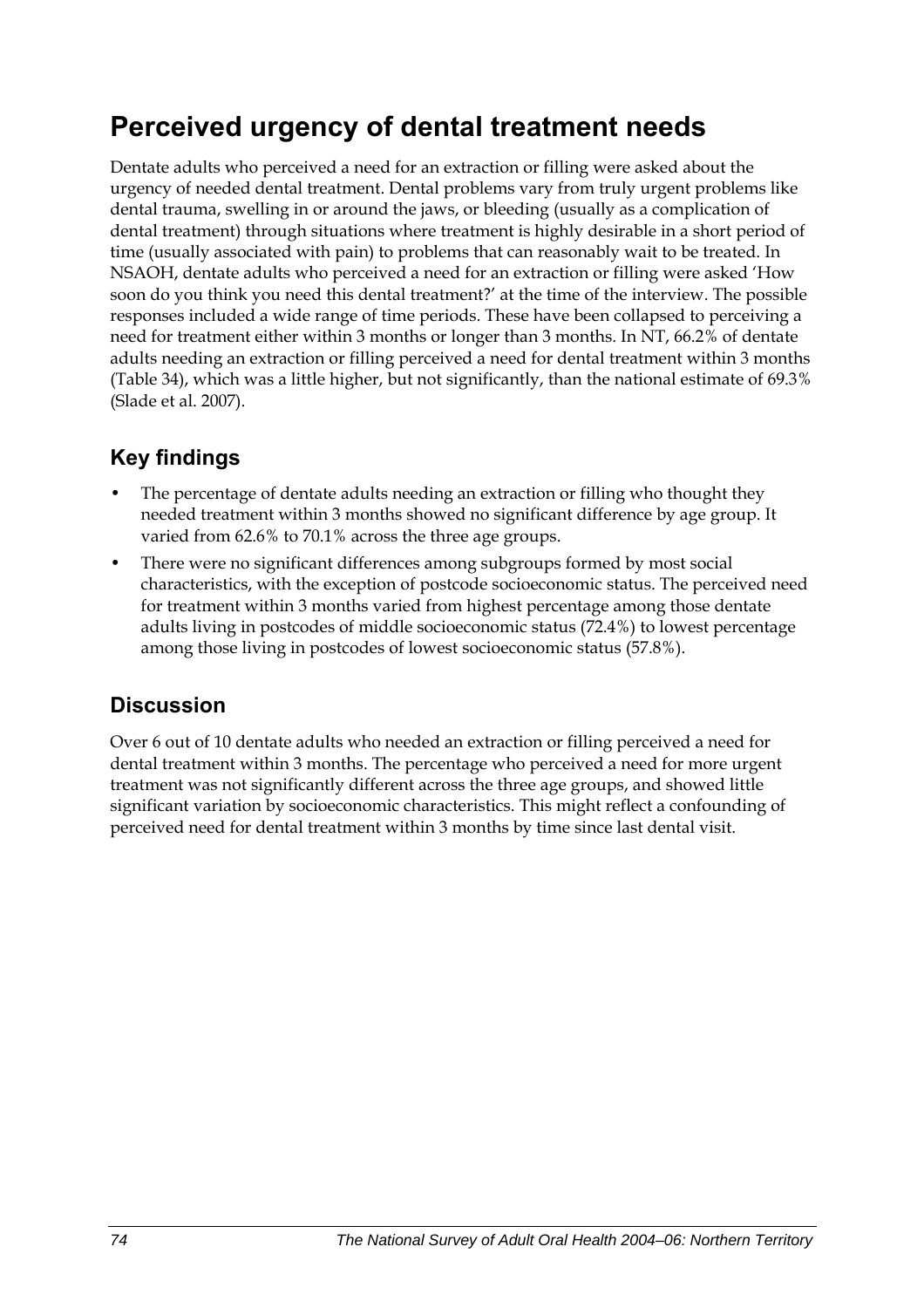|                                   |                    |               | Population: dentate people who need an extraction or filling<br>Age (years) |               |               |  |
|-----------------------------------|--------------------|---------------|-----------------------------------------------------------------------------|---------------|---------------|--|
|                                   |                    | All ages      | $15 - 34$                                                                   | $35 - 54$     | $\geq 55$     |  |
| All people                        | Per cent of people | 66.2          | 70.1                                                                        | 62.6          | 63.5          |  |
|                                   | 95% $Cl^{(a)}$     | 59.6-72.2     | $61.2 - 77.8$                                                               | $54.1 - 70.4$ | $50.9 - 74.5$ |  |
| <b>Sex</b>                        |                    |               |                                                                             |               |               |  |
| Males                             | % of people        | 63.1          | 69.1                                                                        | 57.9          | 63.1          |  |
|                                   | 95% CI             | $51.6 - 73.3$ | $53.9 - 81.0$                                                               | $43.1 - 71.5$ | $46.2 - 77.4$ |  |
| Females                           | % of people        | 68.9          | 70.9                                                                        | 67.8          | 64.0          |  |
|                                   | 95% CI             | 64.9-72.7     | $63.2 - 77.5$                                                               | $60.8 - 74.1$ | $52.8 - 73.8$ |  |
| <b>Residential location</b>       |                    |               |                                                                             |               |               |  |
| Capital city                      | % of people        | 64.4          | 70.6                                                                        | 61.2          | 55.0          |  |
|                                   | 95% CI             | $55.3 - 72.5$ | $57.0 - 81.3$                                                               | 48.0-73.0     | $40.1 - 69.1$ |  |
| Other places                      | % of people        | 68.5          | 69.6                                                                        | 64.5          | 74.8          |  |
|                                   | 95% CI             | 59.6-76.2     | 57.5-79.5                                                                   | 57.7-70.9     | $67.3 - 81.0$ |  |
| Postcode socioeconomic status     |                    |               |                                                                             |               |               |  |
| Lowest                            | % of people        | 57.8          | 55.9                                                                        | 57.1          | 71.6          |  |
|                                   | 95% CI             | 47.8-67.2     | $50.4 - 61.2$                                                               | $40.8 - 71.9$ | $40.2 - 90.4$ |  |
| Middle                            | % of people        | 72.4          | 82.8                                                                        | 66.3          | 59.7          |  |
|                                   | 95% CI             | 69.0-75.6     | 77.9-86.8                                                                   | 59.4-72.5     | $57.0 - 62.5$ |  |
| Highest                           | % of people        | 68.9          | 72.4                                                                        | 66.9          | 63.1          |  |
|                                   | 95% CI             | $61.9 - 75.1$ | 65.3-78.4                                                                   | 65.5-68.3     | $36.8 - 83.4$ |  |
| Government health card            |                    |               |                                                                             |               |               |  |
| Health care card or pensioner     | % of people        | 70.8          | 86.5                                                                        | 54.3          | 65.3          |  |
| concession card                   | 95% CI             | $55.0 - 82.8$ | $63.2 - 96.0$                                                               | $21.7 - 83.6$ | 54.8-74.4     |  |
| Neither card                      | % of people        | 66.3          | 69.0                                                                        | 63.7          | 64.9          |  |
|                                   | 95% CI             | 59.8-72.2     | 61.4-75.7                                                                   | $57.2 - 69.8$ | $45.1 - 80.7$ |  |
| <b>Place of last dental visit</b> |                    |               |                                                                             |               |               |  |
| Cardholder/Public                 | % of people        | 65.4          | 86.1                                                                        | 45.8          | 61.1          |  |
|                                   | 95% CI             | 44.9-81.5     | 48.1-97.6                                                                   | 16.6-78.3     | $36.4 - 81.2$ |  |
| Cardholder/Non-public             | % of people        | 77.5          | 86.9                                                                        | 72.7          | 69.5          |  |
|                                   | 95% CI             | $62.9 - 87.5$ | $62.8 - 96.3$                                                               | $22.7 - 96.0$ | 49.7-83.9     |  |
| Non-cardholder/Non-public         | % of people        | 66.3          | 69.0                                                                        | 63.7          | 64.9          |  |
|                                   | 95% CI             | $59.8 - 72.2$ | $61.4 - 75.7$                                                               | $57.2 - 69.8$ | $45.1 - 80.7$ |  |
| <b>Dental insurance</b>           |                    |               |                                                                             |               |               |  |
| Insured                           | % of people        | 61.9          | 57.2                                                                        | 65.0          | 64.3          |  |
|                                   | 95% CI             | $52.9 - 70.2$ | $40.1 - 72.7$                                                               | $57.4 - 72.0$ | $50.4 - 76.2$ |  |
| Uninsured                         | % of people        | 69.2          | 77.3                                                                        | 60.0          | 63.1          |  |
|                                   | 95% CI             | $60.0 - 77.0$ | 66.3-85.4                                                                   | $47.8 - 71.0$ | $41.5 - 80.5$ |  |

#### <span id="page-82-1"></span><span id="page-82-0"></span>**Table 34: Percentage of people perceiving a need for treatment within 3 months**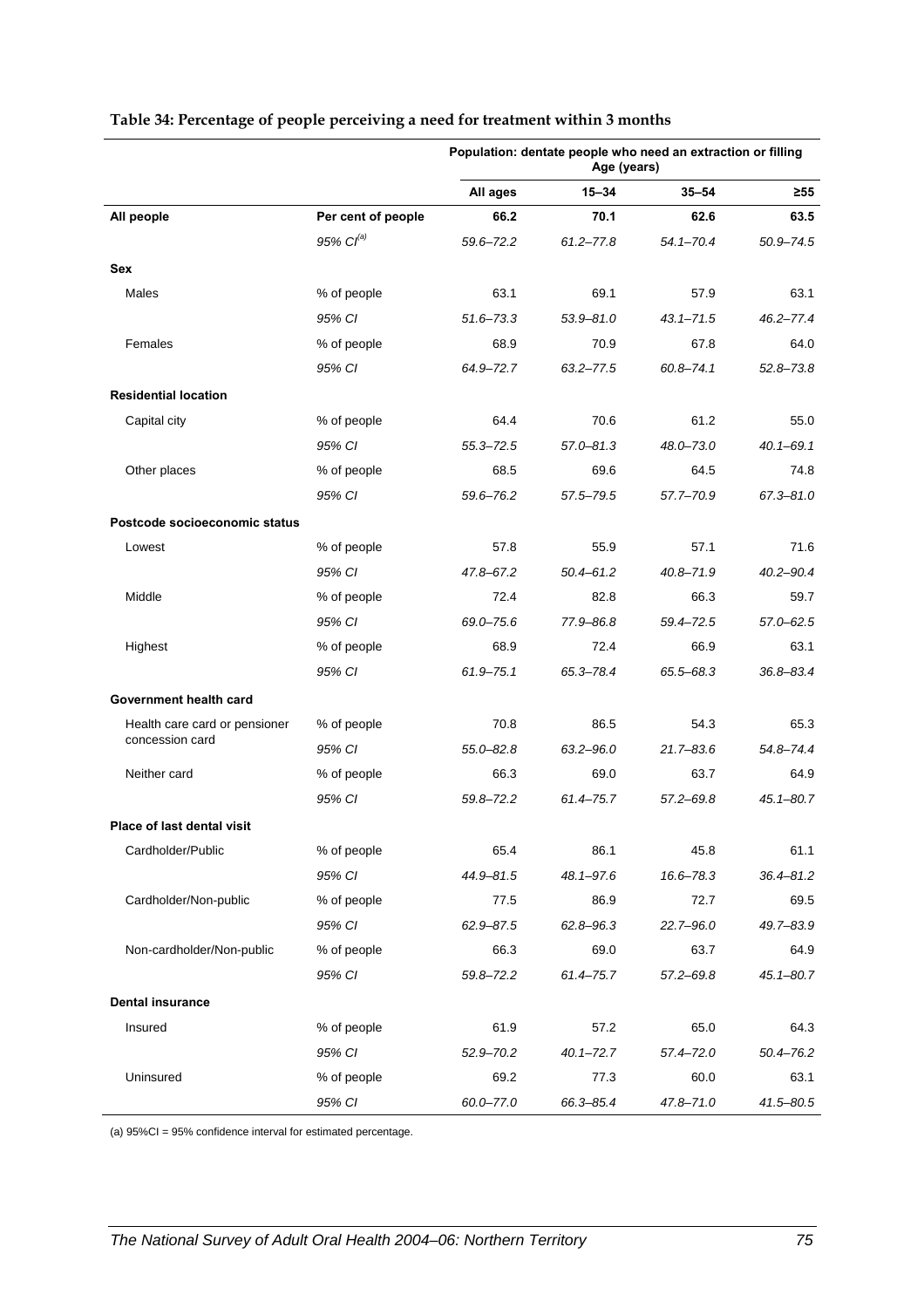## **Age-standardised comparison between government health cardholders and non-health cardholders**

Findings from 29 of the preceding tables are summarised in [Table 35,](#page-84-0) to compare oral health indicators between people with a government health card and non-cardholders. Percentages and means for the two groups are age-standardised, a statistical procedure that aims to remove any effects of age that might account for differences between the two groups in each oral health indicator. As noted in Table 4, smaller percentages of people in the two younger age groups had a health care card or pensioner concession card than in the oldest age group. Age standardisation seeks to compensate for that difference in age distribution, so that differences in any single indicator between the two groups are not confounded by age.

- For 14 indicators reported in [Table 35,](#page-84-0) health cardholders had significantly poorer oral health status, oral health care and perceived oral health.
- For measures relating to tooth loss, the magnitude of difference in age-adjusted estimates between the two groups was noticeably smaller than the difference between the same two groups noted in preceding tables where there was no adjustment for age. For example, health cardholders had a statistically non-significant 3.9-fold greater prevalence of complete tooth loss when the comparison was adjusted for age [\(Table 35](#page-84-0)), whereas prevalence differed by a factor of 6.4 when all ages were contrasted in Table 5 (8.8% for health cardholders compared with 1.3% for non-cardholders). This degree of attenuation indicates that age was an important confounder of the relationship between health card status and complete tooth loss.
- In contrast, the relative differences between the two groups were amplified in the age-standardised results compared with the unstandardised results for two indicators: gingival inflammation and perceived need for filling or extraction.
- However, for most other indicators, the relative differences in age-standardised results between the two groups were similar in magnitude to preceding tables. This is because there was only a weak association between age and indicators such as dental attendance, with the consequence that there was little confounding of the difference between the two groups by age.

In summary, the findings in [Table 35](#page-84-0) confirm that health cardholders are disadvantaged with respect to several indicators of oral health status, oral health care and perceived oral health, and that the disadvantage is not due to the older age profile of health cardholders compared to non-cardholders. Exceptions occurred for some indicators including tooth loss, where adjustment by age produced attenuated differences between the two groups.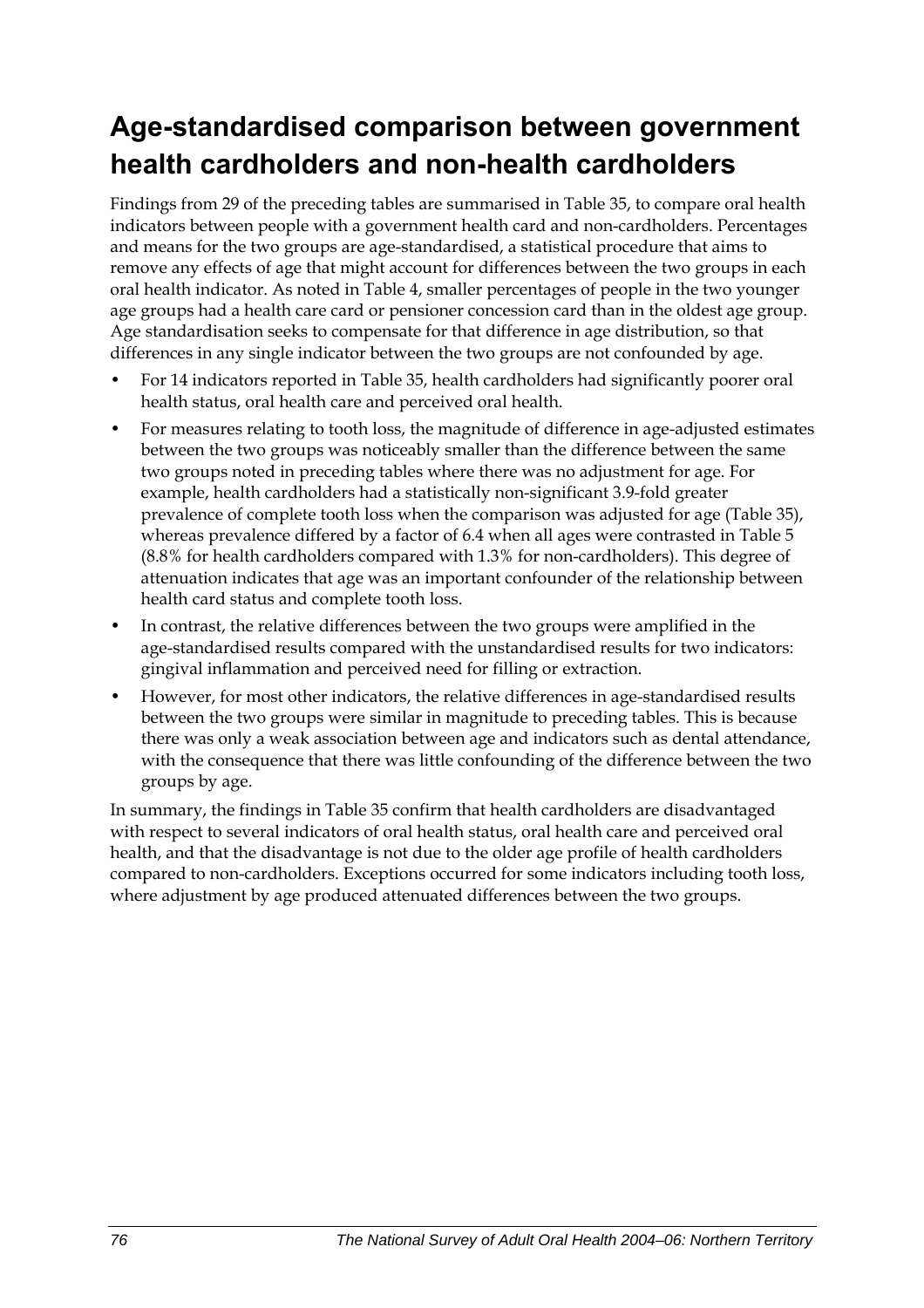<span id="page-84-0"></span>

|                                                                                  | <b>Cardholders</b> | Non-cardholders     |
|----------------------------------------------------------------------------------|--------------------|---------------------|
| Variable                                                                         | Estimate (95%CI)   | Estimate (95%CI)    |
| % of people with complete tooth loss                                             | $8.0(3.1 - 12.8)$  | $2.1(1.3 - 2.8)$    |
| % of people with fewer than 21 teeth                                             | 16.0 (11.1–20.8)   | $6.1(3.4 - 8.9)$    |
| % of dentate people who wear denture(s)                                          | $13.7(8.8 - 18.6)$ | $10.2(7.5-13.0)$    |
| Average number of missing teeth per person                                       | $6.4(5.7 - 7.2)$   | 3.8 (3.4–4.1)       |
| % of people with untreated coronal decay                                         | 39.4 (32.7–46.1)   | 34.0 (29.9-38.2)    |
| % of people with untreated root decay                                            | $9.2(6.2 - 12.2)$  | $7.4(5.3 - 9.4)$    |
| % of people with one or more filled teeth                                        | 84.3 (77.2–91.5)   | 89.2 (87.6-90.8)    |
| Average number of DMF teeth per person                                           | 14.0 (12.6-15.3)   | 12.4 (11.9–12.8)    |
| % of people with moderate or severe periodontitis                                | 36.6 (26.9-46.4)   | 30.1 (18.8–41.4)    |
| % of people with 4+ mm periodontal pocket depth                                  | 36.7 (26.5–47.0)   | 33.9 (20.8-47.0)    |
| % of people with 4+ mm clinical attachment loss                                  | 56.6 (45.0–68.1)   | 54.6 (44.5–64.7)    |
| % of people with gingival inflammation                                           | 27.5 (19.7–35.2)   | 14.9 (11.4–18.3)    |
| % of people visiting dentist within last 12 months                               | 42.5 (35.5-49.4)   | 52.2 (46.8-57.6)    |
| % of people who attended a private dental practice at last dental visit          | 41.2 (35.1-47.3)   | 82.0 (78.1-85.9)    |
| % of people who paid for their last dental visit                                 | 38.7 (32.6-44.8)   | 100.0 (100.0-100.0) |
| % of people who usually visit a dental professional at least once a year         | 38.6 (31.2-45.9)   | 44.3 (39.4-49.2)    |
| % of people who have a dentist they usually attend                               | 64.5 (55.3-73.8)   | 77.1 (73.1-81.2)    |
| % of people who usually visit a dentist for a check up                           | 34.7 (28.4-41.0)   | 47.3 (44.3–50.3)    |
| % of people who avoided or delayed dental care                                   | 41.5 (33.5-49.5)   | 32.2 (29.0–35.5)    |
| % of people who reported that cost had prevented recommended dental<br>treatment | 27.2 (13.0-41.5)   | 23.2 (19.1-27.3)    |
| % of people who would have a lot of difficulty paying a \$100 dental bill        | 44.1 (35.0–53.3)   | 13.4 (11.7–15.0)    |
| % of people avoiding foods due to dental problems                                | 33.6 (24.4–42.9)   | $13.6(11.1 - 16.1)$ |
| % of people rating their oral health fair or poor                                | 32.6 (21.7-43.6)   | 13.4 (10.4–16.3)    |
| % of people experiencing toothache                                               | 24.8 (18.3-31.2)   | 15.1 (12.0-18.2)    |
| % of people experiencing orofacial pain                                          | 31.8 (24.6-39.0)   | 18.8 (15.4-22.2)    |
| % of people who need dentures                                                    | 14.9 (11.6-18.3)   | $3.0(1.6-4.4)$      |
| % of people who need an extraction or filling                                    | 45.0 (39.6-50.3)   | 33.2 (29.7-36.6)    |
| % of people perceiving a need for a check up                                     | 64.6 (55.6-73.6)   | $62.3(58.2 - 66.3)$ |
| % of people perceiving a need for treatment within 3 months                      | 79.2 (69.5-89.0)   | 65.9 (59.6-72.1)    |

#### <span id="page-84-1"></span>**Table 35: Age-standardised comparison of health cardholders and non-health cardholders**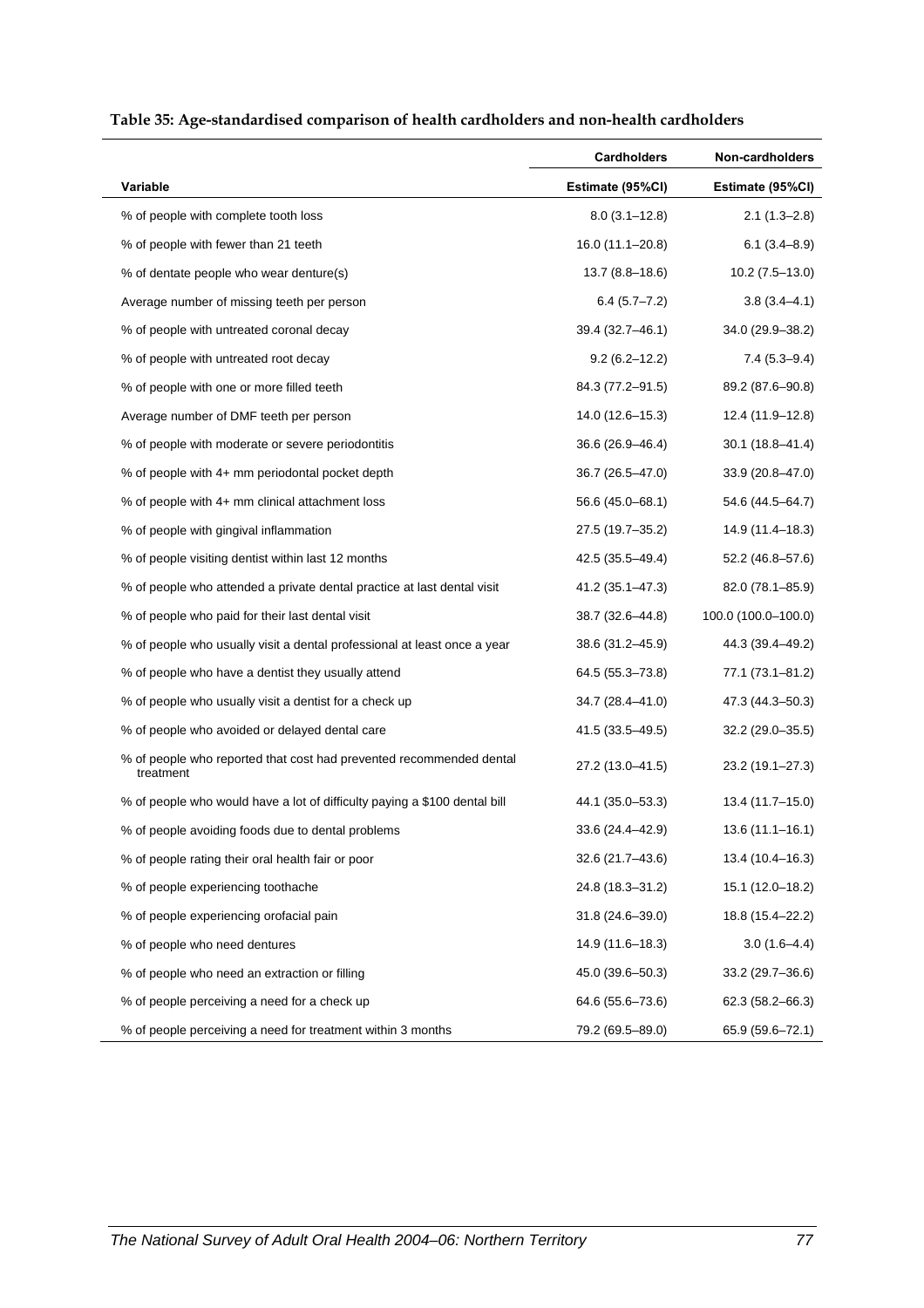## **Age-standardised comparison between the dentally insured and the uninsured**

Age standardisation has been used in [Table 36](#page-86-0) to make comparisons between dentally insured and uninsured people in each of the 30 oral health indicators presented in Tables 5–34. These comparisons are based on the same principles noted for [Table 35](#page-84-0). That is, age standardisation aims to compare insured and uninsured people after adjusting for potential differences in the age distribution between the two groups.

- The results in [Table 36](#page-86-0) show statistically significantly poorer outcomes for uninsured people in 12 of the 30 indicators.
- For most of those indicators, statistically significant differences were also observed in the preceding tables. However, three indicators that differed significantly between the two groups in [Table 36](#page-86-0) did not differ significantly in the preceding tables: fewer than 21 teeth, denture wearing and perceived need for dentures.
- Conversely, 18 indicators did not differ to a statistically significantly degree between insured and uninsured people in [Table 36](#page-86-0) and most of them were similarly non-significant when contrasted between the two groups in previous tables that did not use age standardisation.

In summary, the findings in [Table 36](#page-86-0) confirm generally poorer oral health outcomes for uninsured people compared to insured people. For three indicators, age standardisation revealed significant differences between the two groups that were not apparent in preceding tables of unstandardised results.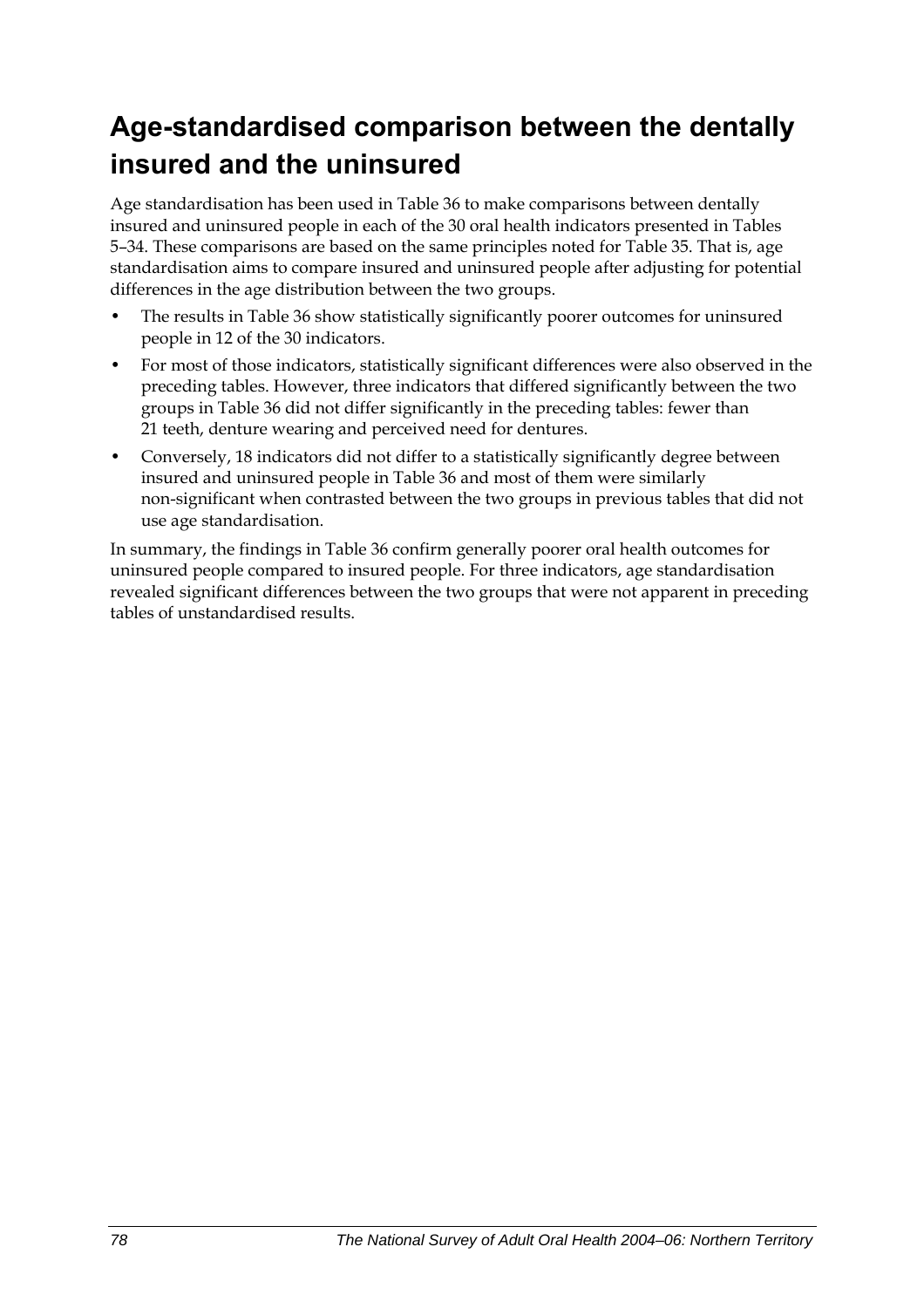<span id="page-86-1"></span><span id="page-86-0"></span>

| Table 36: Age-standardised comparison of the dentally insured and the uninsured |  |
|---------------------------------------------------------------------------------|--|
|                                                                                 |  |

|                                                                                  | <b>Insured</b>      | <b>Uninsured</b>    |
|----------------------------------------------------------------------------------|---------------------|---------------------|
| <b>Variable</b>                                                                  | Estimate (95%CI)    | Estimate (95%CI)    |
| % of people with complete tooth loss                                             | $5.0(2.7 - 7.2)$    | $3.8(1.8 - 5.8)$    |
| % of people with fewer than 21 teeth                                             | $5.6(3.6 - 7.7)$    | $13.0(9.6 - 16.3)$  |
| % of dentate people who wear denture(s)                                          | $7.5(5.8-9.3)$      | 14.4 (11.1–17.6)    |
| Average number of missing teeth per person                                       | $4.6(4.1 - 5.0)$    | $5.0(4.6-5.4)$      |
| % of people with untreated coronal decay                                         | 38.6 (30.9-46.3)    | 33.7 (29.6-37.8)    |
| % of people with untreated root decay                                            | $5.9(3.8 - 8.0)$    | $9.7(6.6-12.8)$     |
| % of people with one or more filled teeth                                        | 93.1 (91.1-95.2)    | 86.0 (80.6-91.3)    |
| Average number of DMF teeth per person                                           | 13.4 (12.4–14.3)    | $12.8(12.2 - 13.4)$ |
| % of people with moderate or severe periodontitis                                | 30.8 (24.8-36.9)    | 37.4 (28.9-45.9)    |
| % of people with 4+ mm periodontal pocket depth                                  | $32.5(25.5 - 39.4)$ | 40.6 (28.9–52.4)    |
| % of people with 4+ mm clinical attachment loss                                  | $52.1(45.1 - 59.1)$ | 60.9 (49.9-71.9)    |
| % of people with gingival inflammation                                           | 18.6 (13.5-23.7)    | 21.0 (16.2-25.8)    |
| % of people visiting dentist within last 12 months                               | 55.2 (48.5–61.9)    | 45.2 (39.8-50.6)    |
| % of people who attended a private dental practice at last dental visit          | 87.7 (83.0–92.4)    | 64.5 (59.2-69.9)    |
| % of people who paid for their last dental visit                                 | 96.8 (94.2-99.4)    | 82.5 (78.2-86.9)    |
| % of people who received government-subsidised dental care in private<br>sector  | $0.0(0.0-0.0)$      | $1.0$ ( $<0$ -2.2)  |
| % of people who usually visit a dental professional at least once a year         | 48.6 (43.6–53.6)    | 36.8 (30.8–42.8)    |
| % of people who have a dentist they usually attend                               | 82.3 (75.6-89.0)    | 71.6 (65.8-77.5)    |
| % of people who usually visit a dentist for a check up                           | 56.3 (52.6-60.0)    | 36.7 (30.6-42.9)    |
| % of people who avoided or delayed dental care                                   | 30.8 (27.8-33.9)    | 36.8 (33.9–39.7)    |
| % of people who reported that cost had prevented recommended dental<br>treatment | 22.3 (18.1-26.4)    | $30.3(24.5 - 36.2)$ |
| % of people who would have a lot of difficulty paying a \$100 dental bill        | 15.4 (11.8–19.0)    | 25.0 (19.6-30.5)    |
| % of people avoiding foods due to dental problems                                | 15.2 (11.3-19.0)    | 22.9 (18.7-27.1)    |
| % of people rating their oral health fair or poor                                | $12.7(8.8 - 16.5)$  | 21.8 (17.4-26.3)    |
| % of people experiencing toothache                                               | $13.4(9.3 - 17.6)$  | 21.5 (18.0-24.9)    |
| % of people experiencing orofacial pain                                          | 19.7 (16.3-23.2)    | 23.4 (19.4-27.4)    |
| % of people who need dentures                                                    | $3.4(1.3 - 5.4)$    | $9.0(6.5 - 11.5)$   |
| % of people who need an extraction or filling                                    | 32.4 (26.6-38.2)    | 40.1 (35.6-44.5)    |
| % of people perceiving a need for a check up                                     | 60.9 (56.6–65.2)    | 63.5 (58.9-68.2)    |
| % of people perceiving a need for treatment within 3 months                      | 60.1 (51.9-68.4)    | 73.7 (69.1-78.4)    |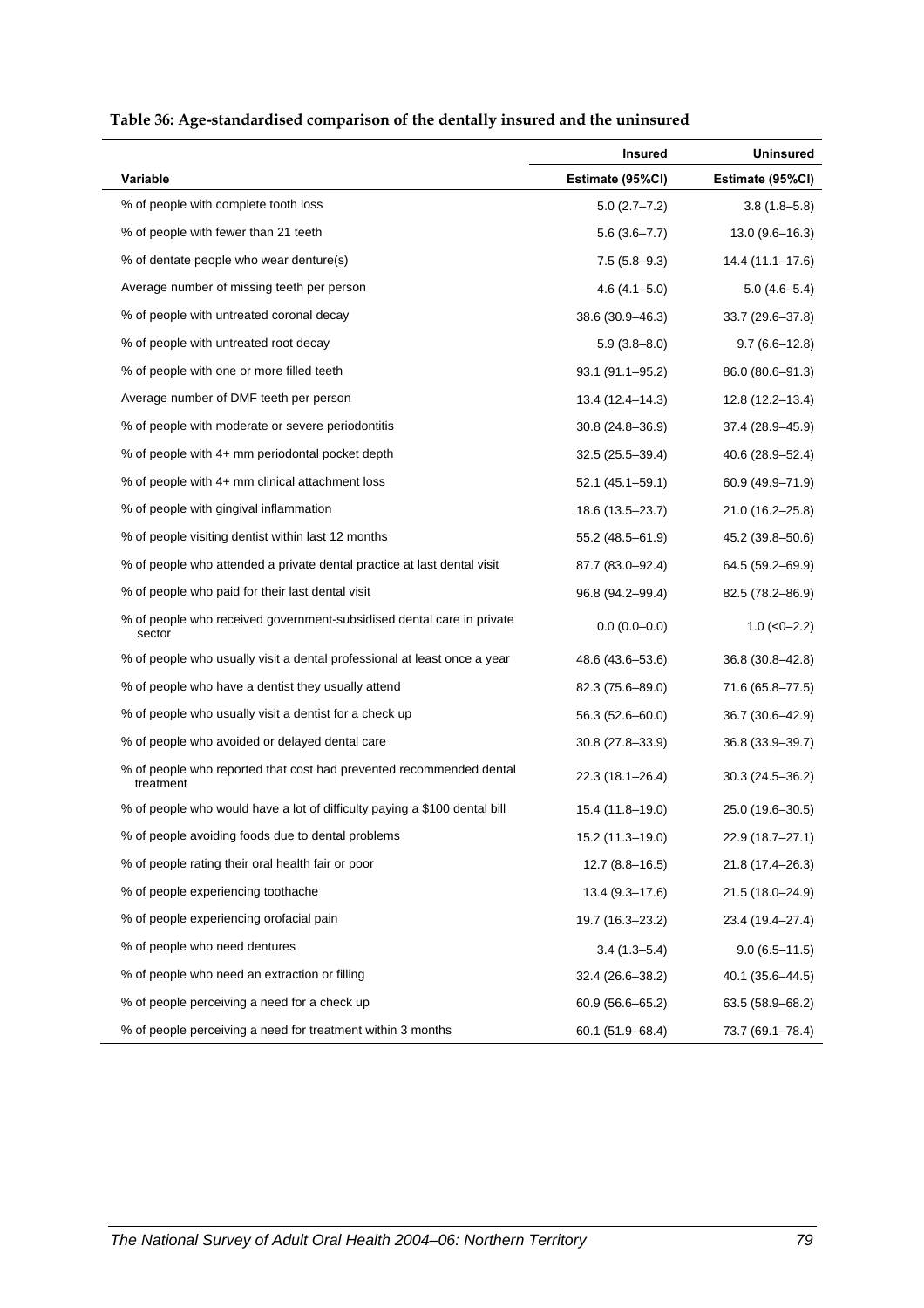# **Appendix**

## **Sample counts**

#### **Table A.1 Table counts of interviewed people**

|                                                  | Age group (years) |           |           |              |
|--------------------------------------------------|-------------------|-----------|-----------|--------------|
|                                                  | All ages          | $15 - 34$ | $35 - 54$ | $\geq 55$    |
| All people                                       | 1,082             | 296       | 517       | 269          |
| <b>Sex</b>                                       |                   |           |           |              |
| <b>Males</b>                                     | 418               | 111       | 194       | 113          |
| Females                                          | 664               | 185       | 323       | 156          |
| <b>Residential location</b>                      |                   |           |           |              |
| Capital city                                     | 543               | 152       | 260       | 131          |
| Other places                                     | 539               | 144       | 257       | 138          |
| Postcode socioeconomic status                    |                   |           |           |              |
| Lowest                                           | 352               | 103       | 179       | 70           |
| Middle                                           | 278               | 77        | 131       | 70           |
| Highest                                          | 452               | 116       | 207       | 129          |
| Government health card                           |                   |           |           |              |
| Blank but applicable                             | 4                 | 3         |           | $\mathbf{1}$ |
| Health care card or pensioner<br>concession card | 166               | 41        | 47        | 78           |
| Neither card                                     | 912               | 252       | 470       | 190          |
| Place of last dental visit                       |                   |           |           |              |
| Cardholder/Public                                | 82                | 26        | 25        | 31           |
| Cardholder/Non-public                            | 84                | 15        | 22        | 47           |
| <b>Dental insurance</b>                          |                   |           |           |              |
| Blank but applicable                             | 13                | 11        |           | 2            |
| Insured                                          | 534               | 108       | 283       | 143          |
| Uninsured                                        | 535               | 177       | 234       | 124          |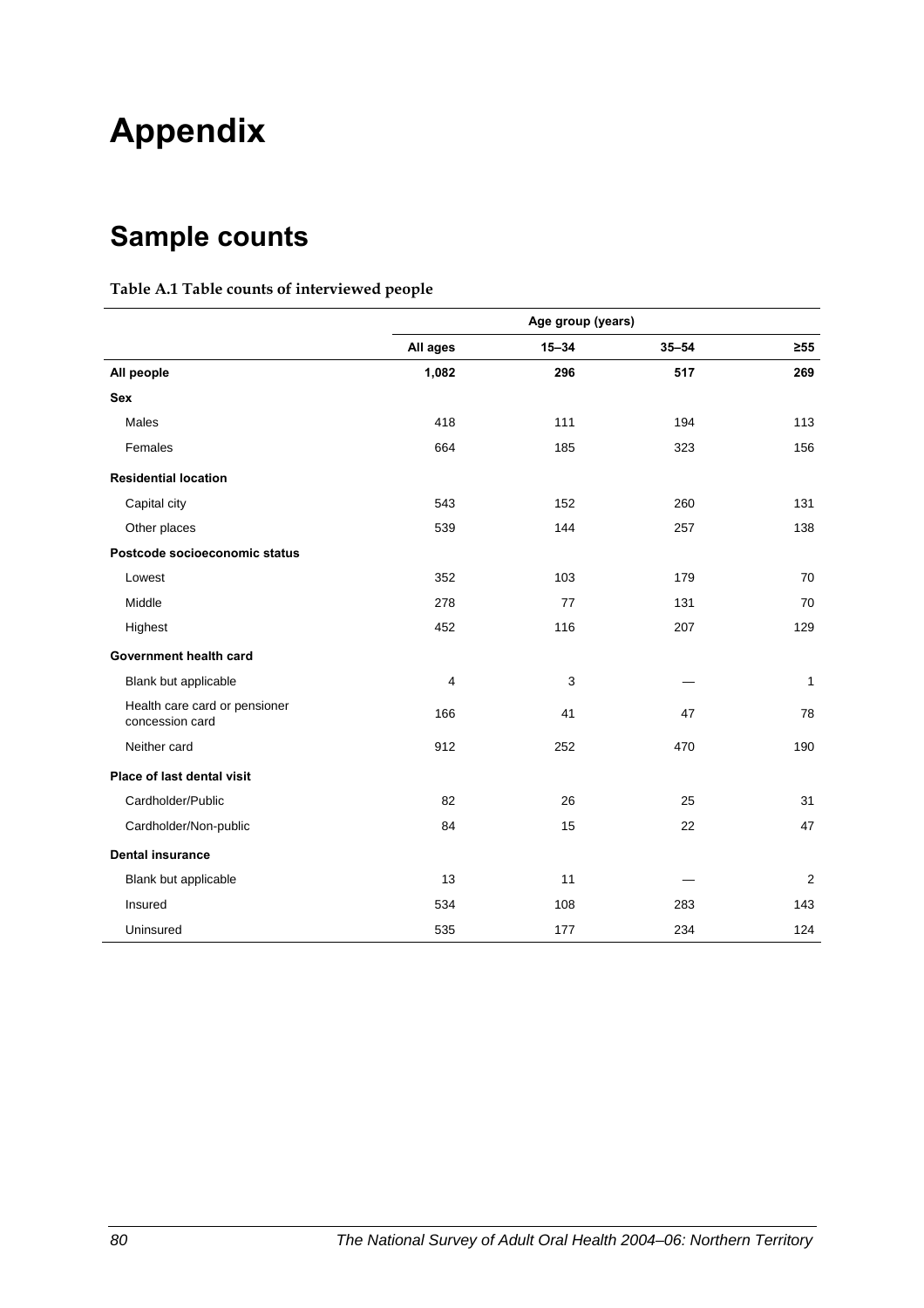#### **Table A.2 Table counts of examined people**

|                                                  | Age group (years) |           |           |             |
|--------------------------------------------------|-------------------|-----------|-----------|-------------|
|                                                  | All ages          | $15 - 34$ | $35 - 54$ | $\geq 55$   |
| All people                                       | 517               | 136       | 254       | 127         |
| <b>Sex</b>                                       |                   |           |           |             |
| <b>Males</b>                                     | 198               | 45        | 93        | 60          |
| Females                                          | 319               | 91        | 161       | 67          |
| <b>Residential location</b>                      |                   |           |           |             |
| Capital city                                     | 241               | 58        | 114       | 69          |
| Other places                                     | 276               | 78        | 140       | 58          |
| Postcode socioeconomic status                    |                   |           |           |             |
| Lowest                                           | 145               | 46        | 77        | 22          |
| Middle                                           | 140               | 30        | 66        | 44          |
| Highest                                          | 232               | 60        | 111       | 61          |
| Government health card                           |                   |           |           |             |
| Blank but applicable                             | $\mathbf{1}$      | 1         |           | $\mathbf 0$ |
| Health care card or pensioner<br>concession card | 78                | 21        | 22        | 35          |
| Neither card                                     | 438               | 114       | 232       | 92          |
| Place of last dental visit                       |                   |           |           |             |
| Cardholder/Public                                | 39                | 12        | 11        | 16          |
| Cardholder/Non-public                            | 39                | 9         | 11        | 19          |
| <b>Dental insurance</b>                          |                   |           |           |             |
| Blank but applicable                             | $\overline{7}$    | 5         |           | 2           |
| Insured                                          | 259               | 50        | 142       | 67          |
| Uninsured                                        | 251               | 81        | 112       | 58          |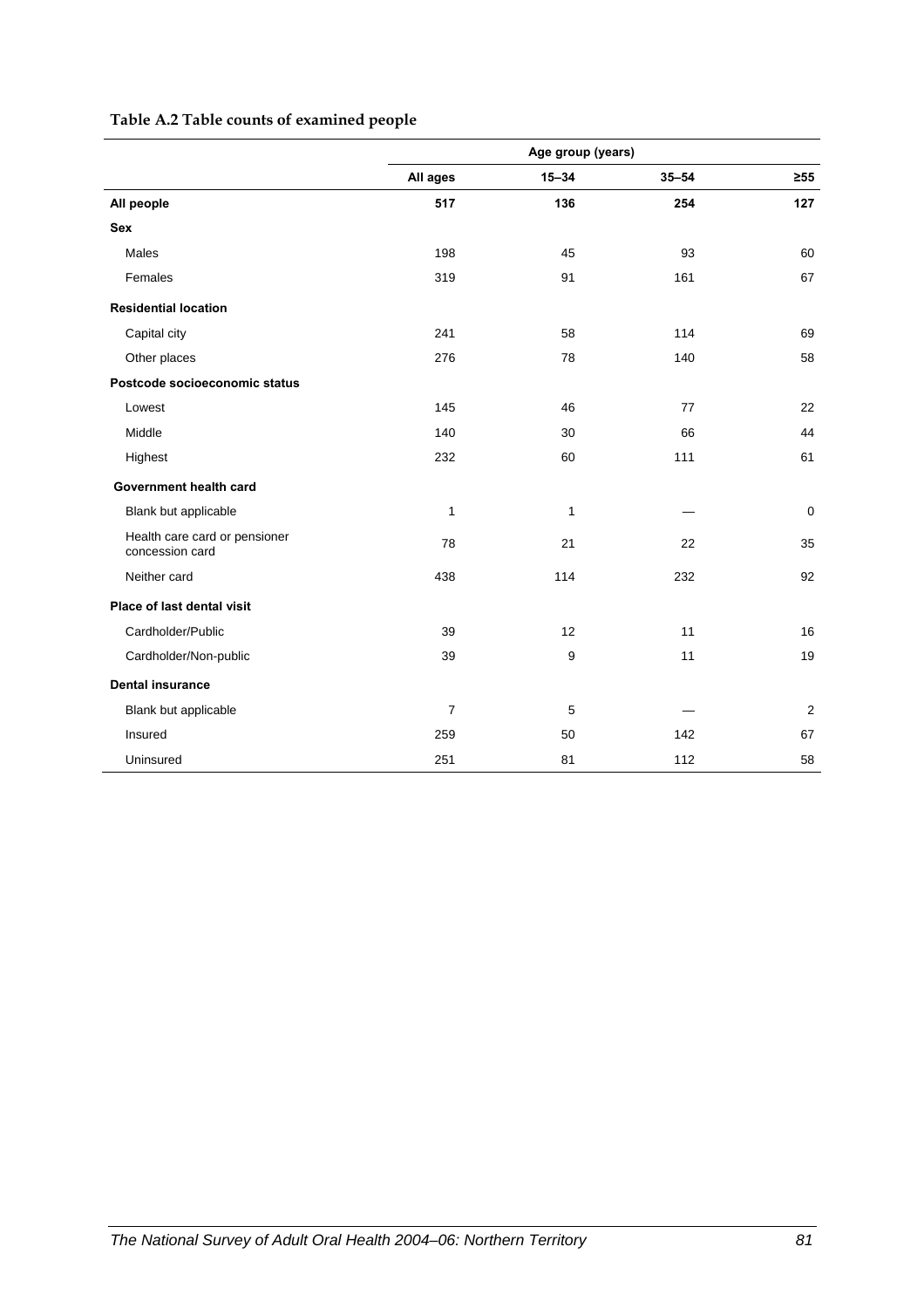# **Glossary**

**95% confidence interval** Defines the uncertainty around an estimated value—there is a 95% probability that the true value falls within the range of the upper and lower limits

**Attachment loss** The distance in millimetres measured from the edge of the enamel of a tooth to the gum tissue that is adherent to its root.

**Calibration** A procedure to promote standardisation between examiners performing the oral examinations.

**Canine** One of four 'eye teeth' positioned next to the incisors and used for tearing food.

**Capital city** The administrative seat of government of each of Australia's six states and two territories—each capital city also represents the most populous location of its respective state or territory.

**Cemento-enamel junction** Point on a tooth surface where the tooth crown joins the tooth root.

**Census** The Census of Population and Housing conducted every 5 years by the Australian Bureau of Statistics.

**Complete tooth loss** Loss of all natural teeth (also referred to as edentulism).

**Coronal** Pertaining to the crown of a tooth.

**Crown** The portion of tooth covered by white enamel that usually is visible in the mouth.

**Dental attendance** Behaviour related to the use of dental services.

**Dental caries** The process in which tooth structure is destroyed by acid produced by bacteria in the mouth—see dental decay.

**Dental caries experience** The cumulative effect of the caries process through a person's lifetime, manifesting as teeth that are decayed, missing or filled.

**Dental decay** Cavity resulting from dental caries.

**Dental insurance** Dental care is not covered under Australia's universal public health insurance vehicle, Medicare, and consequently people seeking cover can elect to carry private dental insurance.

**Dentate** Having one or more natural teeth.

**Dentition** The set of teeth—a complete dentition comprises 32 adult teeth.

**Denture** A removable dental prosthesis that substitutes for missing natural teeth and adjacent tissues.

**DMFT** An index of dental caries experience measured by counting the number of decayed (D), missing (M) and filled (F) teeth (T).

**Edentulous** A state of complete loss of all natural teeth.

**Enamel** Hard white mineralised tissue covering the crown of a tooth.

**Epidemiology** The study of the distribution and causes of health and disease in populations.

**Examination protocol** Methods and guidelines for conducting standardised oral examinations in a survey.

**Extraction** Removal of a natural tooth.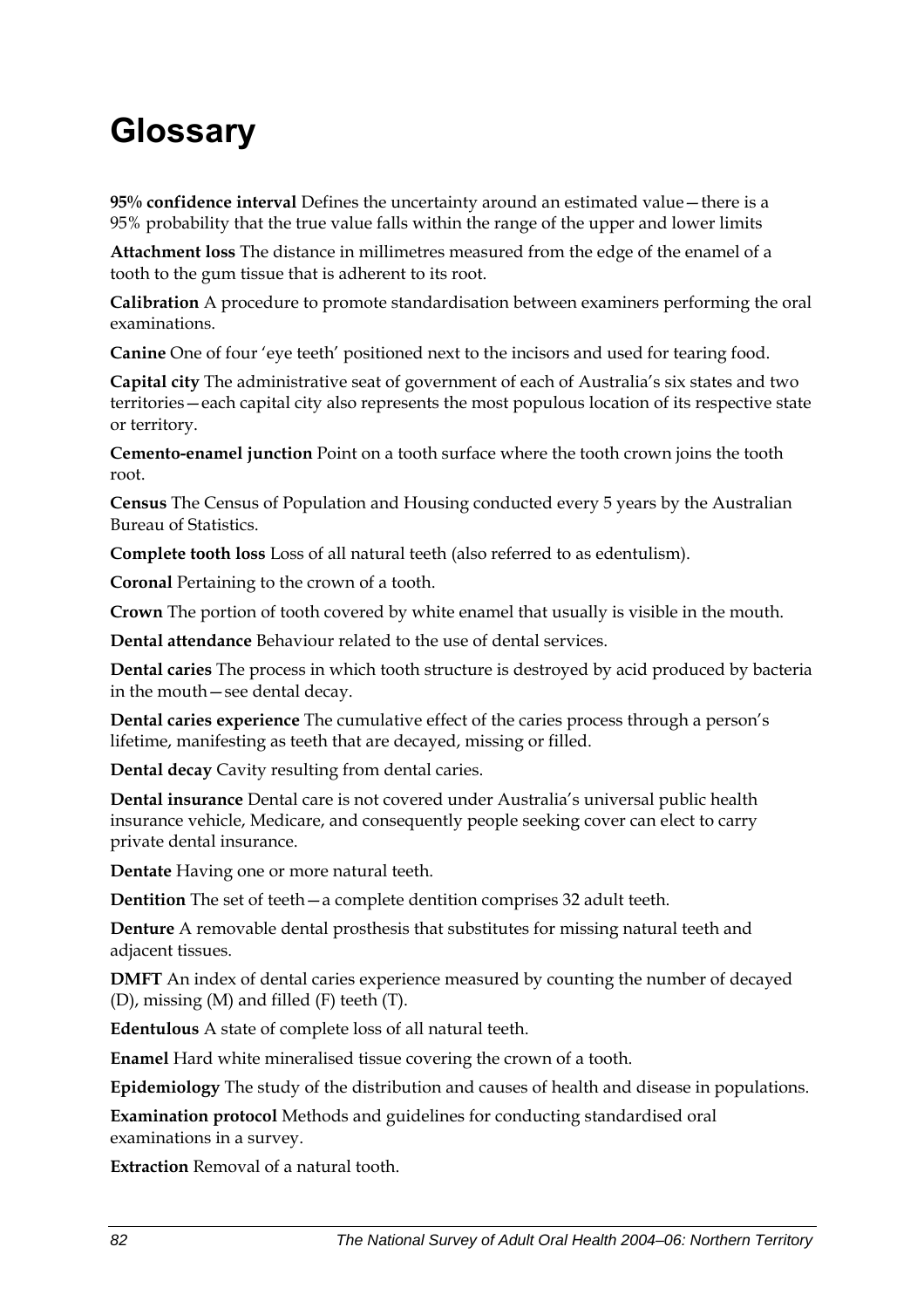**Generation** A group of people born during a defined period of time (also referred to as a birth cohort).

**Gingiva** Gum tissue.

**Gingivitis** Redness, swelling or bleeding of the gums caused by inflammation.

**Health care card** A concession card issued by the Australian Government that entitles the holder to services including public dental care.

**Incisor** One of eight front teeth used during eating for cutting food.

**Index of Relative Socioeconomic Advantage/Disadvantage (IRSAD)** One of four indices measuring area-level disadvantage derived by the Australian Bureau of Statistics—the IRSAD is derived from attributes such as low income, low educational attainment, high unemployment and jobs in relatively unskilled occupations.

**Indigenous identity** A person who states that they are of Aboriginal and/or Torres Strait Islander descent is an Indigenous Australian.

**Mean** The arithmetic average of a set of values.

**Molar** One of 12 back teeth used in grinding food.

**Natural teeth** Refers to a person's own teeth as opposed to artificial teeth.

**Orofacial pain** Pain located in the face, jaw, temple, in front of the ear or in the ear.

**Participation rate** The proportion of people from whom survey information is collected from among the total number of people selected as intended study participants.

**Periodontal disease** Disease of the gums and other tissues that attach to and anchor teeth to the jaws.

**Periodontal pocket** A space below the gum line that exists between the root of a tooth and the gum surrounding that tooth.

**Periodontitis** Disease of the gums caused by bacteria, characterised by swelling and bleeding of the gums and loss of tissue that attaches the tooth to the jaw.

**Permanent teeth** Adult teeth (secondary teeth).

**Plaque** A film composed of bacteria and food debris that adheres to the tooth surface.

**Prevalence** The proportion of people with a defined disease within a defined population.

**Probing pocket depth** The measured depth of the periodontal pocket.

**Recorder** A person, usually a dental assistant, who recorded the results of an oral examination onto a laptop computer.

**Relative difference** The difference between two values calculated as a ratio of one value divided by another.

**Restoration** A filling to repair a tooth damaged by decay or injury.

**Root** That part of the tooth below the crown which is anchored to the jaw.

**Root surface** The surface of the root of a tooth.

**Socioeconomic Indices for Areas (SEIFA)** A set of four indices derived by the Australian Bureau of Statistics from population census data to measure aspects of socioeconomic position for geographic areas.

**Socioeconomic position** Descriptive term for a position in society and usually measured by attributes such as income, education, occupation or characteristics of residential area.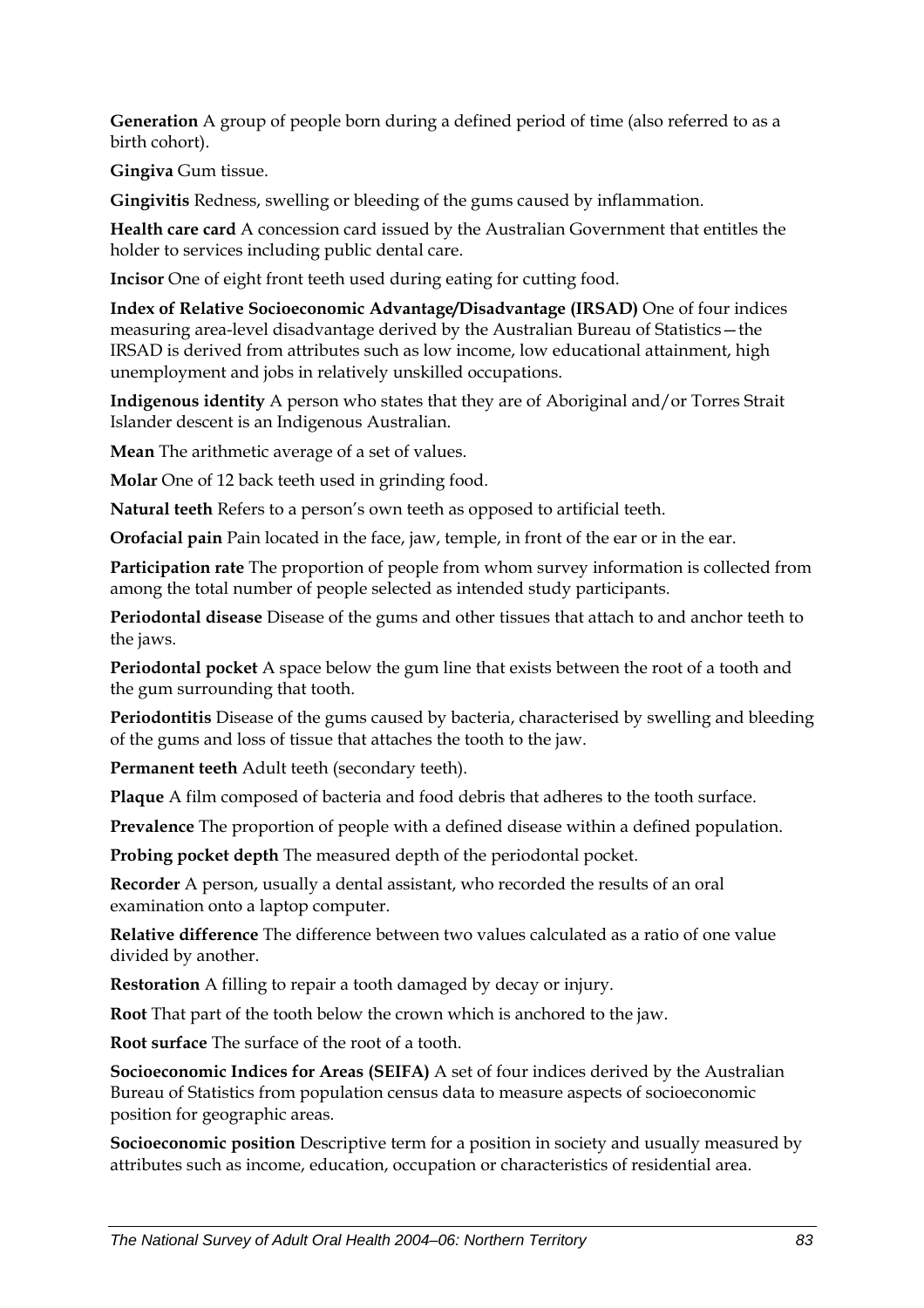**State/territory** Geographic regions of Australia—the nation has six states and two territories.

**Statistical significance** An indication from a statistical test that an observed association is unlikely (usually less than 5% probability) to be due to chance created when a random sample of people is selected from a population.

**Trend** The general direction in which change over time is observed.

**Weights** Numbers applied to groups of study participants to correct for differences in probability of selection and in participation.

**Wisdom tooth** One of four molars, each positioned at the back of the mouth.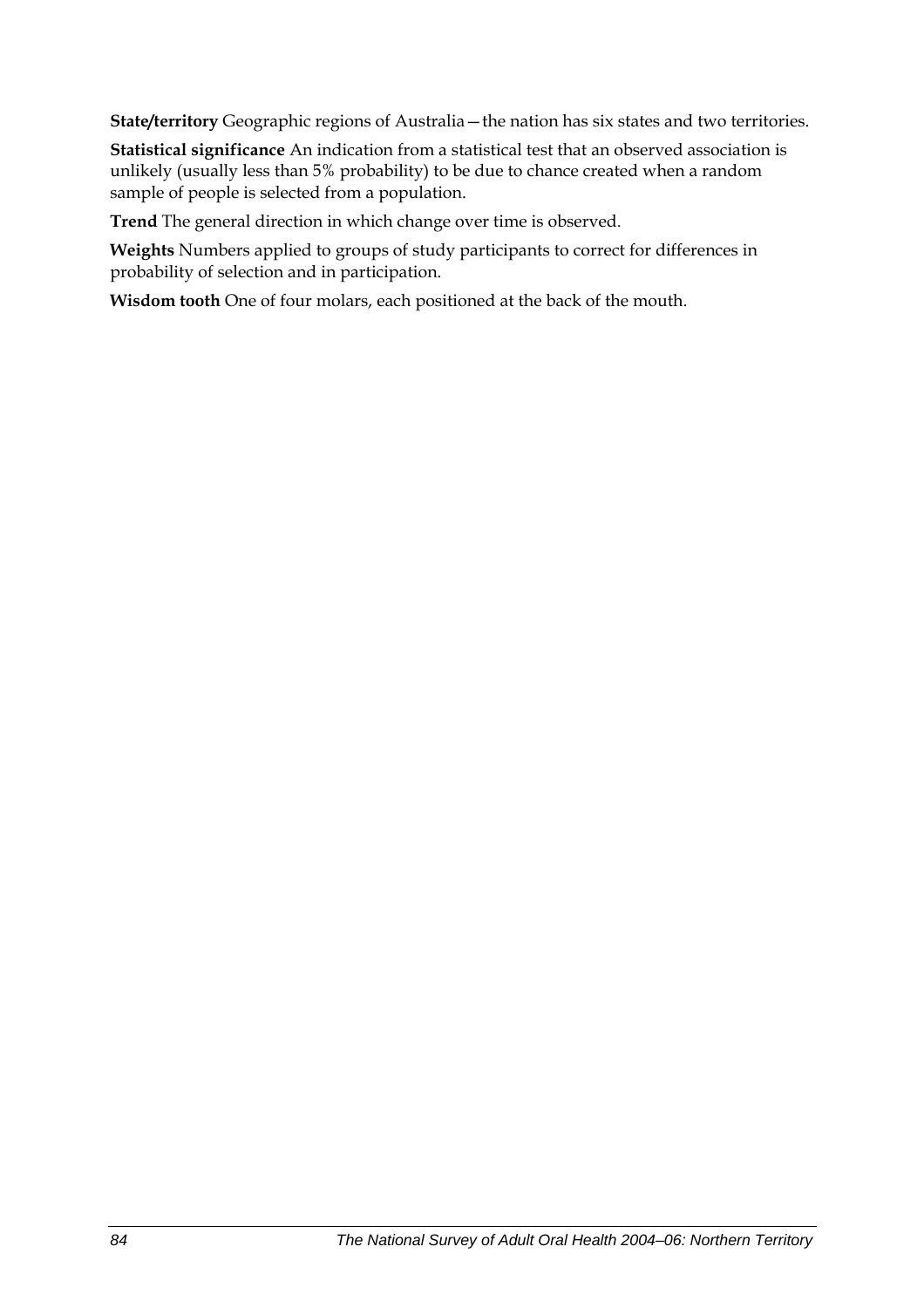# **References**

AHMAC (Australian Health Ministers' Advisory Council) 2001. Steering Committee for National Planning for Oral Health. Oral health of Australians: National planning for oral health improvement. Adelaide: SA Department of Human Services.

AIHW (Australian Institute of Health and Welfare) 2000. Australia's health 2000: The seventh biennial health report of the Australian Institute of Health and Welfare. Canberra: AIHW.

AIHW 2007. Health expenditure Australia 2005–06. Health and Welfare Expenditure Series no. 30. Cat. no. HWE 37. Canberra: AIHW.

Barnard PD 1993. National Oral Health Survey Australia 1987–1988. Canberra: Australian Government Publishing Service.

Benyamini Y, Leventhal H & Leventhal EA 2004. Self-rated oral health as an independent predictor of self-rated general health, self-esteem and life satisfaction. Social Science & Medicine 59(5)*:*1109–16.

Bergman JD, Wright FA & Hammond RH 1991. The oral health of the elderly in Melbourne. Australian Dental Journal 36(4)*:*280–5.

Brennan DS & Spencer AJ 2004. Changes in caries experience among Australian public dental patients between 1995/96 and 2001/02. Australian and New Zealand Journal of Public Health 28(6)*:*542–8.

Brennan DS, Spencer AJ & Roberts-Thomson KF 2007. Caries experience among 45–54-year-olds in Adelaide, South Australia. Australian Dental Journal 52(2)*:*122–7.

Brennan DS, Spencer AJ & Slade GD 2000. Caries experience among publicly-funded dental patients in Australia, 1995–96: type of care and geographic location. Australian Dental Journal 45(1)*:*37–45.

Brennan DS, Spencer AJ & Slade GD 2001. Prevalence of periodontal conditions among public-funded dental patients in Australia. Australian Dental Journal 46(2)*:*114–21.

Chalmers JM, Carter KD, Fuss JM, Spencer AJ & Hodge CP 2002. Caries experience in existing and new nursing home residents in Adelaide, Australia. Gerodontology 19(1)*:*30–40.

Chalmers JM, Carter KD & Spencer AJ 2002. Caries incidence and increments in community-living older adults with and without dementia. Gerodontology 19(2)*:*80–94.

Chalmers JM, Carter KD & Spencer AJ 2005. Caries incidence and increments in Adelaide nursing home residents. Special Care Dentistry 25(2)*:*96–105.

Chalmers JM, Hodge C, Fuss JM, Spencer AJ & Carter KD 2002. The prevalence and experience of oral diseases in Adelaide nursing home residents. Australian Dental Journal 47(2)*:*123–30.

Coates E, Slade GD, Goss AN & Gorkic E 1996. Oral conditions and their social impact among HIV dental patients. Australian Dental Journal 41(1)*:*33–6.

Coates EA, Brennan D, Logan RM, Goss AN, Scopacasa B, Spencer AJ et al. 2000. Hepatitis C infection and associated oral health problems. Australian Dental Journal 45(2)*:*108–14.

Dawson AS & Smales RJ 1994. Dental health changes in an Australian Defence Force population. Australian Dental Journal 39(4)*:*242–6.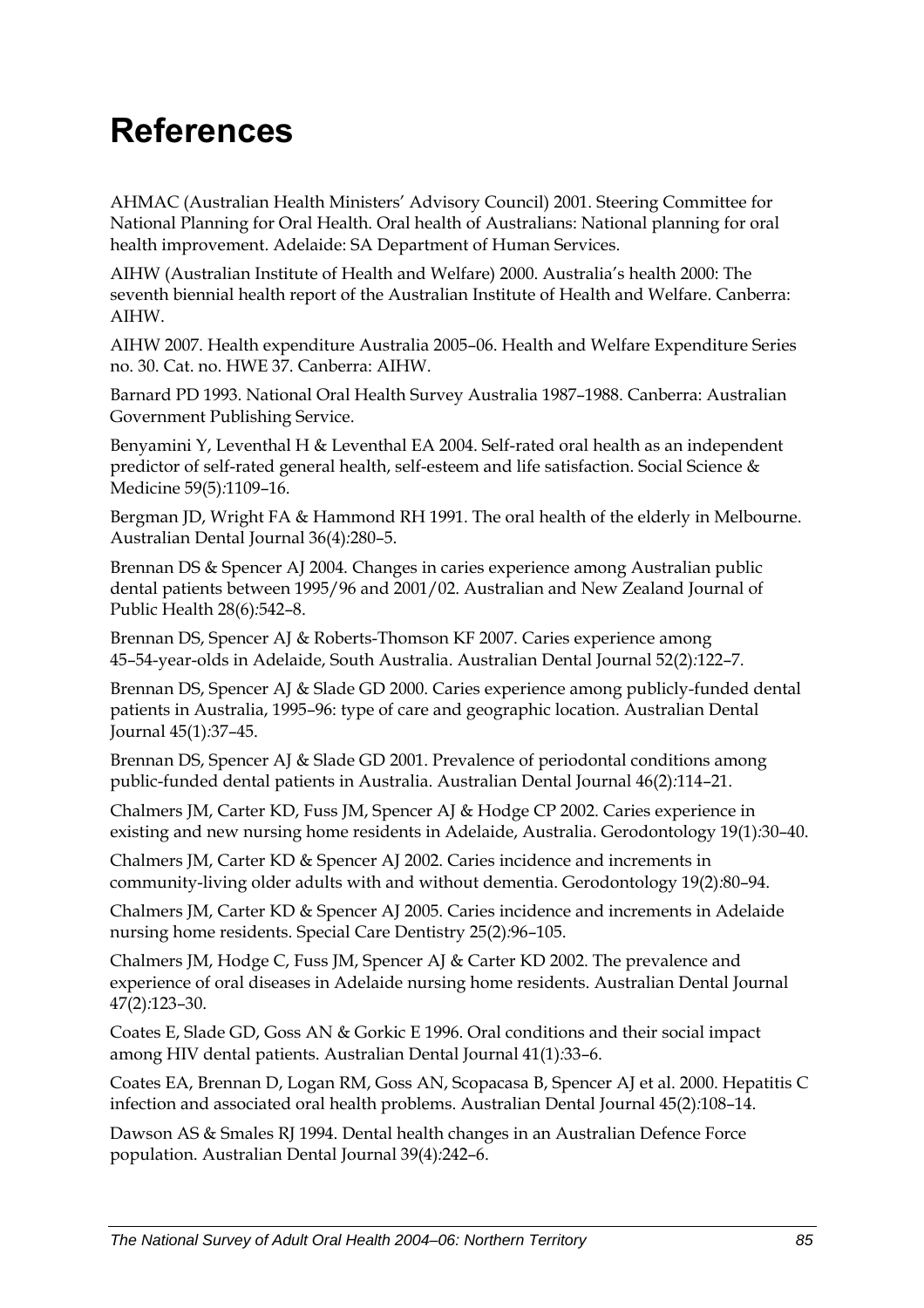Dillman DA 2000. Mail and internet surveys: The tailored design method, 2nd edn. New York: John Wiley Company.

Elias AC & Sheiham A 1998. The relationship between satisfaction with mouth and number and position of teeth. Journal of Oral Rehabilitation 35:649–61.

Endean C, Roberts-Thomson K & Wooley S 2004. Anangu oral health: The status of the Indigenous population of the Anangu Pitjantjatjara lands. Australian Journal of Rural Health 12(3)*:*99–103.

Hopcraft M & Morgan MV 2003a. Dental caries experience in a young adult military population. Australian Dental Journal 48(2)*:*125–9.

Hopcraft MS & Morgan MV 2003b. Exposure to fluoridated drinking water and dental caries experience in Australian army recruits, 1996. Community Dentistry and Oral Epidemiology 31(1)*:*68–74.

Hopcraft M & Morgan MV 2005. Dental caries experience in Australian Army recruits 2002–2003. Australian Dental Journal 50(1)*:*16–20.

Hopcraft MS & Morgan MV 2006. Pattern of dental caries experience on tooth surfaces in an adult population. Community Dentistry and Oral Epidemiology 34(3)*:*174–83.

Kingsford Smith D & Szuster F 2000. Aspects of tooth decay in recently arrived refugees. Australian and New Zealand Journal of Public Health 24(6)*:*623–6.

Loe H & Silness J 1963. Periodontal disease in pregnancy: 1. Prevalence and severity. Acta Odontologica Scandinavica 21:533–51.

Marino R, Calache H, Wright C, Morgan M, Schofield SM & Minichiello V 2007. Profile of the oral health among ambulant older Greek and Italian migrants living in Melbourne. Australian Dental Journal 52(3)*:*198–204.

Marino R, Wright FA & Minas IH 2001. Oral health among Vietnamese using a community health centre in Richmond, Victoria. Australian Dental Journal 46(3)*:*208–15.

McGrath C & Bedi R 2002. Population based norming of the UK oral health related quality of life measure (OHQoL-UK). British Dental Journal 193:521–4

Morgan MV, Stonnill A & Laslett AM 1992. Dental caries amongst Royal Australian Navy recruits, 1988. Australian Dental Journal 37(3)*:*201–4.

NHANES (National Health and Nutrition Examination Survey). Dental examiners' procedures manual. Hyattsville, MD: US Department of Health and Human Services, Centers for Disease Control and Prevention, National Center for Health Statistics. Viewed 14 February 2007

<http://www.cdc.gov/nchs/data/nhanes/nhanes\_03\_04/DentalExaminers-2004.pdf>.

Osborn M, Butler T & Barnard PD 2003. Oral health status of prison inmates–New South Wales, Australia. Australian Dental Journal 48(1)*:*34–8.

Saub R & Evans RW 2001. Dental needs of elderly hostel residents in inner Melbourne. Australian Dental Journal 46(3)*:*198–202.

Sheiham A, Steele JG, Marcenes W, Finch S & Walls AW 2002. The relationship between oral health status and body mass index among older people: a national survey of older people in Great Britain. British Dental Journal 192:703–6.

Slade GD & Spencer AJ 1995. Periodontal attachment loss among adults aged 60+ in South Australia. Community Dentistry and Oral Epidemiology 23(4)*:*237–42.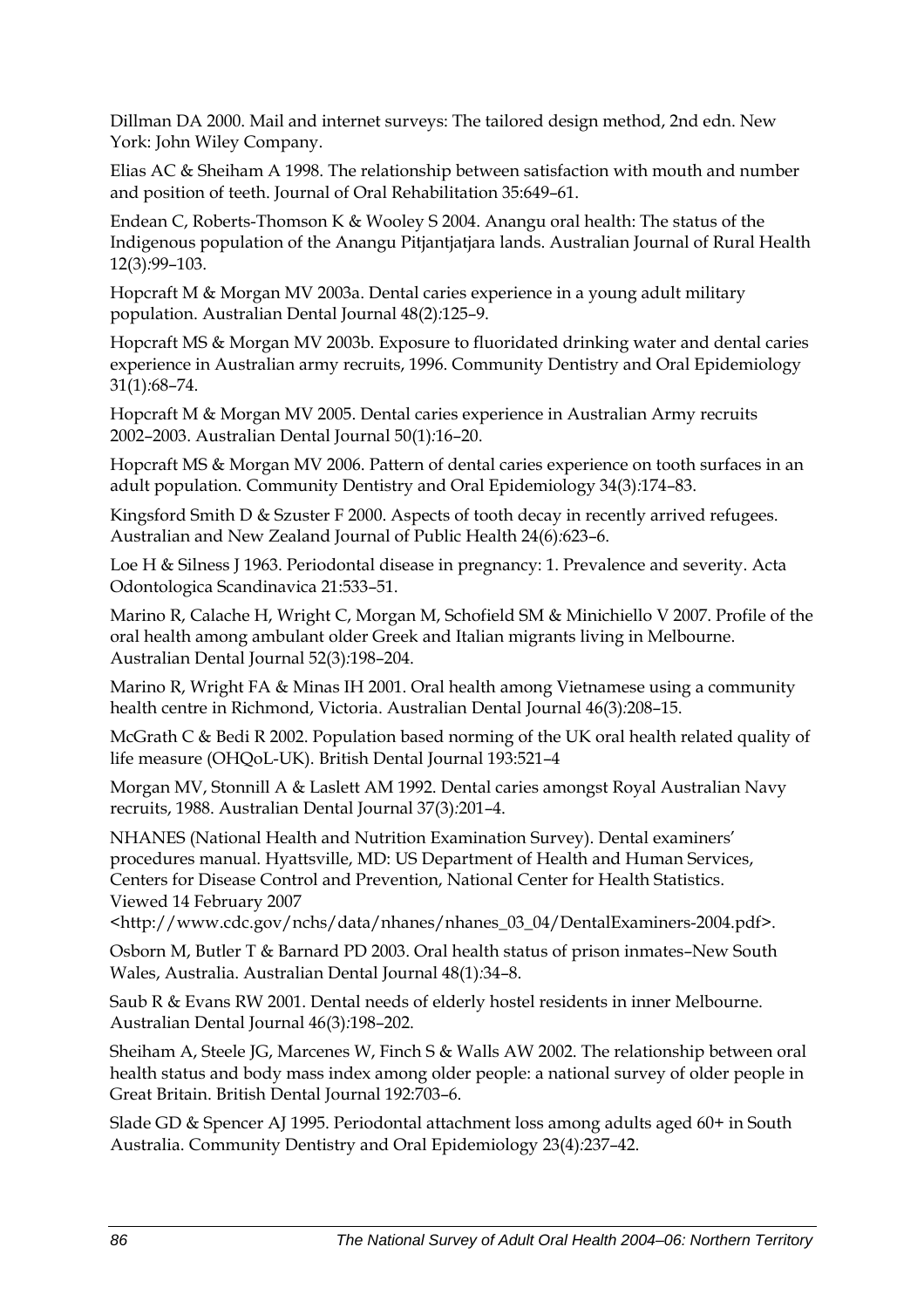Slade GD & Spencer AJ 1997. Distribution of coronal and root caries experience among persons aged 60+ in South Australia. Australian Dental Journal 42(3)*:*178–84.

Slade GD, Spencer AJ, Gorkic E & Andrews G 1993. Oral health status and treatment needs of non-institutionalized persons aged 60+ in Adelaide, South Australia. Australian Dental Journal 38(5)*:*373–80.

Slade GD, Spencer AJ & Roberts-Thomson KF (eds) 2007. Australia's dental generations: The National Survey of Adult Oral Health 2004–06. AIHW cat. no. DEN 165. Canberra: Australian Institute of Health and Welfare (Dental Statistics and Research Series No. 34).

Smith K, Kruger E, Dyson K & Tennant M 2007. Oral health in rural and remote Western Australian indigenous communities: a two-year retrospective analysis of 999 people. International Dental Journal 57(2)*:*93–9.

Surgeon General 2000. The health consequences of smoking: A report of the Surgeon General. Atlanta, Georgia: U.S. Department of Health and Human Services, Centers for Disease Control and Prevention, National Center for Chronic Disease Prevention and Health Promotion, Office on Smoking and Health.

Thomson WM, Slade GD & Spencer AJ 1995. Dental caries experience and use of prescription medications among people aged 60+ in South Australia. Gerodontology 12(12)*:*104–10.

Wright FA, Hammond RH & Lewis JM 1994. Changes in periodontal conditions of adults from Melbourne, Australia. International Dental Journal 44(3)*:*207–14.